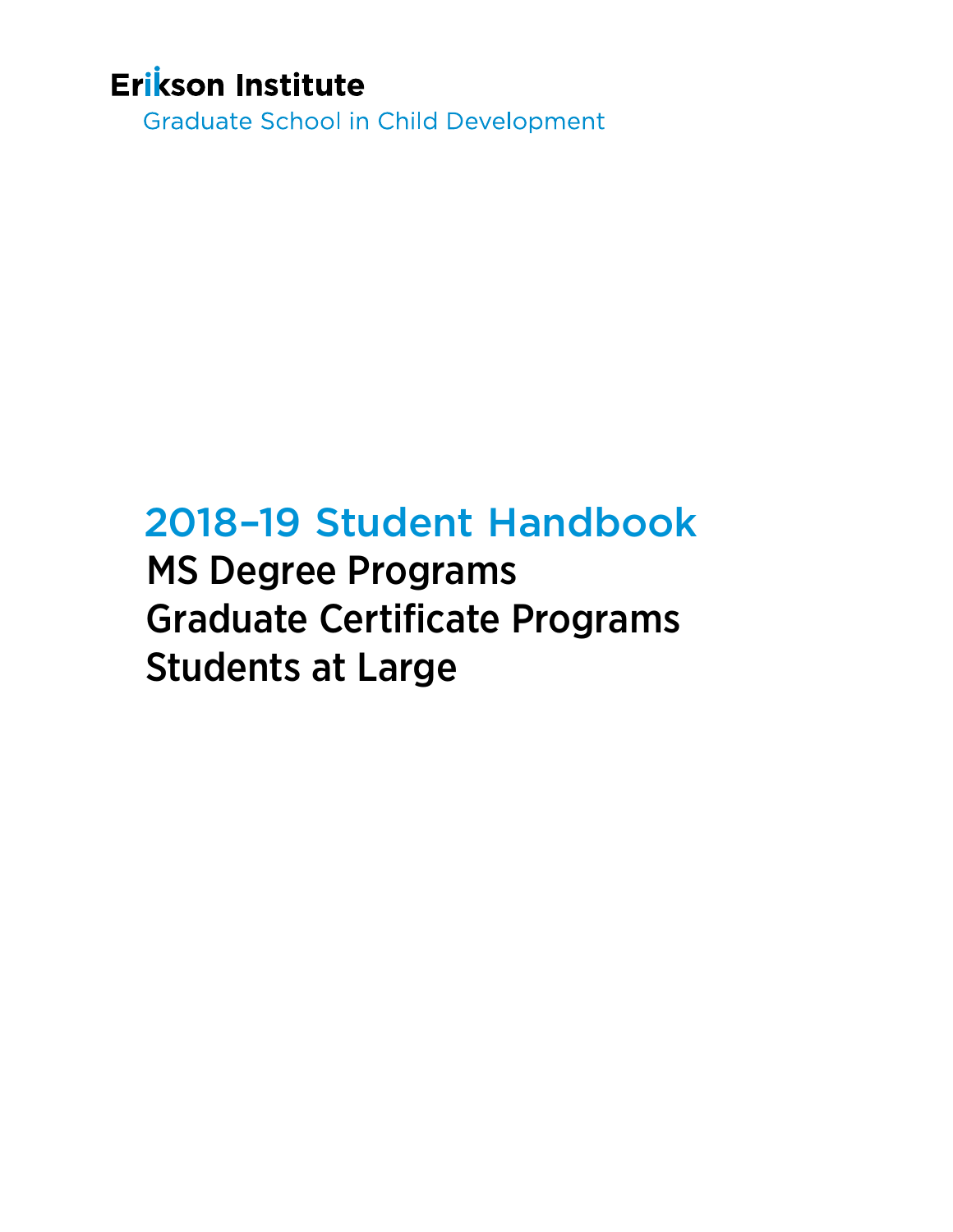# **Contents**

*Click on a section to navigate.*

| Academic calendar 2018-19                                  | 2        |
|------------------------------------------------------------|----------|
| <b>Welcome to Erikson Institute</b>                        | 3        |
| Our mission and values                                     | 4        |
| <b>Admission requirements</b>                              | 6        |
| Master's degree programs                                   | 8        |
| Master's degree course descriptions                        | 28       |
| Graduate certificate programs                              | 46       |
| Certificate program course descriptions                    | 49       |
| <b>Academic policies and procedures</b>                    | 53       |
| Academic integrity                                         | 53       |
| Academic grievance procedure                               | 55       |
| Academic probation: new students                           | 56       |
| Academic probation and warning: continuing students        | 57       |
| Academic probation: exiting academic probation             | 57       |
| Attendance policy and classroom decorum                    | 57       |
| Comprehensive examination                                  | 58       |
| Conferral of degrees and certificates                      | 59       |
| Continuous enrollment policy                               | 59       |
| Copyright protection for work created by others 59         |          |
| Copyright protection for work created by students          | 60       |
| Course and end-of-year evaluations                         | 60       |
| Credit hour policy                                         | 61       |
| Freedom of inquiry                                         | 61       |
| Good academic standing<br>Grading system                   | 61<br>62 |
| Internships                                                | 62       |
|                                                            |          |
| <b>General campus policies and procedures</b>              | 64       |
| Building access information                                | 64       |
| Concealed carry policy                                     | 64       |
| Discrimination and harassment, including sexual harassment | 65       |
| <b>Emergency procedures</b>                                | 68       |
| Gender neutral restrooms                                   | 69       |
| Information technology telecommunication networks          |          |
| and information resources                                  | 69       |
| Peer-to-peer file-sharing policy                           | 71       |
| Privacy policy                                             | 71       |
| Smoking policy                                             | 73       |

| Independent study<br>Leave of absence       | 76<br>77 |
|---------------------------------------------|----------|
| Official Institute communications           | 77       |
| Readmission                                 | 78       |
| Registration                                | 78       |
| Repeated courses                            | 78       |
| Review of records                           | 78       |
| Transcript requests                         | 80       |
| Transfer credit                             | 80       |
|                                             | 80       |
| Withdrawing from Erikson                    |          |
| <b>Student rights and responsibilities</b>  | 81       |
| General                                     | 81       |
| Finance                                     | 81       |
| Registration                                | 81       |
| Student conduct                             | 82       |
| Student disciplinary process                | 82       |
| Technical standards for students completing |          |
| an MS in Child Development                  | 84       |
| <b>Financial aid</b>                        | 87       |
| <b>Student financial accounts</b>           | 92       |
| <b>Student resources</b>                    | 94       |
|                                             |          |
| <b>Student services directory</b>           | 102      |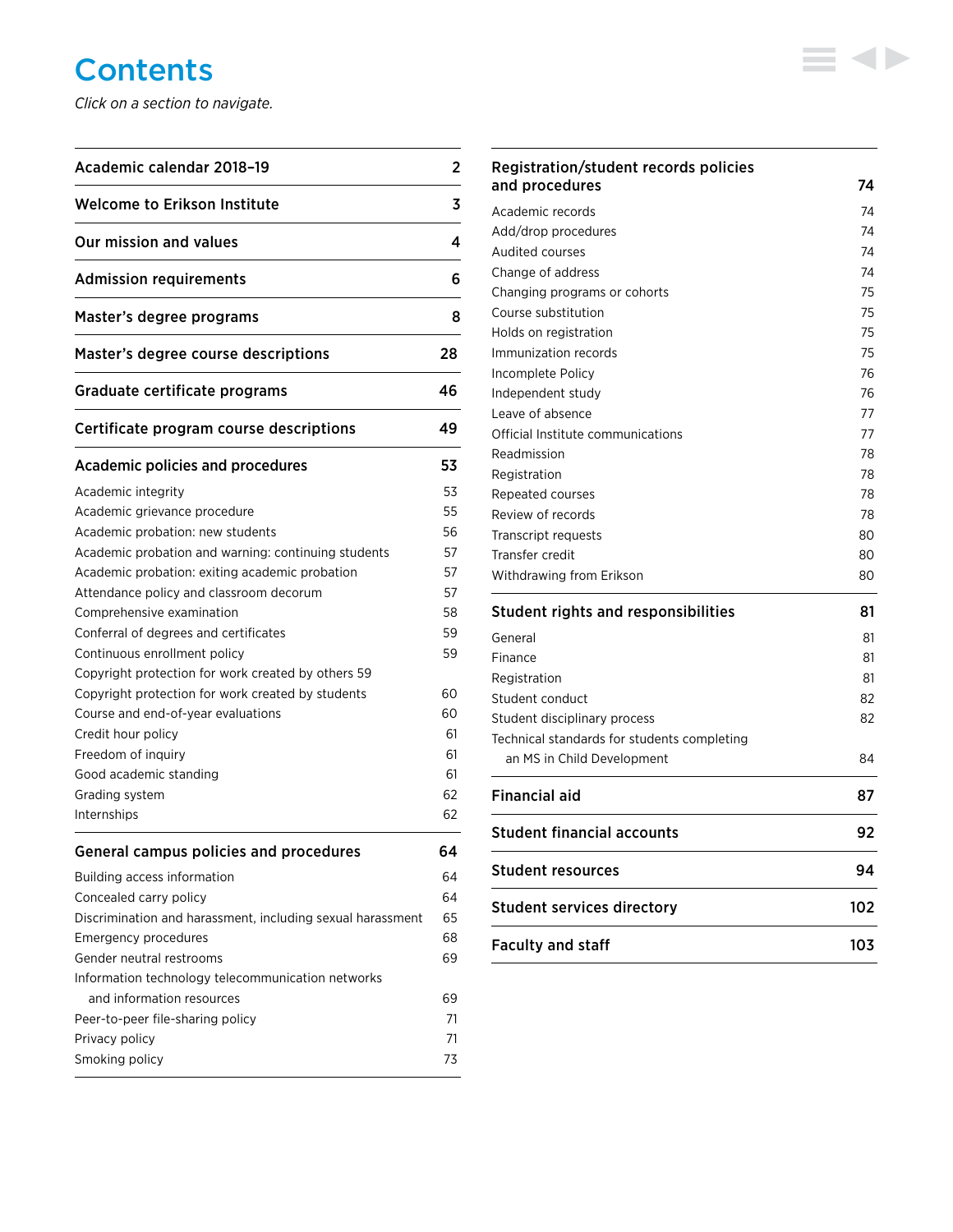# <span id="page-2-0"></span>Academic calendar 2018–19

*This calendar is subject to change without notice.*

| <b>Fall 2018</b>   | Thursday, August 23, 6-8 p.m.<br>Friday, August 24, 9 a.m.-5 p.m.<br>Friday, August 24         | Internship orientation (Concentration MSW Students)<br>New master's student orientation<br>Fall semester online classes begin                          |
|--------------------|------------------------------------------------------------------------------------------------|--------------------------------------------------------------------------------------------------------------------------------------------------------|
|                    | Monday, August 27                                                                              | Fall semester on-campus classes begin                                                                                                                  |
|                    | Tuesday, August 28, 9 a.m. - 5 p.m.<br>Thursday, August 30, 9 a.m.-5 p.m.<br>Friday, August 31 | Field orientation and prep (MSCD and Generalist MSW students)<br>Field orientation and prep (MSCD and Generalist MSW students)<br>Add/drop period ends |
|                    | Friday, August 31                                                                              | Fall semester tuition due                                                                                                                              |
|                    | Monday, September 3                                                                            | Labor Day holiday                                                                                                                                      |
|                    | Tuesday, September 4, 9 a.m.-5 p.m.                                                            | Field orientation and prep (Generalist MSW students)                                                                                                   |
|                    | Saturday, September 8, 9 a.m.-3 p.m.                                                           | Comprehensive exam                                                                                                                                     |
|                    | Monday, September 17                                                                           | Constitution Day observed                                                                                                                              |
|                    | Friday, September 28                                                                           | Last day to submit approved rewrites of papers or to complete<br>requirements for Summer 2018 courses receiving "I" or "NG" grade                      |
|                    | Friday, November 2                                                                             | Last day to withdraw from a class with a "W" grade                                                                                                     |
|                    | Monday, November 5                                                                             | Priority registration for Spring 2019 begins                                                                                                           |
|                    | Thursday-Friday, November 22-23                                                                | Thanksgiving holiday                                                                                                                                   |
|                    | Thursday, December 6                                                                           | Fall semester online classes end                                                                                                                       |
|                    | Thursday, December 13                                                                          | Fall semester on-campus classes end                                                                                                                    |
|                    | December 14, 2018-January 3, 2019                                                              | Winter break                                                                                                                                           |
| Spring 2019        | Thursday, January 3                                                                            | New student orientation                                                                                                                                |
|                    | Friday, January 4                                                                              | Spring semester online classes begin                                                                                                                   |
|                    | Monday, January 7                                                                              | Spring semester on-campus classes begin                                                                                                                |
|                    | Friday, January 11                                                                             | Add/drop period ends                                                                                                                                   |
|                    | Friday, January 11                                                                             | Spring semester tuition due                                                                                                                            |
|                    | Saturday, January 12, 1-3 p.m.                                                                 | Comprehensive exam orientation                                                                                                                         |
|                    | Monday, January 21<br>Tuesday, January 29                                                      | Martin Luther King, Jr. holiday<br>Last day to submit approved rewrites of papers or to complete                                                       |
|                    |                                                                                                | requirements for Fall 2018 courses receiving "I" or "NG" grade                                                                                         |
|                    | Saturday, February 2, 1-3 p.m.                                                                 | Internship orientation (MSCD and Teacher Licensure Students)                                                                                           |
|                    | Friday, March 1-Thursday, March 7                                                              | Spring break for online courses                                                                                                                        |
|                    | Monday, March 4-Friday, March 8                                                                | Spring break for on-campus courses                                                                                                                     |
|                    | Monday, March 18                                                                               | Priority registration for Summer and Fall 2019 begins                                                                                                  |
|                    | Friday, March 22                                                                               | Last day to withdraw from a class with a "W" grade                                                                                                     |
|                    | Saturday, April 6                                                                              | Comprehensive examination                                                                                                                              |
|                    | Thursday, April 25                                                                             | Spring semester online classes end                                                                                                                     |
|                    | Monday, April 29                                                                               | Spring semester on-campus classes end                                                                                                                  |
|                    | Monday, May 6                                                                                  | Master's commencement ceremony                                                                                                                         |
| <b>Summer 2019</b> | Friday, May 10                                                                                 | Summer Term B 12-week online classes begin                                                                                                             |
|                    | Monday, May 13                                                                                 | Summer Term A 10-week and 12-week on-campus classes begin                                                                                              |
|                    | Friday, May 17                                                                                 | Summer term tuition due                                                                                                                                |
|                    | Friday, May 17                                                                                 | Add/drop period ends                                                                                                                                   |
|                    | Monday, May 27                                                                                 | Memorial Day holiday                                                                                                                                   |
|                    | Saturday, June 8<br>Friday, June 21                                                            | Comprehensive examination<br>Last day to withdraw from a class with a "W" grade                                                                        |
|                    | Friday, June 28                                                                                | Last day to submit approved rewrites of papers or to complete                                                                                          |
|                    |                                                                                                | requirements for Spring 2019 courses receiving "I" or "NG" grade                                                                                       |
|                    | Thursday, July 4                                                                               | Independence Day holiday                                                                                                                               |
|                    | Wednesday, July 24                                                                             | Summer Term A 10-week on-campus classes end                                                                                                            |
|                    | Thursday, August 1                                                                             | Summer Term B 12-week online classes end                                                                                                               |
|                    | Wednesday, August 7                                                                            | Summer Term B 12-week on-campus classes end                                                                                                            |

 $\equiv$  4>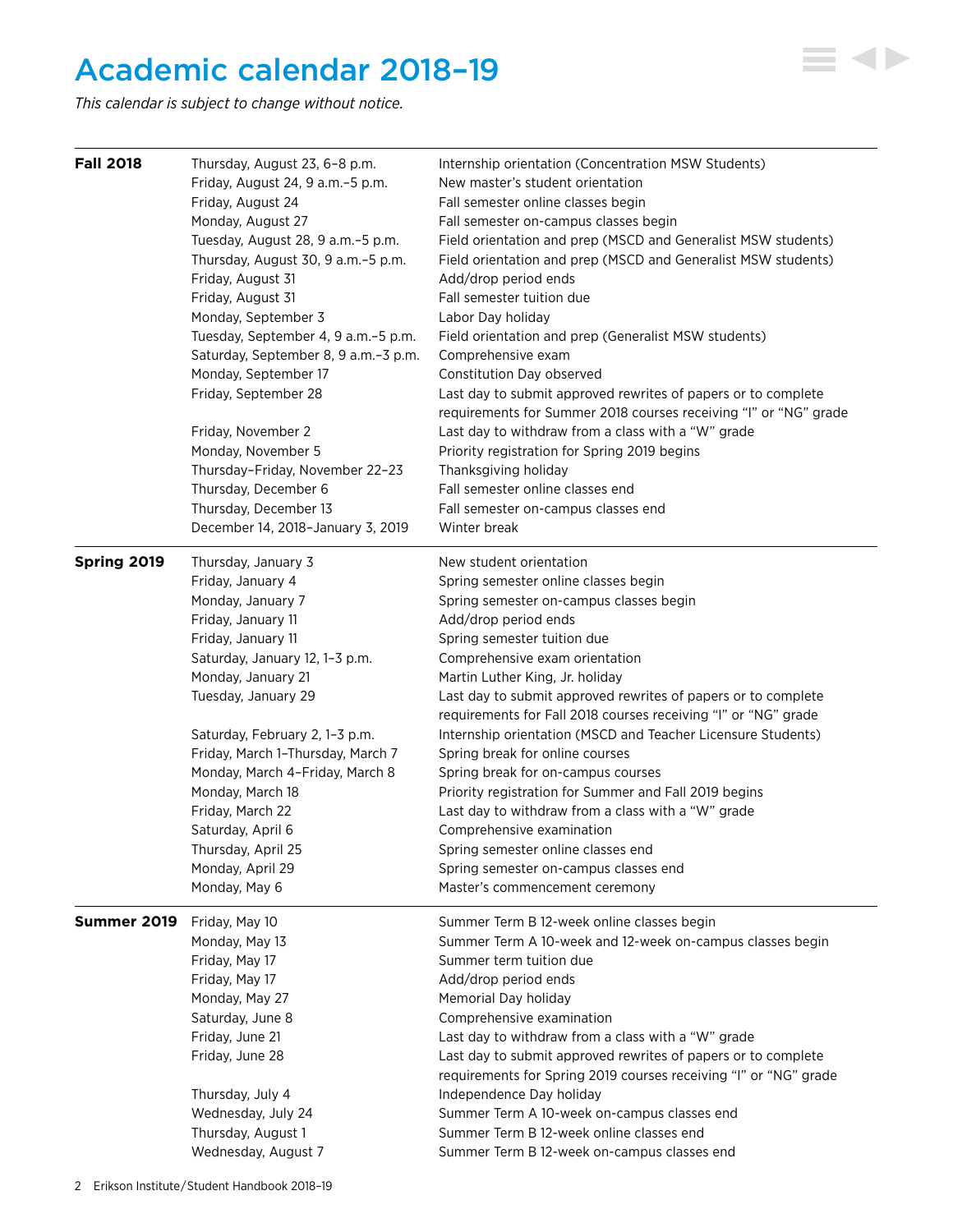# <span id="page-3-0"></span>Welcome to Erikson Institute

Each year, Erikson brings together individuals who show strong academic ability and leadership potential in the fields serving young children—early education, social work, health care, early intervention, mental health, and family support. Some come to us with years of experience working with children and families, while others are just entering the field. All have a rich variety of experiences and represent differences in culture, ethnicity, sexual orientation and expression, language, age, social background, and abilities. At Erikson you will be asked to join this professional community, to challenge your assumptions, interrogate your beliefs, build new knowledge, hone practice skills, and create lasting professional relationship. One of our primary objectives is to provide a unique educational setting where all community members learn to accept and respect differences in values, attitudes, behaviors, and learning styles in themselves and in others.

# *At Erikson you will be challenged to:*

- expand your knowledge of child development and family functioning in a variety of contexts;
- deepen your skills in working effectively with diverse children, families, and communities;
- appropriately apply knowledge in the service of diverse children, families and communities;
- use a diverse community of professionals to develop insights about yourself and share your thoughts, ideas, concerns, culture, and life experiences with other students;
- read and listen critically, raise analytical questions, and develop new problem-solving strategies; and
- develop as an ethical professional responsible to those you serve and committed to professional work that meets the highest standards in our field.

We hope and trust that your studies here will be stimulating, meaningful, and productive.

Jie-Qi Chen, PhD Michel Frendian, EdM Senior Vice President for Academic Affairs Dean of Enrollment Management and Dean of Faculty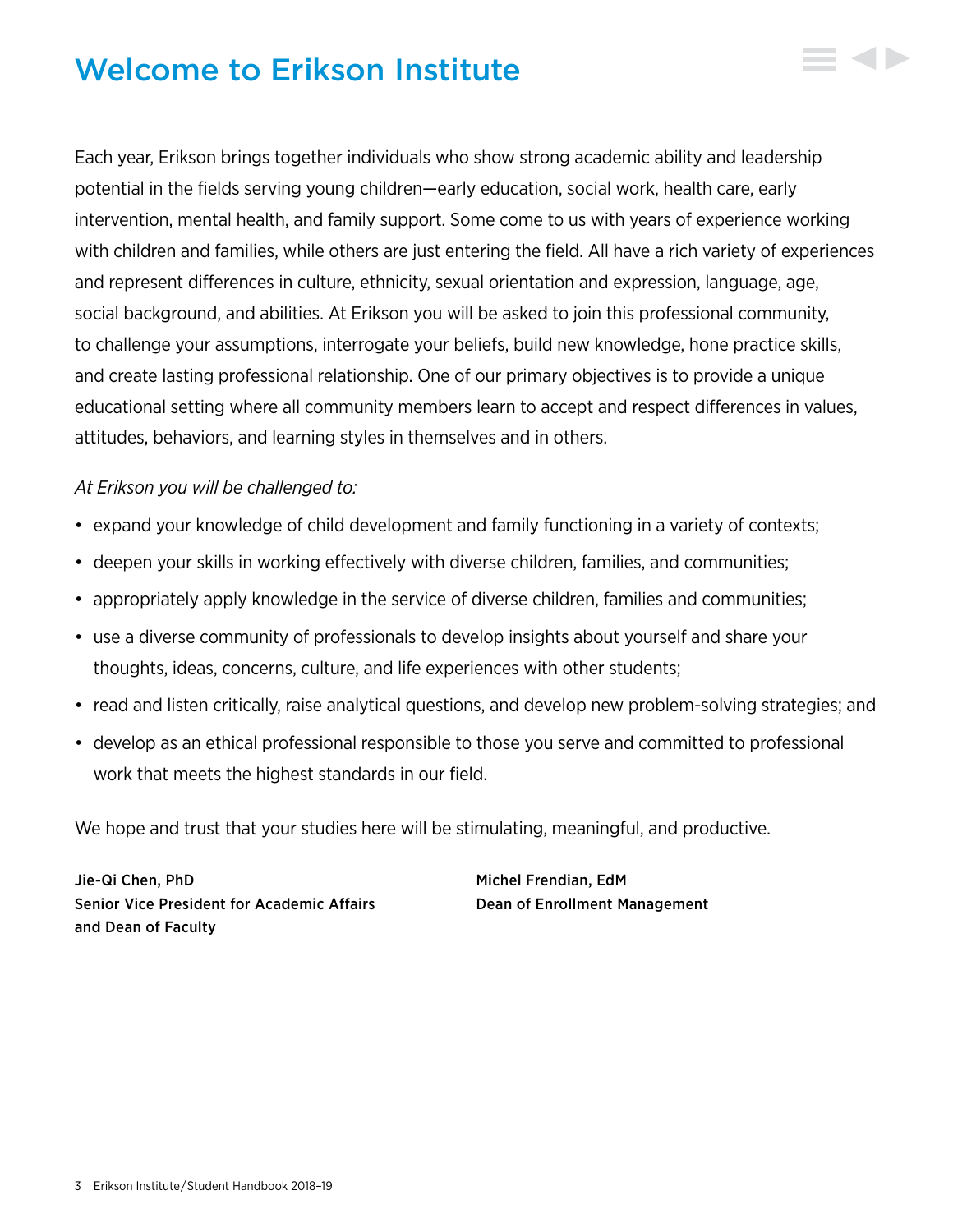# <span id="page-4-0"></span>Our mission and values

Erikson Institute is the premier independent institution of higher education committed to ensuring that all children have equitable opportunities to realize their potential.

Recognized for our groundbreaking work in the field of early childhood, we uniquely prepare child development, education, and social work leaders to improve the lives of young children and their families. Our impact and influence is further amplified through our innovative academic programs, applied research, knowledge creation and distribution, direct service, and field-wide advocacy.

Because nothing matters more than a child's early years, Erikson Institute educates, inspires, and provides leadership to serve the needs of children and families so that all can achieve optimal educational, social, emotional, and physical well-being.

# Our vision

Our vision is that every adult who works with young children will be knowledgeable, aware, skilled, and alive to the possibilities that each child presents. We are passionately committed to helping every child reach his or her potential and supporting children and families in every way possible, and we believe that we are uniquely qualified as educators, researchers, and citizens to realize this vision.

# Our values

The history and development of the Institute reveal a remarkably stable and cohesive set of values that are shared by Board of Trustees, faculty, staff, and students. They are as follows:

Freedom of inquiry and freedom of expression Freedom of inquiry and freedom of expression are at the heart of the Institute's academic mission. Erikson encourages open and vigorous discussion and strives to maintain an environment in which the free exchange of ideas and opinions can flourish.

Relationship-based education The Erikson approach to education recognizes the centrality of relationships in all learning. Erikson is committed to creating a community of teachers and learners who together can generate and share knowledge and explore assumptions guiding practice. Students acquire skills of reflection in order to develop selfknowledge and to explore their own practice. It is in the context of gradually nurtured, trusting relationships with faculty and fellow students that students can take the risk of reflecting on and sometimes striving to alter their approach and identity as professionals. We assume that if students are themselves embedded in rewarding and growth-producing relationships, they will use relationships to inspire children and collaborate with families and colleagues.

Commitment to social justice In all its activities, Erikson seeks to contribute to a significant improvement in the quality, effectiveness, and equity of education and services for all children and families and to help children develop to their fullest potential. Since its inception, Erikson has focused on equity and justice in the care and education of disadvantaged and minority children. Grounded in practical arenas and problems, Erikson is committed to providing a sound and useful base of information to guide the understanding of such complex social issues as changing family and societal needs and families in stress, as well as the nature and efficacy of services for children and families.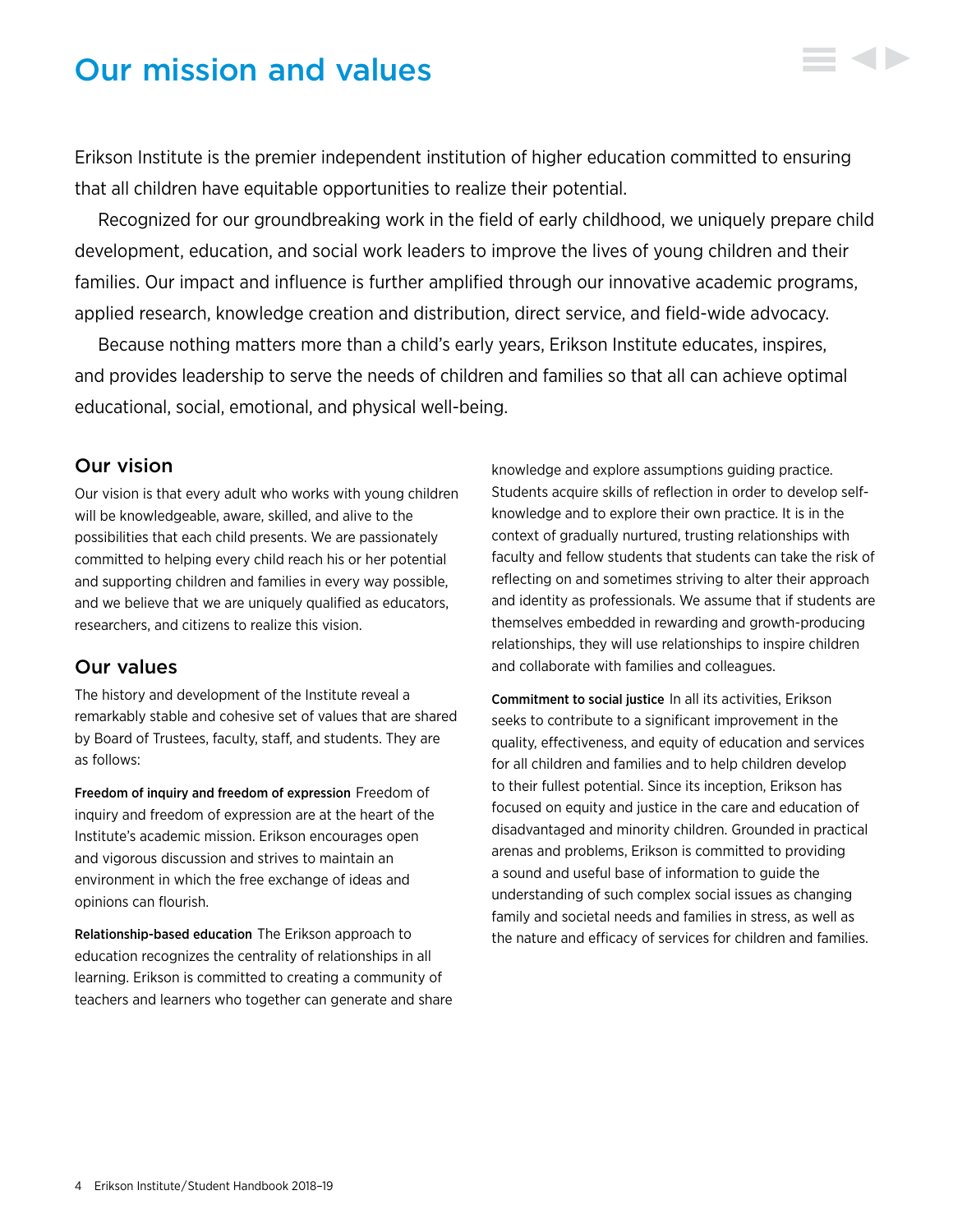Diversity Dedicated to addressing the interests and needs of an increasingly diverse society, Erikson prepares professionals to work with populations that vary in age, race, ethnicity, and physical and mental abilities. Erikson recruits a diverse student body in all its academic programs and provides them the support they need to meet Erikson's high academic standards and maintain good academic standing. Erikson is also committed to hiring and retaining faculty and staff who reflect the diversity of students and people in the communities served by the Institute.

Complexity of approach to subject, issues, and conceptual frameworks In recognition of the complexity of human experience, Erikson Institute was named in honor of the renowned psychoanalyst Erik Erikson, who was one of the first to study the importance of biological, psychological, and social influences and of history and culture in the life of each child. An appreciation of this complexity informs all activities at Erikson.

High standards and excellence Graduates consistently report Erikson's academic programs to be exacting but more than worth the effort. Students acquire an in-depth knowledge of child development theory and research as well as strong conceptual and analytic capacities. Faculty have expertise in their various sub-fields within psychology and education and maintain an active program of research and/or scholarly writing to stay abreast of the field. Faculty and staff bring these same standards to all of Erikson's activities.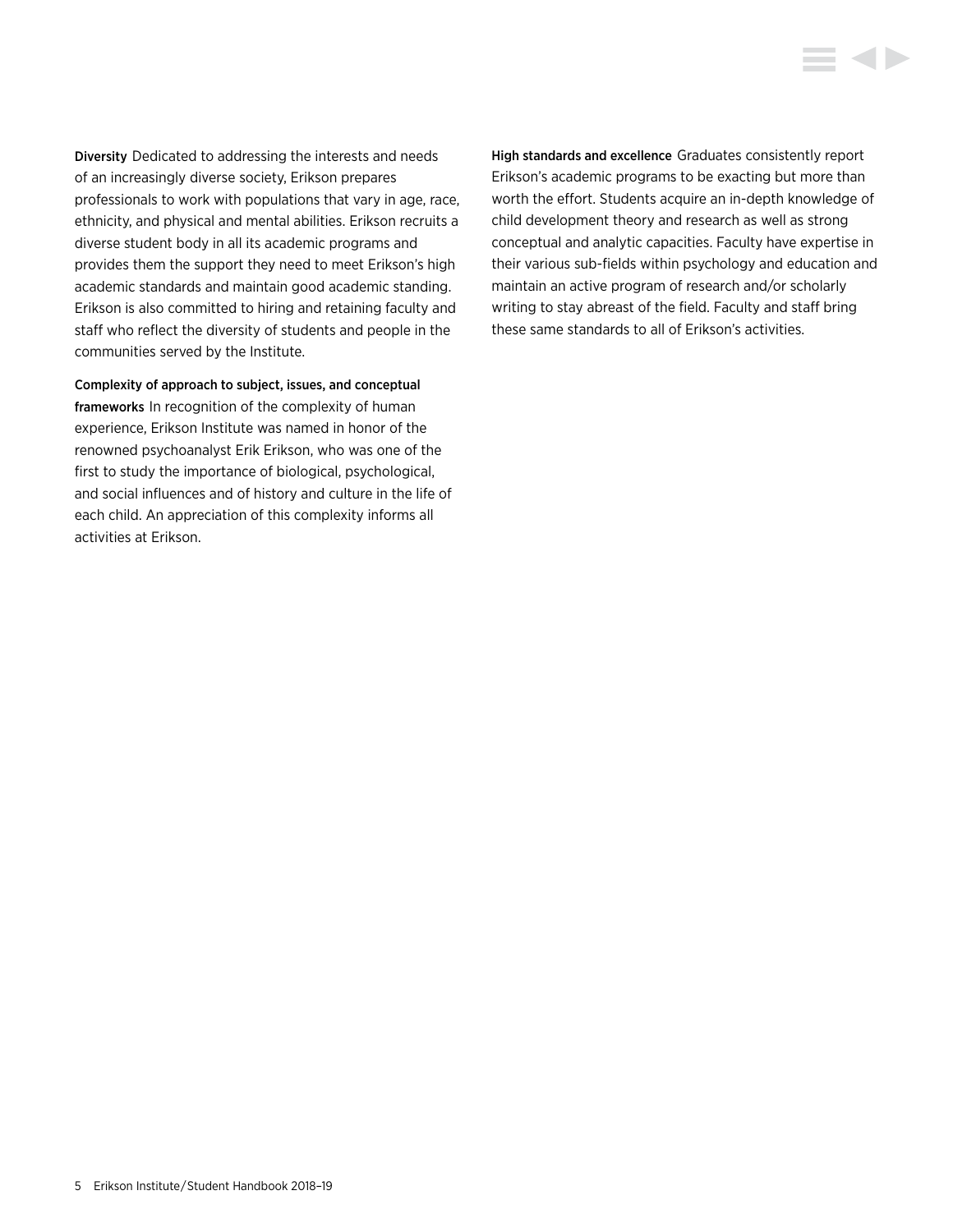# <span id="page-6-0"></span>Admission requirements

# Master's and Certificate programs

Requirements for admission to Erikson's master's degree and certificate programs include, but are not limited to, prior academic competency, practical experience with young children (birth to eight years old) in a supervised setting, and suitability for the field.

Applicants to the child life concentration in the child development master's degree program are expected to have a minimum of 100 hours of experience working in a hospital setting, preferably under the supervision of a Certified Child Life Specialist, as well as a minimum of 100 hours of hands-on experience with children in non-medical settings such as child care or after school programs. .

To be considered, applicants must hold a bachelor's degree from an accredited institution of higher education with a minimum grade point average of 2.75 on a 4-point scale. The average GPA of all students admitted to the master's and certificate programs at Erikson is approximately 3.3 on a 4-point scale.

Applicants complete an application for admission, write several short essays in response to questions, provide two letters of recommendation, complete an Applicant Self-Disclosure Form, and submit official, sealed transcripts from all colleges and universities attended. The Graduate Record Examination (GRE) is not required for admission to a certificate or master's degree program. All master's degree program applicants are interviewed by a faculty member, who completes a summary of the candidate's work and volunteer experiences, academic qualifications, future plans and career goals, and an evaluation of the interview.

# Admission review process

An admission committee carefully reviews all materials submitted by applicants. With the exception of the child life concentration, admission decisions are made on a rolling basis, as soon as an application is complete, including an interview if one is required. The admission committee will review the applicant's credentials and make a decision.

The admission committees for the child life concentration will begin review of all applications immediately after the application deadline. Applicants will be notified of the target dates for admission decisions during the interview process.

Applications for all programs will be accepted beginning in September of the year preceding the academic year in which applicants wish to enroll. All decisions of the admission committees are final.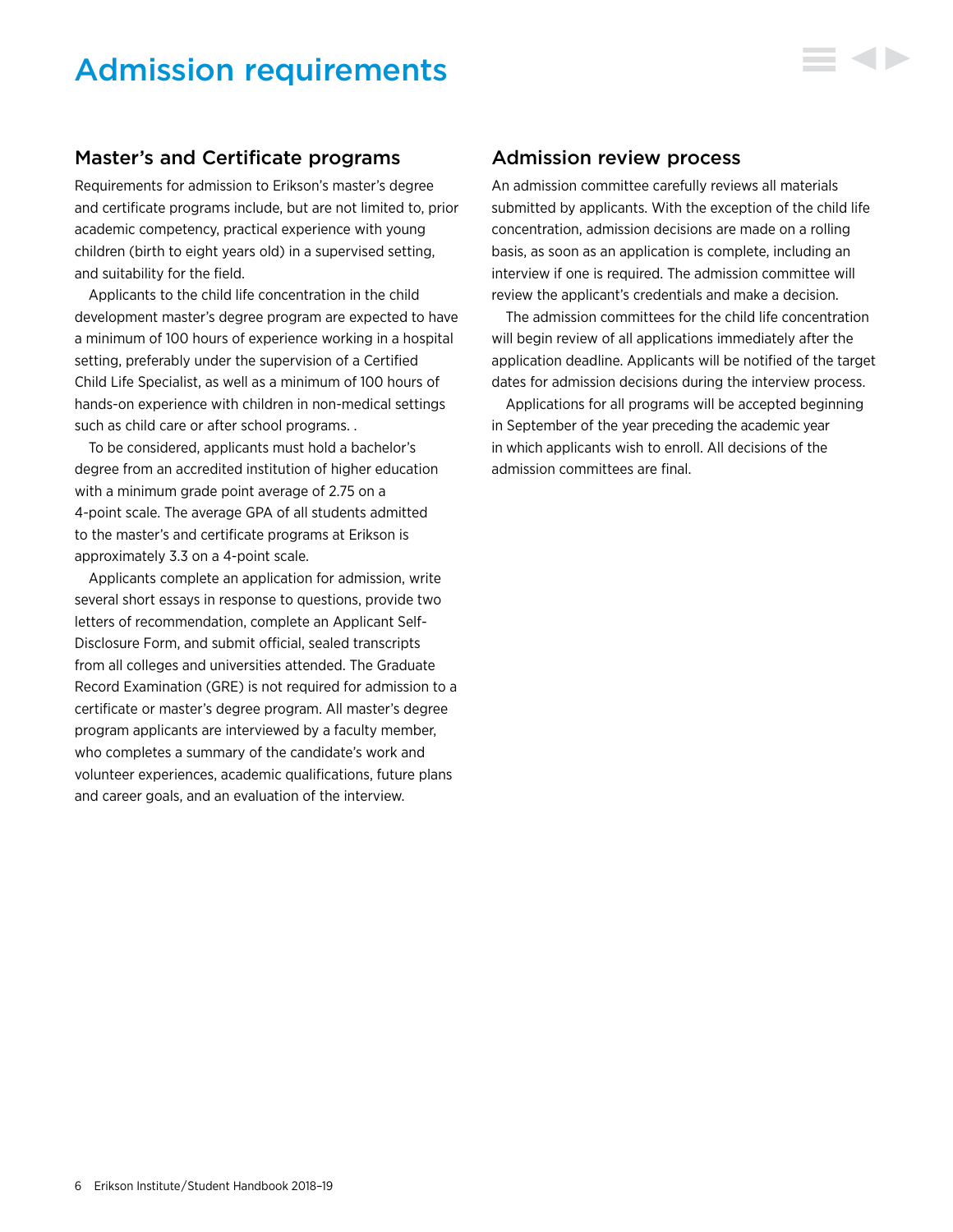# Admission of international students

Qualified applicants from abroad are encouraged to apply for admission to Erikson Institute. In addition to the application materials described above, international applicants must submit official translations of their academic transcripts and records, if the originals are not in English, as well as a course by course official credential evaluation by a recognized firm.

Applicants whose native language is not English and/ or whose previous education was conducted in a language other then English are required to submit official score reports from the Test of English as a Foreign Language (TOEFL) or the International English Language Testing System (IELTS) as evidence of proficiency in oral and written English. Test scores must be no more than two years old at the time of admission.

In order to be considered for admission, students taking the TOEFL exam must receive a minimum score of 80 on the internet-based TOEFL, 213 on the computer-based TOEFL, or 550 on the paper-based TOEFL. Students taking the IELTS exam must receive a minimum overall band score of 6.5, as well as minimum score of 6.0 on the academic reading and academic writing sections. Scores from the IELTS General Training exam cannot be accepted.

# Applicant self-disclosure statement

The Institute requires applicants to self disclose information related to criminal convictions, revocation, suspension, or denial of professional licenses and involvement in child abuse and neglect investigations both to comply with state law regarding field placements and also to ensure a safe environment for all members of the Institute community. The existence of a conviction or past disciplinary problem in an applicant's record does not necessarily mean that he or she will be denied admission to Institute programs or dismissed from the programs. Each case is evaluated individually on its facts and not all convictions or disciplinary actions are considered disqualifying to the course of study at the Institute.

# Nondiscrimination policy

It is the policy of Erikson Institute not to discriminate against any individual on the basis of race, color, religion, national origin, sex, sexual orientation, gender identity, gender expression, marital status, age, disability, or veteran status in matters of admissions, employment, or services or in the educational programs or activities it operates, in accordance with civil rights legislation and institutional commitment. It is also the policy of Erikson not to retaliate against any person for making a complaint in good faith about alleged discrimination or for supporting any other Erikson student or representative in making such a complaint. Any alleged violations of this policy should be directed to the Senior Vice President for Academic Affairs/Dean of Faculty.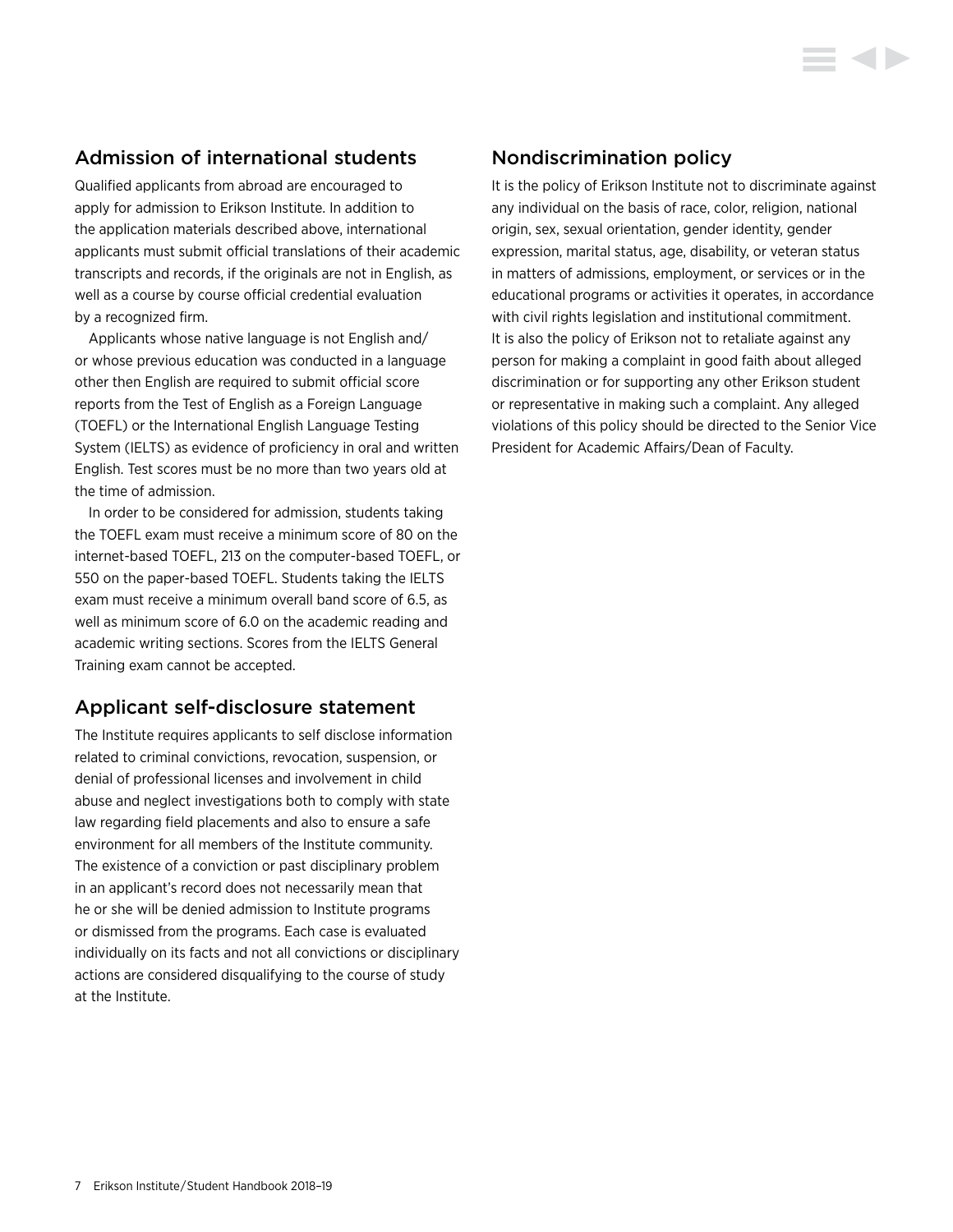# <span id="page-8-0"></span>Master's degree programs

Master's degree programs at Erikson Institute are designed to prepare individuals for professional and leadership roles in the full range of disciplines that serve young children and their families, including social services, child care, education, mental health, policy, and health care. Erikson programs focus on understanding the developmental needs of young children and families within the context of cultural, social, economic and political circumstances.

Programs include: the Master of Science in Child Development, the Master of Science in Early Childhood Education, the Master of Science in Child Development/Master of Jurisprudence (dual degree with Loyola University Chicago), the Master of Science in Early Childhood Education leading to initial early childhood teaching license, and the Master of Social Work. Students have the additional option of specializing in administration, child life, children with special needs, early childhood bilingual/ESL education, early childhood special education, family services, or infancy depending on their chosen program of study.

Erikson's master's degree programs offer a multidisciplinary approach to the study of human development from birth through age eight. Courses cover relevant aspects of developmental psychology, anthropology, education, sociology, health, and social work with families and communities.

Within each program, cohorts of students take the same set of courses, participate in small group seminars, and engage in a two-semester field internship or action research always with close attention and support from a faculty advisor. On-campus students choose from two cohorts: day or evening. While working independently, students are expected to interact with their instructors and peers to gain mastery of course material and to develop insight into the interrelationship of the various disciplines.

Students typically complete their degree in two or three years. The online MS in Early Childhood Education and online MS in Early Childhood Education with bilingual/ESL education concentration are 28-month programs.

#### **Master's degree programs**

| MS in Child Development                                                                                                                                       | page 11 |
|---------------------------------------------------------------------------------------------------------------------------------------------------------------|---------|
| MS in Child Development with administration<br>concentration                                                                                                  | page 12 |
| MS in Child Development with child life concentration                                                                                                         | page 12 |
| MS in Child Development with children's law<br>and policy concentration                                                                                       | page 13 |
| MS in Child Development with children with special<br>needs concentration                                                                                     | page 13 |
| MS in Child Development with infancy concentration                                                                                                            | page 14 |
| MS in Child Development with infancy<br>and administration concentrations                                                                                     | page 14 |
| MS in Child Development with infancy and new<br>language learners concentrations                                                                              | page 15 |
| Dual Degree: MS in Child Development/<br>MJ in children's law and policy                                                                                      | page 15 |
| MS in Early Childhood Education (on-campus)                                                                                                                   | page 16 |
| MS in Early Childhood Education (online)                                                                                                                      | page 17 |
| MS in Early Childhood Education with bilingual/ESL<br>concentration (on-campus)                                                                               | page 17 |
| Online MS in Early Childhood Education<br>with early childhood bilingual/ESL concentration                                                                    | page 18 |
| Online MS in Early Childhood Education with early<br>childhood language and literacy concentration                                                            | page 18 |
| Online MS in Early Childhood Education with early<br>childhood leadership and advocacy concentration                                                          | page 19 |
| Online MS in Early Childhood Education<br>with early childhood STEM concentration                                                                             | page 19 |
| Online MS in Early Childhood Education<br>with social and emotional learning concentration                                                                    | page 20 |
| MS in Early Childhood Education leading to initial<br>teaching licensure                                                                                      | page 20 |
| MS in Early Childhood Education leading to initial<br>teaching licensure and bilingual/ESL concentration                                                      | page 22 |
| MS in Early Childhood Education leading to initial<br>teaching licensure and early childhood special<br>education concentration                               | page 23 |
| MS in Early Childhood Education leading to initial<br>teaching licensure, bilingual/ESL concentration, and<br>early childhood special education concentration | page 25 |
| Subsequent or Initial Early Childhood Education<br>endorsement (with previous Masters degree)                                                                 | page 26 |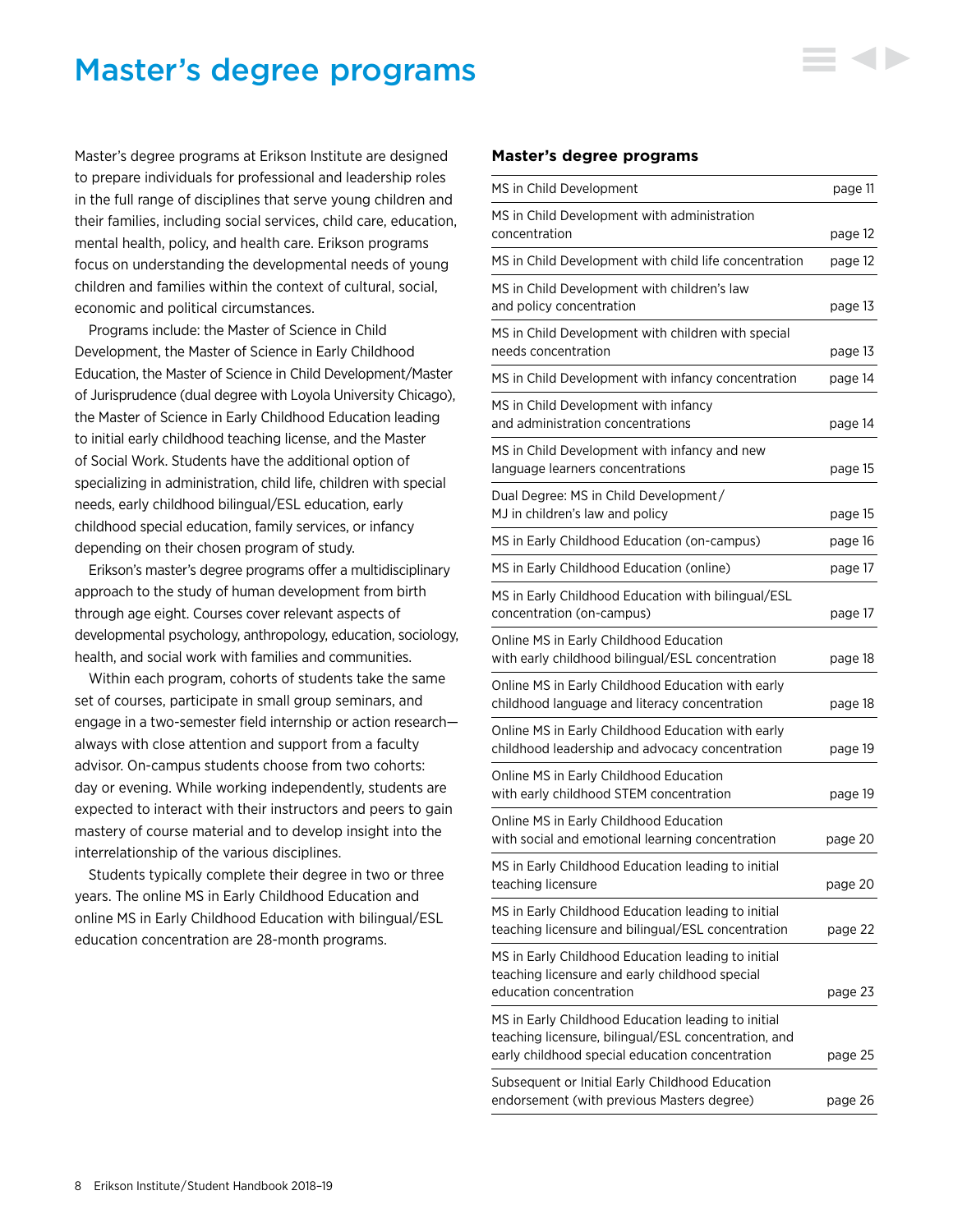# Master's degree competencies

A set of competencies has been developed in each of three domains: knowledge, practice, and reflection. Upon completion of the program students are expected to have the following:

### **Knowledge Base Competencies**

- Developmental knowledge Students will have an in-depth knowledge of typical and atypical human growth from the prenatal period to age eight in the areas of intellectual, social, emotional, physical and language development. They will understand the inter-relationships among these domains of development as well as the role of care-giving relationships in the developmental process.
- Social/cultural influences Students will have an understanding of how social, cultural, political, economic, and family contexts influence child development.
- Understanding programs Students will have knowledge of a range of schools, programs, services, and resources for children and families in different communities and settings. This includes knowledge of a range of effective approaches, curricula and inclusive practices for children of different ages, and the use of formal and informal assessment strategies to understand and meet children's needs within these settings.
- History and policy issues Students will demonstrate an understanding of the historical, philosophical, and social foundations of current policies and practices in child and family services, and current social issues facing children, families, and those who work with them.

### **Practice skills/competencies**

- Students will be able to work effectively with and for children and families in their chosen concentration using current knowledge and best practices.
- Students will be able to work effectively with other professionals in the field of early childhood as supervisors and team members.
- Students will demonstrate leadership skills through their ability to articulate and implement ideas and knowledge regarding children and families through speaking, writing, and facilitating change in a range of professional settings.
- Students will understand how to use technology to more effectively deliver services to children and families, and how to use it to further their own professional development.

### **Self-Knowledge and Reflection**

- Students will be able to reflect on their professional practices in relation to theory and research.
- Students will understand how their own history, experience, and cultural background influence their work with children, families, and colleagues.
- Students will be able to articulate a philosophy and rationale for their decisions, and to reflect on and evaluate the effects of their choices and actions on others (young children, families, and other professionals) as a basis for program planning, modification, and continuing professional development.

# General requirements for the master's degree programs

The master's degree programs include tightly-integrated core courses, a two semester internship or action research project, integrative/supervision seminars, and biweekly tutorials, if applicable. Students in the online master's in early childhood education program participate in expanded seminars in lieu of the biweekly tutorials. Upon completion of these requirements, students sit for a comprehensive examination covering the fields of early education and child development.

Concentrations require additional courses and, in some instances, the substitution of specialized courses for core courses.

To earn a master's degree from Erikson, students must:

- Complete all degree requirements within five years of the student's entry into the program
- Maintain a B average (3.0 on a 4.0 scale) with no more than two grades of C
- Complete the requirements related to assessment of professional competencies in the three areas that are the focus of graduate study at Erikson Institute: knowledge of child development, practice skills, and reflection.

Course descriptions for the master's degree programs begin on [page 28.](#page-28-0) Course descriptions for the Master of Social Work program will be included in the MSW Handbook.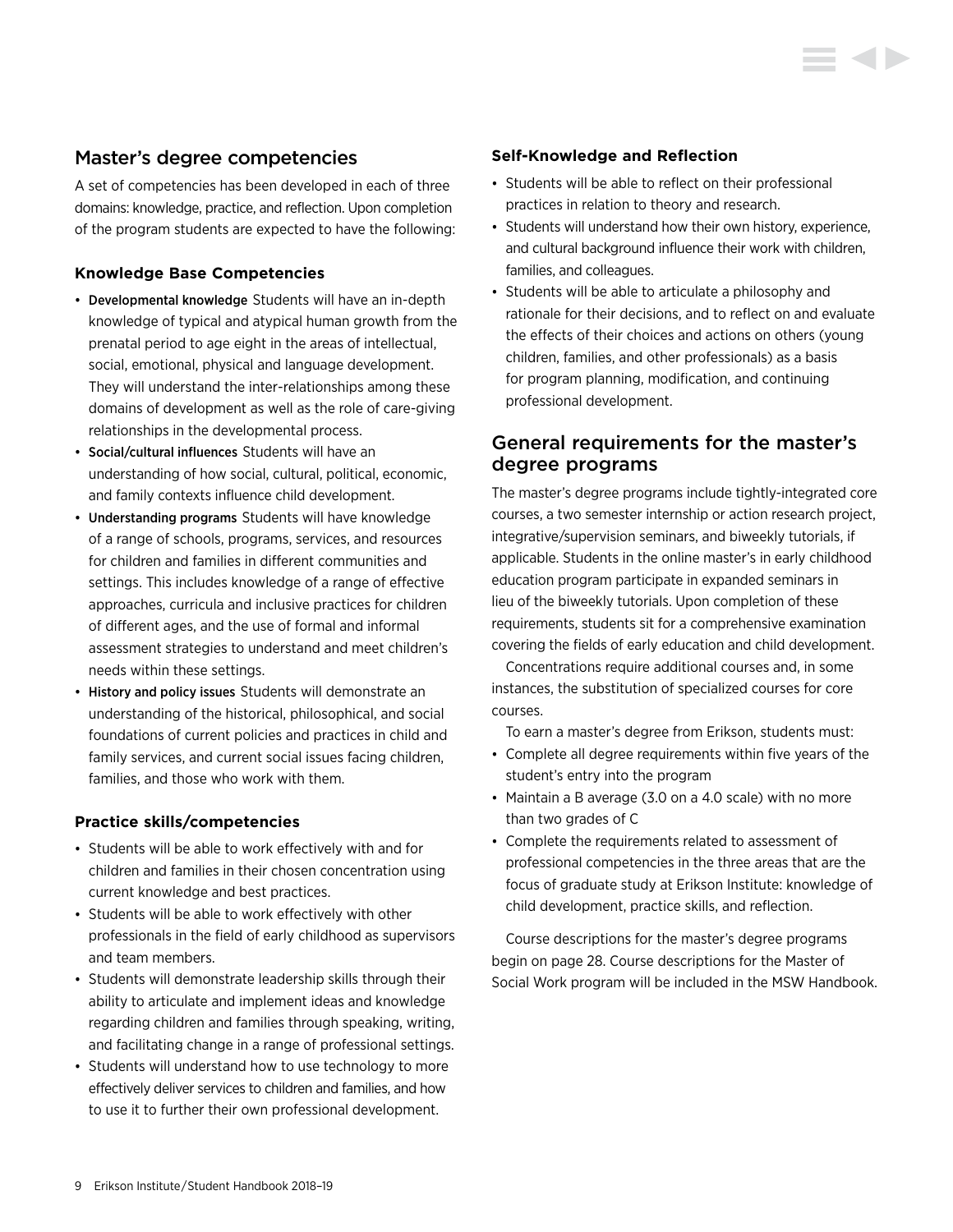# Assessment of professional competencies

During the final year of graduate study at Erikson, master's degree candidates will be asked to demonstrate that they have achieved appropriate mastery in each area of competency: knowledge, practice and reflection. Students must receive a minimum score of 20 points (out of 40 possible points) for each area of competency. Therefore, students will need to exceed this minimum score in one or more of the competency areas in order to meet the required total score of 80 across the three areas.

- Knowledge competencies The comprehensive exam evaluates understanding of and integration of knowledge and skills in thinking and analysis across the core courses that all master's students take as outlined in the Handbook. A detailed description of the knowledge competencies covered in the comprehensive exam is presented in the annual Comprehensive Exam Guide, which is available on the Master's Graduation Requirements page in the Academics section of *[my.erikson.edu.](http://my.erikson.edu)*
- Practice competencies Each student will work with his/ her internship advisor and/or seminar leader to establish the evidence that will be gathered and used to evaluate practice competencies. Each student will identify specific and observable skills that she/he wants to strengthen, improve and develop in new ways. These will be recorded on the "Internship Contract" form and become the focus of study with the student's advisor and/or seminar leader.
- Reflection competencies Requirements for reflection competencies are addressed and monitored in the integrative/supervision seminars, and if applicable, in tutorials. Reflective assignments are specifically designed to match each program's experiential learning activities during the student's final year. However, all assignments help students describe, analyze and reflect upon their practice.

Guidelines for assessment of practice and reflection competencies are outlined in the annual Graduation Requirements Guide, which is available on the Master's Graduation Requirements page in the Academics section of *my.erikson.edu.*

# **Policy for students who achieve passing scores in each domain but do not achieve a total of 80 points**

If a student passes (i.e., receives 20 or more points) in each of the three areas of assessment in the Culminating Requirements, knowledge, practice, and reflection, but does not achieve the overall minimum of 80 points required for graduation (for example, earning 25, 25, 25 points respectively in the three required areas), the student will meet with the Dean of Students to pursue the following steps:

- 1. Establish a 3-person committee to oversee the completion and assessment of additional work assigned by the committee. Possible people on the committee may include the Dean of Students, program director, and faculty adviser.
- 2. The committee will work with the student to determine the appropriate additional work to be completed based on a discussion of the student's relative strengths and areas for potential growth as reflected in his/her culminating scores profile.
- 3. The committee will establish a timeline for the completion of the additional work. All work will be completed within one year, at most, of the initial meeting with the Dean of Students.
- 4. The committee will evaluate the student's additional work, once completed. Work will be evaluated as follows:
	- a. If the comprehensive exam is retaken, the student will follow the established procedure for this. The student must achieve a minimum of 24 points.
	- b. For additional practice and/or reflection experiences, the student will complete the reflective practice presentation with written essay twice more, demonstrating improvement from the first to the 2nd presentation. The first presentation must achieve a minimum level of 3 on the Practice and Reflection rubrics.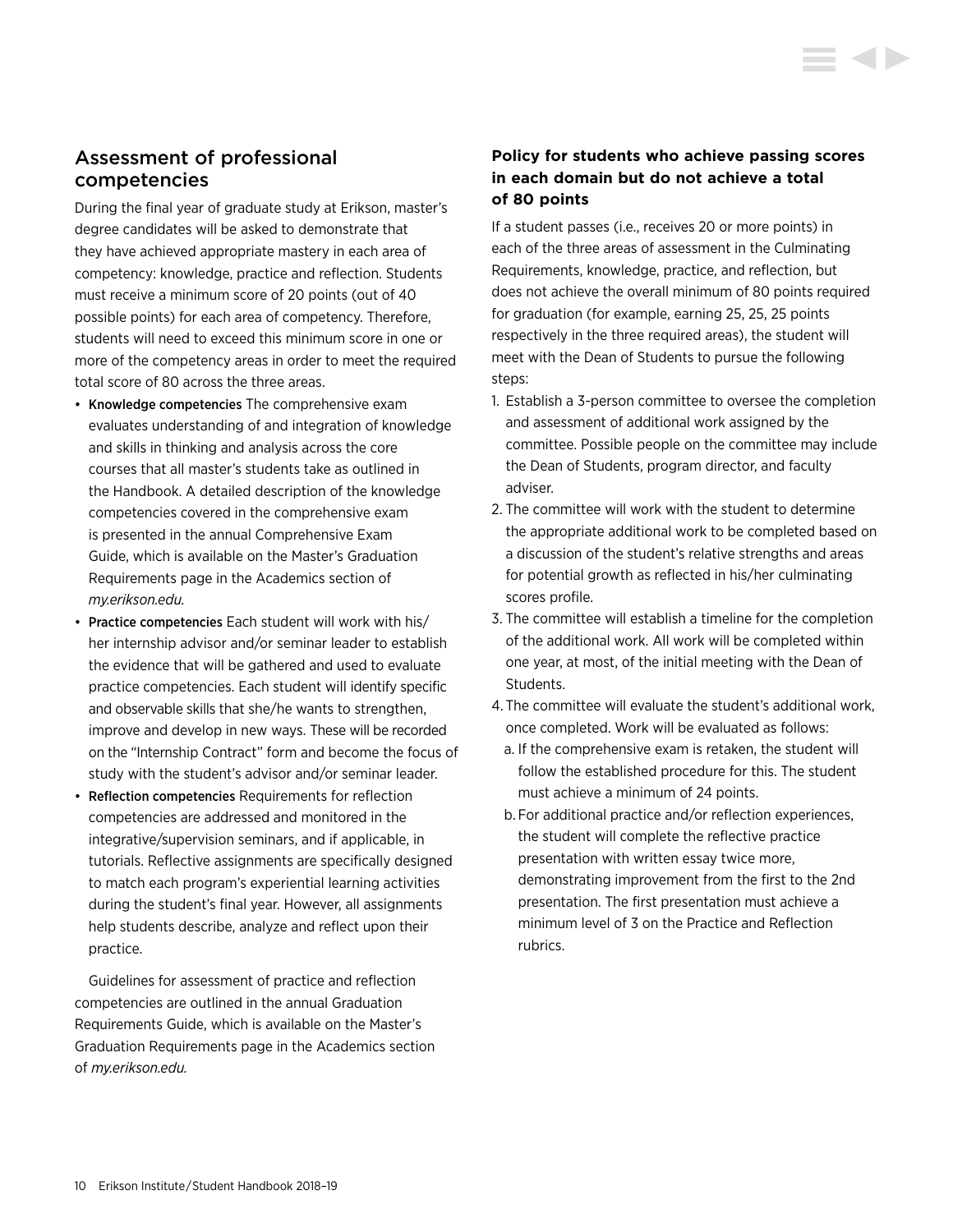# <span id="page-11-0"></span>Practice requirement

In all on-campus master's degree programs, experiential learning is central to bridging the gap between theory and professional practice. Depending on the program, students complete an action research project, participate in an internship or complete student teaching requirements. Action research requires students to generate questions about their practice that lead to a research project intrinsically connected to issues of quality in teaching and learning within diverse early childhood and primary settings. Student teaching consists of a total of 550 hours in a preschool, kindergarten, and/or primary classroom mastering the practice competencies of professional teaching under the supervision of a mentoring teacher. Internships may occur in a number of settings—children's museums, community colleges, governmental organizations, Head Start programs, hospitals, preschools, public and private schools, research institutions, social service agencies, and therapeutic programs. A student's advisor, program director, and the Director of Field Education work closely with each student to design an appropriate professional practice experience.

For specific information on internship policies and procedures, [see pages 63–64.](#page-62-0)

# Comprehensive examination

The comprehensive examination is one of the culminating requirements of on-campus master's degree programs. A four-hour, written examination that covers major content areas in child development, the exam is important because:

- 1. It gives the faculty concrete evidence of the student's mastery of the subject matter and his/her ability to organize and apply what has been learned.
- 2. Studying for the exam gives students an opportunity to synthesize and integrate in a meaningful way all they have learned through their course work and internship.

The comprehensive exam is administered three times each year—in April, June, and September—if three or more people register for the exam. Refer to the academic calendar on page 2 for 2018–19 exam dates. For more information on comprehensive examination policies and procedures, [see page 58](#page-58-0).

# Specific requirements for each master's degree program

# **Master of Science in Child Development** 38 credit hours

The Master of Science in Child Development offers a comprehensive curriculum in early childhood development. As such, the program provides excellent preparation for professional or leadership roles in the full range of disciplines and systems that serve young children and their families, including education, child care, social service, mental health, policy, and health care. Graduates have had notable success in fields as different as museum education and public policy analysis.

### **Course work**

| CHLD C410  | Social and Historical Perspectives on Early Care |
|------------|--------------------------------------------------|
|            | and Education (3)                                |
| CHLD C413  | Adult Education and Supervision (2)              |
| CHLD C421  | Social and Emotional Development I:              |
|            | Infancy and Childhood (3)                        |
| CHI D C422 | Social and Emotional Development II:             |
|            | Early Adolescence through Adulthood (3)          |
| CHLD C425  | Physical Growth and Development (3)              |
| CHLD C426  | Cognitive Development (3)                        |
| CHLD C427  | Language Development (3)                         |
| CHLD C432  | Family and Culture (3)                           |
| CHLD C490  | Research Methods (3)                             |
|            | Assessment elective course (2)                   |

### **Internship and seminar**

| CHLD C440 | Internship $(3)$           |
|-----------|----------------------------|
| CHLD C441 | Internship $   (3)$        |
| CHLD C450 | Integrative Seminar I (2)  |
| CHLD C451 | Integrative Seminar II (2) |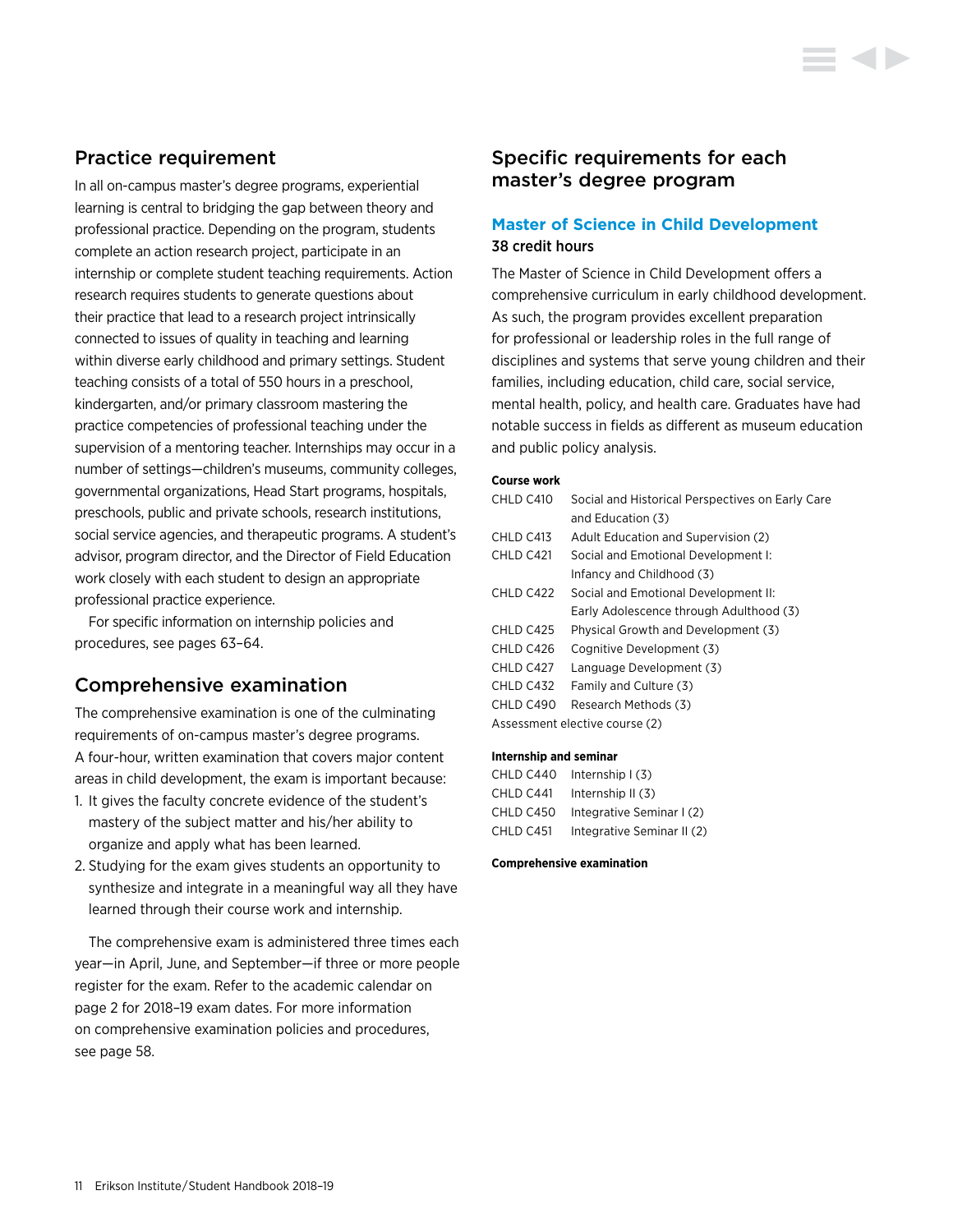### <span id="page-12-0"></span>**Master of Science in Child Development with administration concentration** 42 credit hours

Intended for administrators and supervisors of early childhood programs, this concentration explores the planning and implementation of administrative systems that effectively carry out an organization's mission. The internship enables students to prepare their center/program for NAEYC accreditation, to bring the center through the accreditation process, or, for an accredited center, to augment the programs serving children and families. Students seeking to earn the Illinois Director Credential, the professional standard for management in child care and education programs, must complete their internship in an administrative setting.

### **Course work**

| CHLD C410 | Social and Historical Perspectives on Early Care and |
|-----------|------------------------------------------------------|
|           | Education (3)                                        |
| CHLD C413 | Adult Education and Supervision (2)                  |
| CHLD C421 | Social and Emotional Development I:                  |
|           | Infancy and Childhood (3)                            |
| CHLD C422 | Social and Emotional Development II:                 |
|           | Early Adolescence through Adulthood (3)              |
| CHLD C425 | Physical Growth and Development (3)                  |
| CHLD C426 | Cognitive Development (3)                            |
| CHLD C427 | Language Development (3)                             |
| CHLD C432 | Family and Culture (3)                               |
| CHLD C490 | Research Methods (3)                                 |
|           | Assessment elective course (2)                       |
|           |                                                      |

#### **Internship and seminar**

|           | ADMN C440 Internship (3)   |
|-----------|----------------------------|
| ADMN C441 | Internship II $(3)$        |
| CHLD C450 | Integrative Seminar I (2)  |
| CHLD C451 | Integrative Seminar II (2) |

#### **Concentration course work**

| ADMN A408 Administration of Early Childhood Programs I:  |
|----------------------------------------------------------|
| Leadership, Management and Community Relations (2)       |
| ADMN A409 Administration of Early Childhood Programs II: |
| Legal and Financial Aspects (2)                          |

#### **Comprehensive examination**

# **Master of Science in Child Development with child life concentration**

### 44 credit hours

Intended for students who are interested in hospital settings, this concentration explores the field of child life. Students complete the core child development curriculum, as well as five additional courses in child life in order to meet the course requirements for certification by the Association of Child Life Professionals. Upon completion of all program course work, students apply for a child life internship at one of the hospitals in the area.

#### **Course work**

| CHLD C410 | Social and Historical Perspectives on Early Care and |
|-----------|------------------------------------------------------|
|           | Education (3)                                        |
| CHLD C413 | Adult Education and Supervision (2)                  |
| CHLD C421 | Social and Emotional Development I:                  |
|           | Infancy and Childhood (3)                            |
| CHLD C422 | Social and Emotional Development II:                 |
|           | Early Adolescence through Adulthood (3)              |
| CHLD C425 | Physical Growth and Development (3)                  |
| CHLD C426 | Cognitive Development (3)                            |
| CHLD C427 | Language Development (3)                             |
| CHLD C432 | Family and Culture (3)                               |
| CHLD C490 | Research Methods (3)                                 |
|           | Assessment elective course (2)                       |
|           |                                                      |

#### **Internship, tutorial, and seminar**

| LIFE C440 | Internship and Tutorial I (3)  |
|-----------|--------------------------------|
| LIFE C441 | Internship and Tutorial II (3) |
| CHLD C450 | Integrative Seminar I (2)      |
| CHLD C451 | Integrative Seminar II (2)     |

### **Concentration course work**

| LIFE C470 | Child Life in Health Care Settings: History, Theory,   |
|-----------|--------------------------------------------------------|
|           | Research, Scope, Methods and Professional Issues (3)   |
| LIFE C472 | Ethics in the Pediatric Health Care Setting (0.5)      |
| LIFE C473 | Therapeutic Play in Pediatric Health Care Settings (1) |
| LIFE C474 | Medical Terminology (0.5)                              |
| LIFE C475 | Grief and Loss in Children and Families (1)            |
|           |                                                        |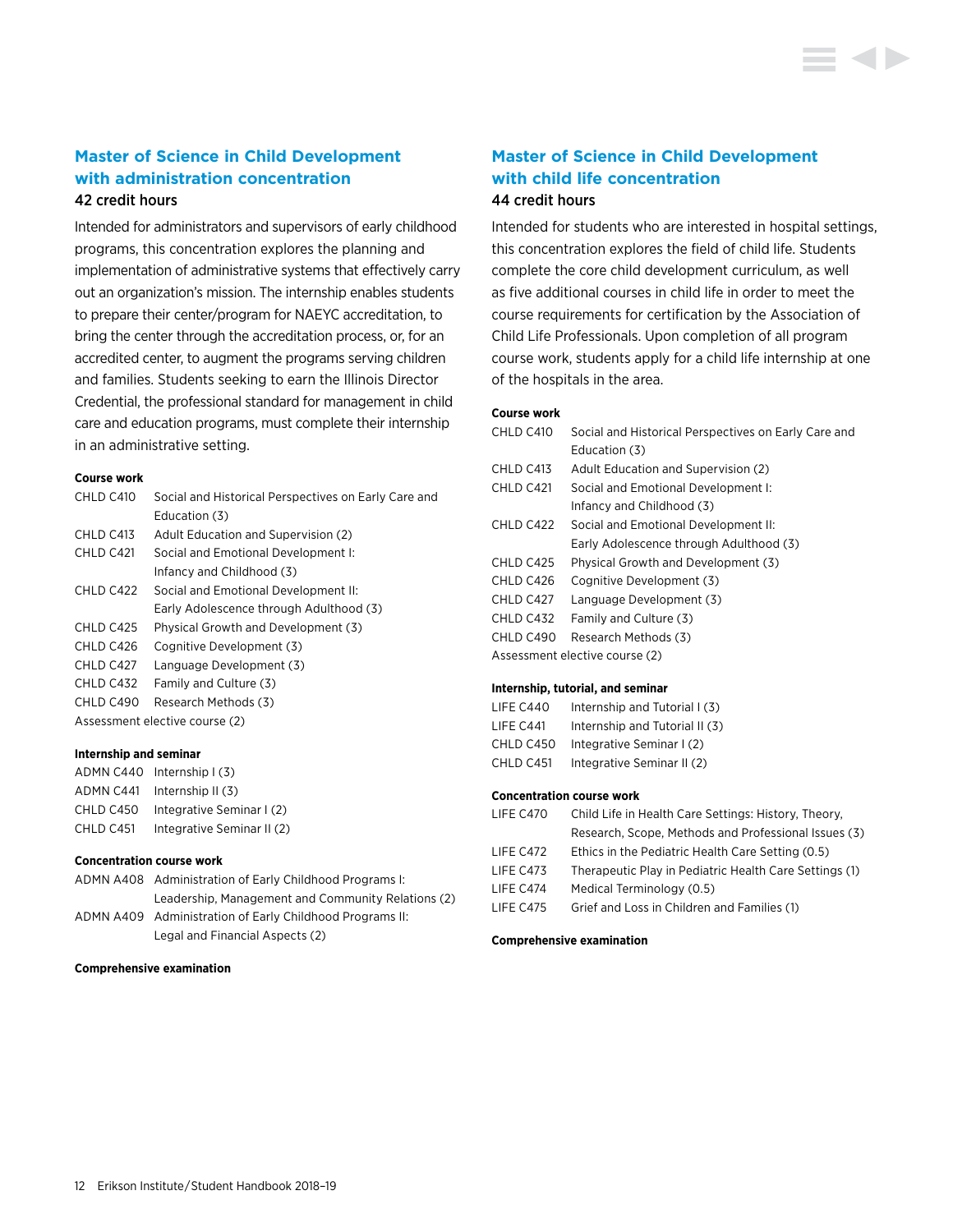# <span id="page-13-0"></span>**Master of Science in Child Development with children's law and policy concentration (offered in collaboration with Loyola University Chicago School of Law)**

### 46 credit hours

Increasingly, professionals who work with children and families find that they need to be better informed about the law and how it intersects with and impacts their work. Offered in conjunction with Loyola University Chicago School of Law's Civitas ChildLaw Center, the concentration prepares students to examine the critical issues and considerations in marrying child development knowledge and the law. To specialize in children's law and policy, you complete all the courses in the child development core curriculum and take four law courses. You also complete an internship that gives you experience in an aspect of child/family law or policy.

Upon the completion of each course, students must send an official transcript with their grade to [registration@erikson.edu.](mailto:registration%40erikson.edu?subject=) This will ensure that credit is posted to the students transcript as progress is made towards the degree.

#### **Course work**

| CHLD C410 | Social and Historical Perspectives on Early Care and |
|-----------|------------------------------------------------------|
|           | Education (3)                                        |
| CHLD C413 | Adult Education and Supervision (2)                  |
| CHLD C421 | Social and Emotional Development I:                  |
|           | Infancy and Childhood (3)                            |
| CHLD C422 | Social and Emotional Development II:                 |
|           | Early Adolescence through Adulthood (3)              |
| CHLD C425 | Physical Growth and Development (3)                  |
| CHLD C426 | Cognitive Development (3)                            |
| CHLD C427 | Language Development (3)                             |
| CHLD C432 | Family and Culture (3)                               |
| CHLD C490 | Research Methods (3)                                 |
|           | Assessment elective course (2)                       |
|           |                                                      |

#### **Internship and seminar**

| CHLD C440 | Internship $(3)$           |
|-----------|----------------------------|
| CHLD C441 | Internship $   (3)$        |
| CHLD C450 | Integrative Seminar I (2)  |
| CHLD C451 | Integrative Seminar II (2) |

#### **Loyola course work**

| LAW 663 | Summer Institute: Children's Summer Institute (2) |
|---------|---------------------------------------------------|
| LAW 665 | Introduction to the Study of Law and the Legal    |
|         | System (2)                                        |
| LAW 667 | Introduction to Children's Law and Policy (2)     |
| LAW 670 | Child Welfare Law and Policy (2)                  |

#### **Comprehensive examination**

# **Master of Science in Child Development with children with special needs concentration** 46 credit hours

Child development professionals work with an increasingly diverse population of young children and families, including children with diverse learning abilities and special needs. The concentration in children with special needs provides students with expertise in working with young children with developmental delay/disabilities and their families in early educational, community, and home environments. Specifically, students will gain knowledge and experience (a) identifying possible developmental delays/disabilities, (b) planning and implementing appropriate instructional or intervention strategies, and (c) working with other disability-related professionals (e.g., therapists, paraprofessionals, medical professionals, school personnel). The concentration includes an internship focusing on developing the practice and reflection skills necessary to work with children with special needs and their families.

#### **Course work**

| CHLD C410                                                  | Social and Historical Perspectives on Early Care and |
|------------------------------------------------------------|------------------------------------------------------|
|                                                            | Education (3)                                        |
| CHLD C413                                                  | Adult Education and Supervision (2)                  |
| CHLD C421                                                  | Social and Emotional Development I:                  |
|                                                            | Infancy and Childhood (3)                            |
| CHLD C422                                                  | Social and Emotional Development II:                 |
|                                                            | Early Adolescence through Adulthood (3)              |
| CHLD C425                                                  | Physical Growth and Development (3)                  |
| CHLD C426                                                  | Cognitive Development (3)                            |
| CHLD C427                                                  | Language Development (3)                             |
| CHLD C432                                                  | Family and Culture (3)                               |
| CHLD C490                                                  | Research Methods (3)                                 |
| Course elective (2) (in consultation with program advisor) |                                                      |
| Internship and seminar                                     |                                                      |

| <b>Concentration course work</b> |                              |  |
|----------------------------------|------------------------------|--|
| CHLD C451                        | Integrative Seminar II (2)   |  |
| CHLD C450                        | Integrative Seminar I (2)    |  |
| CHLD C441                        | Internship $II(3)$           |  |
|                                  | CHLD $C440$ Internship $(3)$ |  |

| EDUC T438 | Children with Special Needs and Diverse Abilities (2)  |
|-----------|--------------------------------------------------------|
| SPED S411 | Family and Professional Collaboration in Early         |
|           | Childhood Special Education (2)                        |
| SPED S412 | Assessment of Children with Special Needs and Diverse  |
|           | Abilities (2)                                          |
| SPED S413 | Language and Communication Delays and Disabilities (2) |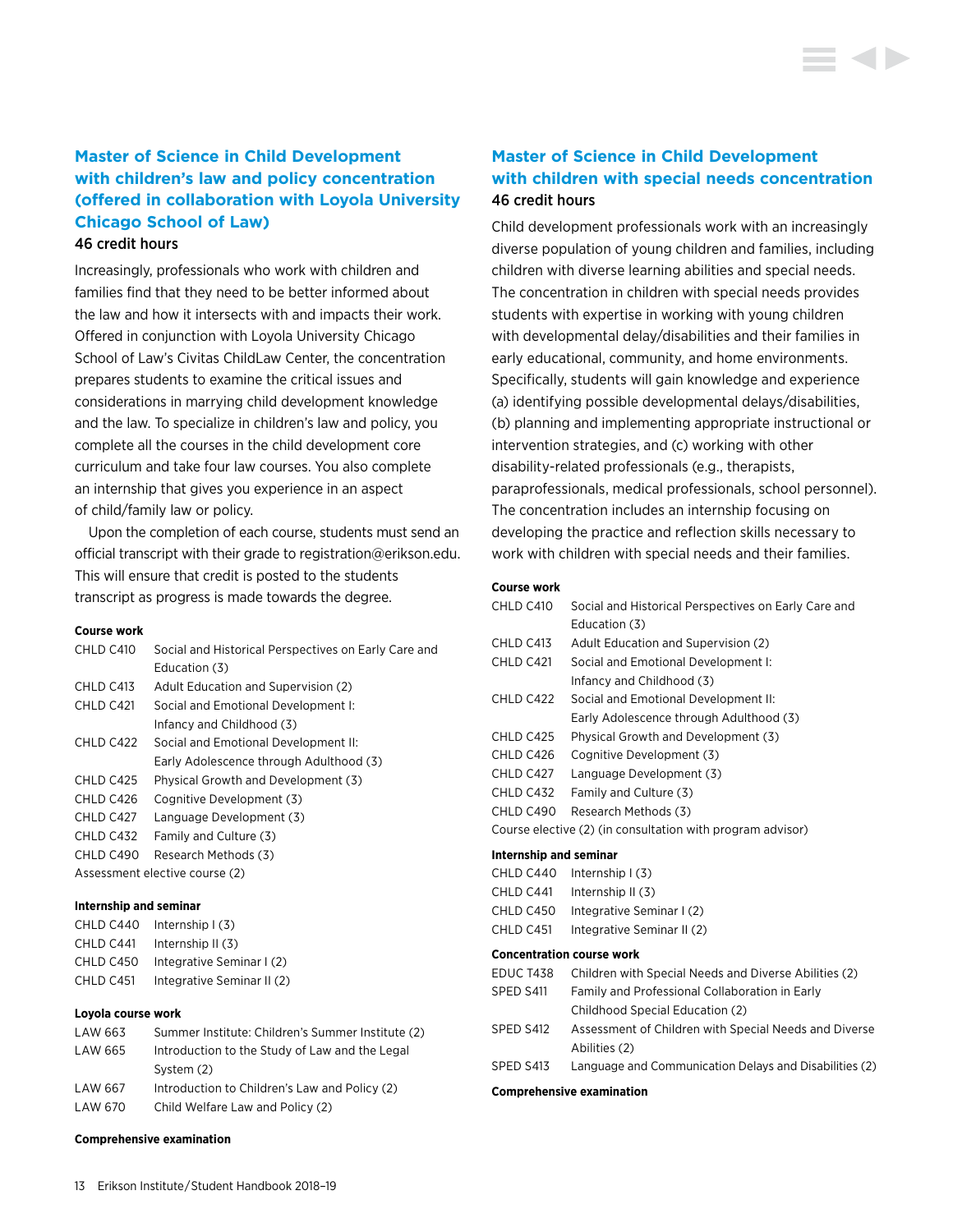# <span id="page-14-0"></span>**Master of Science in Child Development with infancy concentration**

### 45 credit hours

The infancy concentration prepares professionals for the complex role of the infant/family specialist, who works with infants and families together in the context of their communities. You may work toward a State of Illinois early intervention credential through this program. Students complete an internship in a setting with infants and their families. If you seek credentialing in early intervention, you will need to complete an internship at an early intervention or diagnostic site. You and the director of the infant studies program will discuss the requirements for credentialing. To complete an internship in an early intervention site, you must be available during the daytime, Mondays through Fridays, during your internship year.

#### **Course work**

| CHLD C410 | Social and Historical Perspectives on Early Care           |
|-----------|------------------------------------------------------------|
|           | and Education (3)                                          |
| CHLD C421 | Social and Emotional Development I:                        |
|           | Infancy and Childhood (3)                                  |
| CHLD C422 | Social and Emotional Development II:                       |
|           | Early Adolescence through Adulthood (3)                    |
| CHLD C425 | Physical Growth and Development (3)                        |
| CHLD C426 | Cognitive Development (3)                                  |
| CHLD C427 | Language Development (3)                                   |
| CHLD C432 | Family and Culture (3)                                     |
| CHLD C490 | Research Methods (3)                                       |
|           | Course elective (2) (in consultation with program advisor) |

#### **Internship and seminar**

| <b>INF C440</b> | Internship $(3)$           |
|-----------------|----------------------------|
| <b>INF C441</b> | Internship $II(3)$         |
| <b>INF C450</b> | Integrative Seminar I (2)  |
| <b>INF C451</b> | Integrative Seminar II (2) |

#### **Concentration course work**

| <b>INF 1492</b> | Infant/Toddler Screening and Assessment (2)  |
|-----------------|----------------------------------------------|
| <b>INF1496</b>  | Emerging Developmental Differences (2)       |
| <b>INF 1497</b> | Prevention/Early Intervention Methods I (2)  |
| <b>INF1498</b>  | Prevention/Early Intervention Methods II (2) |
| <b>INF 1499</b> | Infant and Family Service Systems (1)        |

#### **Comprehensive examination**

# **Master of Science in Child Development with infancy and administration concentrations** 49 credit hours

Students complete the supplemental course work for both concentrations and do an internship that combines infancy and administrative responsibilities.

#### **Course work**

| CHI D C410 | Social and Historical Perspectives on Early Care and       |
|------------|------------------------------------------------------------|
|            | Education (3)                                              |
| CHLD C421  | Social and Emotional Development I:                        |
|            | Infancy and Childhood (3)                                  |
| CHI D C422 | Social and Emotional Development II:                       |
|            | Early Adolescence through Adulthood (3)                    |
| CHI D C425 | Physical Growth and Development (3)                        |
| CHI D C426 | Cognitive Development (3)                                  |
| CHI D C427 | Language Development (3)                                   |
| CHLD C432  | Family and Culture (3)                                     |
| CHLD C490  | Research Methods (3)                                       |
|            | Course elective (2) (in consultation with program advisor) |
|            |                                                            |

#### **Internship and seminar**

| <b>INF C440</b> | Internship $(3)$           |
|-----------------|----------------------------|
| <b>INF C441</b> | Internship $II(3)$         |
| <b>INF C450</b> | Integrative Seminar I (2)  |
| <b>INF C451</b> | Integrative Seminar II (2) |

#### **Concentration course work**

|                 | ADMN A408 Administration of Early Childhood Programs I:  |
|-----------------|----------------------------------------------------------|
|                 | Leadership, Management and Community Relations (2)       |
|                 | ADMN A409 Administration of Early Childhood Programs II: |
|                 | Legal and Financial Aspects (2)                          |
| <b>INF 1492</b> | Infant/Toddler Screening and Assessment (2)              |
| <b>INF1496</b>  | Emerging Developmental Differences (2)                   |
| <b>INF 1497</b> | Prevention/Early Intervention Methods I (2)              |
| <b>INF1498</b>  | Prevention/Early Intervention Methods II (2)             |
| <b>INF1499</b>  | Infant and Family Service Systems (1)                    |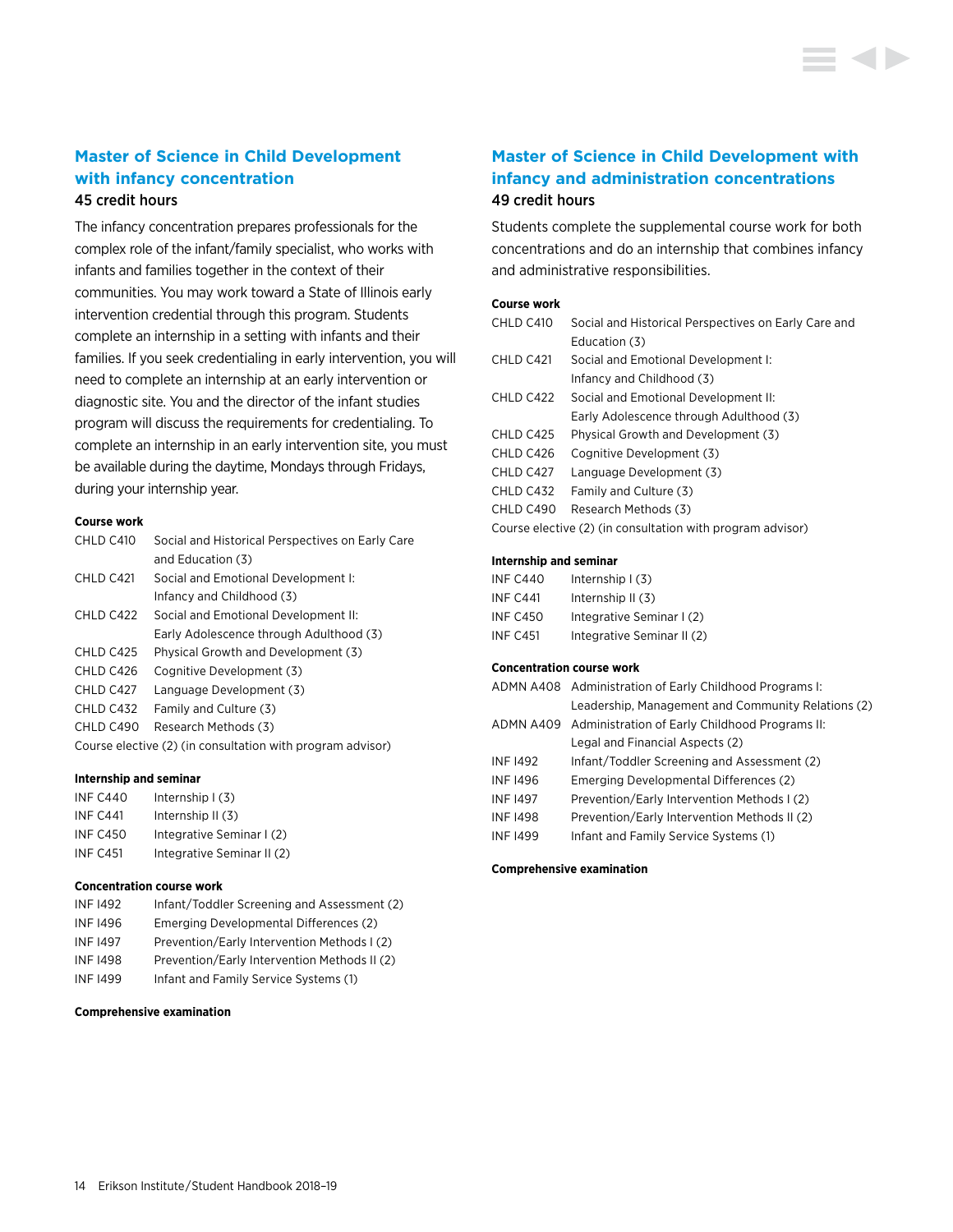# <span id="page-15-0"></span>**Master of Science in Child Development with infancy and new language learners concentrations** 48 credit hours

New language learners are one of the fastest growing populations in the various systems that serve children and families. The concentration in infancy and new language learners prepares professionals to work with culturally and linguistically diverse infants and toddlers and their families, particularly in, but not limited to, early intervention where an increasing number of families come from diverse linguistic backgrounds.

#### **Course work**

| Social and Emotional Development I:                        |  |
|------------------------------------------------------------|--|
| Infancy and Childhood (3)                                  |  |
| Social and Emotional Development II:                       |  |
| Early Adolescence through Adulthood (3)                    |  |
| Physical Growth and Development (3)                        |  |
| Cognitive Development (3)                                  |  |
| Language Development (3)                                   |  |
| Family and Culture (3)                                     |  |
| Research Methods (3)                                       |  |
| Course elective (2) (in consultation with program advisor) |  |
|                                                            |  |

#### **Internship and seminar**

| <b>INF C440</b> | Internship $(3)$           |
|-----------------|----------------------------|
| <b>INF C441</b> | Internship $II(3)$         |
| <b>INF C450</b> | Integrative Seminar I (2)  |
| <b>INF C451</b> | Integrative Seminar II (2) |

#### **Concentration course work**

| BESL B402       | Language Development in New Language Learners (3) |
|-----------------|---------------------------------------------------|
| EDUC T408       | Foundations of American Schooling and Bilingual   |
|                 | Education (3)                                     |
| <b>INF 1492</b> | Infant/Toddler Screening and Assessment (2)       |
| <b>INF1496</b>  | Emerging Development Differences (2)              |
| <b>INF1497</b>  | Prevention/Early Intervention Methods I (2)       |
| <b>INF 1498</b> | Prevention/Early Intervention Methods II (2)      |
| <b>INF1499</b>  | Infant and Family Service Systems (1)             |
|                 |                                                   |

#### **Comprehensive examination**

# **Master of Science in Child Development/ Master of Jurisprudence with children's law and policy concentration (dual degree in collaboration with Loyola University Chicago School of Law)** 56 credit hours

The dual degree program in child development and children's law and policy—the first of its kind in the country is the ideal preparation for professionals who want an advanced understanding of the law as it relates to their work on behalf of children and families, and for those who aim to lead and advocate more effectively on behalf of children and families impacted by the legal system. Offered in collaboration with Loyola University Chicago School of Law's Civitas ChildLaw Center, the program combines theoretical and practical training in child development with knowledge of the structure and functions of the legal system.

As an MS/MJ dual degree student, you will complete three years of course work, including a two-semester internship in a child/family law and policy focused setting during the final year of the program. Upon completing the 56-credit hours of required course work, you will receive the MS in Child Development from Erikson Institute and the MJ in Children's Law and Policy from Loyola University Chicago. The MJ is a graduate degree similar to a traditional master's degree and does not qualify graduates to sit for the bar or practice law. All MJ courses, with the exception of LAW 663 Children's Summer Institute, are offered in an asynchronous online. Child law courses are taught by law professors, practicing attorneys, and child welfare professionals who have first-hand experience with legal issues that impact children and families. For more information about the program, please visit *<www.luc.edu/childlaw>*.

Upon the completion of each course, students must send an official transcript with their grade to registration@ erikson. This will ensure that credit is posted to the students transcript as progress is made towards the degree.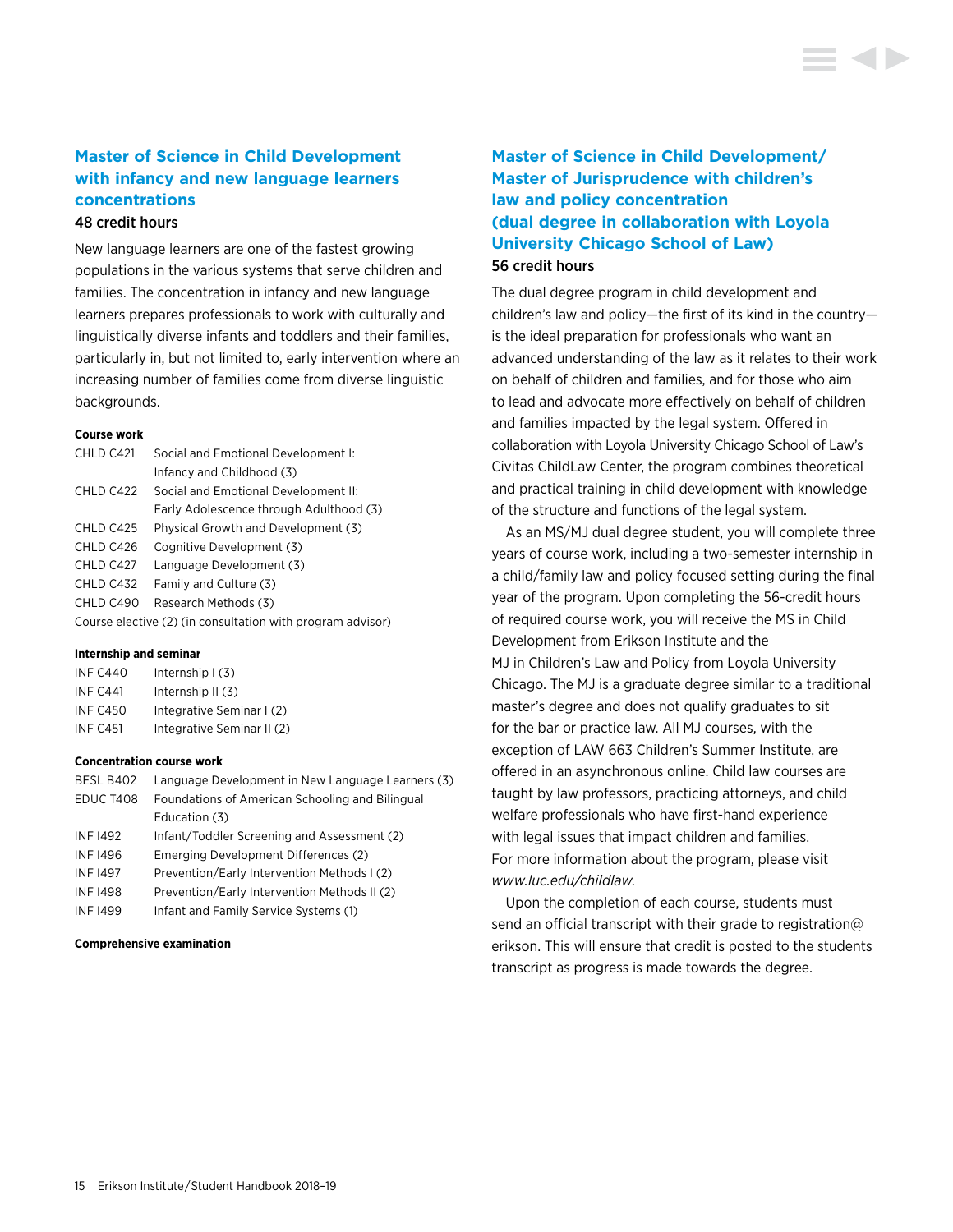### <span id="page-16-0"></span>*MS in child development requirements (38 credits)*

### **Course work**

| CHLD C410  | Social and Historical Perspectives on Early Care and |
|------------|------------------------------------------------------|
|            | Education (3)                                        |
| CHLD C413  | Adult Education and Supervision (2)                  |
| CHLD C421  | Social and Emotional Development I:                  |
|            | Infancy and Childhood (3)                            |
| CHI D C422 | Social and Emotional Development II:                 |
|            | Early Adolescence through Adulthood (3)              |
| CHLD C425  | Physical Growth and Development (3)                  |
| CHLD C426  | Cognitive Development (3)                            |
| CHLD C427  | Language Development (3)                             |
| CHLD C432  | Family and Culture (3)                               |
| CHLD C490  | Research Methods (3)                                 |
|            | Assessment elective course (2)                       |

#### **Internship and seminar**

| CHLD C440 | Internship $(3)$           |
|-----------|----------------------------|
| CHLD C441 | Internship $II(3)$         |
| CHLD C450 | Integrative Seminar I (2)  |
| CHLD C451 | Integrative Seminar II (2) |

#### **Comprehensive examination**

### *MJ in children's law and policy requirements (18 credits)*

#### **Required course work**

| LAW 663 | Children's Summer Institute (2)                    |
|---------|----------------------------------------------------|
| LAW 665 | Introduction to the Study of Law and Legal Systems |
|         | $(2.$ online)                                      |
| LAW 667 | Children's Law Policy and Practice (2. online)     |
| LAW 668 | Leadership Development (4, online)                 |

### **Elective course work**

In consultation with the academic program adviser at Civitas ChildLaw Center, students select four courses from the following for a total of 8 credit hours:

| LAW 669 | Education Law and Policy (2)         |
|---------|--------------------------------------|
| LAW 670 | Child Welfare Law and Policy (2)     |
| LAW 671 | Juvenile Justice Law and Policy (2)  |
| LAW 672 | Family Law (2)                       |
| LAW 673 | Mental Health Law (2)                |
| LAW 678 | International Children's Rights (2)  |
| LAW 679 | Children's Health Law and Policy (2) |
|         |                                      |

# **Master of Science in Early Childhood Education (on-campus)**

### 38 credit hours

The Master of Science in Early Childhood Education is designed specifically for licensed teachers who want to carry their teaching to the next level. Core courses provide a comprehensive, interdisciplinary understanding of child development. Through a special internship, tutorial, and seminar sequence, students identify a special project or research topic of their own choosing. Students receive advanced instruction in critical subject areas and participate in a specially designed internship in their own classrooms.

#### **Course work**

| CHLD C413        | Adult Education and Supervision (2)                  |
|------------------|------------------------------------------------------|
| CHLD C421        | Social and Emotional Development I:                  |
|                  | Infancy and Childhood (3)                            |
| CHLD C422        | Social and Emotional Development II:                 |
|                  | Early Adolescence through Adulthood (3)              |
| CHLD C425        | Physical Growth and Development (3)                  |
| CHLD C426        | Cognitive Development (3)                            |
| CHLD C427        | Language Development (3)                             |
| CHLD C432        | Family and Culture (3)                               |
| EDUC T408        | Foundations of American Schooling and Bilingual      |
|                  | Education (3)                                        |
| <b>EDUC T432</b> | Advanced Methods of Teaching and Learning across the |
|                  | Pre-K to Grade 3 Curriculum (3)                      |
| EDUC T461        | Assessment for Classroom Teachers (2)                |
|                  |                                                      |

#### **Internship and seminar**

| CHLD C440 | Internship $(3)$           |
|-----------|----------------------------|
| CHLD C441 | Internship $II(3)$         |
| CHLD C450 | Integrative Seminar I (2)  |
| CHLD C451 | Integrative Seminar II (2) |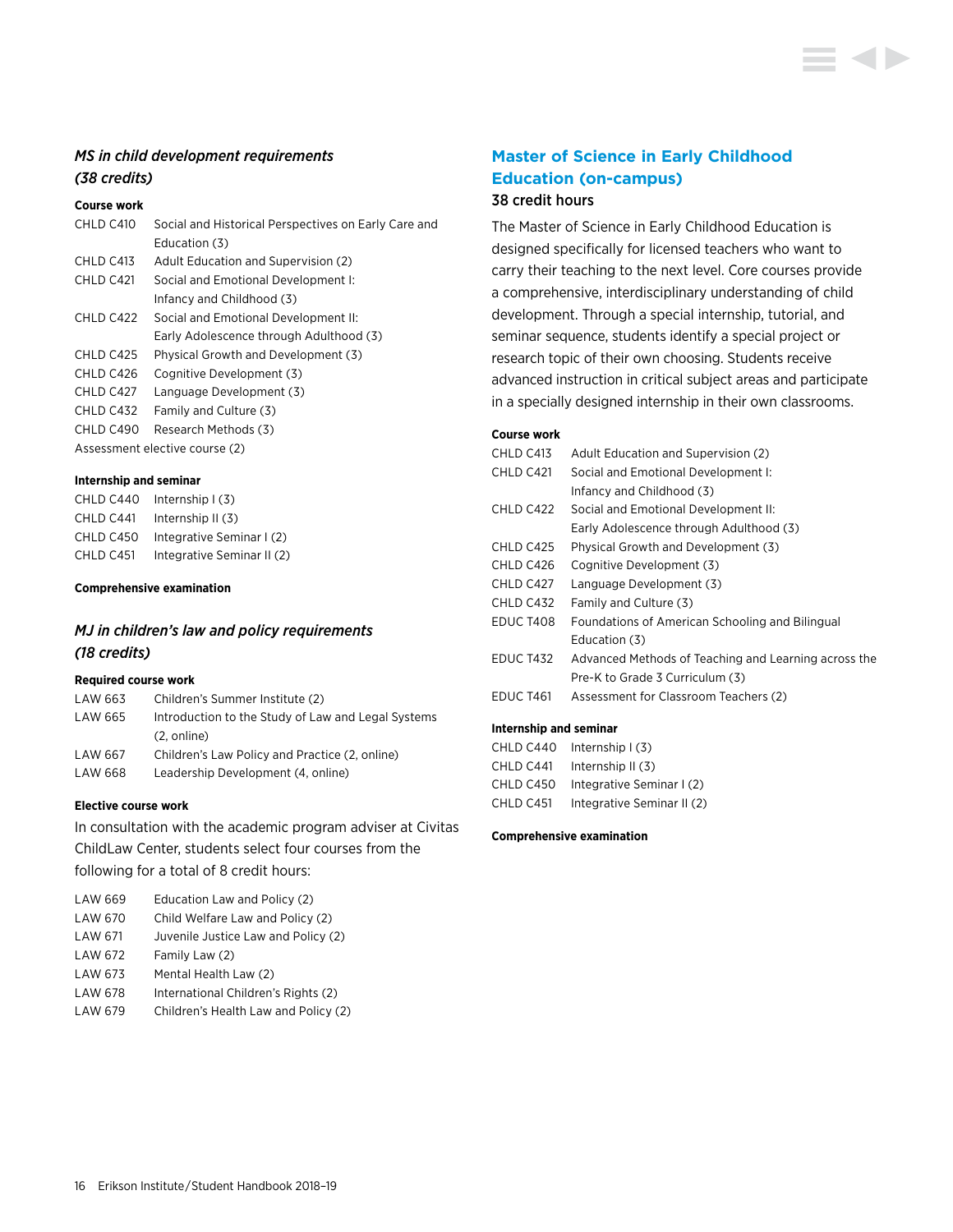# <span id="page-17-0"></span>**Master of Science in Early Childhood Education (online)**

### 38 credit hours

The online Master of Science in Early Childhood Education program is designed for experienced early childhood educators working with children from birth to age eight. Core courses in the program provide a comprehensive, interdisciplinary understanding of child development. Four specialized early childhood education courses specifically address the roles of educators by focusing on curriculum and assessment and effective teaching for prekindergarten through third grade. In the final two semesters, students choose a focus of interest relevant to their development as a professional and complete an appropriate action research project.

#### **Course work**

| CHLD C414                              | Working With Adults: Collaboration and Supervision (3)   |
|----------------------------------------|----------------------------------------------------------|
| CHLD C421                              | Social and Emotional Development I:                      |
|                                        | Infancy and Childhood (3)                                |
| CHLD C425                              | Physical Growth and Development (3)                      |
| CHLD C426                              | Cognitive Development (3)                                |
| CHLD C427                              | Language Development (3)                                 |
| CHLD C432                              | Family and Culture (3)                                   |
| EDUC T408                              | Foundations of American Schooling and Bilingual          |
|                                        | Education (3)                                            |
| EDUC T414                              | Key Concepts in Teaching and Learning in the Disciplines |
|                                        | for the Early Childhood Curriculum (2)                   |
| EDUC T432                              | Advanced Methods of Teaching and Learning across the     |
|                                        | Pre-K to Grade 3 Curriculum (3)                          |
| <b>EDUC T461</b>                       | Assessment for Classroom Teachers (2)                    |
| Action Research, tutorial, and seminar |                                                          |

| EDUC T470        | Integrative Seminar: Leadership in Early Childhood    |
|------------------|-------------------------------------------------------|
|                  | Education $(2)$                                       |
| <b>EDUC T471</b> | Integrative Seminar: Leadership in Early Childhood    |
|                  | Education II (2)                                      |
| EDUC T472        | Integrative Seminar: Leadership in Early Childhood    |
|                  | Education III (2)                                     |
| EDUC T480        | Integrative Seminar: Action Research in Diverse Early |
|                  | Education Settings I (2)                              |
| EDUC T481        | Integrative Seminar: Action Research in Diverse Early |
|                  | Education Settings II (2)                             |
|                  |                                                       |

#### **Comprehensive examination**

*Note: Beginning Fall 2018 all students admitted into the MSECE online program will be placed into the new Online Master of Science in Early Childhood Education program.*

# **Master of Science in Early Childhood Education with bilingual/English as a second language concentration (on-campus)** 39 credit hours

In the U.S., the majority of dual language children—those learning a home language and English simultaneously are eight years old or younger. Erikson's concentration in Bilingual/English as a Second Language Education helps early childhood educators expand the breadth and depth of their knowledge of the development of young children, and gain an in-depth understanding of the developmental characteristics and learning needs of children growing up with more than one language.

For teachers with a valid Illinois early childhood or elementary teaching license, the program will also fulfill the Illinois State Board of Education requirements for adding the bilingual and/or ESL endorsement.

#### **Course work**

| CHLD C414  | Working With Adults: Collaboration and Supervision (3) |
|------------|--------------------------------------------------------|
| CHLD C421  | Social and Emotional Development I:                    |
|            | Infancy and Childhood (3)                              |
| CHLD C425  | Physical Growth and Development (3)                    |
| CHLD C426  | Cognitive Development (3)                              |
| CHI D C427 | Language Development (3)                               |
| CHI D C432 | Family and Culture (3)                                 |
| EDUC T408  | Foundations of American Schooling and Bilingual        |
|            | Education (3)                                          |
|            |                                                        |

#### **Action Research, tutorial, and seminar**

| BESL B470 | Integrative Seminar: Leadership in Early Childhood |
|-----------|----------------------------------------------------|
|           | Education $(2)$                                    |
| BESL B471 | Integrative Seminar: Leadership in Early Childhood |
|           | Education II (2)                                   |
| BESL B472 | Integrative Seminar: Leadership in Early Childhood |
|           | Education III (2)                                  |
| BESL B407 | Methods/Materials for New Language Learners II (2) |

#### **Concentration course work**

| BESL B402 | Language Development in New Language Learners (3) |
|-----------|---------------------------------------------------|
| BESL B404 | Assessment of New Language Learners (2)           |
| BESL B405 | Emergent Literacy with New Language Learners (3)  |

BESL B406 Methods/Materials for New Language Learners I (2)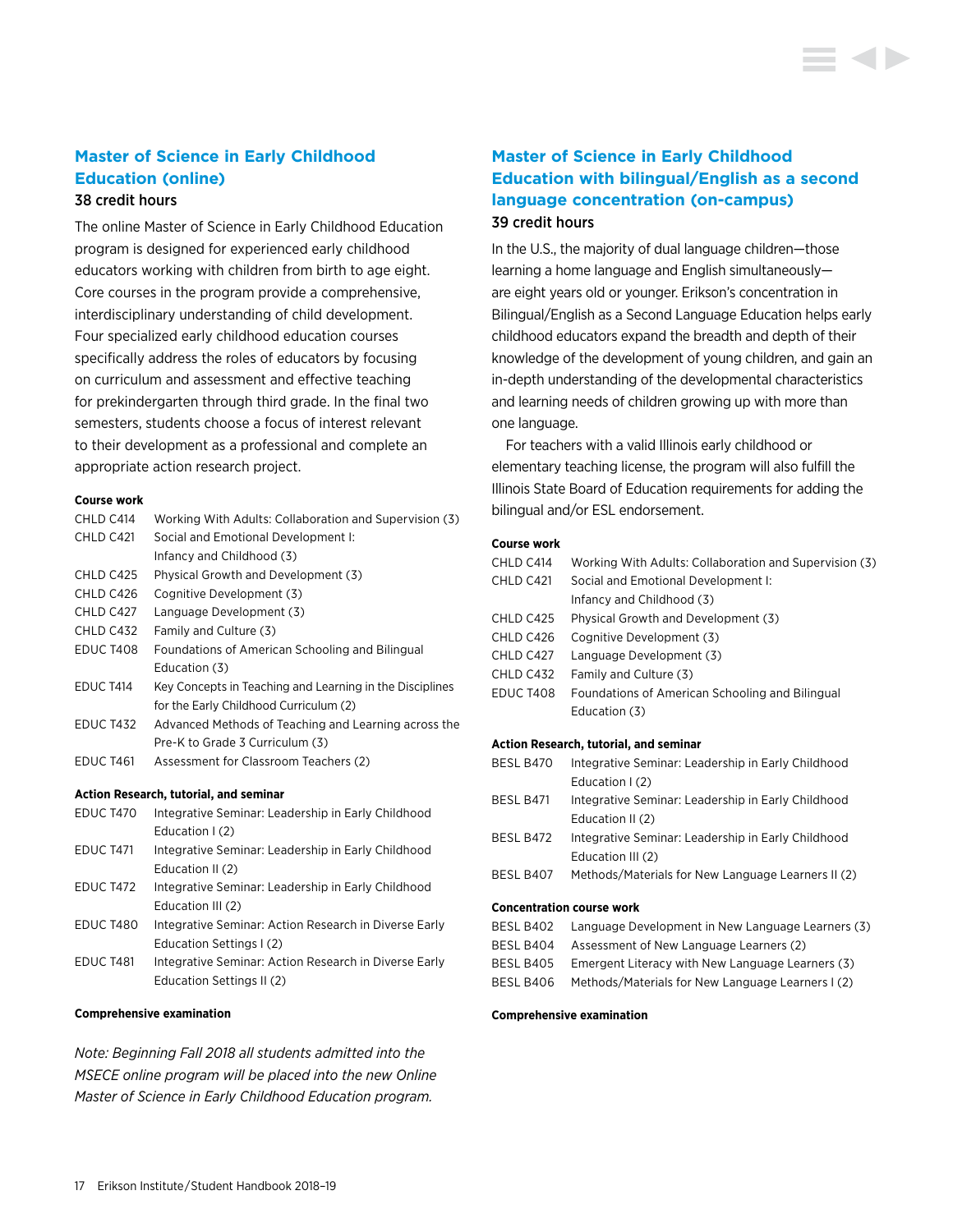# <span id="page-18-0"></span>**Online Master of Science in Early Childhood Education with early childhood bilingual/ English as a second language concentration** 30 credit hours

Earn the Bilingual or ESL endorsement with your Online Master of Science in Early Childhood Education degree and work in a high-growth, high-demand area of early childhood education. Completing this concentration in our online, non-licensure master's program may enable you to add the Bilingual and/or an ESL endorsement through your state board of education.

- If you have second language proficiency, the bilingual endorsement prepares you to instruct young children in that language as well as English
- An English as a Second Language (ESL) endorsement prepares you to instruct new language learners in English
- If you earn the Bilingual endorsement, you will automatically earn the ESL endorsement as well, without needing to complete additional courses

#### **Course work**

| CHLD C414 | Working With Adults: Collaboration and Supervision (3) |
|-----------|--------------------------------------------------------|
| CHLD C421 | Social and Emotional Development I: Infancy and        |
|           | Childhood (3)                                          |
| CHLD C425 | Physical Growth and Development (3)                    |
| CHLD C426 | Cognitive Development (3)                              |
| CHLD C427 | Language Development (3)                               |
| CHLD C432 | Family and Culture (3)                                 |
|           |                                                        |

#### **Action Research, tutorial, and seminar**

| BESL B407 | Methods/Materials for New Language Learners II (2) |
|-----------|----------------------------------------------------|
| BESL B470 | Integrative Seminar: Leadership in Early Childhood |
|           | Education $(2)$                                    |
| BESL B471 | Integrative Seminar: Leadership in Early Childhood |
|           | Education II (2)                                   |
| BESL B472 | Integrative Seminar: Leadership in Early Childhood |
|           | Education III (2)                                  |
| BESL T500 | Integrative Capstone Seminar (0)                   |
| BESL T501 | Integrative Capstone Seminar (0)                   |

BESL T502 Integrative Capstone Seminar (0)

#### **Concentration course work**

| BESL B402 | Language Development in New Language Learners (3) |
|-----------|---------------------------------------------------|
| BESL B404 | Assessment of New Language Learners (2)           |
| BESL B405 | Emergent Literacy with New Language Learners (3)  |
| BESL B406 | Methods/Materials for New Language Learners (2)   |

# **Online Master of Science in Early Childhood Education with early childhood language and literacy concentration**  30 credit hours

Acquire the tools and advanced knowledge necessary to create classroom and informal learning environments that support and strengthen young children's language and literacy proficiency. The concentration in Early Childhood Language and Literacy will prepare you in the theory and practice of teaching reading and writing for preschool through third grade. You will examine the latest research and gain specialized insights about how young children learn to read and write, and how this learning is influenced by cultural and community contexts. The program curriculum is aligned with the Common Core State Standards for English Language Arts, Illinois Early Learning and Development Standards, and the recommendations of the National Association for the Education of Young Children.

#### **Course work**

| CHLD C421 | Social and Emotional Development I: |
|-----------|-------------------------------------|
|           | Infancy and Childhood (3)           |
| CHLD C425 | Physical Growth and Development (3) |
| CHLD C427 | Language Development (3)            |
| CHLD C432 | Family and Culture (3)              |
| EDUC T415 | Inguiry Based Learning (3)          |
|           |                                     |

### **Seminar**

| LAL T500 | Integrative Capstone Seminar (0) |
|----------|----------------------------------|
| LAL T501 | Integrative Capstone Seminar (0) |
| LAL T502 | Integrative Capstone Seminar (0) |
| LAL T503 | Integrative Capstone Seminar (0) |
| LAL T504 | Integrative Capstone Seminar (0) |

#### **Concentration course work**

| BESL B405 | Emergent Literacy with New Language Learners (3) |
|-----------|--------------------------------------------------|
| LAL T485  | Preschool through Kindergarten: Learning to Read |
|           | and Write (3)                                    |
| LAL T486  | Kindergarten through 3rd Grade: Learning to Read |
|           | and Write (3)                                    |
| EDUC T487 | Assessment in Learning Settings (3)              |
| EDUC T408 | Foundations of American Schooling and Bilingual  |
|           | Education (3)                                    |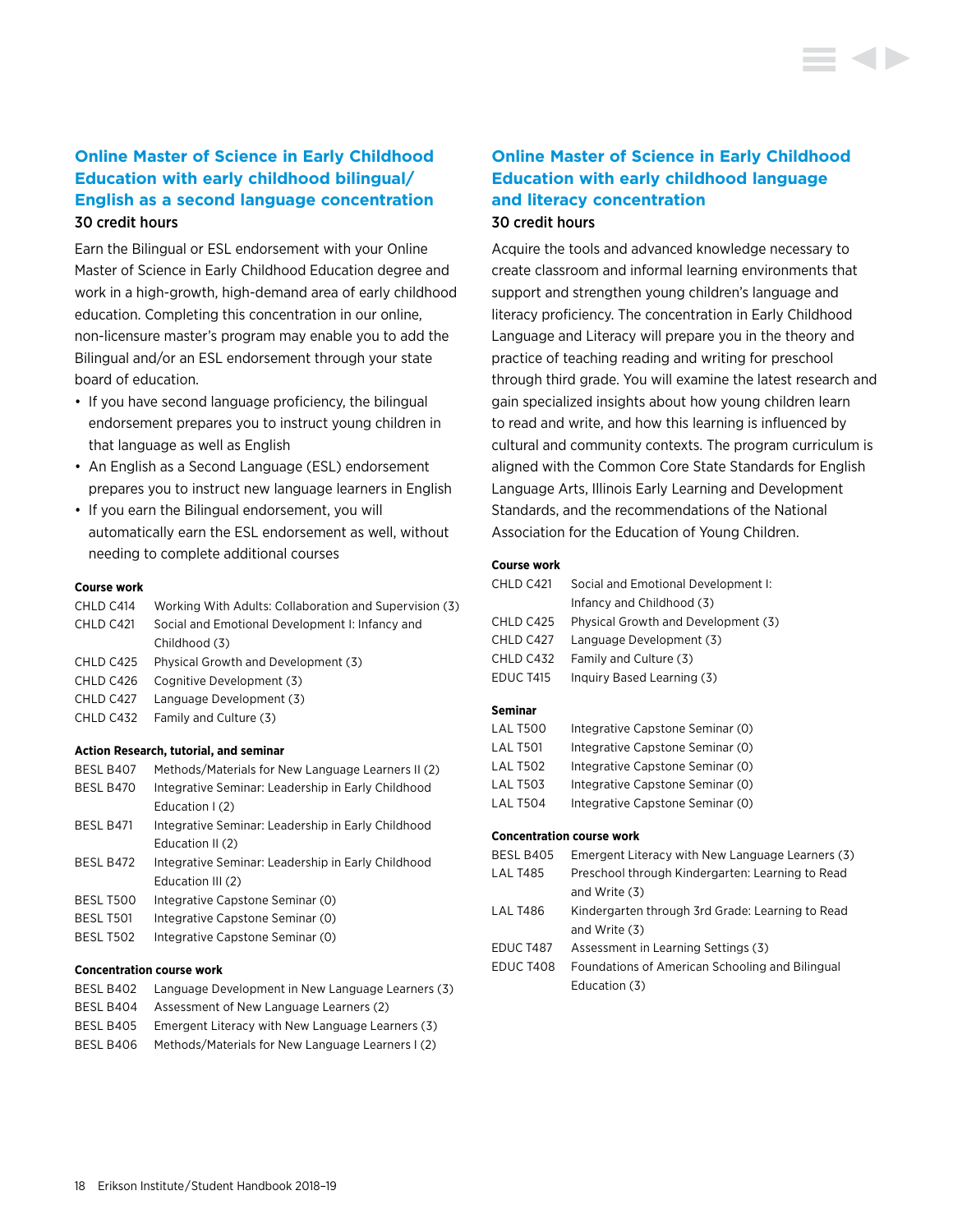### <span id="page-19-0"></span>**Online Master of Science in Early Childhood Education with early childhood leadership and advocacy concentration** 30 credit hours

Develop strong skills in management, policy influence, and advocacy to position yourself as an effective and visionary early childhood leader. Our Early Childhood Leadership and Advocacy program will prepare you to navigate through every aspect of the early childhood system and use your voice to advocate for policies that are in the best interest of young children and their families. This concentration prepares you to seek the Illinois Gateways to Opportunity Early Care and Education (ECE) Level 5 Credential and the Illinois Director Credential (IDC) at Level 3 through the Entitled Route. To earn the credentials, you will need to complete the appropriate Gateways applications and provide documentation of professional experiences and contributions.

#### **Course work**

| Social and Emotional Development I: |
|-------------------------------------|
| Infancy and Childhood (3)           |
| Physical Growth and Development (3) |
| Cognitive Development (3)           |
| Language Development (3)            |
| Family and Culture (3)              |
|                                     |

#### **Seminar**

| LEAD T500 | Integrative Capstone Seminar (0) |
|-----------|----------------------------------|
| LEAD T501 | Integrative Capstone Seminar (0) |
| LEAD T502 | Integrative Capstone Seminar (0) |
| LEAD T503 | Integrative Capstone Seminar (0) |
| LEAD T504 | Integrative Capstone Seminar (0) |

#### **Concentration course work**

|           | ADMN A408 Administration of Early Childhood Programs I:  |
|-----------|----------------------------------------------------------|
|           | Leadership, Management and Community Relations (2)       |
|           | ADMN A409 Administration of Early Childhood Programs II: |
|           | Legal and Financial Aspects (2)                          |
|           | ADMN A410 Early Childhood Policy and Advocacy (3)        |
| CHLD C410 | Social and Historical Perspectives on Early Care         |
|           | and Education (3)                                        |
| CHLD C414 | Working With Adults: Collaboration and Supervision (3)   |
|           |                                                          |

# **Online Master of Science in Early Childhood Education with early childhood STEM concentration** 30 credit hours

Elevate your practice and strengthen your knowledge of teaching and learning in the disciplines of science, technology, engineering, and mathematics (STEM), with an emphasis on children in preschool through third grade. The concentration in Early Childhood STEM will provide you with the latest methods for ensuring that all young children start off on a strong STEM learning trajectory. The courses you will take will give you the necessary grounding in how children explore, play, and communicate about the natural and human-made world around them. The program curriculum is aligned with the Next Generation Science Standards (NGSS) and National Association for the Education of Young Children (NAEYC) recommendations, as well as federal initiatives (Committee on STEM Education and National Science and Technology Council) to include preschool in STEM education reforms.

### **Course work**

| CHLD C421 | Social and Emotional Development I: |
|-----------|-------------------------------------|
|           | Infancy and Childhood (3)           |
| CHLD C426 | Cognitive Development (3)           |
| CHLD C427 | Language Development (3)            |
| CHLD C432 | Family and Culture (3)              |
| EDUC T415 | Inguiry Based Learning (3)          |
|           |                                     |

#### **Seminar**

| STEM T500 | Integrative Capstone Seminar (0) |
|-----------|----------------------------------|
| STEM T501 | Integrative Capstone Seminar (0) |
| STEM T502 | Integrative Capstone Seminar (0) |
| STEM T503 | Integrative Capstone Seminar (0) |
| STEM T504 | Integrative Capstone Seminar (0) |

#### **Concentration course work**

| STEM T488 | Early Learning and Technology (3)                 |
|-----------|---------------------------------------------------|
| STEM T489 | Mathematical Thinking and Learning:               |
|           | Focus on Ages $3-6(3)$                            |
| STEM T490 | Mathematical Thinking and Learning:               |
|           | Focus on Ages $6-9(3)$                            |
| STEM T491 | Bringing Science into the Young Child's World (3) |
| STEM T492 | Engineering in Early Childhood (3)                |
|           |                                                   |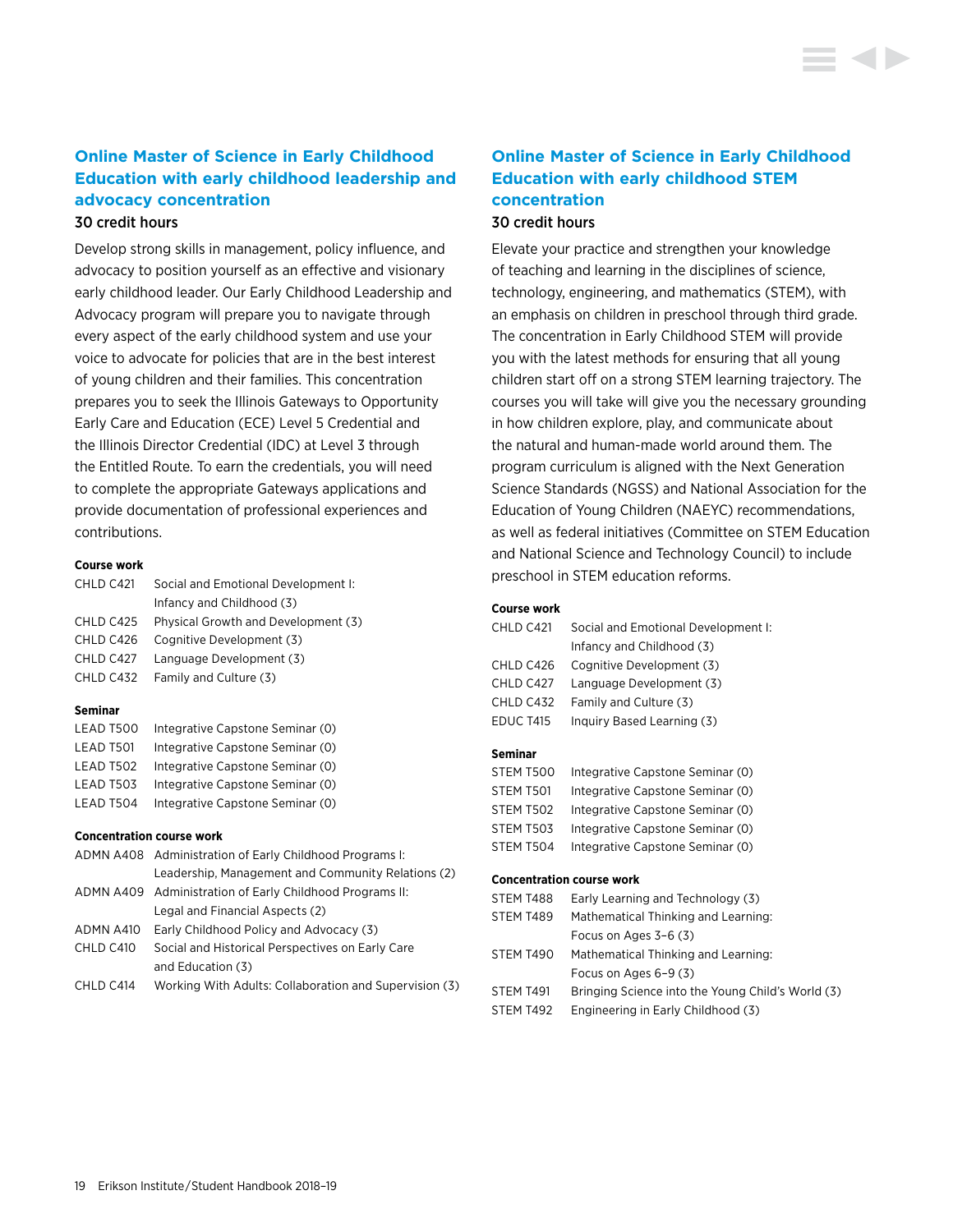# <span id="page-20-0"></span>**Online Master of Science in Early Childhood Education with social and emotional learning concentration** 30 credit hours

Prepare to support young children's social-emotional development and well-being in learning settings through innovative programs, curricula, and integrative approaches. You will develop the knowledge and skills necessary to deliver social and emotional learning (SEL) programming directly to children, and also to be an advocate for the principles of culturally and developmentally appropriate SEL practice. Graduates of this program will be well-positioned to become SEL leaders after three to five years of direct

experience.

### **Course work**

| CHLD C421 | Social and Emotional Development I: |
|-----------|-------------------------------------|
|           | Infancy and Childhood (3)           |
| CHLD C426 | Cognitive Development (3)           |
| CHLD C427 | Language Development (3)            |
| CHLD C432 | Family and Culture (3)              |
| EDUC T415 | Inguiry Based Learning (3)          |
|           |                                     |

#### **Seminar**

| <b>SEL T500</b> | Integrative Capstone Seminar (0) |
|-----------------|----------------------------------|
| <b>SEL T501</b> | Integrative Capstone Seminar (0) |
| <b>SEL T502</b> | Integrative Capstone Seminar (0) |
| <b>SEL T503</b> | Integrative Capstone Seminar (0) |
| <b>SEL T504</b> | Integrative Capstone Seminar (0) |
| <b>SEL T505</b> | Integrative Capstone Seminar (0) |

#### **Concentration course work**

| <b>SEL T493</b> | Social and Emotional Learning Foundations I:            |
|-----------------|---------------------------------------------------------|
|                 | Programs and Approaches (3)                             |
| SEL T494        | Social and Emotional Learning Foundations II:           |
|                 | Family, Community, and Policy (3)                       |
| <b>SEL T495</b> | Neuroscience Basis of Social and Emotional Learning (3) |
| <b>SEL T496</b> | Inclusive and Trauma-Informed Behavior Guidance (3)     |
| <b>SEL T497</b> | Embedded Social and Emotional Learning:                 |
|                 | Play, Peers, and Projects (3)                           |

# **Master of Science in Early Childhood Education leading to initial teaching licensure** 44 credit hours

Erikson offers a comprehensive and integrated curriculum for prospective teachers of young children from birth through second grade. Students work toward the initial professional educator license with early childhood endorsement from the Illinois State Board of Education together with the Master of Science in Early Childhood Education.

#### **Prerequisites for admission to teacher candidacy**

|             | Illinois State Board of Education Test of Academic Proficiency (TAP),<br>ACT or SAT |
|-------------|-------------------------------------------------------------------------------------|
| EDUC T414   | Key Concepts in Teaching and Learning in the                                        |
|             | Disciplines for the Early Childhood Curriculum (2)                                  |
| Course work |                                                                                     |
| CHLD C421   | Social and Emotional Development I:                                                 |
|             | Infancy and Childhood (3)                                                           |
| CHLD C425   | Physical Growth and Development (3)                                                 |
| CHLD C426   | Cognitive Development (3)                                                           |
| CHLD C427   | Language Development (3)                                                            |
| CHLD C432   | Family and Culture (3)                                                              |
| EDUC T408   | Foundations of American Schooling and Bilingual                                     |
|             | Education (3)                                                                       |
| EDUC T438   | Children with Special Needs and Diverse Abilities (2)                               |
| EDUC T461   | Assessment for Classroom Teachers (2)                                               |
|             | Internship, tutorial, and methods/integrative seminars                              |
| EDUC T466   | Proseminar for Teachers I (0)                                                       |
| EDUC T467   | Proseminar for Teachers II (0)                                                      |
| EDUC T404   | Teaching and Learning in Diverse and Inclusive Settings:                            |
|             | Science and Social Studies (2)                                                      |
| EDUC T405   | Teaching and Learning in Diverse and Inclusive Settings:<br>Reading and Writing (2) |
| EDUC T406   | Teaching and Learning in Diverse and Inclusive Settings:<br>Mathematics (2)         |
| EDUC T412   | Preschool Curricular Approaches in Diverse and                                      |
|             | Inclusive Settings (2)                                                              |
| EDUC T446   | Internship, Student Teaching, and Tutorial I (3)                                    |
| EDUC T447   | Internship, Student Teaching, and Tutorial II (3)                                   |
| EDUC T456   | Integrative Seminar: Classroom Management and                                       |
|             | Instructional Techniques in Diverse and Inclusive                                   |
|             | Settings I (2)                                                                      |
| EDUC T457   | Integrative Seminar: Classroom Management and                                       |
|             | Instructional Techniques in Diverse and Inclusive                                   |
|             | Settings II (2)                                                                     |
| SPED S410   | Curricular and Instructional Methods in Early Childhood                             |
|             | Special Education (2)                                                               |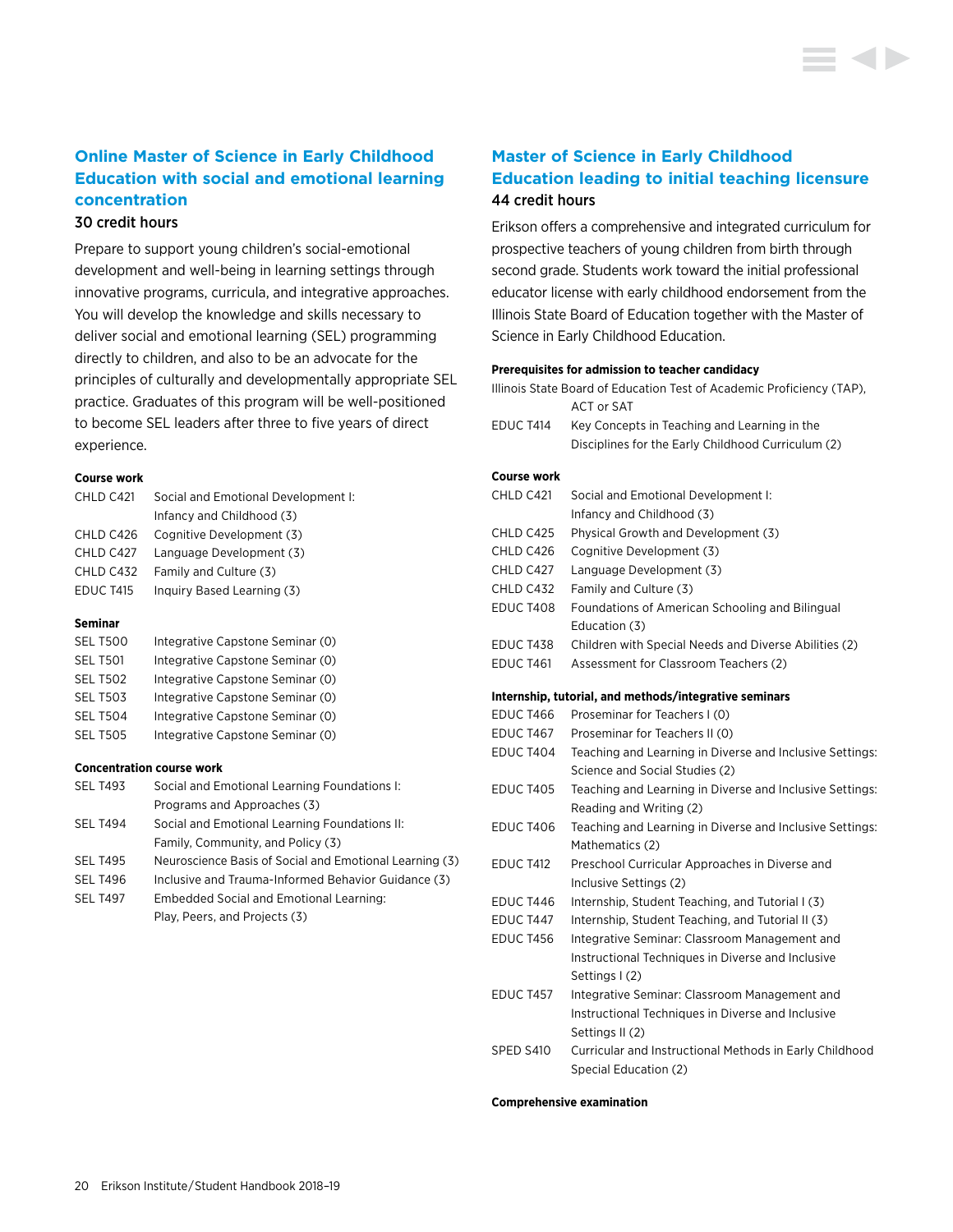#### **Student teaching and internship**

Teacher candidates must be available for daytime study and student teaching during the final year of their program. Teacher candidates spend 10 weeks during the spring semester student teaching full-time in a public school early childhood classroom, completing a total of 300 hours. During the fall semester and the remaining 5 weeks of the spring semester, teacher candidates work in the same classroom for an additional 225 hours of clinical experience.

### *Additional requirements for teacher licensure*

There are several additional requirements set by the Illinois State Board of Education (ISBE) to qualify for the Illinois professional educator license with early childhood endorsement:

### *Field experiences, observations, and participation in early childhood programs*

In the context of program course work, teacher candidates must complete 150 clock hours of observation and participation in early childhood programs, that must include a minimum of:

| Infants/toddlers       | 25 hours |
|------------------------|----------|
| Special education      | 25 hours |
| Preschool/kindergarten | 50 hours |
| Primary level          | 50 hours |
|                        |          |

#### *General education competencies*

The Institute's licensure officer reviews transcripts of all prior undergraduate and graduate course work, along with previous professional experiences, to verify that teacher candidates have the requisite content knowledge in math, science, U.S. history, and U.S. government, at a minimum. Competence in other content areas, including English language arts, social sciences, physical growth and development, and the fine arts, may also be assessed based on performance in prior undergraduate and graduate course work.

#### *State licensing examinations administered by ISBE*

These include the following:

- Test of Academic Proficiency, ACT, or SAT are prerequisites for admission to the teacher licensure program;
- Illinois Test for Early Childhood, which teacher candidates must pass prior to their final year in the program; and
- Illinois edTPA: Teacher Performance Assessment, which teacher candidates complete during their student teaching semester.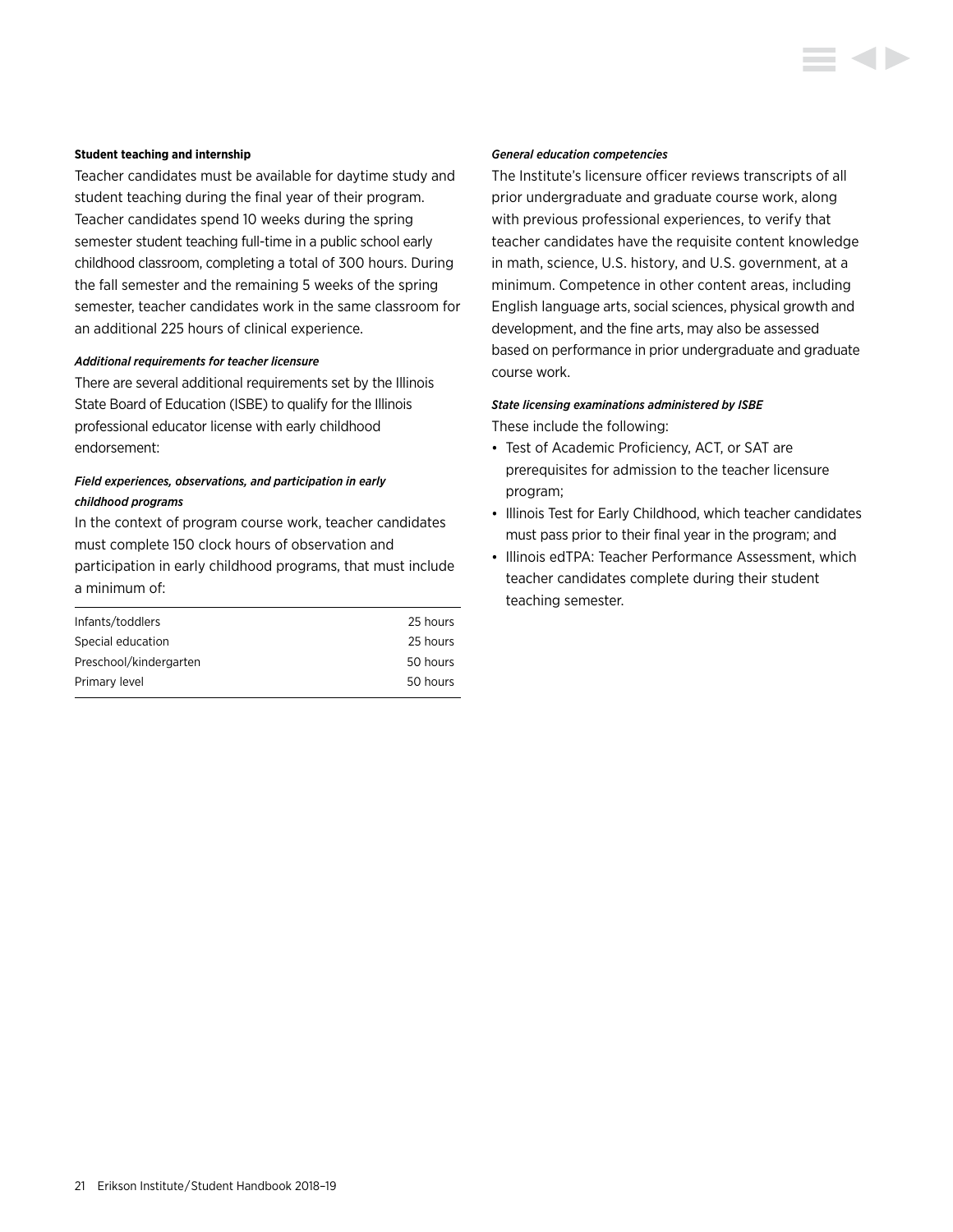# <span id="page-22-0"></span>**Master of Science in Early Childhood Education leading to initial teaching licensure and bilingual/ESL concentration** 51 credit hours

This program is tailored to prepare students to seek three distinct credentials: the Master of Science degree from Erikson, as well as the Illinois initial professional educator license with early childhood endorsement and bilingual or ESL endorsement from the Illinois State Board of Education. Unique in Illinois, this program responds to the urgent need for more early childhood teachers who can effectively meet the needs of new language learners in a culturally, linguistically, and developmentally appropriate manner. Upon completion of all program requirements, teacher candidates will be eligible to seek ISBE approval to teach new language learners from a variety of language traditions in early childhood classrooms (birth through second grade).

#### **Prerequisites for admission to teacher candidacy**

| Illinois State Board of Education Test of Academic Proficiency (TAP). |                                              |
|-----------------------------------------------------------------------|----------------------------------------------|
|                                                                       | ACT or SAT                                   |
| EDUC T414                                                             | Key Concepts in Teaching and Learning in the |

Disciplines for the Early Childhood Curriculum (2)

#### **Course work**

| CHLD C421 | Social and Emotional Development I:                   |
|-----------|-------------------------------------------------------|
|           | Infancy and Childhood (3)                             |
| CHLD C425 | Physical Growth and Development (3)                   |
| CHLD C426 | Cognitive Development (3)                             |
| CHLD C427 | Language Development (3)                              |
| CHLD C432 | Family and Culture (3)                                |
| EDUC T408 | Foundations of American Schooling and Bilingual       |
|           | Education (3)                                         |
| EDUC T438 | Children with Special Needs and Diverse Abilities (2) |
|           |                                                       |

### **Internship, tutorial, and methods/integrative seminars**

| EDUC T466 | Proseminar for Teachers I (0)                            |
|-----------|----------------------------------------------------------|
| EDUC T467 | Proseminar for Teachers II (0)                           |
| EDUC T404 | Teaching and Learning in Diverse and Inclusive Settings: |
|           | Science and Social Studies (2)                           |
| EDUC T406 | Teaching and Learning in Diverse and Inclusive Settings: |
|           | Mathematics (2)                                          |
| EDUC T412 | Preschool Curricular Approaches in Diverse and           |
|           | Inclusive Settings (2)                                   |

### BESL B446 Internship, Student Teaching, and Tutorial I: Bilingual/ESL (3) BESL B447 Internship, Student Teaching, and Tutorial II: Bilingual/ESL (3) EDUC T456 Integrative Seminar: Classroom Management and Instructional Techniques in Diverse and Inclusive Settings I (2) EDUC T457 Integrative Seminar: Classroom Management and Instructional Techniques in Diverse and Inclusive Settings II (2) SPED S410 Curricular and Instructional Methods in Early Childhood Special Education (2) **Concentration course work** BESL B402 Language Development in New Language Learners (3)

| DLJL DHUZ | Language Development in New Language Learners (3)        |
|-----------|----------------------------------------------------------|
| BESL B416 | Methods and Materials for Teaching New Language          |
|           | Learners I (2)                                           |
| BESL T409 | Teaching and Learning in Diverse and Inclusive Settings: |
|           | Reading and Writing for Bilingual and English Language   |
|           | Learners (3)                                             |
| EDUC T462 | Assessment of New Language Learners (3)                  |

#### **Comprehensive examination**

#### **Additional requirements for teacher licensure**

There are several additional requirements set by the Illinois State Board of Education (ISBE) to qualify for the Illinois professional educator license with early childhood endorsement:

#### *Student teaching and internship*

Teacher candidates must be available for daytime study and student teaching during the final year of their program. Teacher candidates spend 10 weeks during the spring semester student teaching full-time in a public school early childhood classroom, completing a total of 300 hours. During the fall semester and the remaining 5 weeks of the spring semester, teacher candidates work in the same classroom for an additional 225 hours of clinical experience.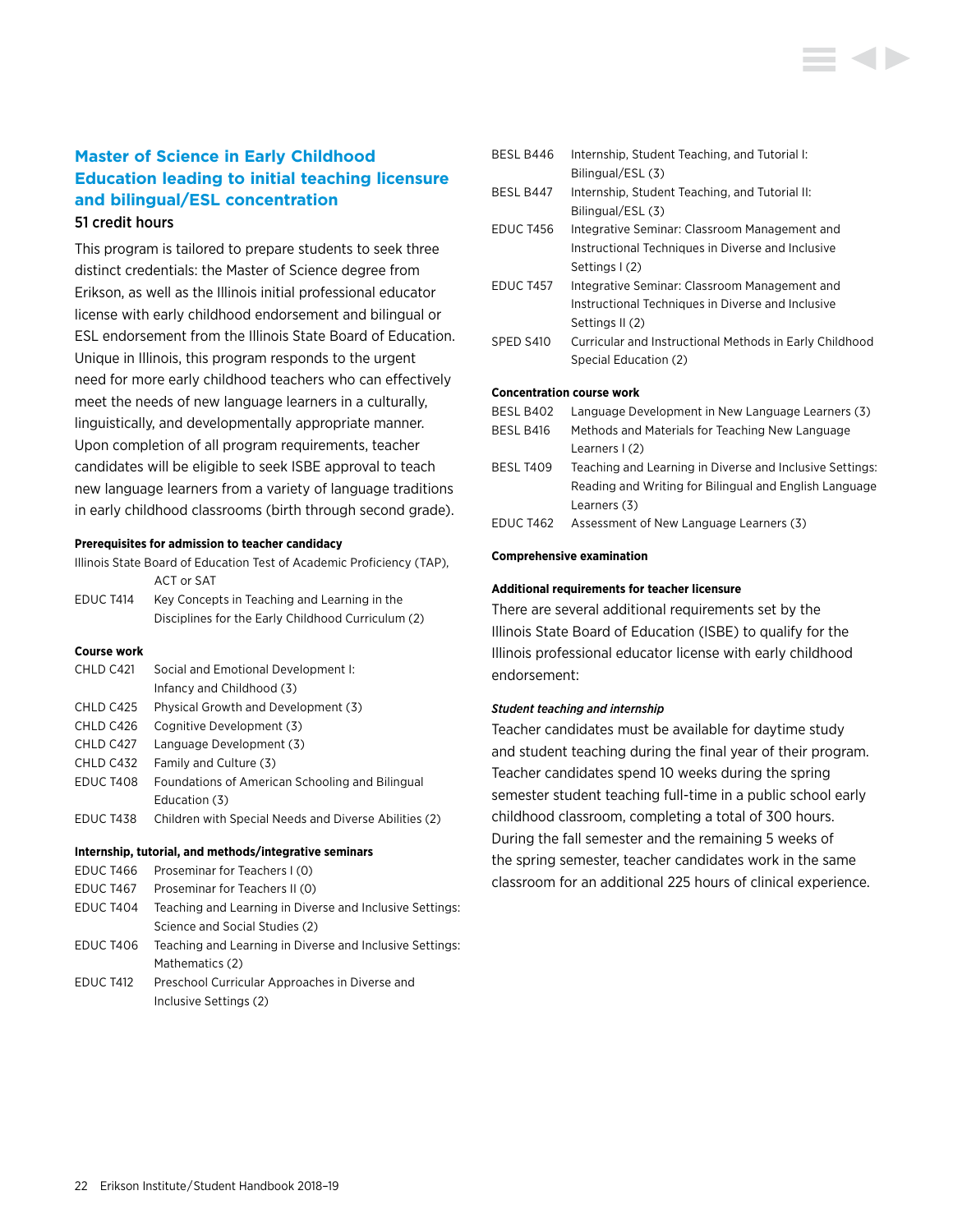### <span id="page-23-0"></span>*Field experiences, observations, and participation in early childhood programs*

In the context of program course work, teacher candidates must complete 150 clock hours of observation and

participation in early childhood programs, that must include a minimum of:

| Infants/toddlers       | 25 hours |
|------------------------|----------|
| Special education      | 25 hours |
| Preschool/kindergarten | 50 hours |
| Primary level          | 50 hours |
|                        |          |

Teacher candidates work closely with the director of teacher education to ensure that a minimum of 100 of the above hours are in bilingual or ESL settings, depending on the student's desired endorsement.

### *General education competencies*

The Institute's licensure officer reviews transcripts of all prior undergraduate and graduate course work, along with previous professional experiences, to verify that teacher candidates have the requisite content knowledge in math, science, U.S. history, and U.S. government, at a minimum. Competence in other content areas, including English language arts, social sciences, physical growth and development, and the fine arts, may also be assessed based on performance in prior undergraduate and graduate course work.

# *State licensing examinations administered by ISBE*

These include the following:

- Test of Academic Proficiency, ACT, or SAT are prerequisites for admission to the teacher licensure program;
- Illinois Test for Early Childhood, which teacher candidates must pass prior to their final year in the program;
- Illinois edTPA: Teacher Performance Assessment, which teacher candidates complete during their student teaching semester; and
- Candidates seeking the bilingual endorsement must also pass the appropriate target language test for ISBE.

# **Master of Science in Early Childhood Education leading to initial early childhood teaching licensure and early childhood special education concentration** 50 credit hours

Early childhood teachers increasingly need to be able to educate students with varying learning abilities, developmental delays, and/or disabilities. Erikson's concentration in early childhood special education prepares teachers to meet the needs of these learners.

Students completing the concentration will also the special education letter of approval in addition to the Illinois professional educator license with early childhood endorsement. Furthermore, students completing this concentration will also be eligible to receive the Learning Behavior Specialist I (LBS1) endorsement. (Students must pass Test 155 and complete all course work in order to earn the endorsement)

The concentration courses focus on assessment of developmental delay and/or disability, atypical language development, specialized instructional methods, and collaboration with professionals and families of young children with disabilities.

#### **Prerequisites for admission to teacher candidacy**

| Illinois State Board of Education Test of Academic Proficiency (TAP), |                                                        |
|-----------------------------------------------------------------------|--------------------------------------------------------|
|                                                                       | ACT or SAT                                             |
| EDUC T414                                                             | Key Concepts in Teaching and Learning in the           |
|                                                                       | Disciplines for the Early Childhood Curriculum (2)     |
| Course work                                                           |                                                        |
| CHLD C421                                                             | Social and Emotional Development I:                    |
|                                                                       | Infancy and Childhood (3)                              |
| CHLD C425                                                             | Physical Growth and Development (3)                    |
| CHLD C426                                                             | Cognitive Development (3)                              |
| CHLD C427                                                             | Language Development (3)                               |
| CHLD C432                                                             | Family and Culture (3)                                 |
| <b>EDUC T408</b>                                                      | Foundations of American Schooling and Bilingual        |
|                                                                       | Education (3)                                          |
| EDUC T438                                                             | Children with Special Needs and Diverse Abilities (2)  |
| <b>EDUC T461</b>                                                      | Assessment for Classroom Teachers (2)                  |
| SPED S411                                                             | Family and Professional Collaboration in Early         |
|                                                                       | Childhood Special Education (2)                        |
| SPED S412                                                             | Assessment of Children with Special Needs and Diverse  |
|                                                                       | Abilities (2)                                          |
| SPED S413                                                             | Language and Communication Delays and Disabilities (2) |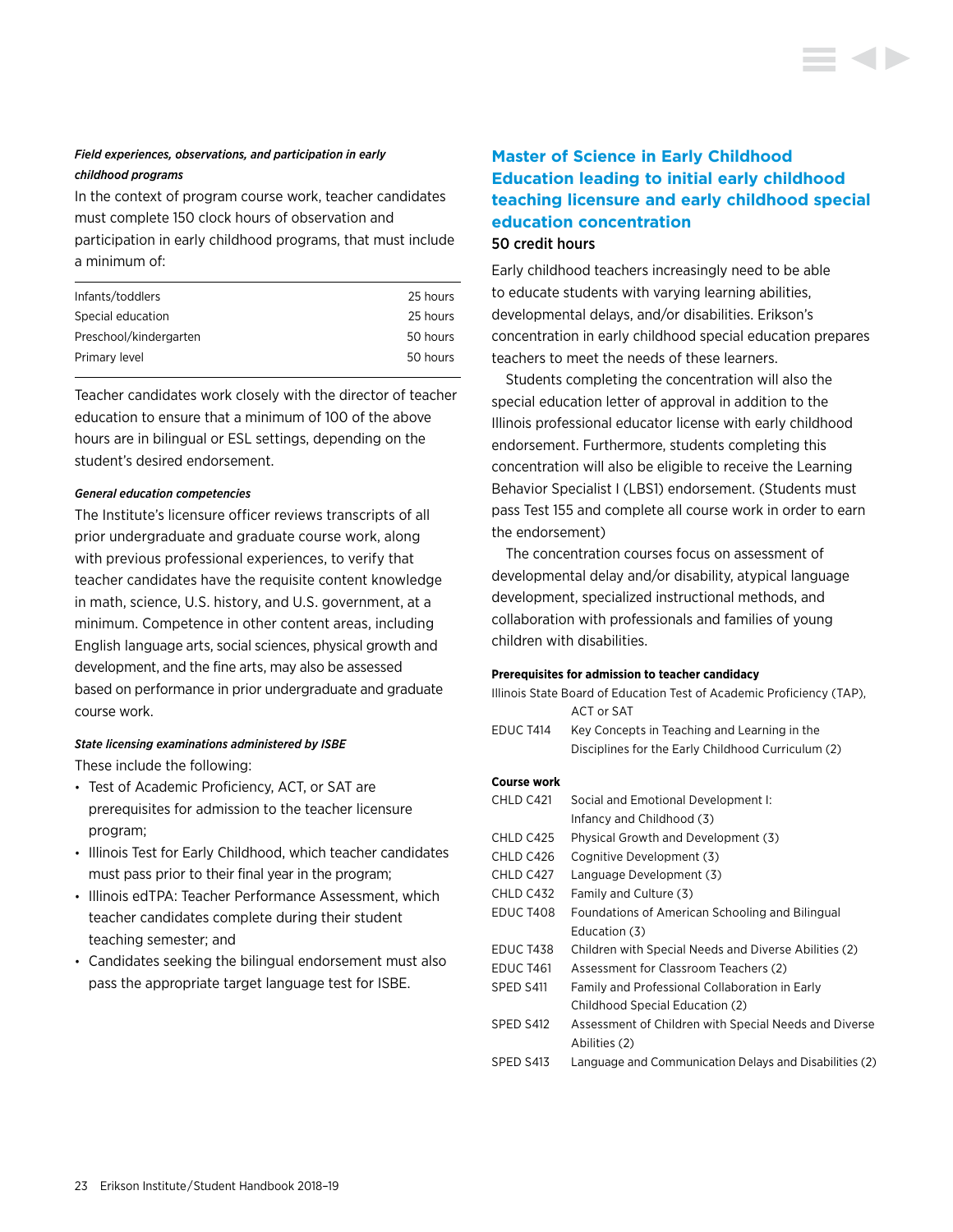

#### **Internship, tutorial, and methods/integrative seminars**

| EDUC T466        | Proseminar for Teachers I (0)                            |
|------------------|----------------------------------------------------------|
| <b>EDUC T467</b> | Proseminar for Teachers II (0)                           |
| EDUC T404        | Teaching and Learning in Diverse and Inclusive Settings: |
|                  | Science and Social Studies (2)                           |
| <b>EDUC T405</b> | Teaching and Learning in Diverse and Inclusive Settings: |
|                  | Reading and Writing (2)                                  |
| <b>EDUC T406</b> | Teaching and Learning in Diverse and Inclusive Settings: |
|                  | Mathematics (2)                                          |
| <b>EDUC T412</b> | Preschool Curricular Approaches in Diverse and           |
|                  | Inclusive Settings (2)                                   |
| EDUC T446        | Internship, Student Teaching, and Tutorial I (3)         |
| EDUC T447        | Internship, Student Teaching, and Tutorial II (3)        |
| <b>EDUC T456</b> | Integrative Seminar: Classroom Management and            |
|                  | Instructional Techniques in Diverse and Inclusive        |
|                  | Settings I (2)                                           |
| EDUC T457        | Integrative Seminar: Classroom Management and            |
|                  | Instructional Techniques in Diverse and Inclusive        |
|                  | Settings II (2)                                          |
| SPED S410        | Curricular and Instructional Methods in Early Childhood  |

Special Education (2)

#### **Comprehensive examination**

#### **Additional requirements for teacher licensure**

There are several additional requirements set by the Illinois State Board of Education (ISBE) to qualify for the Illinois professional educator license with early childhood endorsement:

#### *Student teaching and internship*

Teacher candidates must be available for daytime study and student teaching during the final year of their program. Teacher candidates spend 10 weeks during the spring semester student teaching full-time in a public school early childhood classroom, completing a total of 300 hours. During the fall semester and the remaining 5 weeks of the spring semester, teacher candidates work in the same classroom for an additional 225 hours of clinical experience.

### *Field experiences, observations, and participation in early childhood programs*

In the context of program course work, teacher candidates must complete 150 clock hours of observation and participation in early childhood programs, that must include a minimum of:

| Infants/toddlers       | 25 hours |
|------------------------|----------|
| Special education      | 25 hours |
| Preschool/kindergarten | 50 hours |
| Primary level          | 50 hours |
|                        |          |

In addition to the above observation hours, each early childhood special education concentration course includes a minimum of 15 hours of field experience working with children with special needs and their families.

#### *General education competencies*

The Institute's licensure officer reviews transcripts of all prior undergraduate and graduate course work, along with previous professional experiences, to verify that teacher candidates have the requisite content knowledge in math, science, U.S. history, and U.S. government, at a minimum. Competence in other content areas, including English language arts, social sciences, physical growth and development, and the fine arts, may also be assessed based on performance in prior undergraduate and graduate course work.

# *State licensing examinations administered by ISBE*

These include the following:

- Test of Academic Proficiency, ACT, or SAT are prerequisites for admission to the teacher licensure program;
- Illinois Test for Early Childhood, which teacher candidates must pass prior to their final year in the program; and
- Illinois edTPA: Teacher Performance Assessment, which teacher candidates complete during their student teaching semester.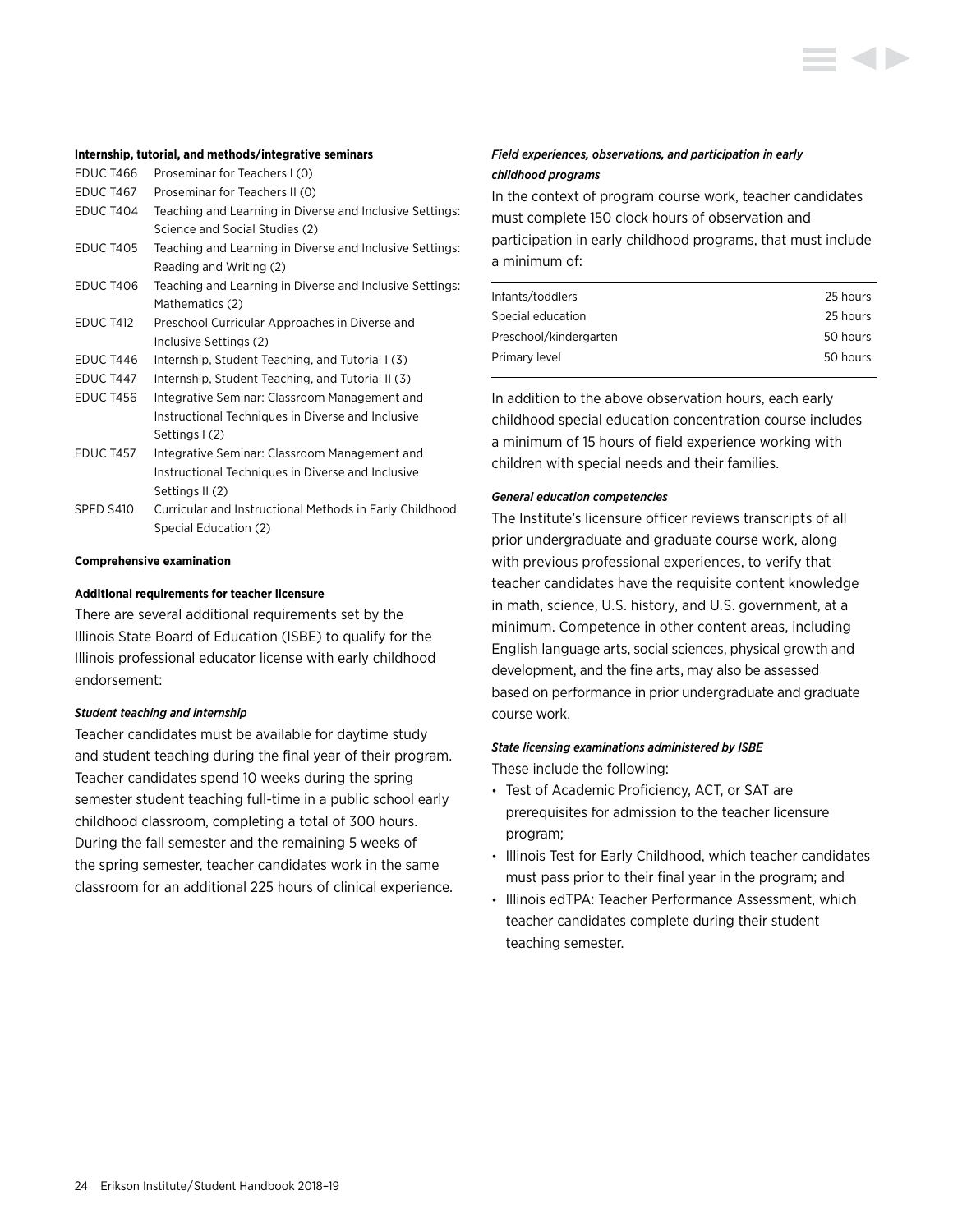# <span id="page-25-0"></span>**Master of Science in Early Childhood Education leading to initial teaching licensure, bilingual/ESL concentration, and early childhood special education concentration** 57 credit hours

Combining the course work from the bilingual/ESL and early childhood special education concentrations, this program prepares high quality early childhood teachers to meet the needs of young children with disabilities, including culturally and linguistically diverse children, in inclusive classrooms. Upon completion of the concentration, students will be eligible for the following credentials:

- 1. Master of Science in Early Childhood Education
- 2. Illinois Professional Educator License (teaching license)
- 3. Early childhood teaching endorsement
- 4.Bilingual (must pass target language content exam as well) and/or ESL teaching endorsement
- 5. Early Childhood Special Education Letter of Approval; and
- 6. Learning Behavior Specialist I endorsement (must pass Test 155 as well)

#### **Prerequisites for admission to teacher candidacy**

|            | Illinois State Board of Education Test of Academic Proficiency (TAP). |
|------------|-----------------------------------------------------------------------|
| ACT or SAT |                                                                       |

EDUC T414 Key Concepts in Teaching and Learning in the Disciplines for the Early Childhood Curriculum (2)

#### **Course Work**

| CHLD C421 | Social and Emotional Development I:                    |
|-----------|--------------------------------------------------------|
|           | Infancy and Childhood (3)                              |
| CHLD C425 | Physical Growth and Development (3)                    |
| CHLD C426 | Cognitive Development (3)                              |
| CHLD C427 | Language Development (3)                               |
| CHLD C432 | Family and Culture (3)                                 |
| EDUC T408 | Foundations of American Schooling and Bilingual        |
|           | Education (3)                                          |
| EDUC T438 | Children with Special Needs and Diverse Abilities (2)  |
| SPED S411 | Family and Professional Collaboration in Early         |
|           | Childhood Special Education (2)                        |
| SPED S412 | Assessment of Children with Special Needs and Diverse  |
|           | Abilities (2)                                          |
| SPED S413 | Language and Communication Delays and Disabilities (2) |

#### **Internship, tutorial, and methods/integrative seminars**

| <b>EDUC T466</b> | Proseminar for Teachers I (0)                            |
|------------------|----------------------------------------------------------|
| <b>EDUC T467</b> | Proseminar for Teachers II (0)                           |
| EDUC T404        | Teaching and Learning in Diverse and Inclusive Settings: |
|                  | Science and Social Studies (2)                           |
| <b>EDUC T406</b> | Teaching and Learning in Diverse and Inclusive Settings: |
|                  | Mathematics (2)                                          |
| <b>EDUC T412</b> | Preschool Curricular Approaches in Diverse and           |
|                  | Inclusive Settings (2)                                   |
| BESL B446        | Internship, Student Teaching, and Tutorial I:            |
|                  | Bilingual/ESL (3)                                        |
| BESL B447        | Internship, Student Teaching, and Tutorial II:           |
|                  | Bilingual/ESL (3)                                        |
| <b>EDUC T456</b> | Integrative Seminar: Classroom Management and            |
|                  | Instructional Techniques in Diverse and Inclusive        |
|                  | Settings I (2)                                           |
| <b>EDUC T457</b> | Integrative Seminar: Classroom Management and            |
|                  | Instructional Techniques in Diverse and Inclusive        |
|                  | Settings II (2)                                          |
| SPED S410        | Curricular and Instructional Methods in Early Childhood  |
|                  | Special Education (2)                                    |
|                  |                                                          |
|                  | <b>Concentration course work</b>                         |
| BESL B402        | Language Development in New Language Learners (3)        |
| <b>BESL B416</b> | Methods and Materials for Teaching New Language          |

BESL T409 Teaching and Learning in Diverse and Inclusive Settings:

EDUC T462 Assessment of New Language Learners (3)

There are several additional requirements set by the Illinois State Board of Education (ISBE) to qualify for the Illinois professional educator license with early childhood

Reading and Writing for Bilingual and English Language

### *Student teaching and internship*

endorsement:

Learners I (2)

Learners (3)

**Additional requirements for teacher licensure**

Teacher candidates must be available for daytime study and student teaching during the final year of their program. Teacher candidates spend 10 weeks during the spring term student teaching full-time in a public school early childhood classroom, completing a total of 300 hours. During the fall term and the remaining 5 weeks of the spring term, teacher candidates work in the same classroom for an additional 225 hours of clinical experience.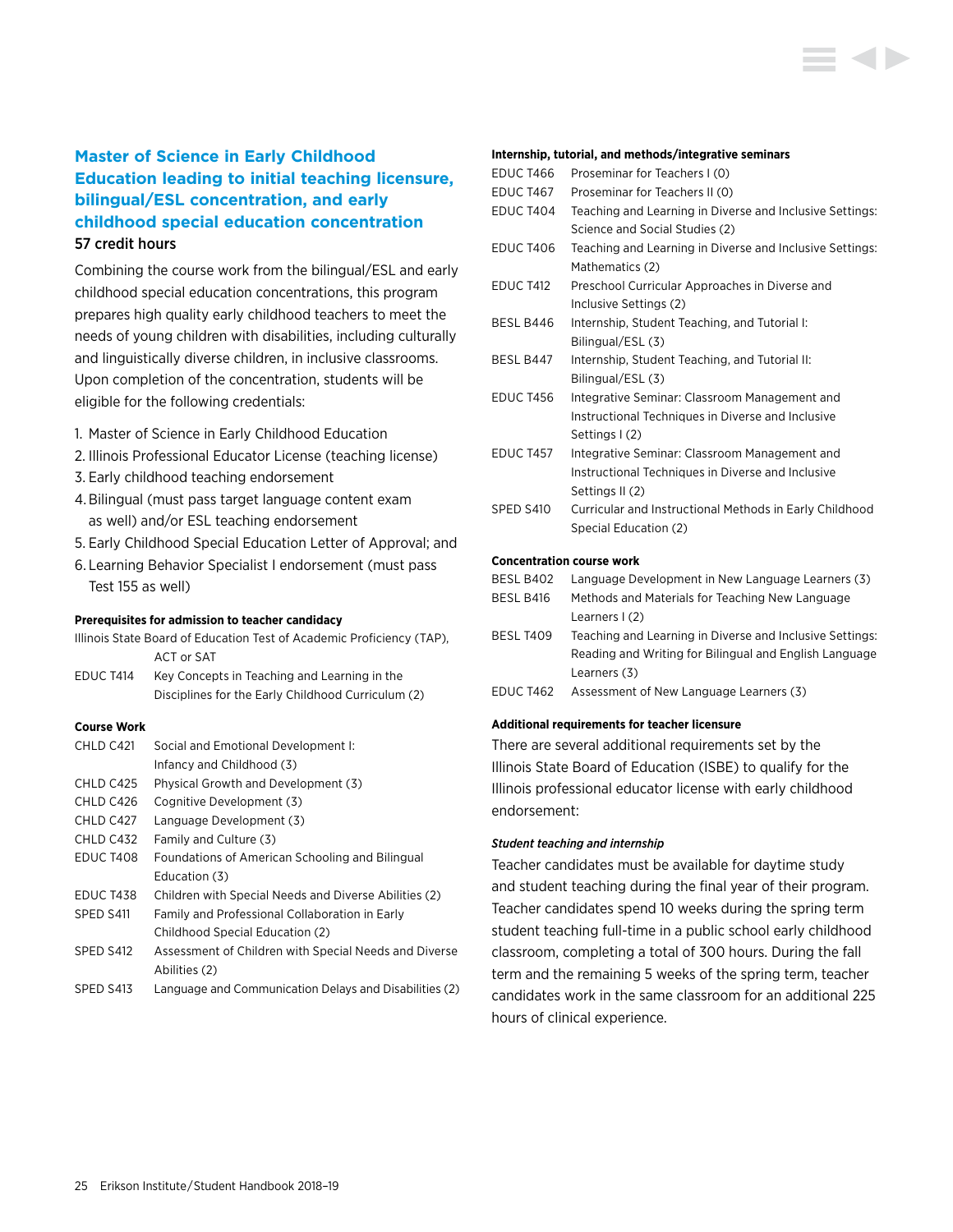### <span id="page-26-0"></span>*Field experiences, observations, and participation in early childhood programs*

In the context of program course work, teacher candidates must complete 150 clock hours of observation and

participation in early childhood programs, that must include a minimum of:

| Infants/toddlers       | 25 hours |
|------------------------|----------|
| Special education      | 25 hours |
| Preschool/kindergarten | 50 hours |
| Primary level          | 50 hours |
|                        |          |

In addition to the above observation hours, each early childhood special education concentration course includes a minimum of 15 hours of field experience working with children with special needs and their families.

### *General education competencies*

The Institute's licensure officer reviews transcripts of all prior undergraduate and graduate course work, along with previous professional experiences, to verify that teacher candidates have the requisite content knowledge in math, science, U.S. history, and U.S. government, at a minimum. Competence in other content areas, including English language arts, social sciences, physical growth and development, and the fine arts, may also be assessed based on performance in prior undergraduate and graduate course work.

### *State examinations administered by ISBE*

These include the following:

- Test of Academic Proficiency, ACT, or SAT are prerequisites for admission to the teacher licensure program;
- Illinois Test for Early Childhood, which teacher candidates must pass prior to their 10-week student teaching assignment;
- Illinois edTPA: Teacher Performance Assessment, which teacher candidates complete during their student teaching semester; and
- Candidates seeking the bilingual endorsement must also pass the appropriate target language test for ISBE.

# **Subsequent or Initial Early Childhood Education endorsement (for students with previous Masters degree)** 24 credit hours

This intensive one-year program is open to students who have already been awarded a Master's degree in a discipline similar to education or child development. It offers a comprehensive and integrated curriculum for current or prospective teachers of young children from birth to third grade. Students work toward requirements to add either an initial license, if master's was outside of the education field; or a subsequent endorsement in Early Childhood Education with the Illinois State Board of Education.

### **Course Work**

| EDUC T404        | Teaching and Learning in Diverse and Inclusive Settings:<br>Science and Social Studies (2) |
|------------------|--------------------------------------------------------------------------------------------|
| EDUC T405        | Teaching and Learning in Diverse and Inclusive Settings:                                   |
|                  | Reading and Writing (2)                                                                    |
| <b>EDUC T406</b> | Teaching and Learning in Diverse and Inclusive Settings:                                   |
|                  | Mathematics (2)                                                                            |
| <b>EDUC T412</b> | Preschool Curricular Approaches in Diverse and                                             |
|                  | Inclusive Settings (2)                                                                     |
| EDUC T414        | Key Concepts in Teaching and Learning in the                                               |
|                  | Disciplines for the Early Childhood Curriculum (2)                                         |
| <b>EDUC T438</b> | Children with Special Needs and Diverse Abilities (2)                                      |
| EDUC T446        | Internship, Student Teaching, and Tutorial I (3)                                           |
| EDUC T447        | Internship, Student Teaching, and Tutorial II (3)                                          |
| <b>EDUC T456</b> | Integrative Seminar: Classroom Management and                                              |
|                  | Instructional Techniques in Diverse and Inclusive                                          |
|                  | Settings I (2)                                                                             |
| <b>EDUC T457</b> | Integrative Seminar: Classroom Management and                                              |
|                  | Instructional Techniques in Diverse and Inclusive                                          |
|                  | Settings II (2)                                                                            |
| SPED S410        | Curricular and Instructional Methods in Early Childhood                                    |
|                  | Special Education (2)                                                                      |

### **Additional requirements for teacher licensure**

There are several additional requirements set by the Illinois State Board of Education (ISBE) to qualify for the Illinois professional educator license with early childhood endorsement:

### *Student teaching and internship*

Teacher candidates must be available for daytime study and student teaching during the final year of their program. Teacher candidates spend 10 weeks during the spring term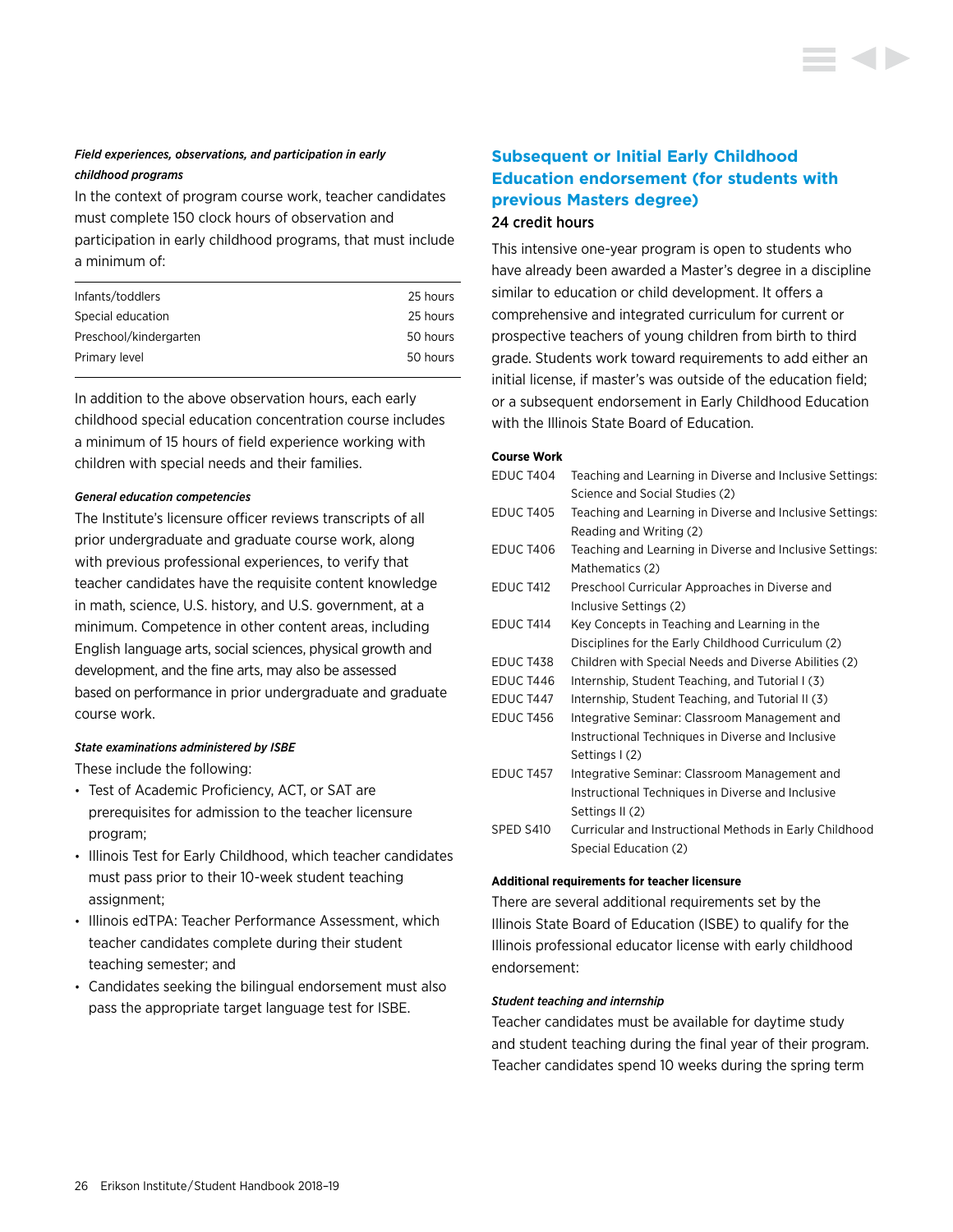student teaching full-time in a public school early childhood classroom, completing a total of 300 hours. During the fall term and the remaining 5 weeks of the spring term, teacher candidates work in the same classroom for an additional 225 hours of clinical experience.

### *Field experiences, observations, and participation in early childhood programs*

In the context of program course work, teacher candidates must complete 150 clock hours of observation and participation in early childhood programs, that must include a minimum of:

| 25 hours |
|----------|
| 25 hours |
| 50 hours |
| 50 hours |
|          |

In addition to the above observation hours, each early childhood special education concentration course includes a minimum of 15 hours of field experience working with children with special needs and their families.

#### *General education competencies*

The Institute's licensure officer reviews transcripts of all prior undergraduate and graduate course work, along with previous professional experiences, to verify that teacher candidates have the requisite content knowledge in math, science, U.S. history, and U.S. government, at a minimum. Competence in other content areas, including English language arts, social sciences, physical growth and development, and the fine arts, may also be assessed based on performance in prior undergraduate and graduate course work.

#### *State examinations administered by ISBE*

These include the following:

- Test of Academic Proficiency, ACT, or SAT are prerequisites for admission to the teacher licensure program;
- Illinois Test for Early Childhood, which teacher candidates must pass prior to their 10-week student teaching assignment; and
- Illinois edTPA: Teacher Performance Assessment, which teacher candidates complete during their student teaching semester.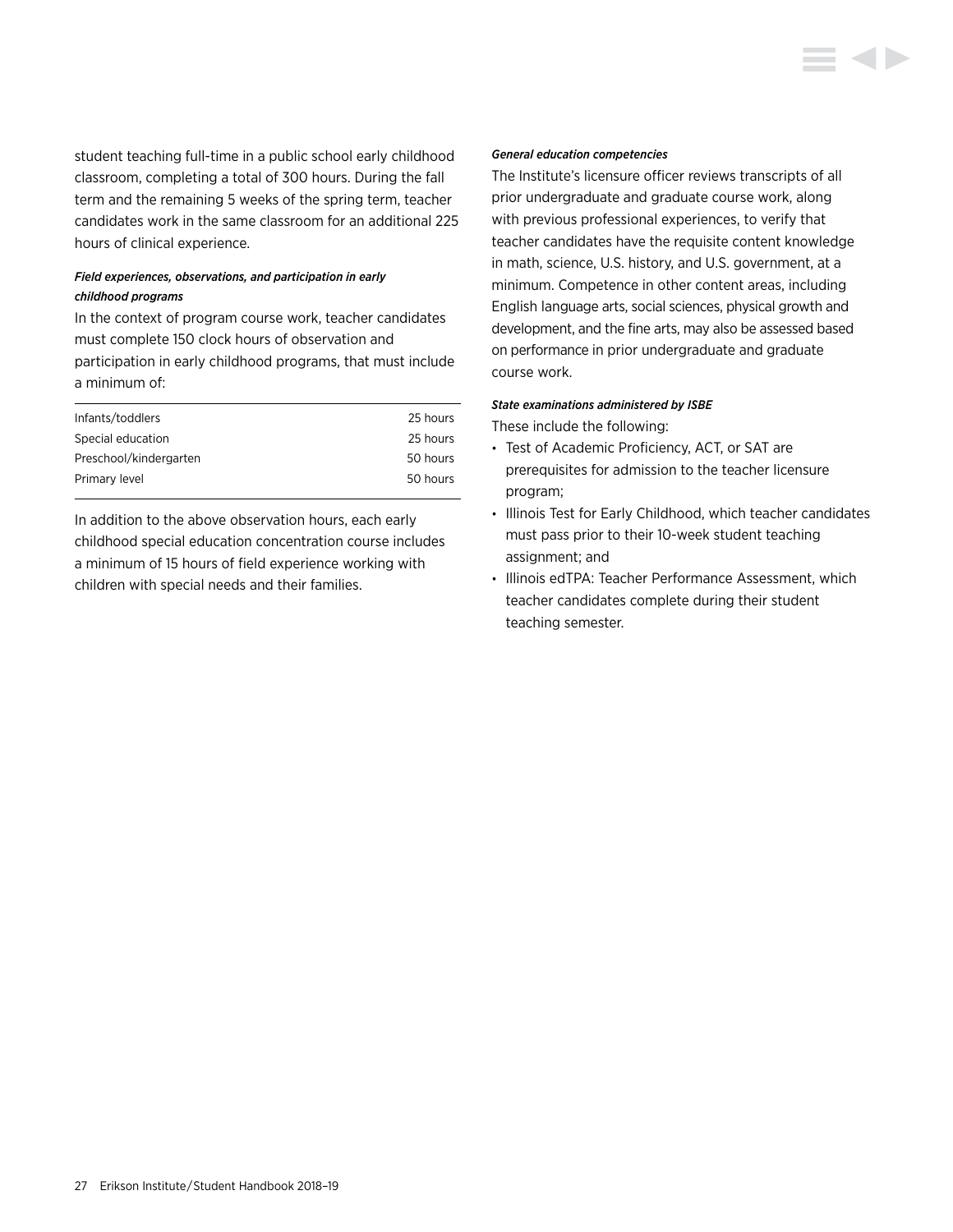# <span id="page-28-0"></span>Master's degree course descriptions



 $\sim$   $\sim$ 

# Master's degree child development core courses

### **CHLD C410 Social and Historical Perspectives on Early Care and Education (3 credit hours)**

This course provides an overview of the social and historical circumstances that have influenced how we care for and educate young children. The course familiarizes students with the cultural ideas, beliefs, values, and social purposes that have shaped and continue to influence public and private education and child care in the United States. It explores curricular approaches, policy frameworks, financing, and organizational practice. The goal of the course is to enable students to place their own professional practice in a broader historical and educational context.

### **CHLD C413 Adult Education and Supervision (2 credit hours)**

This course focuses on three aspects of adults (professionals and parents) as learners. First, it considers relationships in adult learning, covering factors in teaching-learning interactions such as authority, social status, and institutional culture. Second, the course will also examine two teachinglearning formats—formal education (including in-service education and college courses), and supervision (including reflective practice) to identify delivery models and techniques. Finally, the course examines models of parent education and support programs and their effectiveness.

### **CHLD C414 Working with Adults: Collaboration and Supervision (3 credit hours)**

This course is designed to help students work collaboratively with parents, other family members, and colleagues in diverse and inclusive infant, preschool, and school-age settings. The course begins by examining the values and beliefs of the culture of professionalism. The dynamics of family, professional, and team relationships are explored within the context of personal history, culture, and adult development and learning. Students use active learning strategies to practice skills in communication, collaboration, problem solving, and interdisciplinary team process. Models of supervision in early childhood programs are described. Across relationships, students learn to focus on strengths, partner around vulnerabilities, and develop self-knowledge as a professional competency.

# **CHLD C421 Social and Emotional Development I: Infancy and Childhood (3 credit hours)**

This course focuses on the study of social and emotional development in children from birth through age eight. It primarily considers how children experience themselves and others; the role of relationships in development; and the interaction of biological, psychological and social forces. Throughout the course, culture is seen as shaping every aspect of human development, and is reflected in child-rearing beliefs and practices designed to promote healthy adaptation. Students are expected to acquire a working knowledge of the emotional and social domains of development through the integration of natural observation and use of media resources with relevant theory and research. Other domains of development, including cognitive, linguistic and physical, will be discussed as they relate to social and emotional development.

## **CHLD C422 Social and Emotional Development II: Early Adolescence through Adulthood (3 credit hours)**

This course builds on theories and concepts presented in C421 Social and Emotional Development I: Infancy and Childhood. It focuses on two major areas: 1) Psychosocial development from early adolescence through adulthood, and 2) Issues involved in understanding and working with parents and families. The developmental tasks of the adolescent are considered with an emphasis on coping mechanisms and the formation of identity. Adult development and parenting are considered in the contexts of personal history, culture, and multiple systems of helping, such as family, community, religious, and professional networks. This course also provides a framework for working with families. Students are expected to develop selfknowledge and the capacity to form a working relationship with families by examining their personal beliefs and expectations about parenting and professionalism.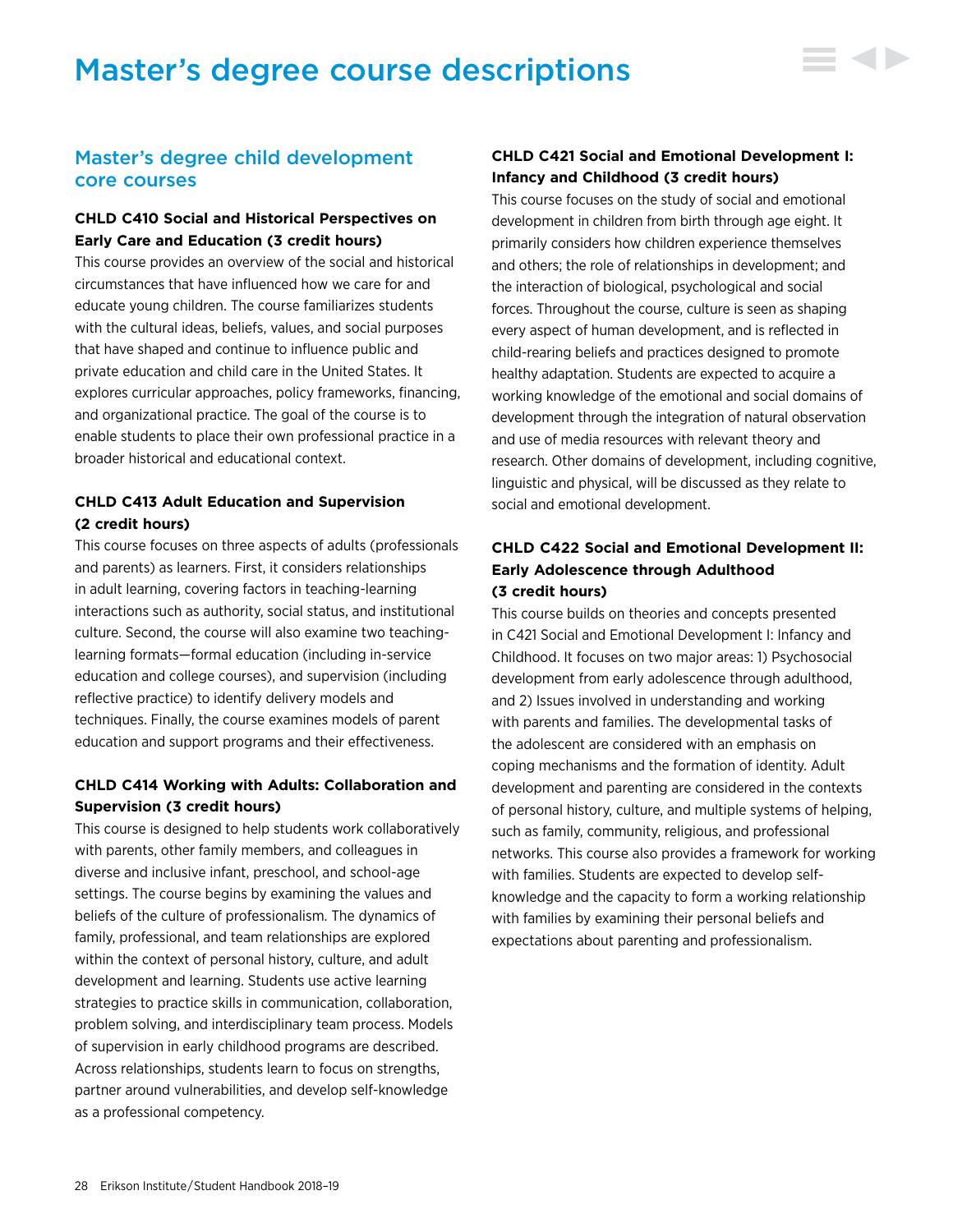### **CHLD C425 Physical Growth and Development (3 credit hours)**

This course is an examination of physical growth and development beginning with prenatal development and extending through eight years of age. Areas of study will include the physical, neurological, motor, and sensory processes of maturation. Specifically, students will explore in depth the paths of typical development in these areas, and in addition will gain an entry level of understanding atypical patterns and events that lead to developmental disabilities and delays. General health, growth, nutrition, and wellness will be discussed as well the socio-cultural and socio-economic influences on these issues. Students will gain an appreciation for the importance of health status and individual sensory profiles in children's learning as well as the interrelationship of nutrition and physical movement in maintaining health and developmental progress. Strategies for observing neurobehavioral functioning in infants and children will be explored.

### **CHLD C426 Cognitive Development (3 credit hours)**

This course provides students with a basic knowledge of cognitive development in children from birth through age eight and fosters awareness of the application of this knowledge to children with diverse abilities and varying cultural and linguistic backgrounds. The primary foci of the course are understanding 1) different theoretical frameworks for examining and analyzing sequences and variations in the processes of cognitive change, 2) the interactive relationship between the child and the social context in the course of development, 3) the interrelationship of cognitive development and other aspects of development, 4) the reciprocity between language and cognition, and 5) the role of play in young children's learning and development.

### **CHLD C427 Language Development (3 credit hours)**

This course promotes students' understanding of typical and atypical language development in the first eight years of life. The language learning process (oral, written, bilingual and second language learning) is studied as an integral part of the development of thinking and development of the child's sense of self in home and community settings, including school. Students learn how factors such as age, sex, diverse abilities, and cultural experiences influence language competence and performance. Alternative

communication systems for young children are explored. The role of play—particularly with language itself and in conversations with adults, peers, and siblings—in fostering language development is examined. Students learn how group experiences and well-chosen children's literature can be used to maximize language and literacy development.

### **CHLD C432 Family and Culture (3 credit hours)**

This course is designed to help students gain knowledge about diversity through an examination of social science research on child development, child rearing across cultures, and issues of equity, power, and privilege. Among the variety of issues addressed in this course are strategies for developing and maintaining supportive relationships with children and families with a range of child-rearing practices, language differences, racial identities, cultural traditions, and economic vulnerabilities. In addition, the course offers students opportunities for critical self-reflection about their cultural, racial, ethnic, sexual, and social class identities, and how to engage in responsive and reciprocal relationships with children, families, and communities different from themselves.

### **CHLD C439 Child Assessment (2 credit hours)**

This course provides students with a basic understanding of the assessment of young children from three to eight years of age. The primary foci of the course are 1) the purposes and processes of a variety of assessment methods currently used to evaluate learning and development of young children and 2) challenges in assessing young children from developmental, educational, psychological, and cultural perspectives. Students will learn principles of appropriate assessment, acquire a working knowledge of basic measurement concepts, and gain understanding of the methods of interview, observation, standardized testing, and alternative assessment approaches for young children.

### **CHLD C490 Research Methods (3 credit hours)**

This course provides students with a basic understanding of the role of research in developmental and educational studies. Topics covered include 1) an overview of the strengths and weaknesses of popular research designs used in education and in applied studies of child development; 2) the use of statistics in developmental and educational research; and 3) how to critically review research literature, including scientific journal articles.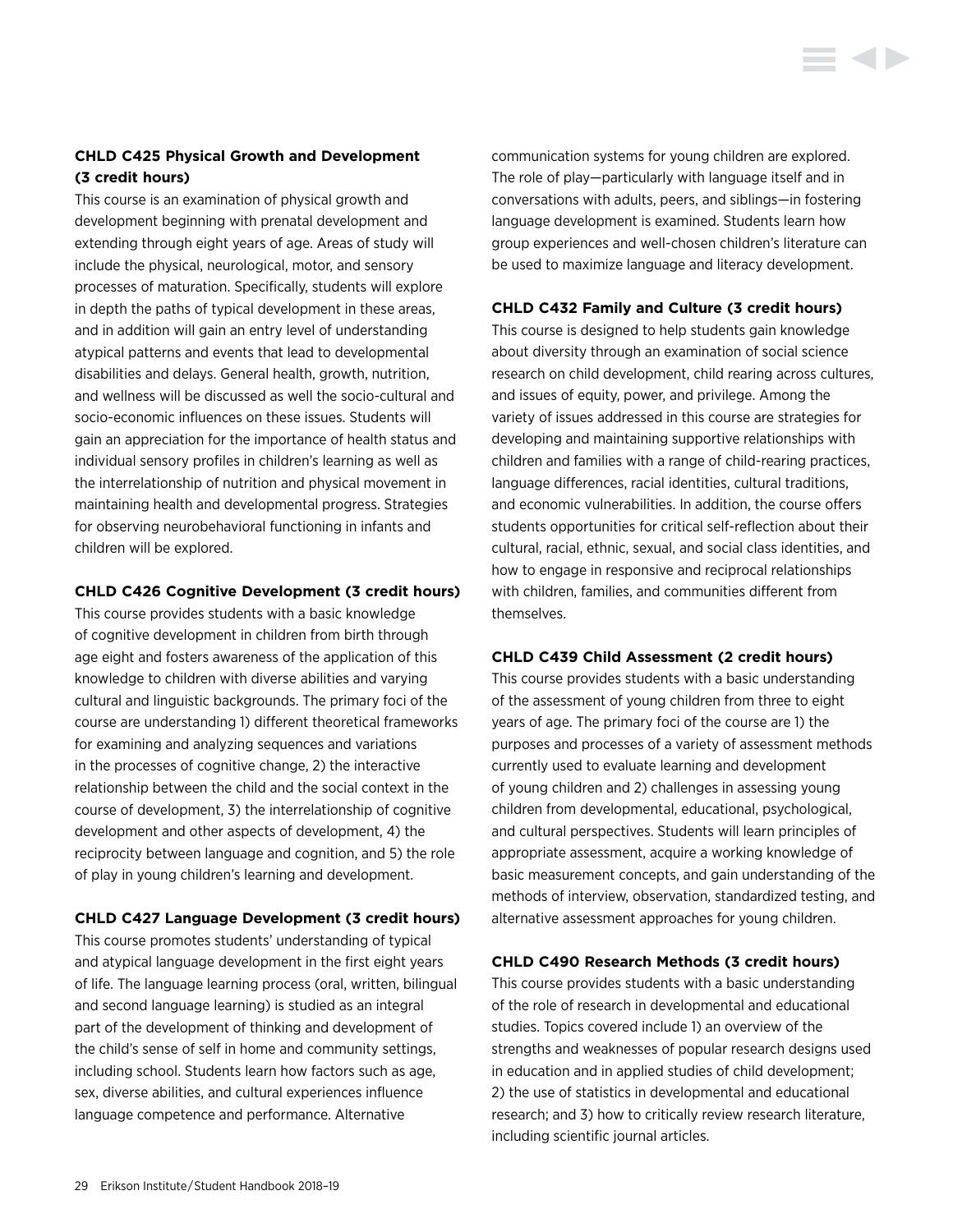## **CHLD C440 and C441 Internship I and II (3 credit hours each)**

Students spend 15 hours a week in a yearlong (nine-month) internship designed to meet their specific professional needs. Internships typically take place in a setting for children and families but may also include working with adults (e.g., college teaching or staff training) or special advocacy, research, or demonstration projects.

## **CHLD C450 and C451 Integrative Seminar I and II (2 credit hours each)**

Concurrent with the internship, students participate in a weekly supervision seminar (1.5 hours per week) that focuses on bridging theory and practice and developing appropriate plans and strategies for practice. Seminars also aim to help students reflect on their practice by considering problem-solving and decision-making strategies. Students also address issues of professionalism (including the development of leadership skills) and develop an understanding of group process.

# Child development concentration courses

*Administration concentration*

# **ADMN A408 Administration of Early Childhood Programs I: Leadership, Management and Community Relations (2 credit hours)**

This course focuses the organizational factors in administering and supervising programs for young children and their families. It examines key concepts and practices of leadership and management. It reviews components of educational programming, including planning and implementing a child-centered curriculum, promoting the inclusion of children and families with developmental differences and/or other special needs, and implementing assessment procedures. This course also provides an overview of personnel policies and best human resources practices. Ethical and legal considerations and practical implications are addressed throughout the course.

# **ADMN A409 Administration of Early Childhood Programs II: Legal and Financial Aspects (2 credit hours)**

This course is designed to consider the legal and financial aspects of administering programs for young children and their families. This course explores the regulatory framework within which early childhood programs operate, including the distinctions among the government, nonprofit and forprofit sectors. It focuses on financial terms and concepts, including forecasting, budgeting, implementing, monitoring, and reporting revenue and expenses. The course considers both the data needed for strategic planning as well as processes for decision-making, including cost analysis. Ethical and legal considerations and practical implications are addressed throughout the course.

### *Infancy concentration*

### **INF I492 Infant/Toddler Screening and Assessment (2 credit hours)**

*Prerequisite: 30 hours of hands-on, direct experiences with infants and toddlers or consent of Director of Infant Specialist Program.*

This course takes a relationship-based developmental approach to observation, screening, and assessment of children from birth through age three. Assessment is viewed as an integral part of the intervention process and as a collaboration between parents and providers. Students are trained to focus on underlying developmental processes as well as the appearance of individual milestones in cognitive, social/emotional, communication, and sensory and motor development. Students are guided in partnering with parents to assess the child's strengths and challenges to development, and to identify the family's priorities for services. Selected screening tools, standardized tests, and criterion-referenced instruments are reviewed. Students receive introductory training in one screening and one assessment tool, including administration, interpretation, referral, and recommendations for developmental intervention. The rationale and practices for screening, referral, and assessment in various infant/toddler settings (e.g., child care, Early Head Start, early intervention) are examined.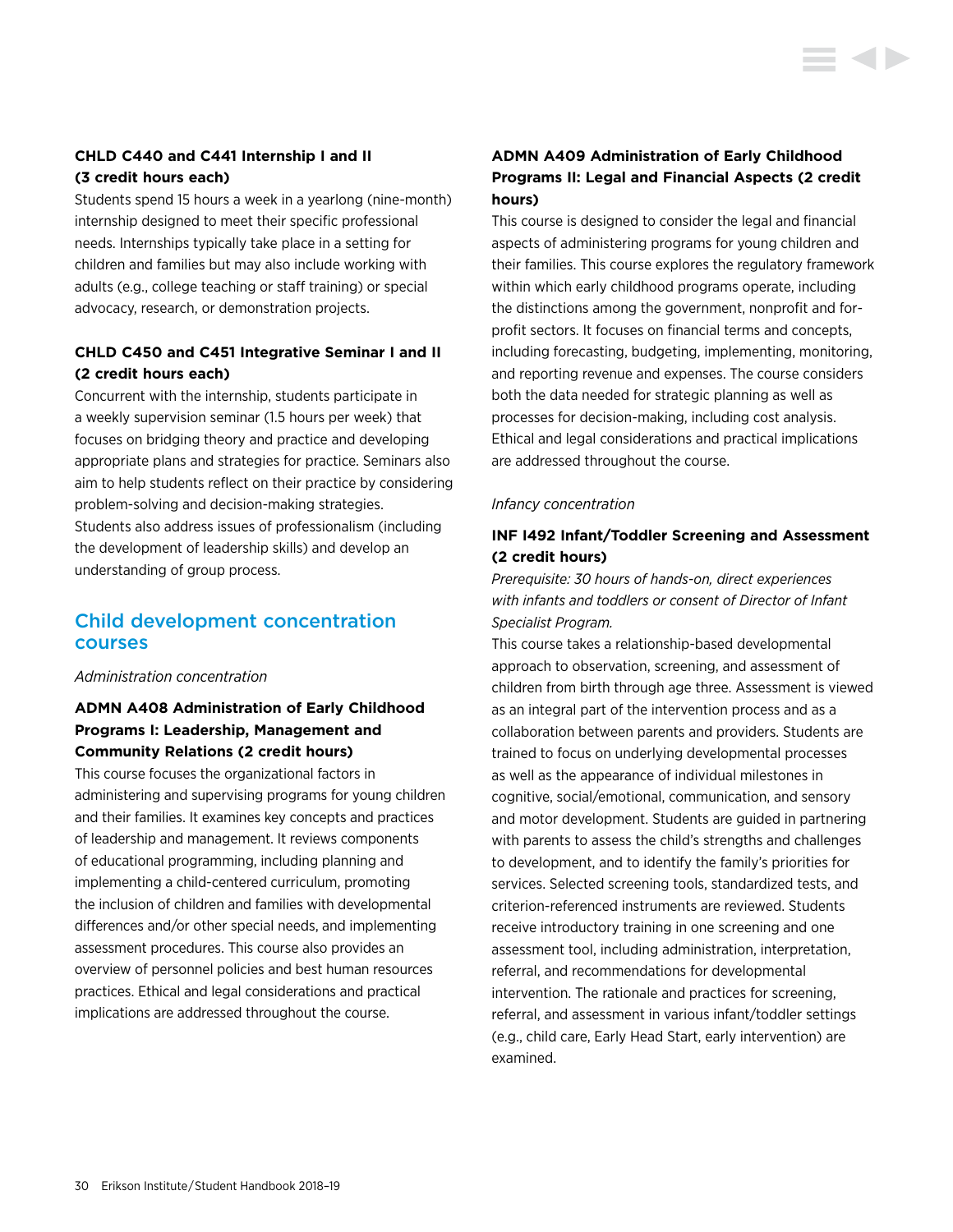### **INF I496 Emerging Developmental Differences (2 credit hours)**

This course is an examination of developmental and behavioral characteristics of infants and toddlers specifically when presented as veering off typical and expected trajectories. Differences will be examined in the context of developmental domains as well as behavioral characteristics typically seen in children in the first three years of life. Within each domain students will learn to identify developmental differences as well as to differentiate variations in developmental pace whether slower or more advanced in the context of overall development. This course will begin with an examination of prenatal variables with consideration as to how those variables inform newborn characteristics specifically focused on prematurity. Students will be exposed to the ways in which emerging developmental differences inform and interface various diagnoses. Interpersonal, social, cultural, and linguistic environments will be viewed as integral throughout the examination of developmental and behavioral characteristics of infants, toddlers and their families.

### **INF I497 Prevention/Early Intervention Methods I (2 credit hours)**

This course examines the relationship-based philosophy, principles, strategies, and interventions that underlie effective early intervention and primary prevention services for infants and toddlers at risk of developmental delays or disabilities and their families.

Special focus is placed on the design and implementation of relationship-based, family-centered, child sensitive services; on the development of collaborative relationships between professionals and families to support the family; the parent-child relationship; and infant toddler development. Students are expected to become involved in the "parallel process" ("Do unto others as you would have others do unto others") by applying theses principles and practices in their class projects involving families and as part of class participation. Although the course blends theory and research with relationship-building strategies and reflective practice, the emphasis is on students applying what they are learning.

### **INF I498 Prevention/Early Intervention Methods II (2 credit hours)**

**STATISTICS** 

Building upon a relationship-based philosophy, this course explores the principles, strategies, and interventions that underlie effective early intervention for infants and toddlers with or at risk for developmental delays or disabilities and their families. Students will examine current legislation, philosophy, policies, and practices associated with the early intervention system. Special attention will be given to family-centered practice, natural environments, transdisciplinary services, culturally appropriate services, and evidence-based practice. Intervention strategies for enhancing the development of infants and toddlers with disabilities and supporting child and family outcomes will be examined. Emphasis will be placed on skill-building activities and planning interventions.

### **INF I499 Infant and Family Service Systems (1 credit hour)**

This course is an introduction to different professional service systems that focus their work on supporting infants, toddlers and families. Each course session will provide readings and information by a specialist from the field on a particular service system thus introducing participants to the scope of work and role of the infant specialist professional. Service systems covered will include home visiting and home based practice, center based child care and family home care, parenting groups and parent education, child birth support, foster care, early intervention Part C: working with infants and toddlers with disabilities, infants and toddlers in health care settings, infant mental health, adoption and international adoption, advocacy and professional development.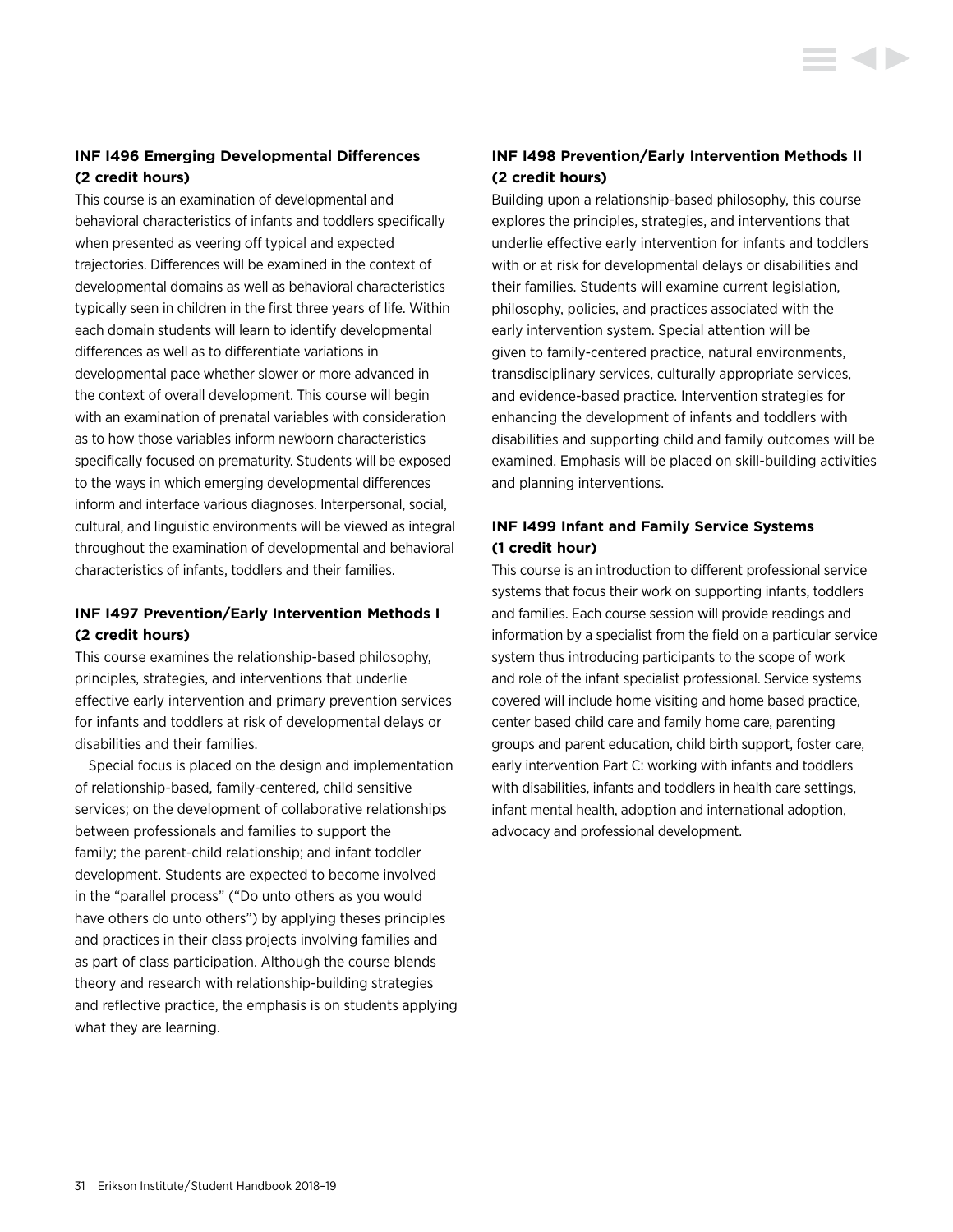### *Child life concentration*

### **LIFE C440 and C441 Internship and Tutorial I and II (3 credit hours each)**

Students spend 15 hours a week in a yearlong (ninemonth) child life internship designed to meet their specific professional needs. Internships typically take place in a setting for children and families but may also include working with adults (e.g., college teaching or staff training) or special advocacy, research, or demonstration projects. The accompanying biweekly tutorial brings a student together with his or her faculty advisor to integrate theory and practice, acquire self-knowledge, reflect on practice, develop appropriate approaches to working with or on behalf of children and families, and encourage professional development and identity.

# **LIFE C470 Child Life in Health Care Settings: History, Theory, Research, Scope, Methods and Professional Issues (3 credit hours)**

*Note: Enrollment in this course requires 100 hours of hands on experience with children in a hospital setting and 100 hours of hands on experience with children in non-medical settings such as child care or after school programs. Completion of a child life practicum is strongly encouraged. Students outside of the child life concentration wishing to register for this course must first seek permission of MSCD with child life concentration program director.* This course will present an overview of the history, philosophy, theory, research, practice and professional issues of the field of Child Life. It will focus on the skills, knowledge and requirements necessary to be nationally certified as a Child Life Specialist. Participants will gain an understanding of the Official Documents of the Child Life Council (CLC/ACLP), will be introduced to the spectrum of child life practice, and will learn about the impact of illness and health care on children from birth through adolescence and their families. Research and evidence based practice will be included in presenting various approaches, such as preparation for surgeries and procedures, education about illness and treatment, and therapeutic activities such as play, used to meet the developmental and emotional needs of children within family-entered care. Professional issues including ethics, boundaries and inter-disciplinary teamwork will be explored.

### **LIFE C471 Child Life: Methods, Advocacy, and Professional Issues (3 credit hours)**

*LIFE C470 is strongly recommended as a prerequisite for this course.*

*Note: 100 hours of hands on experience with children in a hospital setting and 100 hours of hands on experience with children in non-medical settings such as child are or after school programs, are needed to register for this course. Clinical sites are moving toward accepting as interns those who have completed a child life practicum. Students outside of the child life concentration wishing to register for this course must first seek approval from the professor.*

This course will explore theory, research and practice in the field of Child Life, including the skills, knowledge and requirements necessary to be nationally certified as a Child Life Specialist. Topics will include evidence-based practice, expressive activities and issue specific interventions, therapeutic use of humor and animals, and complimentary therapies. The needs of special populations including children with intellectual and developmental disabilities, the children of adult patients, patients with mental illness, and children who have been abused or experienced trauma will be examined. Professional issues including confidentiality, boundaries, ethics, and interdisciplinary teamwork will be explored. Students will examine issues in clinical practice, program administration and evaluation, and the political and economic challenges child life specialists face in today's healthcare environment.

### **LIFE C472 Ethics in the Pediatric Health Care Setting (0.5 credit hours)**

This course will examine the CLC Code of Professional Practice and Ethical Responsibility and explore more deeply the principles and challenges of ethics of this field. A variety of scenarios will be used to further understand the range of issues and situations that may arise and how to assess, process and amend relationships and situations that may interfere with professional integrity and responsibilities to oneself, children and families, and/or colleagues in the pediatric setting.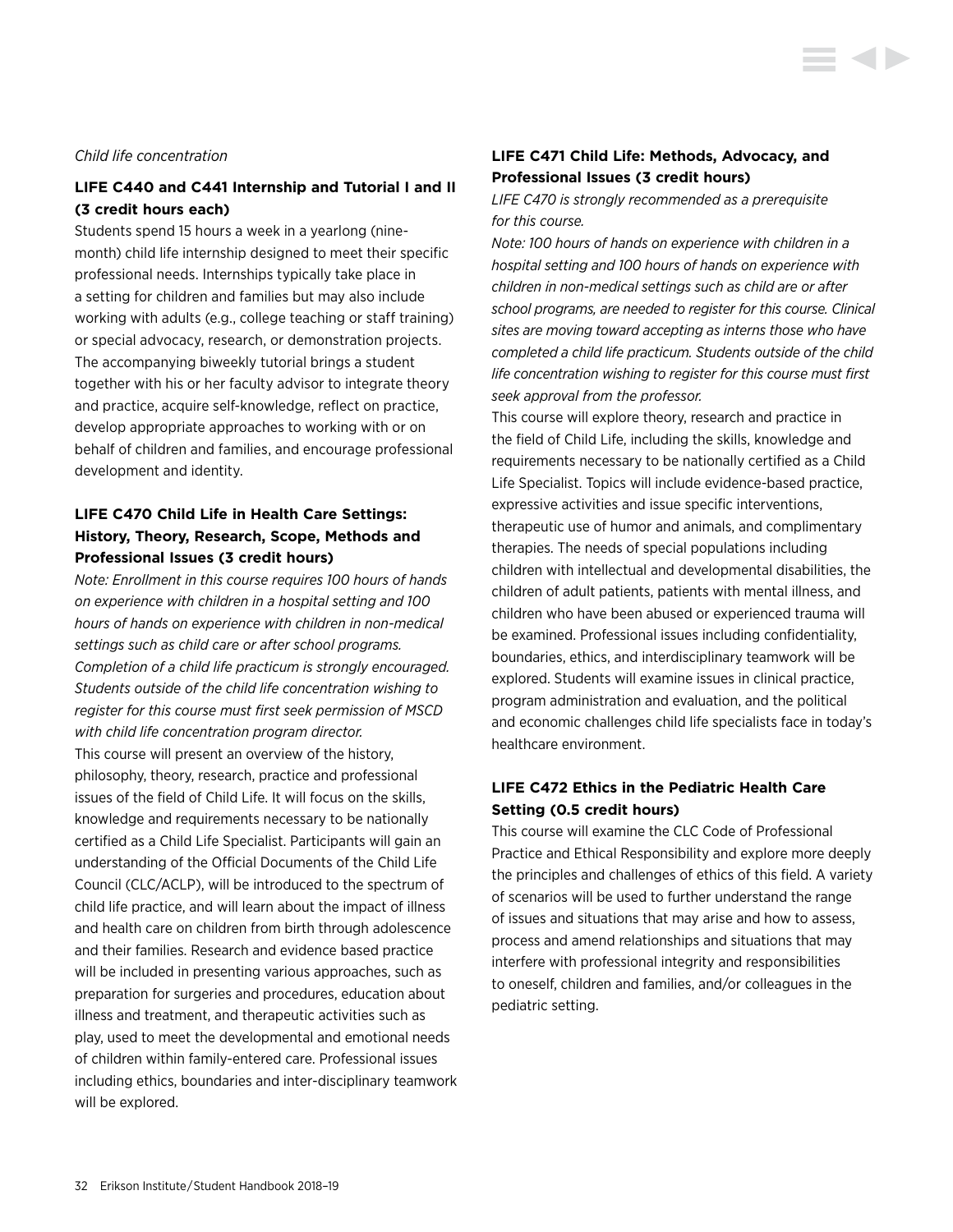## **LIFE C473 Therapeutic Play in Pediatric Health Care Settings (1 credit hour)**

This course will review play and its many functions in the hospital setting such as recreational play (to facilitate normalization), developmentally supportive play, and procedural and medical play (to support procedures and establish control). It will focus in particular on therapeutic play and its role in facilitating the expression of emotions, alleviation of stress, increase of coping skills, and mastery of the healthcare experience. Participants will explore what they can learn from observing play, how it can inform their assessment and interventions, and they will learn about different formats of therapeutic play.

### **LIFE C474 Medical Terminology (0.5 credit hours)**

This course will familiarize participants with medical terminology used in pediatric health care settings. Emphasis will be placed on pronunciation and understanding terminology that may arise in explaining medical procedures and information about a new diagnosis to children and their families. Participants will also be familiarized with resources to draw upon for new terminology they may encounter as their practice advances or becomes more specialized.

### **LIFE C475 Grief and Loss in Children and Families (1 credit hour)**

This course will focus on children and their families' experience of grief and loss from a developmental and cultural perspective. It will explore the ways children and families grieve and cope with loss and present strategies that may provide support and foster coping. It will help participants better understand how children's perceptions and behavior in regard to grief and loss might be misunderstood, unacknowledged or overlooked by family members and other adults. It will also explore ways of supporting families including siblings in their grief and/or loss in relation to a child.

# Early childhood education and teacher licensure courses

### **EDUC T404 Teaching and Learning in Diverse and Inclusive Settings: Science and Social Studies (2 credit hours)**

This course examines the content and methods of teaching social studies and the sciences to young children from diverse family, linguistic and cultural backgrounds in kindergarten through grade three. The course explores the big ideas and process of inquiry in each domain; processes by which children learn; and methods for guiding children in conceptualizing the social and scientific world they inhabit. The primary foci of the course include:

- 1. Understanding the big ideas and inquiry processes in social studies and the sciences, and connections between the domains that teachers can utilize to bridge children's theories with new knowledge;
- 2. Creating learning environments that are
	- a. child-centered: helping children make connections between prior knowledge and current learning tasks;
	- b. knowledge-centered: providing an understanding of concepts in each discipline and the connections between the disciplines; i.e., providing a cognitive road map to help students understand the big ideas and inquiry processes in social studies and science;
	- c. assessment-centered: articulating learning goals and using systematic ongoing observation and documentation of children's progress toward meeting goals;
	- d. learning-centered: providing a broad range of learning resources and organizational formats to support children's leaning including hands-on materials and technology resources used in large group, small group, pair shares, individual work, and open-ended play, experimentation, and exploration activities;
	- e. community-centered: establishing norms of respect, collaboration, and perseverance toward goals.
- 3. Methods of curriculum development, pedagogy, and assessment for the social sciences and sciences that help teacher candidates structure learning activities where children learn to think, discuss, and inquire about topics in the disciplines. Candidates will develop learning opportunities that explicitly address the needs of children from diverse backgrounds including those with special needs and for whom English is a second language.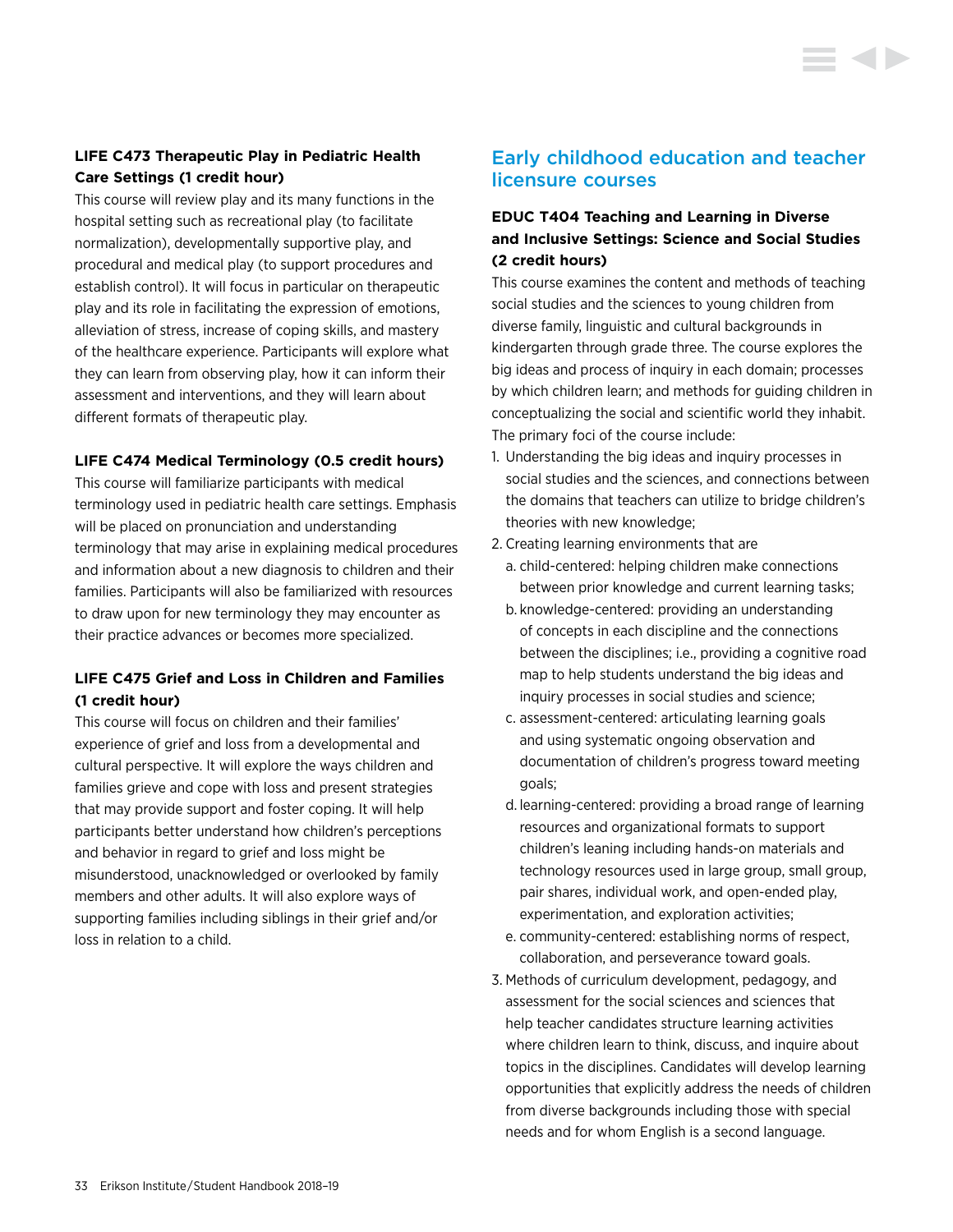# **EDUC T405 Teaching and Learning in Diverse and Inclusive Settings: Reading and Writing (2 credit hours)**

This course prepares teacher candidates to guide young children from diverse family and cultural backgrounds in learning to read and write. Teacher candidates learn to recognize and describe developmental stages in learning to read and write for 4- to 8-year-olds, describe and identify different factors that influence the learning process, and design curricula for reading and writing that meet the Illinois Learning Outcomes and Illinois Early Childhood Education Standards. Teacher candidates develop a framework for building a classroom library of fiction and nonfiction reading materials that reflect the literary traditions and points of view of a diverse multicultural society. Methods of teaching reading and writing use this broad base of literature to facilitate the integration of reading and writing with mathematics, science, social studies, and the arts.

### **EDUC T406 Teaching and Learning in Diverse and Inclusive Settings: Mathematics (2 credit hours)**

This course examines the content and methods of teaching mathematics to young children from diverse family, linguistic and cultural backgrounds in kindergarten through grade three. The course prepares teacher candidates to use their knowledge of mathematics to develop children's ability to approach and solve problems in the various areas of mathematical thinking including number concept, geometry, probability, and measurement. Simultaneously the course furthers the language as well as the conceptual understanding skills of all children, including English language learners and individuals with special needs. Teacher candidates design and present lesson plans, develop curriculum plans, and use formal and informal strategies to assess children's thinking processes as well as their skills and knowledge. The pedagogical approaches studied respect mistakes and misunderstandings as learning opportunities for everyone.

### **EDUC T408 Foundations of American Schooling and Bilingual Education (3 credit hours)**

This course explores the historical, political, and legal foundations of early childhood and early elementary public education in U.S. schools, including the foundations of bilingual, English as a Second Language (ESL), and special education programs. Students also study the sociocultural, pedagogical, linguistic, and political issues underlying current models of education for English speaking and non-English speaking children, as well as models for bilingual and ESL instruction.

### **EDUC T412 Preschool Curricular Approaches in Diverse and Inclusive Settings (2 credit hours)**

This course examines the history of and current research base for quality education programs for preschool and kindergarten children of diverse cultures, languages, and economic and developmental backgrounds. The course explores how teachers of three- to five-year-old children can promote the development of knowledge and skills of thinking and symbolic representation in literacy, mathematics, science, social studies, physical growth, and the fine arts. Simultaneously, the course furthers the language as well as conceptual thinking of all children, including ELLs and bilingual children. The course examines the dynamics of teachers and children in a variety of teaching and learning philosophies. The course prepares future teachers to promote the intellectual potential of children from English speaking homes as well as ELLs and bilingual children. Teacher candidates learn to use a range of strategies for three- to five-year-olds within a variety of learning activities such as dramatic play, group problemsolving, observation, direct instruction, and Socratic discussions.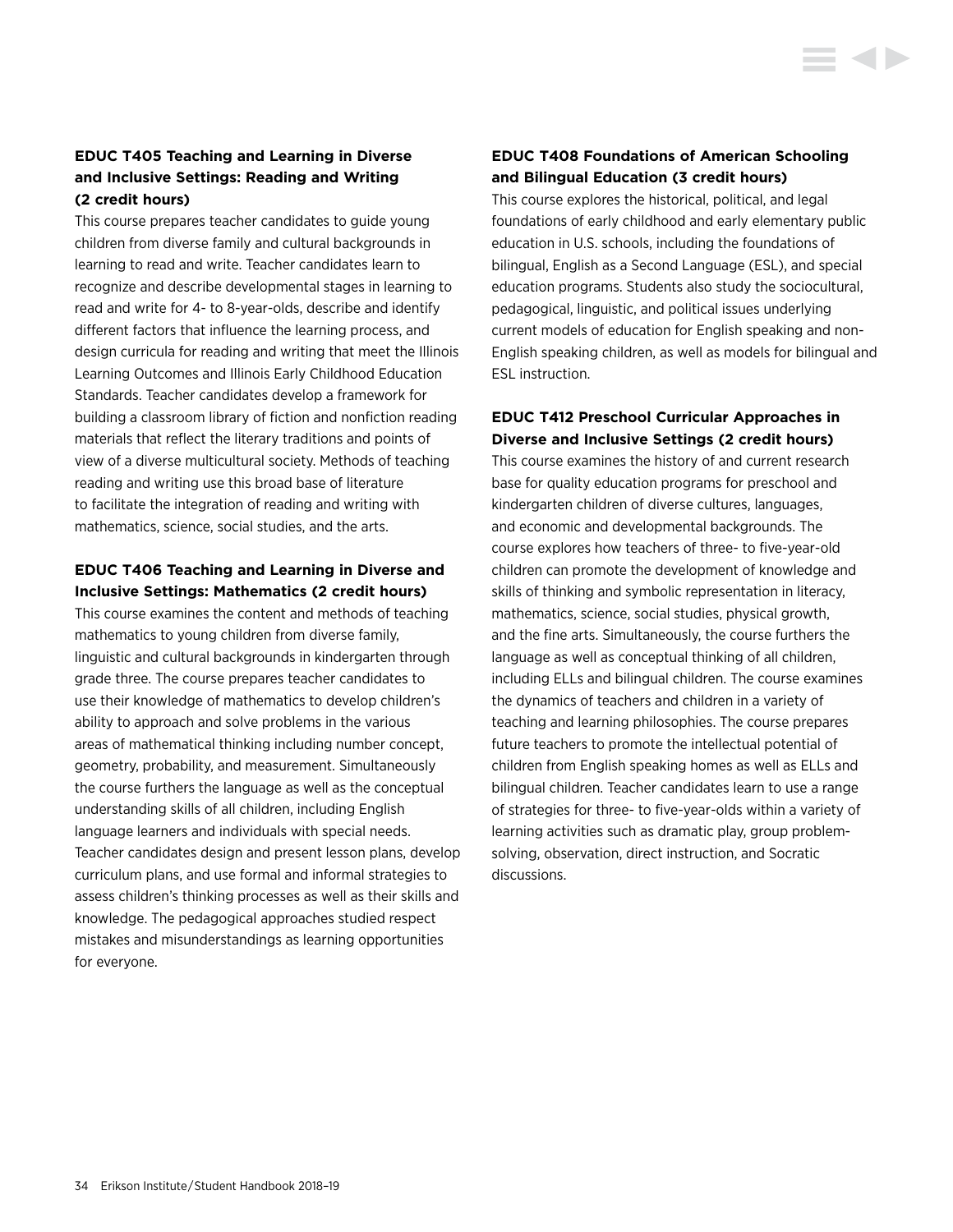### **EDUC T414 Key Concepts in Teaching and Learning in the Disciplines for the Early Childhood Curriculum (Prerequisite, 2 credit hours)**

Teacher candidates examine a network of key concepts in the disciplines of the sciences, mathematics, humanities, and social sciences. This course provides a framework for understanding the concepts, habits of mind, and skills characteristic of professionals in each of the disciplines. The goal of the course is to prepare teachers to 1) recognize important "big ideas" in the disciplines, 2) become effective in facilitating children's emerging understandings and skills in the various domains of thinking as these understandings are cultivated in classroom life, and 3) design learning experiences that are responsive to the learning needs of children from diverse cultural and language backgrounds as well as representing a range of special needs.

This course models the dynamics of a diverse and inclusive learning community using a mixture of presentation of ideas, concepts, and skills followed by discussion, activities, hands-on investigations, and demonstrations of games, materials, and technology supports for children's learning: normally developing, special needs, and English language learners.

# **EDUC T432 Advanced Methods of Teaching and Learning across the Pre-K to Grade 3 Curriculum (3 credit hours)**

This course is designed to help students further their understanding of effective curricula and pedagogical methods in the content areas across the pre-K to grade 3 continuum. Students critically examine the philosophical underpinnings of their own practice and use their understanding of children's diverse abilities, interests, and cultural and linguistic backgrounds to develop challenging and meaningful curriculum projects based on the big ideas of the disciplines. Students acquire strategies to assume leadership roles in their school communities in order to impact the overall quality of instruction and to create a coherent and consistent learning context for children in pre-K to third grade classrooms.

### **EDUC T438 Children with Special Needs and Diverse Abilities (2 credit hours)**

This course is designed for general education classroom teacher candidates to provide an overview of the growth and development of children with special needs and diverse abilities, with a special focus on those children classified as having learning disabilities. Candidates study characteristics of various disabilities and find out where to go for more in-depth information on specific types of special needs and related support services. Teacher candidates consider the implications of various special needs and diverse abilities in both self-contained and inclusive settings, and in society more broadly. The course covers referral, assessment, specific teaching methods including assistive technologies and alternative communication systems, collaboration among professionals, and partnership with families. Teacher candidates study diverse cultural perspectives on special needs and the place of multicultural responsiveness in the development of Individual Family Service Plans (IFSP's), Individual Education Plans (IEP's), and inclusive classrooms. The course also details pertinent legislation affecting the education of children with special needs and diverse abilities.

# **EDUC T461 Assessment for Classroom Teachers (2 credit hours)**

This course examines the construct and practice of assessment for teaching in preschool to third grade classrooms. The course considers the critical issues related to assessment and accountability in schools, focusing on why assessment is necessary, who the various assessment audiences are, what kind of assessment information is useful for each, and the time frame appropriate for such assessment information. Students study a variety of assessment methods currently used to evaluate teaching and learning in classrooms. They also discuss ways to communicate formative information about student progress to families; collaborate with colleagues to use assessment results to modify grade-level curricula for children with diverse abilities; and advocate for culturally, linguistically, and developmentally-appropriate forms of assessment.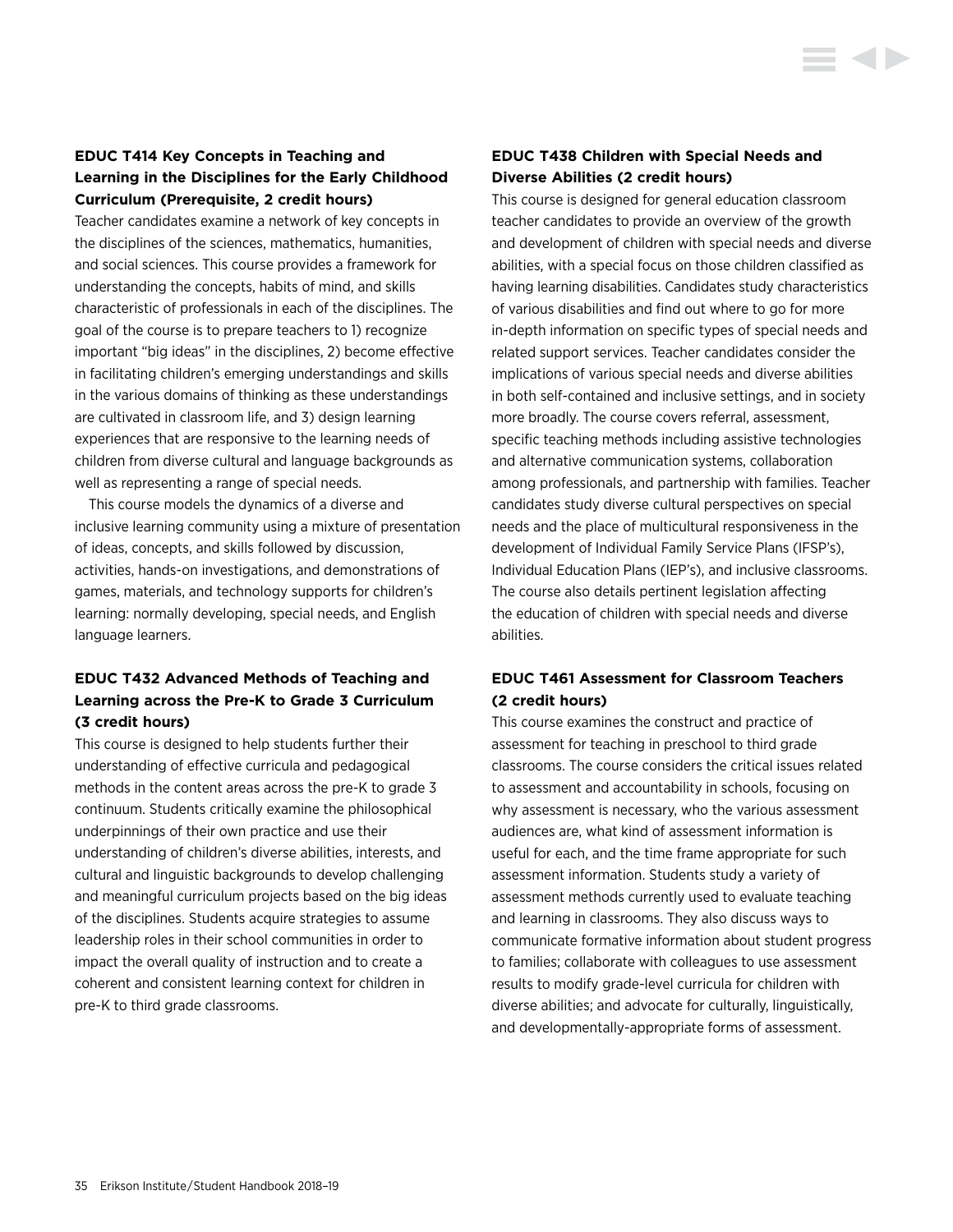# **EDUC T446 and T447 Internship, Student Teaching, and Tutorial I and II (3 credit hours each semester)**

Teacher candidates spend a total of 550 hours in a preschool, kindergarten, and/or primary classroom mastering the practice competencies of professional teaching under the supervision of a mentoring teacher. Student teaching includes 10 consecutive weeks of fulltime participation in the responsibilities of teaching in an early childhood classroom. The tutorial, a biweekly meeting between the teacher candidate and faculty advisor, is a bridge between academic courses and student teaching experiences. Goals for the tutorial include: integration of theory with practice, refining methods of teaching, deepening one's understanding of how to work effectively with children and families from diverse backgrounds, reflecting on all aspects of professional teaching practice, and developing further goals for professional development.

# **EDUC T456 Integrative Seminar: Classroom Management and Instructional Techniques in Diverse and Inclusive Settings I (2 credit hours)**

This course is the first part of a year long seminar designed to accompany teacher candidates' clinical experience and student teaching. In this seminar, teacher candidates 1) reflect on and further develop instructional techniques across the curriculum in preparation for student teaching; 2) develop a philosophy for and skills in classroom management; and 3) monitor emerging skills and understanding of each of the IL Early Childhood content standards and their expression in the Erikson's practice competencies. In this seminar, teacher candidates pay close attention to the dynamics that shape group life and transform it into a community that nurtures and includes all individuals, with particular attention to the needs of English Language Learners, bilingual children, and special needs children.

# **EDUC T457 Integrative Seminar: Classroom Management and Instructional Techniques in Diverse and Inclusive Settings II (2 credit hours)**

This course is the second part of a yearlong seminar designed to accompany teacher candidates' clinical experience and student teaching in a kindergarten or primary classroom. In this seminar, teacher candidates 1) complete all requirements of student teaching; 2) develop a philosophy for and skills in classroom management that are responsive to children from diverse backgrounds; and 3) further develop effective methods and instructional techniques for all curriculum areas as they participate in student teaching. Seminar (and tutorial) sessions support teacher candidates with integrating theory and practice, refining methods of teaching, deepening their understanding of how to work effectively with children and families from diverse backgrounds, reflecting on all aspects of professional teaching practice, and developing further goals for professional development.

# **EDUC T466 and T467 Proseminar for Teacher Candidates I and II (0 credit hours)**

This seminar provides a forum for teacher candidates to 1) begin their study of the Illinois Early Childhood Standards, Erikson Institute's Conceptual Framework for Teacher Education, and 2) to discuss clinical experiences being carried out within the context of their academic courses. Candidates discuss observations of and interactions with children, parents, teachers, and staff at the various sites. The faculty advisor guides discussion of clinical experiences and the many layers of diversity at work in any child care setting. Teacher candidates learn to see the complexity of factors at work in the interactions among participants in a classroom or program, and between the school or program and contemporary American society.

The seminar is designed to give candidates a heightened awareness of the critical questions about human development, teaching and learning, educational philosophy, and school organization and governance that are shaped by educators, parents and community members, as well as tax-paying citizens and voters. The seminar leader guides teacher candidates' reflection on experiences and development of professional skills toward mastery of the ten outcomes detailed in Erikson Institute's Conceptual Framework for the Teacher Education Program.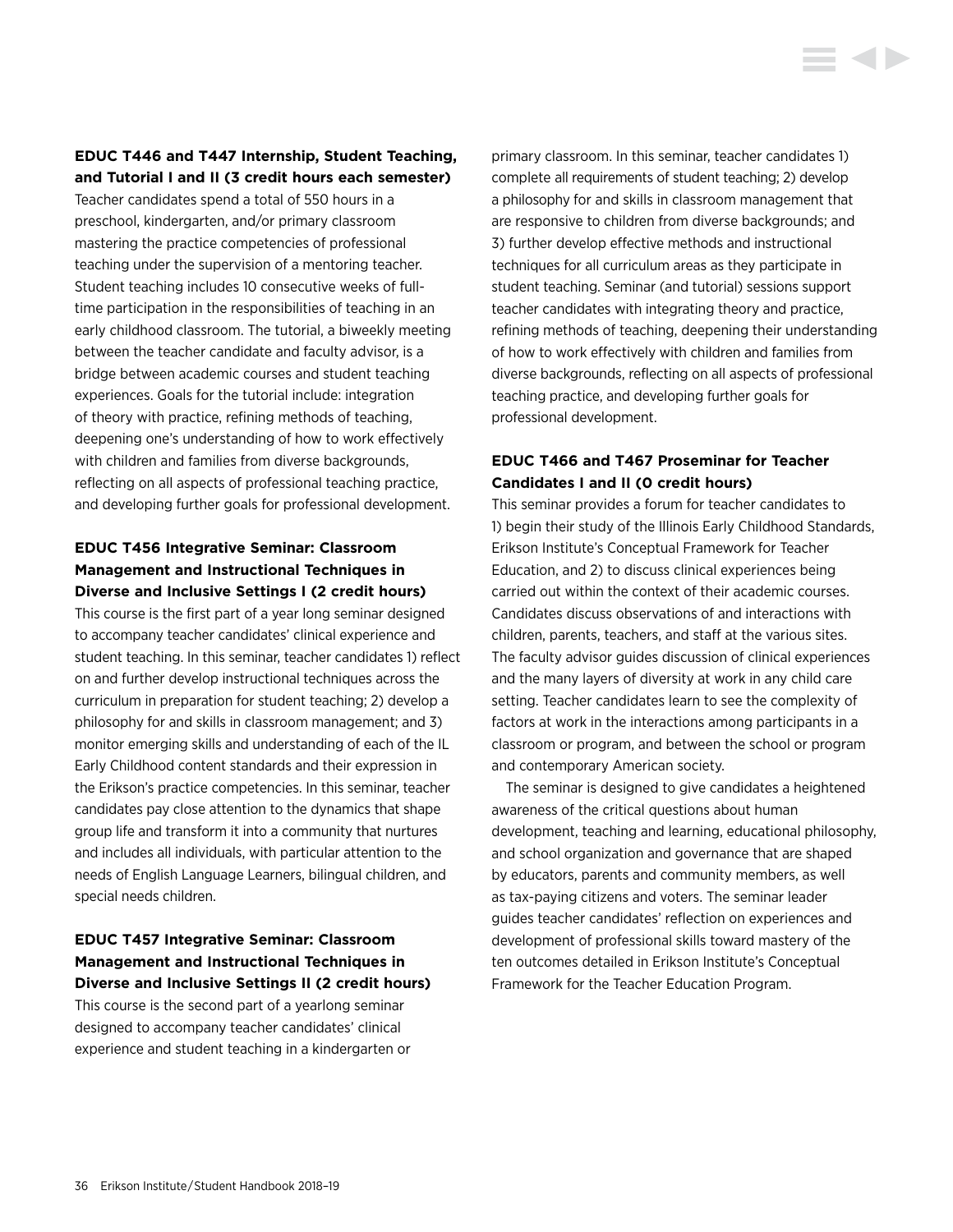# <span id="page-37-0"></span>**EDUC T470, T471 and T472 Integrative Seminar: Leadership in Early Childhood Education I, II and III (2 credit hours each semester)**

This small group seminar creates a community of practice that helps students to examine their teaching and learning, integrate theory and practice, refine methods of teaching, deepen their understanding of how to work effectively with children and families from diverse backgrounds, reflect on all aspects of professional teaching practice, and develop leadership skills.

# **EDUC T480 and T481 Integrative Seminar: Directed Action Research in Diverse Early Education Settings I and II (2 credit hours each semester)**

Educational programs serving diverse young children demand practitioners who are capable of reflecting about the application of theory to practice, and engage in the critical examination of a variety of issues pertaining to working with these students and their families. Participants in this two semester course generate questions about their practice that lead to an action research intrinsically connected to issues of quality in teaching and learning within diverse early childhood and primary settings. The course supports students as they generate questions about their practice, gather data in response to the question, and utilize this data to support in-depth individual and collective reflection about their professional work.

NOTE: All course requirements for each semester of T480 and T481 must be completed inside of the 15-week semester course structure. Time and coaching are provided for each step in the action research process. Erikson Institute's incomplete policy does not apply to these courses as students are not able to take an incomplete in the final year of the program. If a student is not able to complete requirements within the 15-week semester, they will have to retake T480 or T481 Integrative Seminar when it is offered next with a relevant faculty instructor.

*Bilingual/English as a second language concentration and certificate program*

# **BESL B402 Language Development in New Language Learners (3 credit hours)**

This course develops students' understanding of language development in the first eight years of life and the principles that govern the process. The language learning process is studied as an integral part of both the development of thinking and the child's sense of self. The purpose of the course is also to provide a framework for considering how language development in bilingual individuals is different from that of monolinguals. This course is designed to assist educators in understanding how the multiple realities of bilingualism interact with the educational context and therefore may influence the academic performance of bilingual students. Students learn how the various contexts both inside and outside of a child's home interact with factors such as age, sex, race, social class, and cultural experiences to influence language competence and performance. Students examine the role of adults, peers, and siblings in fostering language development, and learn how group experiences in early childhood programs can be arranged to maximize language development in new language learners.

# **BESL B404 Assessment of New Language Learners (2 credit hours)**

This course will present a developmental approach to formal and informal observation and assessment procedures appropriate for young children from 3- to 8-years-of-age. The course will especially focus on the issues in assessment in working with culturally and linguistically diverse children. The course will explore assessment issues as they relate to appropriate instructional practices, evaluation of language and academic progress, and communicating with families regarding young children's development. Students will become familiar with a variety of assessment techniques, tests, procedures, and screening instruments.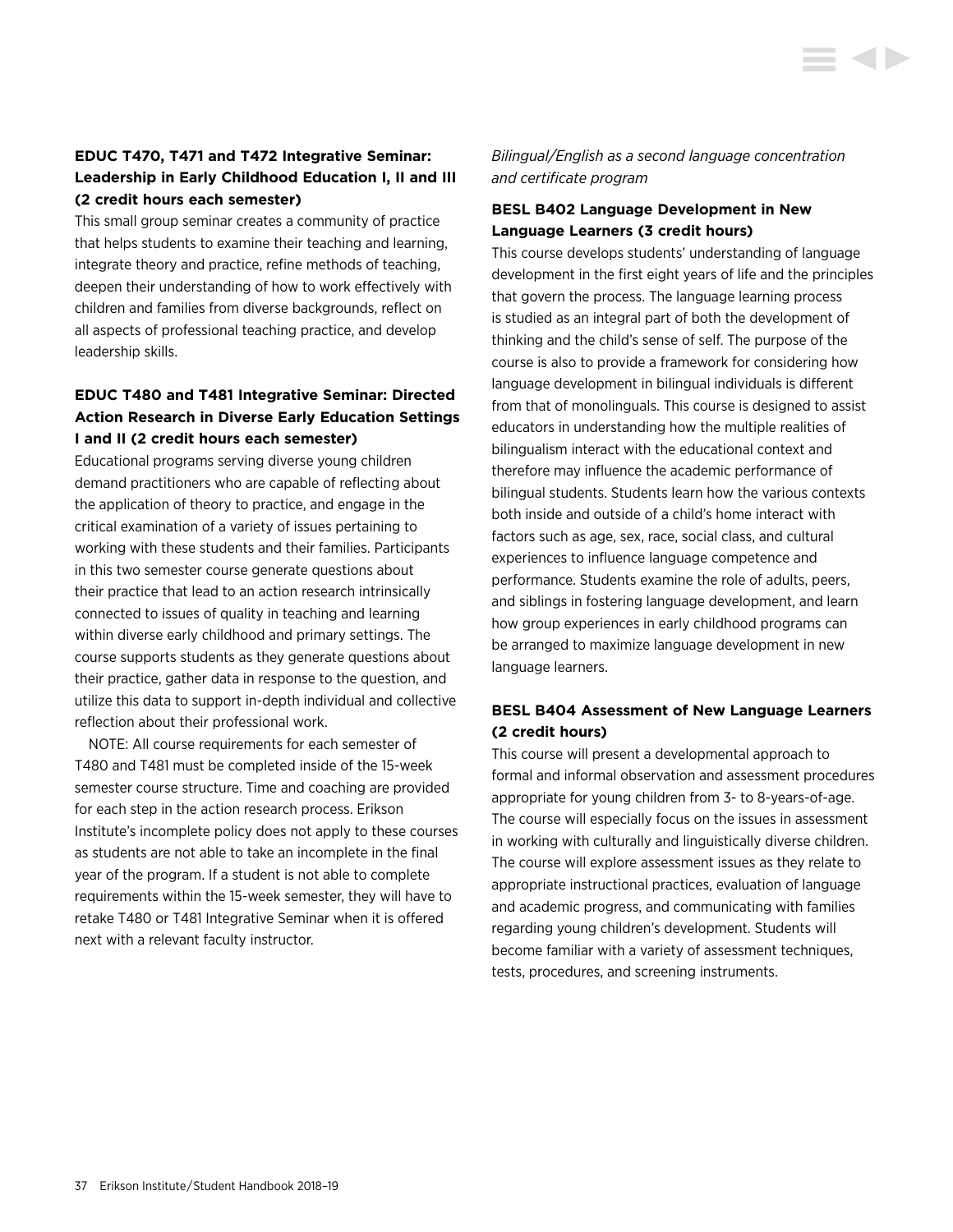# **BESL B405 Emergent Literacy with New Language Learners (3 credit hours)**

This methods course is designed to help students examine the definition of what it means to read and write; recognize and describe developmental stages in learning to read and write; describe and identify different factors that influence learning to read and write; and design and implement an emergent curriculum in a culturally and linguistically diverse early childhood classroom. The course will focus on the role of parents and teachers in promoting literacy development in early childhood classrooms, the relationship between oral and written language, and the role of high quality multicultural literature and story telling in emergent literacy.

# **BESL B406 Methods and Materials for Teaching New Language Learners I (2 credit hours)**

The widespread presence of language minority students in American schools posits a variety of challenges for all involved in their education. Classroom teachers in particular face the daily practical demands imposed by curricula and learning standards on one hand, and a student population whose linguistic, economic, ethnic, and cultural diversity warrants instruction that is complex and dynamic, on the other. In consequence, today's teachers must gain knowledge about instructional strategies proven effective to teach language minority students, and be prepared to examine the implications of language and culture for the selection of materials and pedagogy.

This course will allow in-service teachers currently working with language minority students to consider the theoretical underpinnings and pedagogical rationale for a variety of teaching methods used to support successful learning for young English learners, and to incorporate them into the practice of their own early childhood classroom.

# **BESL B407 Methods and Materials for Teaching New Language Learners II: Reflective Practice (2 credit hours)**

This yearlong reflective practice seminar will give teachers the opportunity to examine their ongoing classroom practice during the course of a school year. Students engage in a systematic examination of their frameworks of knowledge; the relationship between students, content, and subject

matters; the interconnections of culture, language, and home-school relationships; and themselves as teachers. This reflective process is conducted in a collaborative and interactive manner that focuses on actual practice and allows for the interplay of inquiry and experience. The seminar will meet twice a month in a small group format that fosters open discussion and the examination of issues.

NOTE: All course requirements for each semester of B407 must be completed inside of the 15-week semester course structure. Time and coaching are provided for each step in the action research process. Erikson Institute's incomplete policy does not apply to these courses as students are not able to take an incomplete in the final year of the program. If a student is not able to complete requirements within the 15-week semester, they will have to retake B407 Methods and Materials when it is offered next with a relevant faculty instructor.

# **BESL B416 Methods and Materials for Teaching New Language Learners (2 credit hours)**

English Learners (ELs) are a significant presence in many U.S. schools, and data indicate that more than half of public school teachers across the nation have students in their classrooms whose first language is other than English. The widespread presence of ELs in American schools creates a variety of challenges for all involved in their education. Classroom teachers must juggle the demands imposed by curricula and learning standards on the one hand, and a student population whose linguistic and cultural diversity warrants instruction that is complex and dynamic, on the other. This course prepares early childhood BL/ESL teacher candidates to work with English learners in all content areas of the curriculum. Teacher candidates learn methods of teaching proven effective in teaching ELs, and learn how to consider home language and cultural backgrounds of children as well as their emerging English language skills in selecting materials and making pedagogical decisions in planning and teaching. Upon completing the course, teacher candidates are knowledgeable about the theoretical underpinnings and pedagogical rationale for a variety of teaching strategies widely used in early childhood classrooms, and how they can be utilized to support successful learning for young English Learners.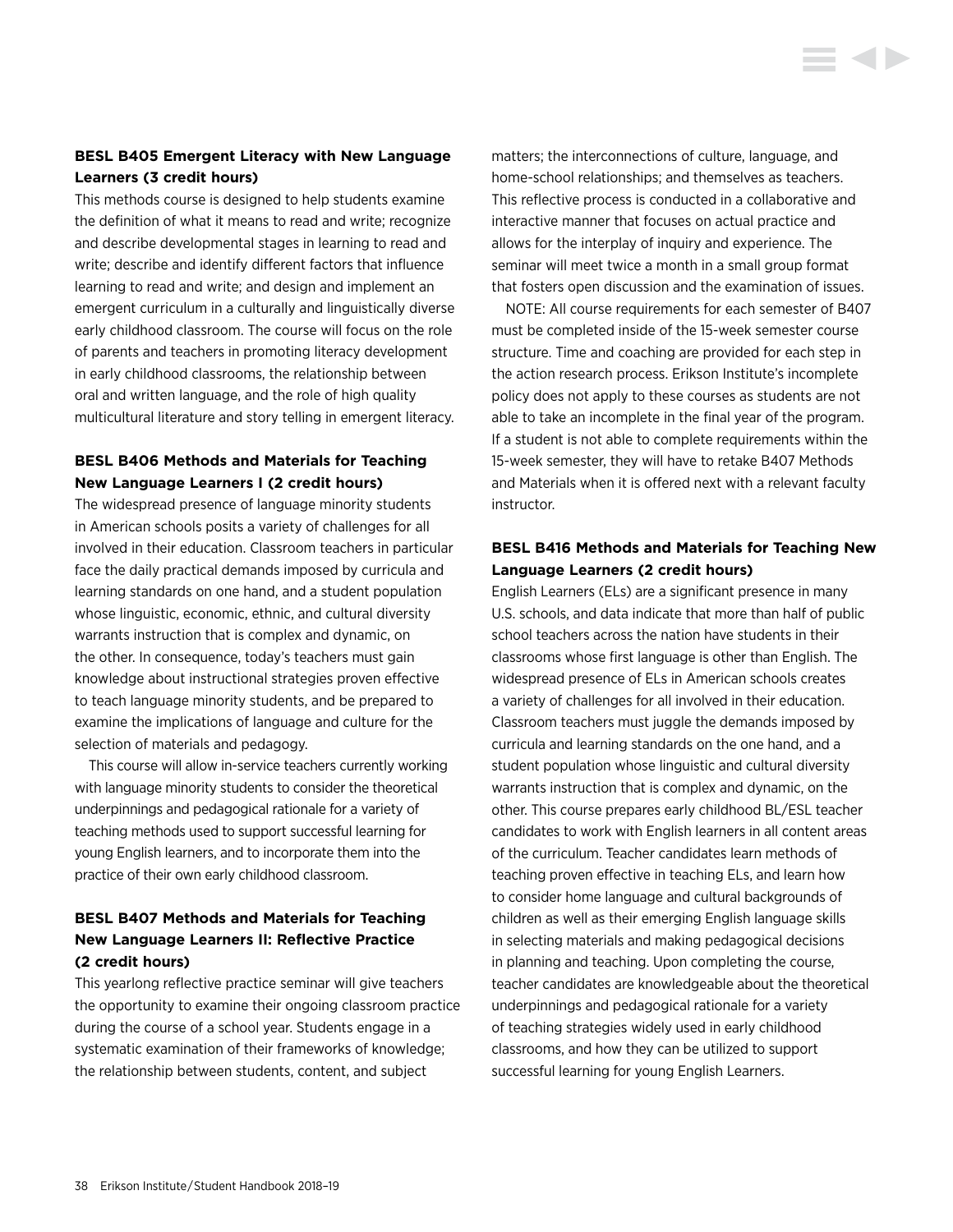This course prepares teacher candidates to guide young children from diverse family, culture and language backgrounds in learning to read and write. Teacher candidates learn to recognize and describe developmental stages in learning to read and write for 4- to 8-year-olds in their home language and English as a second language. Teacher candidates will become proficient in describing and identifying different factors that influence the learning process, and designing curricula for reading and writing that meet the Illinois Learning Outcomes and Illinois Early Childhood Education Standards. Teacher candidates develop a framework for building a classroom library of fiction and nonfiction reading materials that reflect the literary traditions and points of view of a diverse multicultural society. Methods of teaching reading and writing use this broad base of literature to facilitate the integration of reading and writing with mathematics, science, social studies, and the arts.

# **EDUC T462 Assessment of New Language Learners (3 credit hours)**

This course examines the construct and practice of assessment for classroom teachers of pre-k to third grade children from culturally and linguistically diverse backgrounds. The primary foci of the course are 1) examining critical issues regarding assessment and accountability in schools serving culturally and linguistically diverse students, 2) studying the challenges and promises in using assessment results to improve classroom teaching of English Language Learners; and 3) implementing a variety of assessment methods currently used to evaluate teaching and learning in classrooms, including assessment of English language skills, and assessing academic learning across the full range of curriculum content areas. Teacher candidates learn principles of assessment to shape meaningful and effective learning for their students, and learn how to conduct developmental screening, evaluate classroom quality, and implement performance-based assessments. Teacher candidates learn how to communicate assessment results to school personnel as well as to parents and families regarding their young children's development and school learning.

# **BESL B446 and B447 Internship, Student Teaching and Tutorial I and II: Bilingual/ESL (3 credit hours each semester)**

Teacher candidates spend a total of 550 hours in a preschool, kindergarten, and/or primary classroom with children who are bilingual, or for whom English is a second language. They master the practice competencies of professional teaching under the supervision of a mentoring teacher who is licensed to work with linguistically diverse children. Student teaching includes 10 consecutive weeks of full-time participation in the responsibilities of teaching in an early childhood classroom. The tutorial, a biweekly meeting between the teacher candidate and faculty advisor, is a bridge between academic courses and student teaching experiences. Goals for the tutorial include: integration of theory with practice, refining methods of teaching for children growing up with more than one language, deepening one's understanding of how to work effectively with children and families from diverse cultural and language backgrounds, reflecting on all aspects of professional teaching practice, and developing further goals for professional development.

# **BESL B470, B471 and B472 Integrative Seminar: Leadership in Early Childhood Education I, II and III (2 credit hours each semester)**

This small group seminar creates a community of practice that helps students to examine their teaching and learning, integrate theory and practice, refine methods of teaching, deepen their understanding of how to work effectively with children and families from diverse backgrounds, reflect on all aspects of professional teaching practice, and develop leadership skills.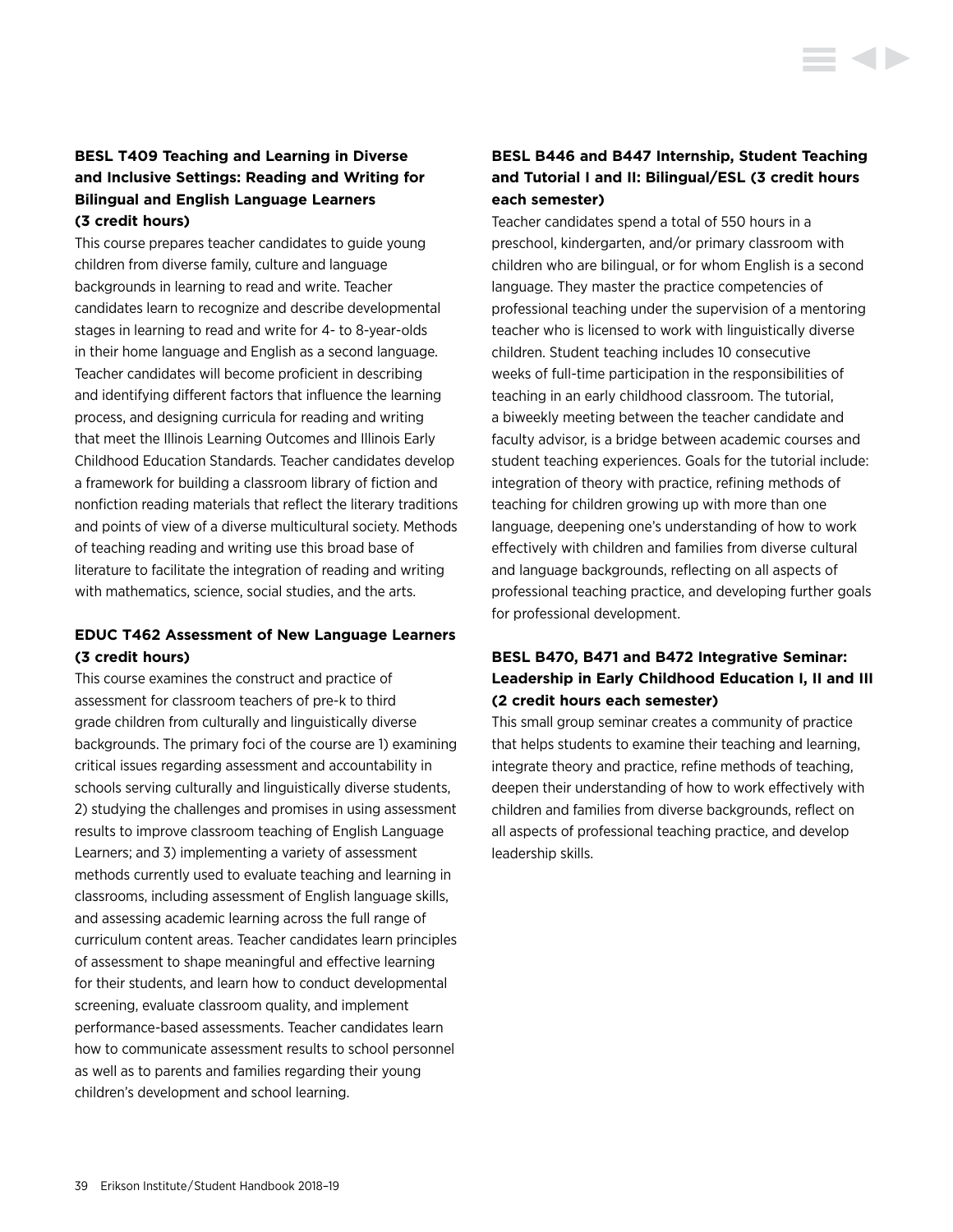## *Early childhood special education concentration*

**SPED S410 Curricular and Instructional Methods in Early Childhood Special Education (2 credit hours)**

This course examines instructional and curricular methods of promoting social, emotional, cognitive, adaptive, and motor development for young children (birth through age five) that have or are at risk for developmental delay or disability. Emphasis will be on the design and implementation of curricula and instruction that meets the needs of diverse learners utilizing Universal Design for Learning (UDL) and Differentiated Instruction as instructional frameworks. Students will use their understanding of typical and atypical development across domains to develop, modify, and evaluate lesson plans, instructional strategies, and formative assessments. Students will integrate theories of child development and various methods of instruction (including naturalistic, embedded, incidental, direct, and multi-tiered) to create curricula that support students with special needs in various settings such as home, school and the community. Attention will be paid to current theories of ethical teaching practices in early childhood special education settings.

# **SPED S411 Family and Professional Collaboration in Early Childhood Special Education (2 credit hours)**

This course examines the impact of disability on families who have young children (birth through age five) with special needs. It also explores the interdependent influence of family, culture, and community on the development and education of young children with disabilities. Areas of study include Family Systems theory, family-centered practice, family-professional partnerships, professional collaboration and teaming, and family-community engagement. Specifically, students will explore historical and cultural perspectives on families of young children with disabilities, legal and philosophical foundations for family participation in the education of young children with disabilities, and conceptualizations of family-centered practice. Elements of effective family-professional partnerships are examined as well as social, cultural, linguistic, and economic considerations for family-professional partnerships. Models and strategies for collaborating with families and other

professionals, including paraprofessionals, particularly as they relate to family-centered practice, Individualized Family Service Plans (IFSP) and Individualized Education Plans (IEP), family-community engagement, child and family outcomes are emphasized.

**STATE** 

# **SPED S412 Assessment of Children with Special Needs and Diverse Abilities (2 credit hours)**

This course provides students with a basic understanding of assessment of young children who have or are at risk for developmental delays or disabilities from birth through age five. Students will become familiar with formal and informal methods and instruments for assessing young children's social, emotional, cognitive, communication, and motor skills in a range of contexts including home, school, and community learning environments. Students will develop an understanding of the importance of family concerns, priorities, and resources in assessing young children. Students will identify methods for conducting formative and summative individual assessment as well as program evaluation. Culturally responsive approaches to involving the family with the assessment process will be addressed.

# **SPED S413 Change to Language and Communication Delays and Disabilities (2 credit hours)**

This course will focus on typical and atypical communication and language development in children from birth through age five with or at risk for disabilities. Topics will include early language development, origins and characteristics of atypical language development, and the relationship between communication/language delays and early learning and development across domains. Specific language disabilities and atypical language development related to disabilities such as autism and Down syndrome will also be discussed. Students will explore methods of identifying and addressing communication and language delays through total communication including assistive technology and alternative communication systems. The role of families and importance of family-professional partnerships in enhancing language development will be emphasized.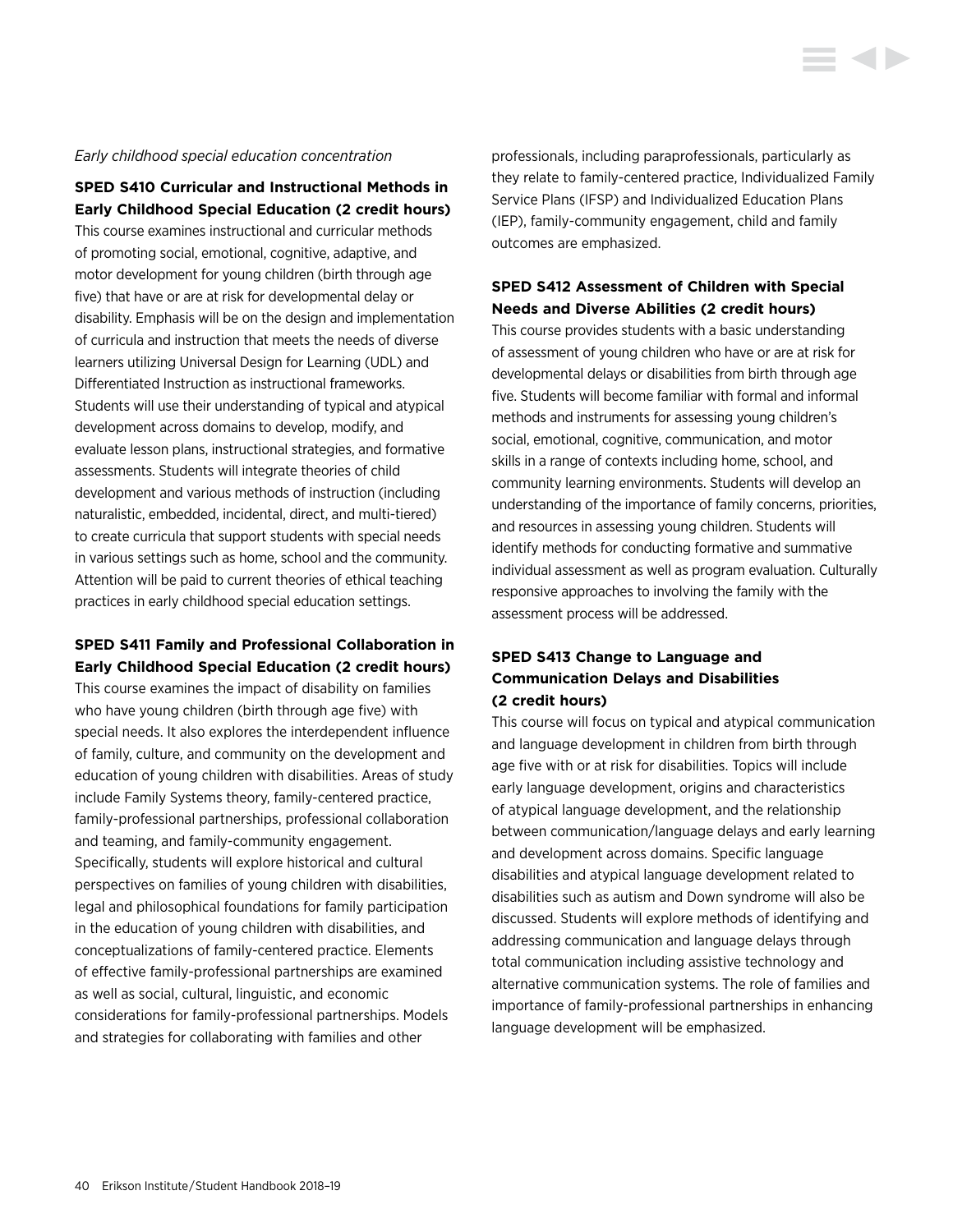# Online early childhood education courses

## *Core courses*

For descriptions of core courses not listed here, [see the](#page-28-0)  ["Master's degree child development core courses" section](#page-28-0)  [on pages 28 and 29](#page-28-0).

## **EDUC T415 Inquiry Based Learning (3 credit hours)**

Teacher candidates examine a network of key concepts in the disciplines of the sciences, mathematics, humanities, and social sciences. This course provides a framework for understanding the concepts, habits of mind, and skills characteristic of professionals in each of the disciplines. The goal of the course is to prepare teachers to 1) recognize important "big ideas" in the disciplines, 2) become effective in facilitating children's emerging understandings and skills in the various domains of thinking as these understandings are cultivated in classroom life, and 3) design learning experiences that are responsive to the learning needs of children from diverse cultural and language backgrounds as well as representing a range of special needs.

This course models the dynamics of a diverse and inclusive learning community using a mixture of presentation of ideas, concepts, and skills followed by discussion, activities, hands-on investigations, and demonstrations of games, materials, and technology supports for children's learning: normally developing, special needs, and English language learners.

*Early childhood language and literacy concentration reading and writing concentration*

## **LAL T485 Preschool through Kindergarten: Learning to Read and Write (3 credit hours)**

This course examines the current research base for quality preschool and kindergarten programs and practices focused on oral language and literacy development for children from diverse cultures, languages, economic and developmental backgrounds. The course explores the origins of reading and writing in symbolic representational abilities of the young child that first emerge in learning to talk and participate in conversations, drawing, and pretend play. The course explores these roots to literacy and how the development of oral language along with the imagination and emersion in a literary early childhood environment prepares young

children for the full potential of becoming avid readers and writers as they move into the primary grades.

Readings and discussion examine and critique a range of philosophies of education for how they meet the language and literacy goals of diverse children. The course prepares future teachers to promote the intellectual potential of children from English speaking homes as well as English learners and bilingual children. Early childhood educators learn to use a range of strategies for engaging preschool and kindergarten children within multidisciplinary learning activities such as dramatic play, group projects guided by inquiry, observation, problem-solving, and Socratic discussions. How children acquire basic skills for reading and writing inside of rich and meaningful basic activities is explored in depth. Early childhood educators study short and long-term curriculum plans that provide pathways to achieving IL Early Learning and Development Standards.

# **LAL T486 Kindergarten through 3rd Grade: Learning to Read and Write (3 credit hours)**

This course prepares early childhood educators to guide young children from diverse family and cultural backgrounds in learning to read and write in school settings. The perspective taken is that of balanced literacy which refers to planning for instructional practices with young children that attend to:

- Reading *and* writing
- Listening *and* speaking
- Teacher lead *and* child initiated activities and discussion
- Skill learning *while engaged in* high level thinking
- Whole group *and* small group instruction with individual conferring and conversation
- Rigor *and* challenge with visible motivation and engagement by children across learning formats
- Building home *and* school partnerships.

Educators become proficient in recognizing and describing developmental stages in learning to read and write for 5- to 8-year-olds, identifying different factors that influence the learning process, and designing curricula for reading and writing that meet the Common Core State Standards.

Early childhood educators develop a framework for building a classroom library of literature: fiction and nonfiction that reflects the literary traditions and points of view of a diverse multicultural society. They gain increasing skill in methods of teaching reading and writing through a balanced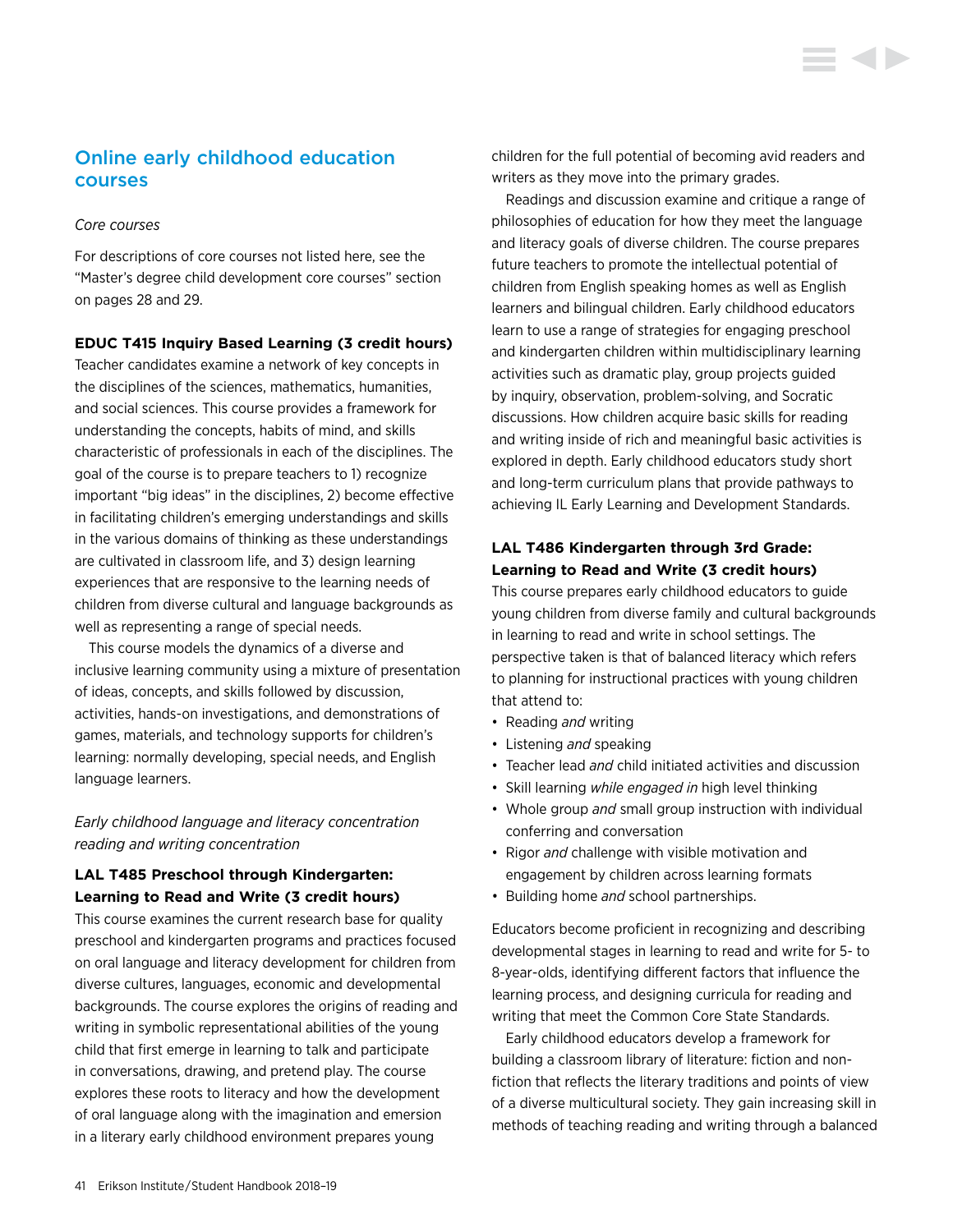literacy framework that use this broad base of literature to facilitate the integration of reading and writing with young children's learning in literature studies, mathematics, science, social studies, and the arts.

# **EDUC T487 Assessment in Learning Settings (3 credit hours)**

This course examines the construct and practice of assessment for early childhood education. The course considers the critical issues related to assessment and accountability in formal and informal learning settings, focusing on why assessment is necessary, who the various assessment audiences are, what kind of assessment information is useful for each, and the time frame appropriate for such assessment information. Students study a variety of assessment methods currently used to evaluate learning and teaching. They also discuss ways to communicate formative information about student progress to families; collaborate with colleagues to use assessment results to modify grade-level curricula for children with diverse abilities; and advocate for culturally, linguistically, and developmentally-appropriate forms of assessment.

## *Leadership and advocacy concentration*

# **ADMN A410 Early Childhood Policy and Advocacy (3 credit hours)**

Public policy sets the parameters for every aspect of the early childhood system, yet practitioners primarily engage policy at the level of implementation and compliance. Furthermore, there are limited opportunities for early childhood leaders to access policy tables, inform decisionmaking, and influence policy levers. This course is designed to enrich the perspective and enhance the capacity of diverse child advocates who want to ensure early childhood policy leads to improved quality, and increased access and equity for young children and their families. The course will introduce practitioners to the early childhood system, tools for assessing public policy levers, and practical applications for influencing early childhood policy from the ground-up through a thoughtful balance between theory and practice. Special attention will be given to navigating systems and cultivating a critical lens with respect to racial equity.

## *Early childhood STEM concentration*

# **STEM T488 Early Learning and Technology (3 credit hours)**

This course provides students with a structured framework for understanding technology in early childhood and decision-making about technology and digital media to enhance learning for young children. The course focuses on what we know about child development and early learning with research and practice about the appropriate and intentional use of technology and digital media for young children. Students will examine current research; explore issues of access and equity; analyze programs and approaches; evaluate technology tools; gain insights about using technology to strengthen home-schoolcommunity connections; and design integrated play and learning experiences with technology integration in the STEM disciplines. Students will also gain confidence and competence in using technology themselves.

# **STEM T489 Mathematical Thinking and Learning: Focus on Ages 3–6 (3 credit hours)**

This course examines the development of mathematical thinking in children ages 3 through 6 years old and the role adults play in promoting and supporting constructive math learning experiences for young children. The course explores key mathematical concepts that children construct during this period and the processes by which children build understanding. Because interactions at home and school play a critical role in supporting children's learning, the course will also explore the role of everyday experiences, objects, language development, and communication in promoting positive math learning experiences for all children.

# **STEM T490 Mathematical Thinking and Learning: Focus on Ages 6–9 (3 credit hours)**

This course examines the development of mathematical thinking in children ages 6 through 9 years old and the role adults play in promoting constructive math learning experiences for children at this time in their lives. The course explores key mathematical concepts that children construct during this period; the processes and tools they use to build understanding; and ways for adults to listen and respond to student thinking. The course examines methods for teaching math that include visual and linguistic supports, and make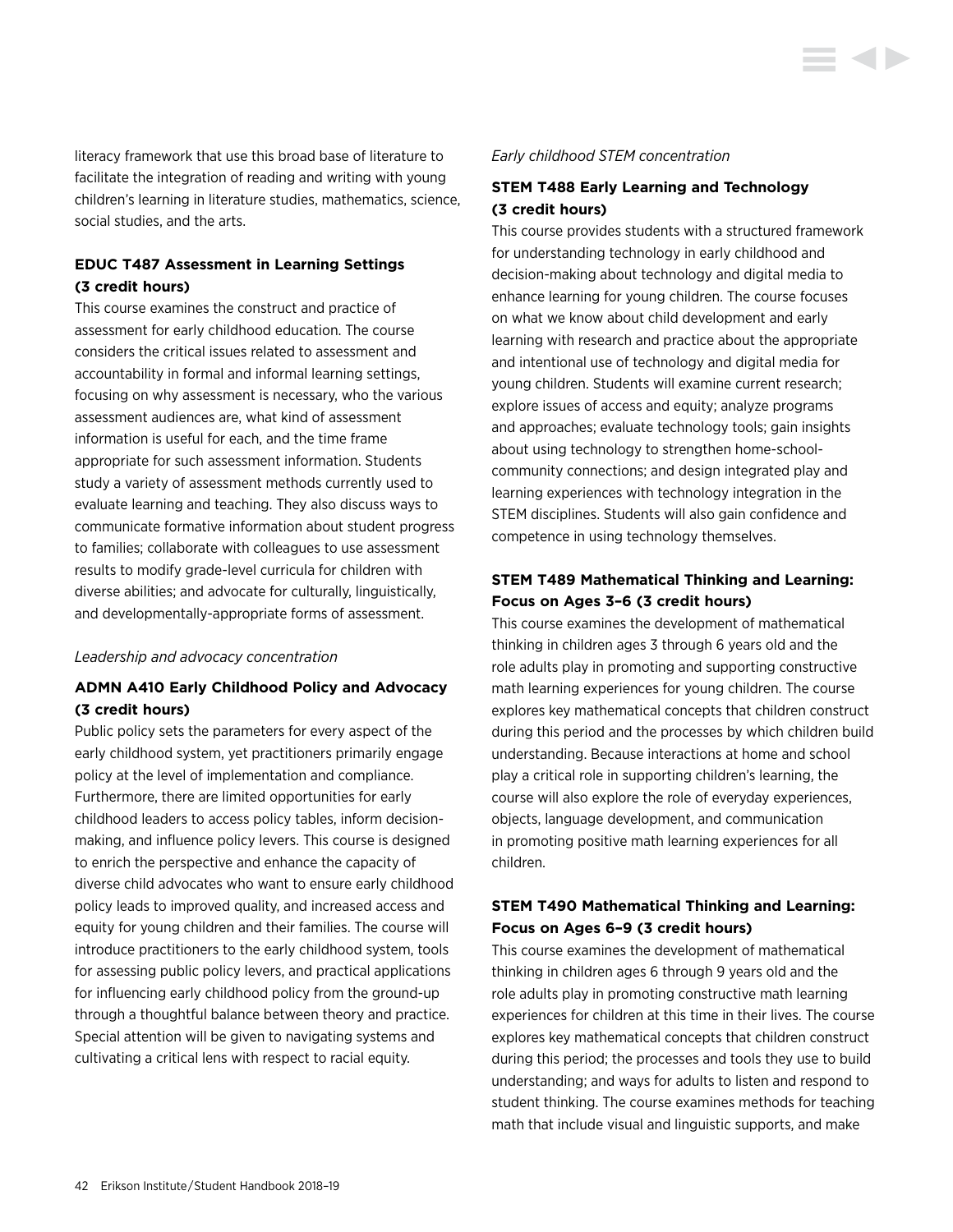connections between home and school experiences, with some focus on instructional materials, technology, standards, and assessment.

# **STEM T491 Bringing Science into the Young Child's World (3 credit hours)**

This course examines the content and methods of teaching science to young children in pre-kindergarten through grade three from diverse family, linguistic, cultural, and economic backgrounds. The course explores the relationship of scientific knowledge to other subject areas and to life applications. Students will examine foundational ideas in early science learning; inquiry processes involved in scientific reasoning; methods for guiding children's natural curiosity and need to make sense of the world they inhabit; and the role of the adults and peers in fostering children's understanding of the natural and man-made world around them.

## **STEM T492 Engineering in Early Childhood (3 credit hours)**

This course focuses on the process of young children's understanding of the designed world through an engineering lens. Children in pre-kindergarten through grade three are the age period covered in the course. Students will learn about the nature, the processes, and the methods of engineering work in early years of life, including engineering principles and design process, the importance of knowing materials and their properties, and role of failure in engineering design. The course emphasizes promoting engineering practices and habits of mind development in the early years, using children's constructive and dramatic play as contexts for engineering, and integrating the engineering design with other STEM disciplines.

## *Social and emotional learning concentration*

# **SEL T493 Social and Emotional Learning Foundations I: Programs and Approaches (3 credit hours)**

This course introduces students to the concept and field of social and emotional learning (SEL) in general and also specializes in the early childhood periods of PreK-3. The course has three parts. First, we define SEL and introduce the field at large. How and why did it get started? How is SEL different from various similar concepts and efforts that have come before it? What societal imperatives and challenges

are SEL programs and research responding to? Next, an introduction to flagship SEL competencies at the various levels of "audience" or targets for SEL efforts is provided: children, teachers, schools/settings, and systems. The last third of the course dives more deeply into specific initiatives and programs that have been employed in at least part of the PreK-3 range (e.g., emotion training, teacher responsiveness, mindfulness and yoga, character development, civic engagement, etc.), including their aims and what the existing research says about their success and promise.

**STATISTICS** 

# **SEL T494 Social and Emotional Learning Foundations 2: Family, Community, and Policy (3 credit hours)**

This course explores the role of family and community engagement (FCE) in social and emotional learning (SEL). Although SEL is more typically thought of as something that happens in classrooms and schools, these ideas and practices are applicable to the important relationships between parents, teachers, and other professionals that span the home-school boundary. Students will develop a critical understanding of FCE concepts, their research base, and practices; recognize the policy environment in which FCE practices exist; reflect on underlying assumptions in common approaches to FCE; consider the role of culturally responsive school climate and "culture" in relation to both FCE and SEL; and articulate a professional rationale for FCE that integrates SEL.

# **SEL T495 Neuroscience Basis of Social and Emotional Learning (3 credit hours)**

Recent discoveries in the field of neuroscience are at the heart of social and emotional learning (SEL). We now know: there is no division between "heart" and mind, or between the emotional and cognitive functions of the brain. There is no learning without emotional safety and meaningful human connection. Therefore, the most knowledgeable and skilled SEL practitioners must possess a basic understanding of the brain and body, and recent discoveries regarding them. Such an understanding will have at least two results: 1) concretizing the importance of SEL with science including a tangible, sculptable human physiology and; 2) increasing empathy for students by learning why their often seemingly irrational behaviors are actually quite rational given the neurochemical messages and survival mechanisms underlying them. This course is designed to help students gain the foundational understanding of the neuroscience basis of social and emotional learning.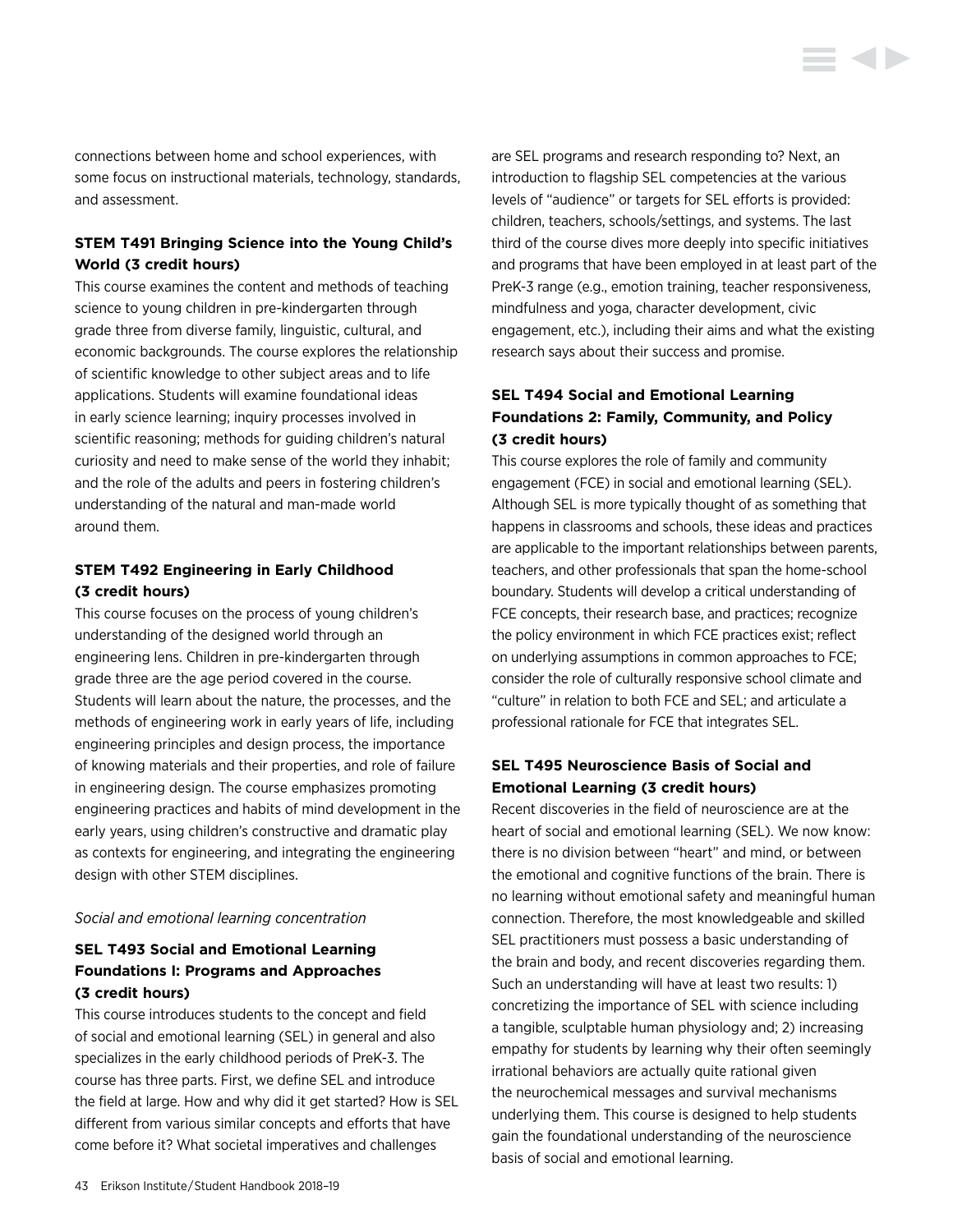# **SEL T496 Inclusive and Trauma-Informed Behavior Guidance (3 credit hours)**

Although social and emotional learning (SEL) and behavior management are not the same thing, the two domains overlap in both perception and reality. Classrooms with positive climates are not disruption-free. There is often confusion about the differences between SEL and "classroom management," and a lack of clarity around what outcomes are being targeted in various programs and approaches. This course unites the concepts of SEL and behavior guidance, helping students to understand how the "how-to" of responding to behavior challenges can indeed be consistent with a proactive, universal, and democratic approach to SEL. The course is equally balanced across theory, research, and practical application of behavior guidance strategies. Case studies and/or students' own work will be used to address the issues.

# **SEL T497 Embedded Social and Emotional Learning: Play, Peers, & Projects (3 credit hours)**

Social and emotional learning (SEL) is far wider and deeper than just programs and curricula. The skills and opportunities that children need to manifest wellbeing, resilience, and engaged participation in their world should be embedded in seamless ways in learning settings. This course is aimed at enhancing students' knowledge, practice, and reflection around some of the philosophies and approaches used in early education that are most associated with nurturance within the social and emotional realms. This means both "dedicated time" to social-emotional pursuits (e.g., morning meeting, peace circles, recess), as well as SEL-relevant methods and outcomes typically associated with academic learning (e.g., using collaborative projects to explore topics, exploring the emotional lives of characters in books).

## *Integrative seminar*

# **INTS T499 Integrative Capstone Seminar (0 credit hours)**

The Integrative Seminar is designed to demonstrate your knowledge, expertise and skills gained throughout the coursework in a single capstone project of your choice, subject to the instructor's approval and under the additional guidance of outside mentors. The completed capstone

project should bring together your role as a leader in the field of early childhood education, your advocacy for young children, your child development expertise, and your field based experiences in early childhood settings. The capstone necessitates multiple drafts of your project that are subjected to heightened peer review and regular feedback from your course instructors, academic advisor and your mentors.

The course provides a process and structure for the faculty to be able to ensure that all graduates can demonstrate knowledge of the concepts and principles conveyed in the core curriculum of their degree and can apply that knowledge in early childhood work. The products of this seminar will be tangible evidence of a degree candidate's qualifications and expertise.

The capstone project will enable students to demonstrate their 1) knowledge of theory, research, and practice in early childhood education 2) oral communication skills 3) written communication skills and 4) critical thinking skills. The capstone culminates with a demo day celebration where students present their capstone projects to their peers, professors and mentors.

## *Online orientation course*

# **Learning with EriksonOnline (0 credit hours)**

The Learning with EriksonOnline orientation course allows you to experience how content is delivered in the EriksonOnline system and provides additional guidelines for online participation. This will allow you to make sure your technology is updated and in working order before your courses begin. You will also participate in a series of activities that will utilize presentations, videos, discussion forums and quizzes. These activities will help you become familiar with the required tools, test your knowledge of the site, and provide you with tips and expectations for online learning at Erikson Institute. Once you complete all of the activities, you will be notified of completion. If you do not complete the orientation, you will not have access beyond the first week of your course.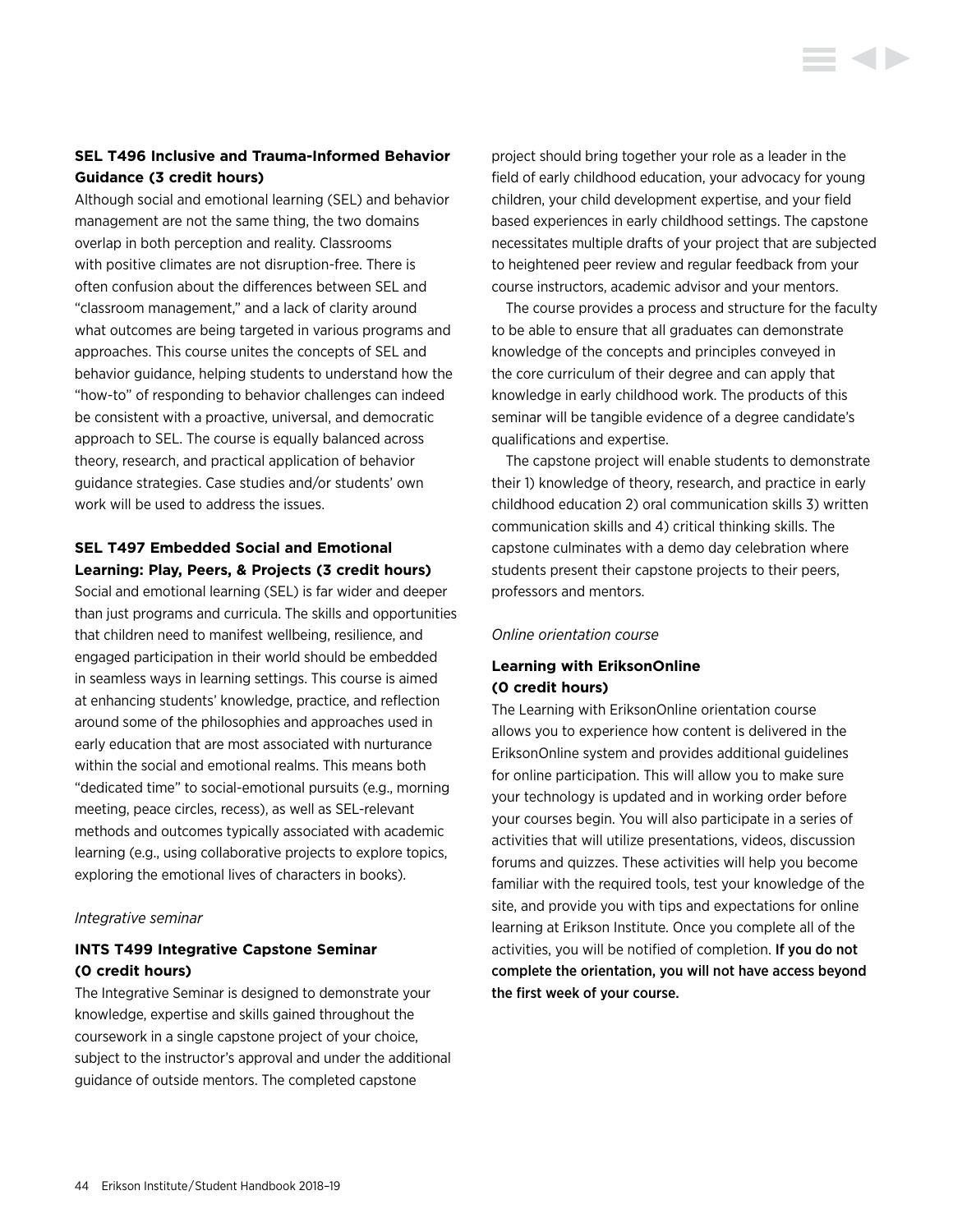# Academic writing program courses

## **W005 Academic Writing Preparation (0 credit hours)**

This four-week course, offered free of charge, is an orientation to the process of graduate-level academic writing. Students in this course will learn how to read for an assignment, organize a paper, and integrate course materials in a written, academic format. Students will also learn where and how to look for help on assignments. The goal of this course is to help students prepare for the demands of a graduate program by developing and/or augmenting reading and writing skills and strategies for time management. Students can register for this course as either an online or on-campus class. It is open to all students.

## **W006 Writing Tutorial I (0 credit hours)**

Erikson students are expected to be proficient writers, and this course is designed to help them with this process. Interested students may be assigned a weekly writing tutorial, typically consisting of one or two students and a tutor. Writing tutors are Erikson alumni with first-hand knowledge of the Erikson curriculum and they support students in mastering academic writing. Students are required to attend tutoring sessions and to meet deadlines negotiated between tutor and student as necessary for timely submission of course papers.

## **W007 Writing Tutorial II (0 credit hours)**

The course is similar to Writing Tutorial I. Students who have been experiencing particular difficulty with written assignments during the first semester may be offered tutoring support at this point. (Students who have been in tutoring during the first semester may be ready to work more interdependently going forward.)

# **W008 Course-Specific Group Study Sessions (0 credit hours)**

Each semester, the Academic Success Center facilitates group study sessions that focus on the content of core child development courses. These tutor-led sessions provide an opportunity for students and their peers to support each other in their program of study. Core courses include Social and Emotional Development I and II: Cognitive Development, Language Development, and Family and Culture. Group study sessions are open to all students.

## **W009 Comps Prep Group Study Sessions (0 credit hours)**

Several times a year, the Academic Success Center facilitates group study sessions that focus on preparation for the Comprehensive Exam. These tutor-led sessions, which are offered during the spring and summer terms, provide an opportunity for students to support each other as they review course content, create outlines, and organize key concepts and theories that are important to include in answers to exam questions. Group study sessions are held on campus, and an online version is also offered, Group study sessions are open to all students.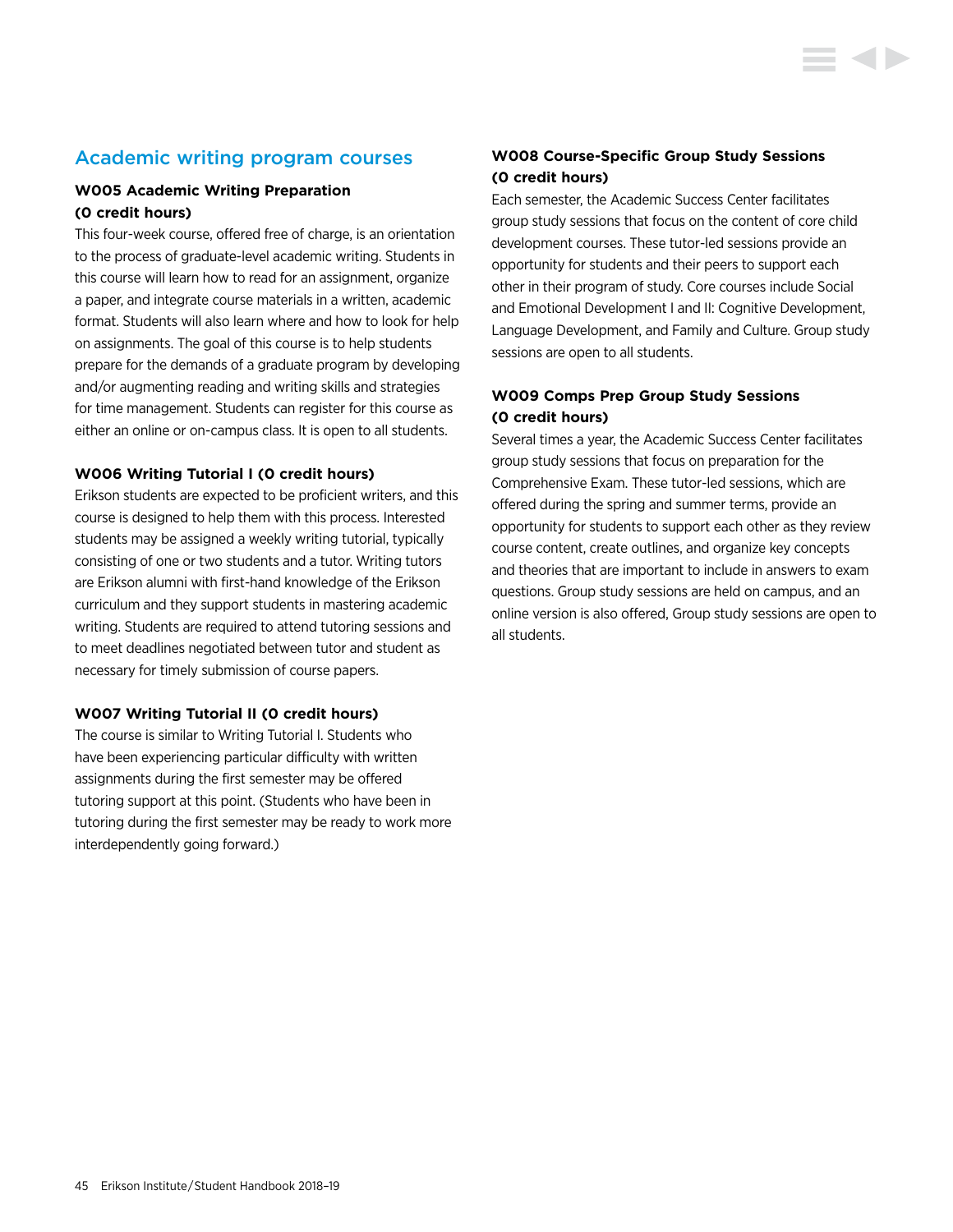# Graduate certificate programs

Graduate certificate programs are courses of study designed to update your skills or prepare you to enter a specialized field of early childhood, such as infant studies, bilingual education, or English as a Second Language education. Some students who are not sure if they are ready to embark on a master's program—those who have been out of school for a long time, for example, or who have many other commitments—appreciate the shorter duration and narrower focus of a certificate program. A certificate program does not lead to a degree, and most courses you take in the program may not be applied to a master's degree.

The certificate programs prepare students to meet some of the credentialing requirements of outside agencies. It is your responsibility to determine if you meet all of the requirements for credentialing.

Erikson offers graduate certificates in the following areas:

- Early childhood bilingual/English as a second language
- Infant mental health
- Infant specialist

To earn a graduate certificate from Erikson, students must:

- Complete all program requirements, including requisite internship or methods seminar sequence, within three years of the student's entry into the certificate program
- Receive a grade of B or better in each internship course if an internship is required)
- Maintain a B average (3.0 on a 4.0 scale) with no more than one grade of C+, C, or C−

# **Child Development Certificate Program (online and on-campus)** 18 credit hours

Erikson's Child Development graduate certificate program aims to improve professional practice by gaining a deep, research–based understanding of early childhood development and family functioning. Drawing on the core curriculum in our flagship master's degree program, the courses in the certificate program integrate relevant aspects of a range of disciplines including developmental psychology, neurobiology, anthropology, psychiatry, education, sociology, health and social work.

## **Course Work**

| CHLD C421 | Social and Emotional Development I:                      |
|-----------|----------------------------------------------------------|
|           | Infancy and Childhood (3)                                |
| CHLD C425 | Physical Growth and Development (3)                      |
| CHLD C426 | Cognitive Development (3)                                |
| CHLD C427 | Language Development (3)                                 |
| CHLD C432 | Family and Culture (3)                                   |
| EDUC T487 | Elective Assessment in Learning Settings or Elective (3) |
|           |                                                          |

# **Early Childhood Bilingual/English as a Second Language Certificate Program** 18 credit hours

This graduate certificate is designed to meet the needs of novice and veteran early childhood teachers who seek the bilingual or ESL endorsement/approval by the Illinois State Board of Education. The program provides the training you need for the challenging role of early childhood educator. It is designed to prepare teachers from a range of settings—preschools, early childcare programs, and public school classrooms—to work effectively with children in a multicultural, multilingual classroom. The program can be completed in two years.

Bilingual endorsement/approval: The bilingual education endorsement/approval typically allows an early childhood teacher to instruct young children in their native language and English. Early childhood teachers with a valid Illinois early childhood or elementary teaching license who have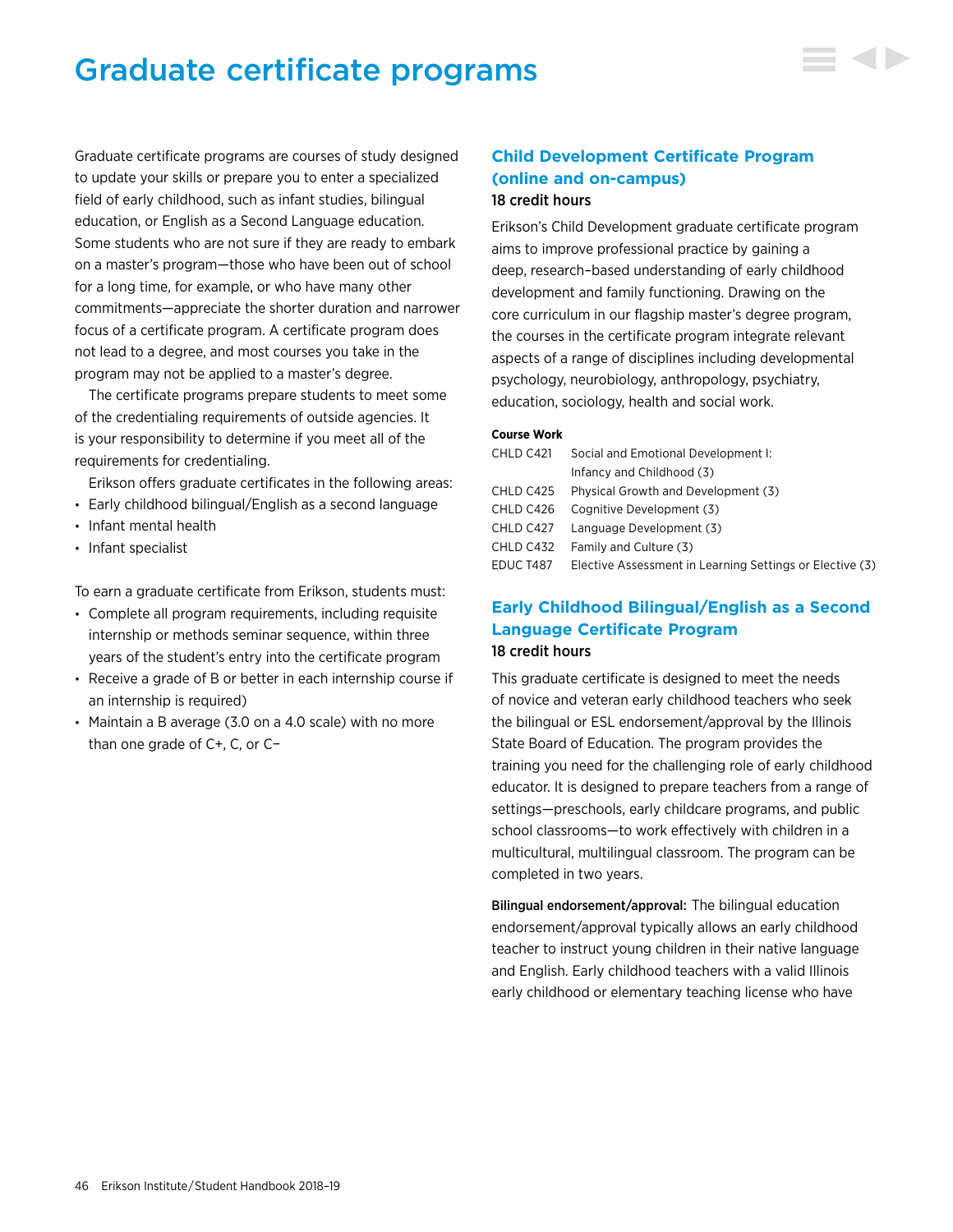completed the eighteen hours of required course work must pass a reading, written, and oral examination administered by the State of Illinois Board of Education for second language proficiency. The Erikson bilingual program is designed to enable licensed teachers in Pre-K through 3rd grade classrooms who have the language proficiency necessary to teach in bilingual classrooms to add the bilingual approval and continue to work or seek employment in a bilingual education program.

## English as a second language (ESL) endorsement/approval: The

English as a second language endorsement/approval typically prepares monolingual (i.e., English language speaking) early childhood teachers to effectively instruct second language learners in English. The Erikson ESL program is designed to enable licensed teachers in Pre-K through 3rd grade classrooms to add the ESL endorsement/ approval and continue to work or seek employment in an ESL program.

#### **Course work**

| EDUC T408 | Foundations of American Schooling and Bilingual   |
|-----------|---------------------------------------------------|
|           | Education (3)                                     |
| CHLD C432 | Family and Culture (3)                            |
| BESL B402 | Language Development in New Language Learners (3) |
| BESL B404 | Assessment of New Language Learners (2)           |
| BESL B405 | Emergent Literacy with New Language Learners (3)  |
| BESL B406 | Methods and Materials for Teaching New Language   |
|           | Learners $(2)$                                    |
| BESL B407 | Methods and Materials for Teaching New Language   |
|           | Learners II: Reflective Practice (2)              |

# **Infant Mental Health Certificate Program** 18 credit hours

Erikson's Irving B. Harris infant studies program offers a graduate certificate in infant mental health for experienced infant/family specialists and mental health professionals. The program prepares specialists to support the emotional health and development of infants, toddlers, and families in a range of settings. Specialists are trained to identify, intervene, and/or collaborate with others to support parentchild relationship challenges and child social/emotional behavioral concerns. Further, specialists are prepared to help programs move toward a relationship-based approach to practice and to mentor others in the infant/family field.

Taken over two years, the infant mental health certificate program includes course work, field experience, an internship, and group reflective practice experience throughout the course work.

#### **Prerequisites**

| (Waived for students who have taken these or similar courses within |                                                                    |  |
|---------------------------------------------------------------------|--------------------------------------------------------------------|--|
| the past five years)                                                |                                                                    |  |
| <b>INF1390</b>                                                      | Infant/Toddler Growth and Development: Typical<br>and Atypical (3) |  |
| <b>INF1492</b>                                                      | Infant/Toddler Screening and Assessment (3)                        |  |
| Course work                                                         |                                                                    |  |
| <b>IMH1370</b>                                                      | Foundations of Infant Mental Health (2)                            |  |
| IMH 1371                                                            | Infant Observation (2)                                             |  |
| <b>IMH1372</b>                                                      | Infant Mental Health Practice: Developmental                       |  |
|                                                                     | Intervention (3)                                                   |  |
| <b>IMH1373</b>                                                      | Field Experience in Infant Mental Health (2)                       |  |
| <b>IMH1374</b>                                                      | Parent-Child Relationship Assessment in Early                      |  |
|                                                                     | Childhood (2)                                                      |  |
| <b>IMH1375</b>                                                      | Infant/Early Childhood Mental Health Practice:                     |  |
|                                                                     | Parent-Child Relationships (4)                                     |  |
|                                                                     |                                                                    |  |

## **Internship and clinical supervision**

IMH I376 Infant Mental Health Internship (3)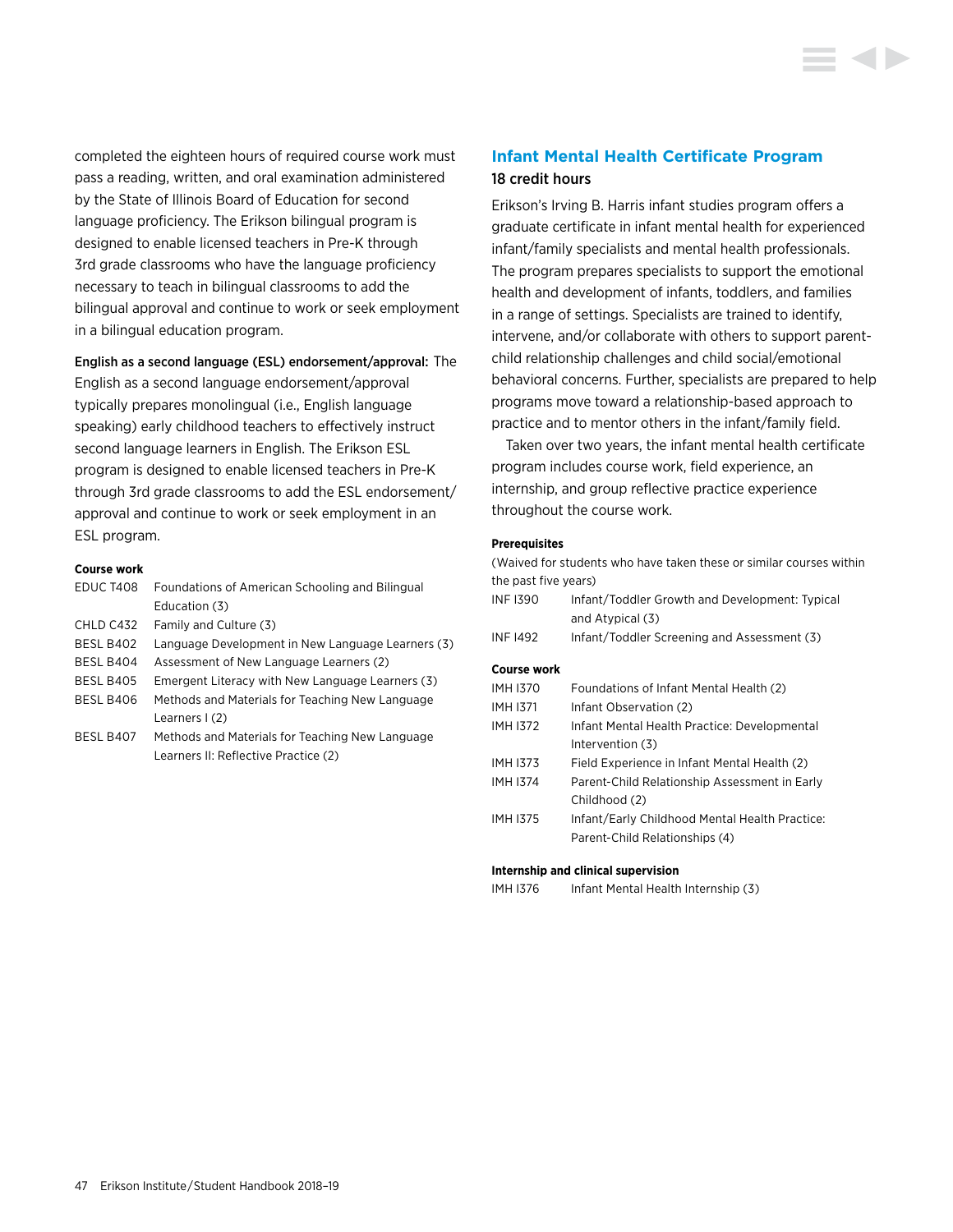## **Infant Specialist Certificate Program**

## 18 credit hours

Erikson's Irving B. Harris infant studies program offers an infant specialist graduate certificate designed to prepare experienced professionals, including those with advanced degrees, to work with children from birth through age three and their families. In addition to the campus-based program, Erikson offers selected infant specialist courses through online distance learning.

Students can choose to concentrate in one of two areas: infant/toddler child care or prevention/early intervention. The curriculum for both concentrations includes four courses plus a yearlong internship focusing on the area of concentration.

Students can prepare to meet the requirements for credentialing as an early intervention specialist in the State of Illinois by taking Prevention/Early Intervention Methods I and II and doing an internship in Part C early intervention services. **Note:** To be credentialed in early intervention as a developmental therapist, you must already hold a bachelor's degree or higher in early childhood education, early childhood special education, special education, special education: deaf/hard of hearing or blind/partially sighted, child development, early intervention or elementary education, or from an early intervention approved college/ university program. While Erikson courses prepare students to meet some of the requirements for credentialing/certification, there may be additional requirements. You should check with Provider Connections, a contractor to the Illinois Department of Human Services (IDHS) Bureau of Early Intervention, *[www.wiu.edu/ProviderConnections](http://www.wiu.edu/ProviderConnections)*, for complete certification requirements.

Students in the program also have the option to prepare for the Illinois Gateways Infant Toddler Credential. Those seeking the credential through Erikson's Entitled Route must complete the infant/toddler child care concentration as well as provide documentation of experience with infants and toddlers, professional contributions, and eligibility for the equivalent-level Illinois Gateways to Opportunity ECE Credential.

## **Course work**

| INF 1390 | Infant/Toddler Growth and Development: Typical and |
|----------|----------------------------------------------------|
|          | Atypical (3)                                       |
| INF 1391 | Family Studies (3)                                 |
| INF 1392 | Infant/Toddler Screening and Assessment (3)        |
|          |                                                    |

#### **Internship and seminar**

| INF 1394 | Internship and Seminar I (3)  |
|----------|-------------------------------|
| INF 1395 | Internship and Seminar II (3) |

#### **Concentration course work**

| <b>INF1393</b> | Designing Quality Programs for Infants, Toddlers,     |
|----------------|-------------------------------------------------------|
|                | and their Families (3) (For students completing       |
|                | concentration in birth to three early learning and    |
|                | family support)                                       |
| <b>INF1397</b> | Prevention/Early Intervention Methods I (1.5)         |
|                | (For students completing concentration in prevention/ |
|                | early intervention)                                   |
| <b>INF1398</b> | Prevention/Early Intervention Methods II (1.5)        |
|                | (For students completing concentration in prevention/ |
|                | early intervention)                                   |
|                |                                                       |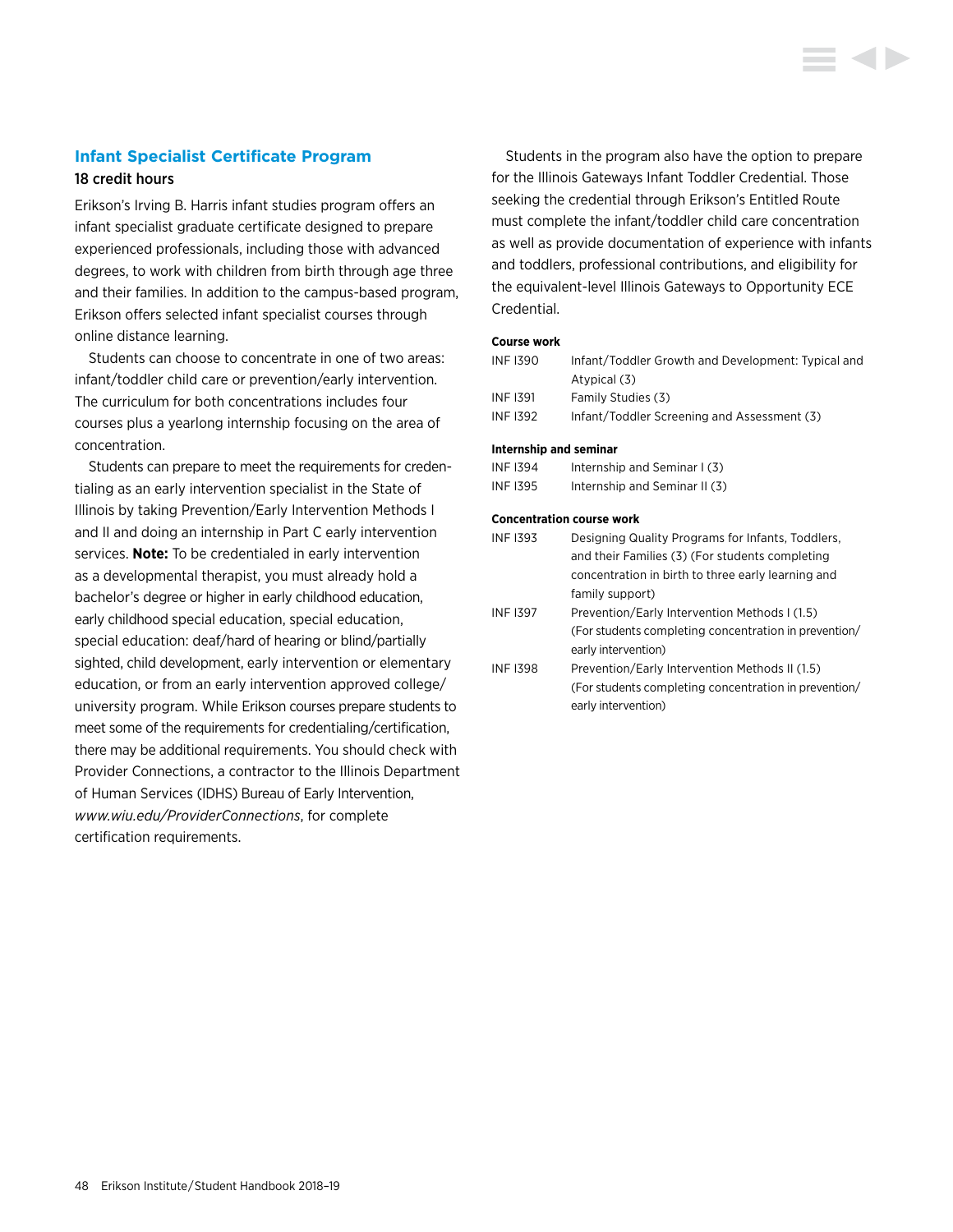# Certificate program course descriptions

# Child development certificate courses

Courses for the child development certificate consist of CHLD C421 Social and Emotional Development I; CHLD C425 Physical Growth and Development; CHLD C426 Cognitive Development; CHLD C427 Language Development; and CHLD C432 Family and Culture, as well as a Culminating Project. For descriptions of the above listed courses, [see pages 28–29.](#page-28-0)

# **CHLD C460 Culminating Project and Seminar (3 credits)**

This reflective practice seminar and culminating project will give students the opportunity to examine their practice while integrating and applying theoretical frameworks and funds of knowledge from previous coursework and experience. The course will specifically focus on using ecological, biopsychosocial, and life course approaches to examining the contexts and systems in which students practice, and the ways in which they understand and engage the adults, children and families with whom they interact. Students will also examine the implications of integrating and applying cognitive, linguistic, social, emotional, and physical domains of knowledge, as they are shaped by history, culture, and experience. Throughout the semester, students will be asked to systematically apply these domains of knowledge to a particular issue or question in their practice, and to complete a culminating project to integrate and share their efforts.

# Early childhood bilingual/English as a second language certificate courses

Courses for the early childhood bilingual/ESL certificate consist of CHLD C432 Family and Culture, EDUC T408 Foundations of American Schooling and Bilingual Education, as well as the courses required for the master's degree concentration in bilingual/ESL. [See pages 29,](#page-29-0) [34, and](#page-34-0) [37–39](#page-37-0) for course descriptions.

# Infant specialist certificate courses **INF I390 Infant/Toddler Growth and Development: Typical and Atypical (3 credit hours)**

▋◀▶

The Infant/Toddler Growth and Development course is designed to introduce students to in-depth knowledge of infant development, including developmental patterns of infants at risk. The knowledge includes an understanding of the basic developmental processes in the domains of cognitive, social/emotional, communication, and sensory and motor development. Throughout the course, consideration will be given to the interaction of social, cultural, and interpersonal environments with infant development. Special focus will be placed on the influences of developmental challenges in the child's emerging capacities for engagement in relationships and in learning.

## **INF I391 Family Studies (3 credit hours)**

This course is designed to promote an empathic understanding of parenting and family life from pregnancy through the first three years of life. Using family systems and attachment theory as organizing frameworks, the course explores the structure and function of families, psychological processes of parenting, and the development of the parent/ infant/family relationship within the context of culture and community. Conceptual models of stress and coping guide the exploration of family vulnerability and resiliency. The contributions and challenges of early childhood disability to family relationships are explored. Further, the course provides guidelines for examining the nature of the relationship between the family and service provider and the tenets of relationship-based, family-centered approaches to infant/family work.

# **INF I392 Infant/Toddler Screening and Assessment (3 credit hours)**

*Prerequisite: 30 hours of hands-on, direct experiences with infants and toddlers or consent of co-director of Infant Specialist program.*

This course takes a relationship-based developmental approach to observation, screening, and assessment of children from birth through age three. Assessment is viewed as an integral part of the intervention process and as a collaboration between parents and providers. Students are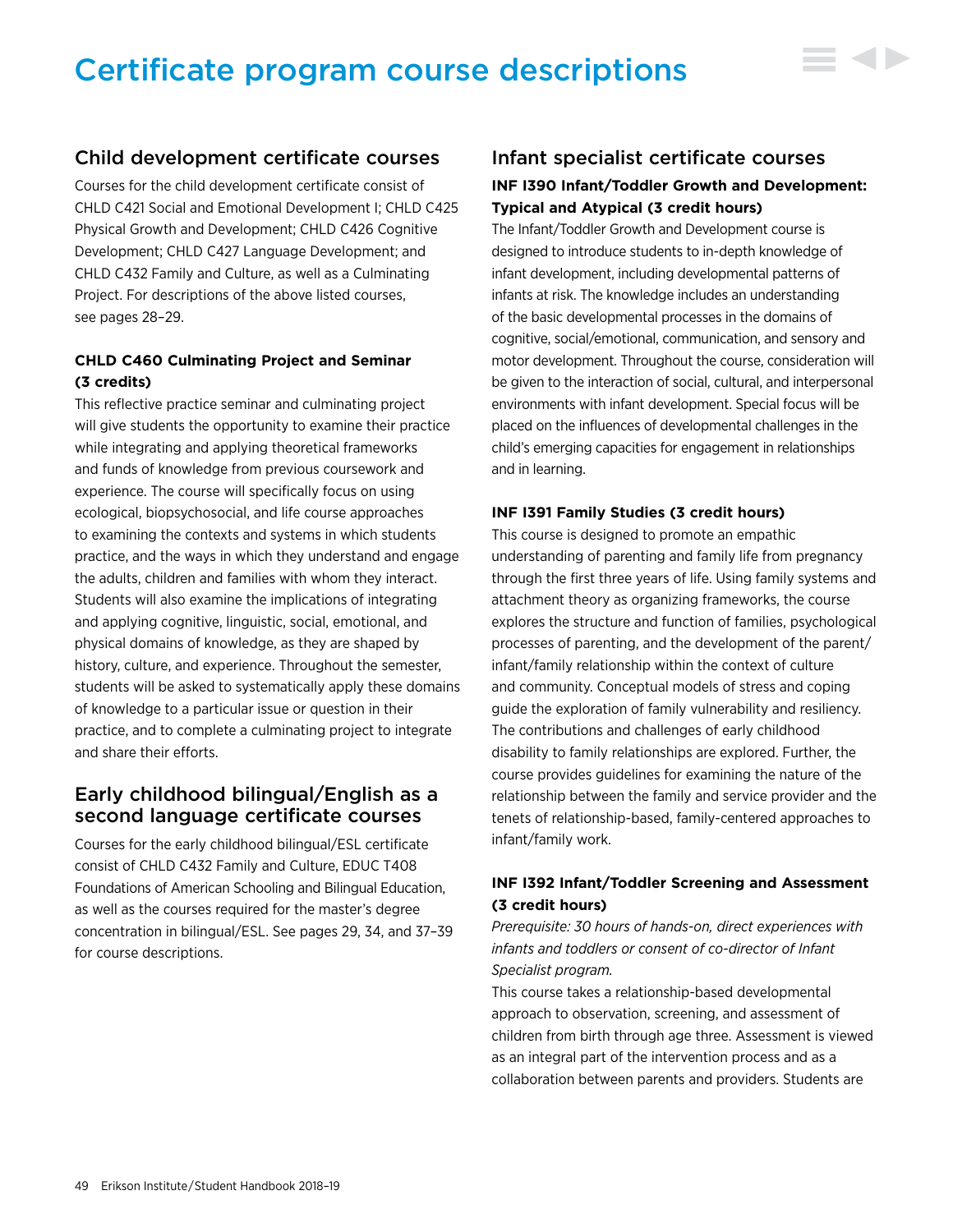trained to focus on underlying developmental processes as well as the appearance of individual milestones in cognitive, social/emotional, communication, and sensory and motor development. Students are guided in partnering with parents to assess the child's strengths and challenges to development, and to identify the family's priorities for services. Selected screening tools, standardized tests, and criterion-referenced instruments are reviewed. Students receive introductory training in one screening and one assessment tool, including administration, interpretation, referral, and recommendations for developmental intervention. The rationale and practices for screening, referral, and assessment in various infant/toddler settings (e.g., child care, Early Head Start, early intervention) are examined.

# **INF I393 Designing Quality Programs for Infants, Toddlers, and their Families (3 credit hours)**

For student specializing in infant/toddler child care. This course addresses the key principles and policies underlying the design of quality child care programs for children under three and their families. Building on a model of relationshipbased care, this course provides an exploration of the components of quality care and helps participants reflect on program philosophy that will help guide day-to-day practice. Course participants will be required to consider both the theoretical and practical implications of quality standards for very young children and reflect on their own interpretations of how this may be best supported.

# **INF I397 Prevention/Early Intervention Methods I (1.5 credit hours)**

*For students specializing in prevention/early intervention* This course examines the relationship-based philosophy, principles, strategies, and interventions that underlie effective early intervention and primary prevention services for infants and toddlers at risk of developmental delays or disabilities and their families.

Special focus is placed on the design and implementation of relationship-based, family-centered, child sensitive services; on the development of collaborative relationships between professionals and families to support the family; the parentchild relationship; and infant toddler development. Students are expected to become involved in the "parallel process" ("Do unto others as you would have others do unto others") by

applying theses principles and practices in their class projects involving families and as part of class participation. Although the course blends theory and research with relationshipbuilding strategies and reflective practice, the emphasis is on students applying what they are learning.

# **INF I398 Prevention/Early Intervention Methods II (1.5 credit hours)**

*For students specializing in prevention/early intervention* Building upon a relationship-based philosophy, this course explores the principles, strategies, and interventions that underlie effective early intervention for infants and toddlers with or at risk for developmental delays or disabilities and their families. Students will examine current legislation, philosophy, policies, and practices associated with the early intervention system. Special attention will be given to family-centered practice, natural environments, transdisciplinary services, culturally appropriate services, and evidence-based practice. Intervention strategies for enhancing the development of infants and toddlers with disabilities nd supporting child and family outcomes will be examined. Emphasis will be placed on skill-building activities and planning interventions.

# **INF I394 and I395 Internship and Seminar I and II (3 credit hours each semester)**

The internship consists of 10 hours per week of directed field experience, tailored to your learning needs and supported through individual supervision and an internship process seminar. Your faculty advisor helps you select an internship site or an internship project. You can intern within your place of employment, if you undertake a special project focused on a new aspect of your work with infants and toddlers. For the campus based program, an Erikson faculty advisor provides supervision and goes onsite to observe and meet with you and the site supervisor. You also participate in an infant studies internship reflective practice seminar. If you wish to meet the requirements for an early intervention specialist credential in the State of Illinois through Provider Connections, you must take INF I397 and INF I398 and intern in Part C early intervention services. You must be available during the daytime, Mondays through Fridays, and be able to commit to a minimum of 15 hours a week to complete this type of internship.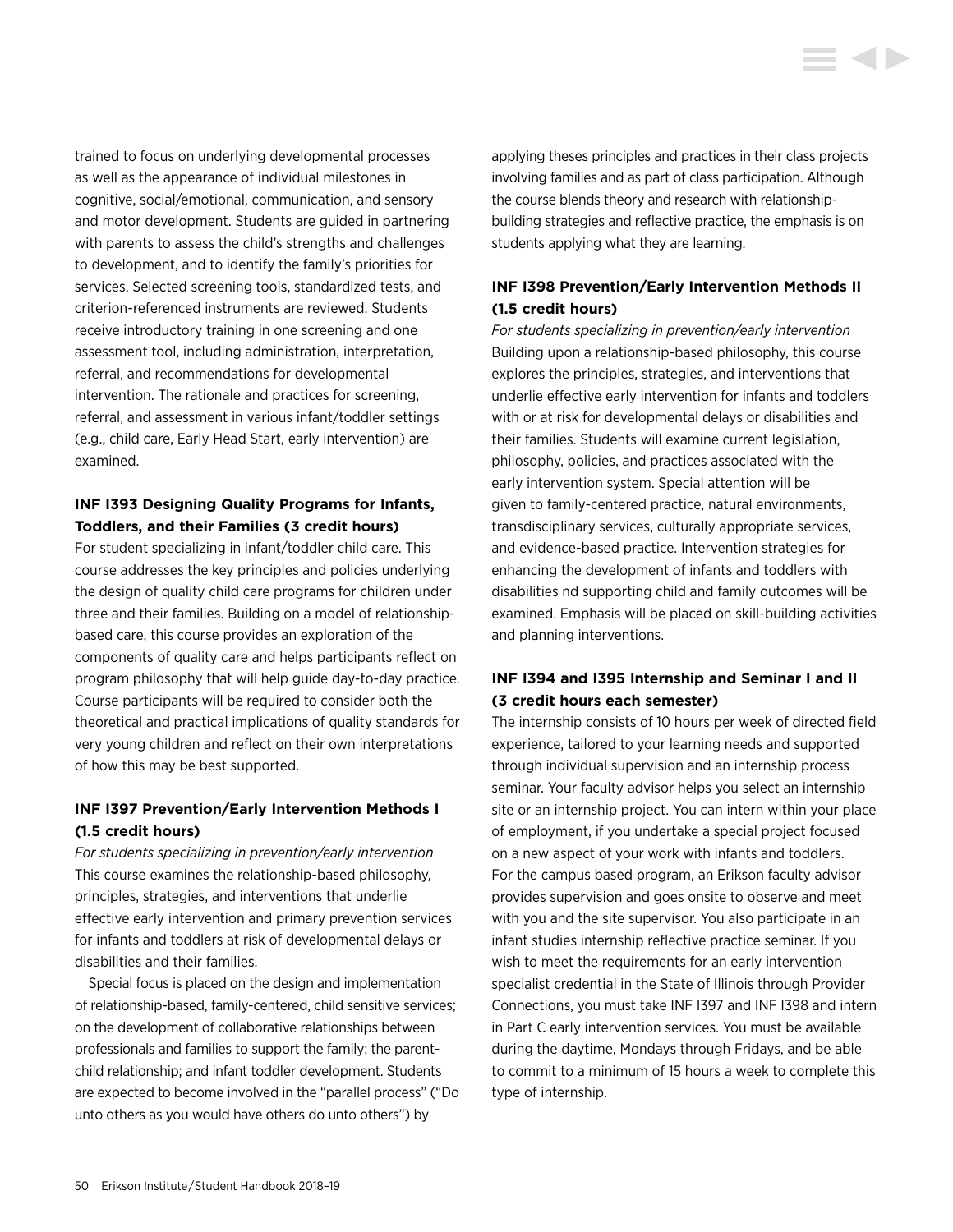# Infant mental health certificate courses

# **IMH I370 Foundations of Infant Mental Health (2 credit hours)**

This course will provide an historical, theoretical, and empirical overview of the field of infant mental health. The different definitions and parameters of infant mental health will be explored, from promotion to prevention, intervention and treatment. Classic literature will be revisited, including the evolution of the concept from early infant psychiatry to the pioneering work of Selma Fraiberg to modern conceptions that focus on the promotion of social-emotional well being in the early years. The empirical basis to practice will also be examined, focusing on how important theories of social development (e.g., attachment, temperament) are applied to infant mental health work. Emphasis is placed on how infant mental health principles provide a foundation for work with infants, toddlers, and families across all settings and disciplines.

## **IMH I371 Infant Observation (2 credit hours)**

Observing infants and toddlers over time in the context of their families and homes is the foundation for understanding parent-child relationships and for assessment and intervention. This two semester course guides participants through a process of observation, which includes visits to the family of a newborn twice each month, recording descriptive notes, and discussing the observations in a monthly seminar. The intent of this process is to be able to describe as completely as possible what one sees, to understand the complexities of "seeing" through the lens of one's personal experience, and to witness the narrative of a baby evolve over time.

# **IMH I372 Infant Mental Health Practice: Developmental Intervention (3 credit hours)**

As a foundation for infant mental health practice across settings, this course reviews a range of approaches to developmental intervention with young children with social/ emotional, behavioral and developmental concerns and their families, and addresses how the child's and family's strengths and vulnerabilities inform the intervention process. Emphasis is placed on the Developmental Individual differences, Relationship-based model (DIR) paradigm

and DIRFloortime strategies as a comprehensive approach covering developmental capacities of the child, children's individual differences in sensory, motor, and reactivity and the relationships that support development. Participants will learn to observe functional emotional developmental levels, understand individual sensory profiles, and implement Floortime strategies in different settings. Participants will also learn to integrate behavioral strategies as needed to assist parents with their child's development and with common behavior problems and regulatory issues such as sleeping, feeding, toileting, discipline, and coping with stress. The course is accompanied by a clinical seminar and can be credited toward some of the requirements for a DIR certificate.

# **IMH I373 Field Experience in Infant Mental Health (2 credit hours)**

This course is taken in conjunction with IMH I372 Infant Mental Health Practice: Developmental Interventions. Participants will spend 30 hours in the field applying concepts from the class in weekly work with one child. Additionally, participants will video their interactions with the child, prepare post-contact process notes and participate in a weekly group reflective process session to build their capacity to provide developmental interventions for young children.

# **IMH I374 Parent-Child Relationship Assessment in Early Childhood (2 credit hours)**

This course explores social/emotional and relationship screening and assessment. Students will explore and discuss a range of screening tools and then will have more in-depth exposure to selected tools through a hands-on, assessment experience with a young child and caregivers. All students will be trained in the Brief Infant Toddler Social Emotional Assessment (BITSEA), the Crowell Procedure, and the Working Model of the Child Interview (WMCI). Students will be introduced to the use of the FEAS in assessment, and the Parent Development Interview. Students will conduct a thorough and multi-modal assessment of the parent-child relationship and will integrate the information learned into a professional report.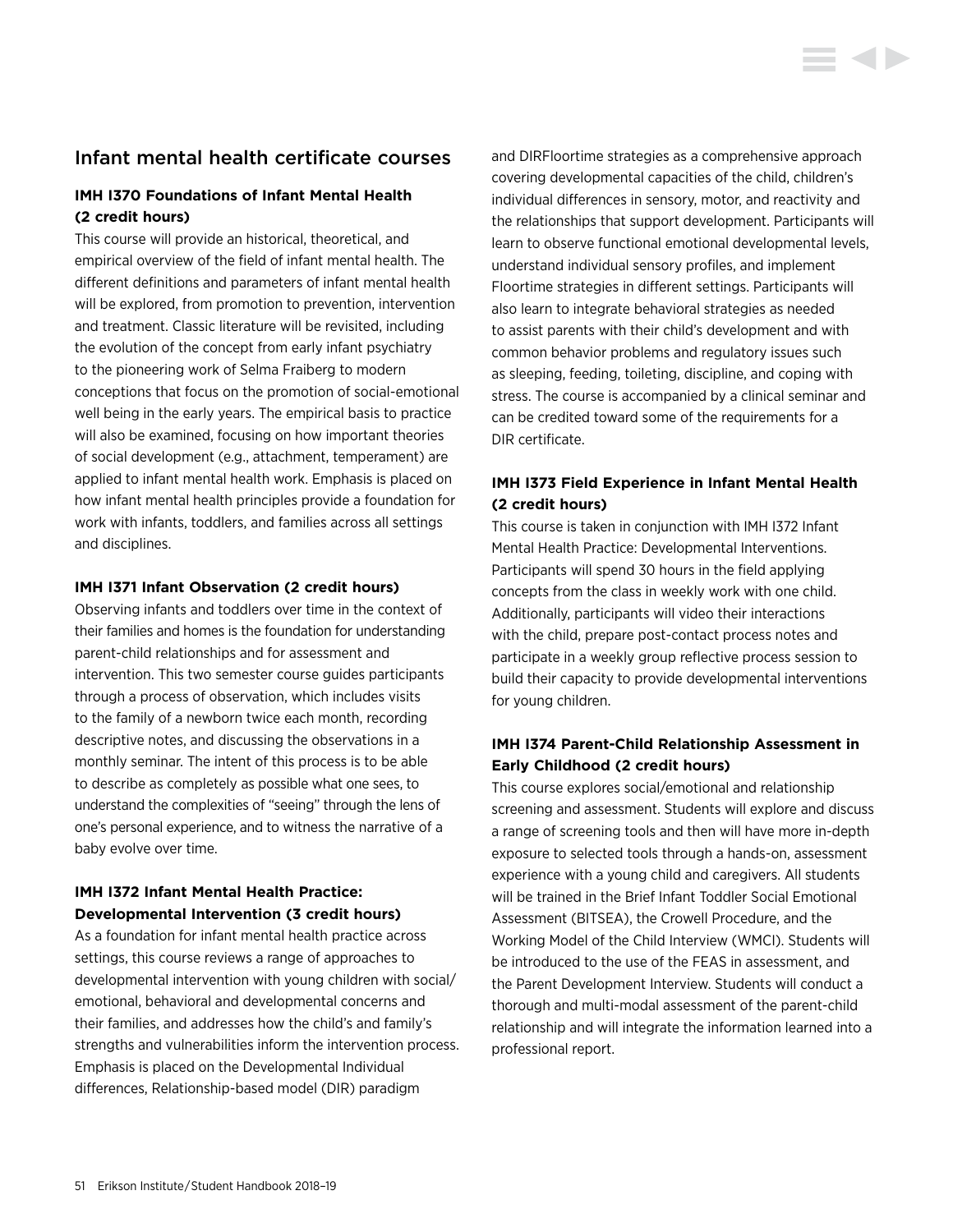# **IMH I375 Infant/Early Childhood Mental Health Practice: Parent-Child Relationships (4 total credits) (2 credit hours each semester)**

This yearlong course focuses on developing relationships with families and on how these relationships can support growth and development for young children and families. Emphasis is placed on culture and context in Infant and Early Childhood Mental Health (IECMH) practice. In the fall semester, the course focuses on approaches to working with diverse families, understanding and assessing developmental and relational difficulties, using assessment as a collaborative process, and core concepts of relational therapies. Special focus is placed on interventions where children and/or families have experienced trauma or loss, considering the impact on development and relationships and resiliency in the face of significant challenge. In the spring semester, the course addresses relational approaches to early regulatory challenges and social-emotional and behavioral problems during the preschool years. Students learn exemplary approaches and strategies for IECMH-informed practice in home visitation, child care, early intervention, primary care and child welfare. Students study the role of the IECMH consultant and practice using the consultation stance to promote change. The important role of policy, advocacy and systems building in IECMH is addressed. Use of reflective practice and supervision is a unifying factor in this course. Students develop in-depth intervention skills as well as learn to recognize the limits of their practice, based on their disciplinary training.

# **IMH I376 Infant Mental Health Internship (1.5 credit hours each semester)**

Infant Mental Health Practice: Parent-Child Relationships will be taken in conjunction with an internship in an infant mental health setting. Individual clinical supervision will be provided throughout the internship year and will offer a uniquely supportive learning relationship in which to integrate theory and practice. Further, students will individually design and complete an integrative leadership project, which will build their capacity to bring a relationship-based approach to both their own and other settings.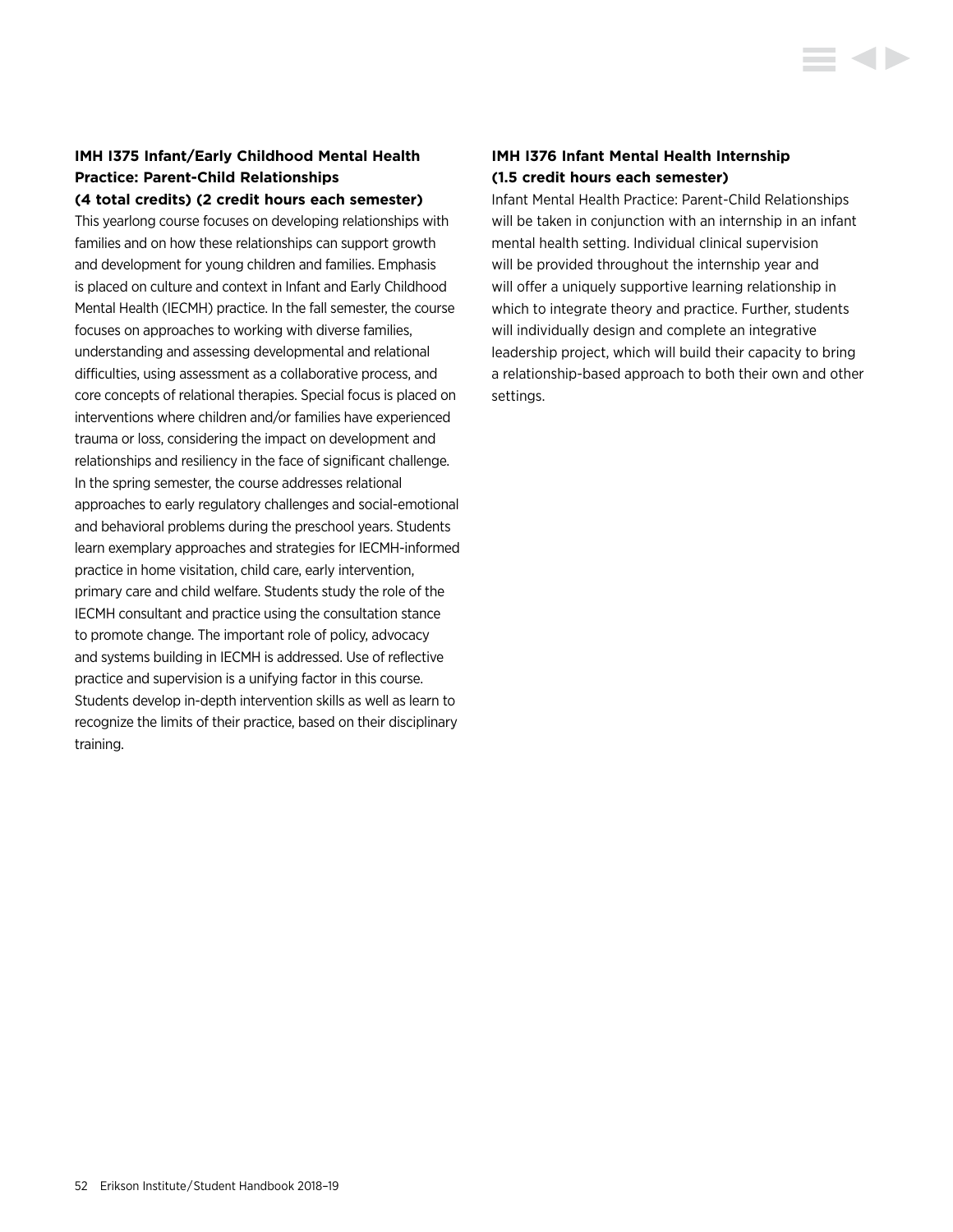# Academic policies and procedures

The following policies apply to all degree, certificate, and at-large students. It is each student's responsibility to become familiar with and abide by these policies while enrolled as a student at Erikson.

## **Academic integrity**

The academic integrity policies of Erikson Institute are based on the respect for individual achievement that lies at the heart of academic culture. Every faculty member and student belongs to a community of scholars in which academic integrity is a fundamental commitment. It is critical that students contribute to the ideal of academic integrity and accept individual responsibility for their work.

Academic dishonesty or misconduct undermines the learning experience and may be grounds for dismissal. Academic dishonesty or misconduct can include, but is not necessarily limited to, the following unacceptable conduct: 1) cheating (including use of unauthorized materials, altering a graded work, or allowing another person to do one's work); 2) plagiarism (including copying of material from published or posted works of others without proper attribution); 3) obtaining an unfair advantage (including unauthorized use of examination materials, defacement or theft of materials needed by others, unauthorized collaboration on assignments, or intentional interference with another student's academic work); 4) fabrication of data; 5) falsification of records or official documents; 6) unauthorized access to computerized academic or administrative records or systems; or 7) aiding and abetting any such acts of academic dishonesty.

Specific examples of academic dishonesty, including but not limited to the above, and additional information is available in the library and through the writing tutorial program. However, all graduate students entering Erikson Institute are presumed to be familiar with basic standards of academic integrity within the higher education community. To this end, every student should obtain her/his own copy of *Doing Honest Work in College: How to Prepare Citations, Avoid Plagiarism, and Achieve Real Academic Success* by Charles Lipson (2004). Student failure to practice academic integrity will, depending upon the seriousness of the misconduct, result in a sanction ranging from a lowered grade or grade of "F" for the assignment to expulsion from the Institute.

#### **Informal resolution of concerns regarding academic dishonesty**

▄▗▖▖

Suspected cases of academic dishonesty should be reported to the course instructor, the Administration, or any faculty member of the Institute. If the complaint relates to a specific course or a project being supervised by a particular instructor, the complaint will be referred back to that faculty member, who will have initial jurisdiction over any instance of academic dishonesty relating to that faculty member's course or work performed under that faculty member's supervision. In such circumstances, the faculty member may personally meet with the student to discuss the alleged misconduct and its consequences (e.g., zero on an exam, a lower grade for the course, etc.). If the student and faculty member reach an agreement, the incident need not be the subject of any further proceedings; however, a written statement or "letter of understanding" must be drafted by the faculty member, signed by the faculty member and student to record the resolution of this matter, and retained by the faculty member, with a copy of the resolution promptly forwarded to the Dean of Students.

If a complaint about academic dishonesty in a specific course or under a specific faculty member's supervision is not resolved informally between the student and faculty member as described above, then the faculty member must notify the student in writing (by both email and certified mail, if possible) of the alleged misconduct.

A copy of that written notice will be provided to the Dean of Students, who will initiate an investigation as described below in "Investigation and Resolution of Formal Academic Dishonesty Complaint."

Once a student receives formal or informal notice that a faculty member or other Institute community member has expressed concerns about the student's potential violation of the Academic Integrity Policy, the student may not change his or her registration in a course in which the charge is pending or in which a finding of academic dishonesty has been made. Once a complaint has been referred to the Administration after failure to achieve an informal resolution, the complaint may not be withdrawn by the complaining party without the Administration's approval, nor may any faculty member resolve the matter without the Administration's approval. A student may not receive an Institute degree or certificate while a charge of academic dishonesty is pending or while a sanction imposed pursuant to a finding of academic dishonesty is in effect.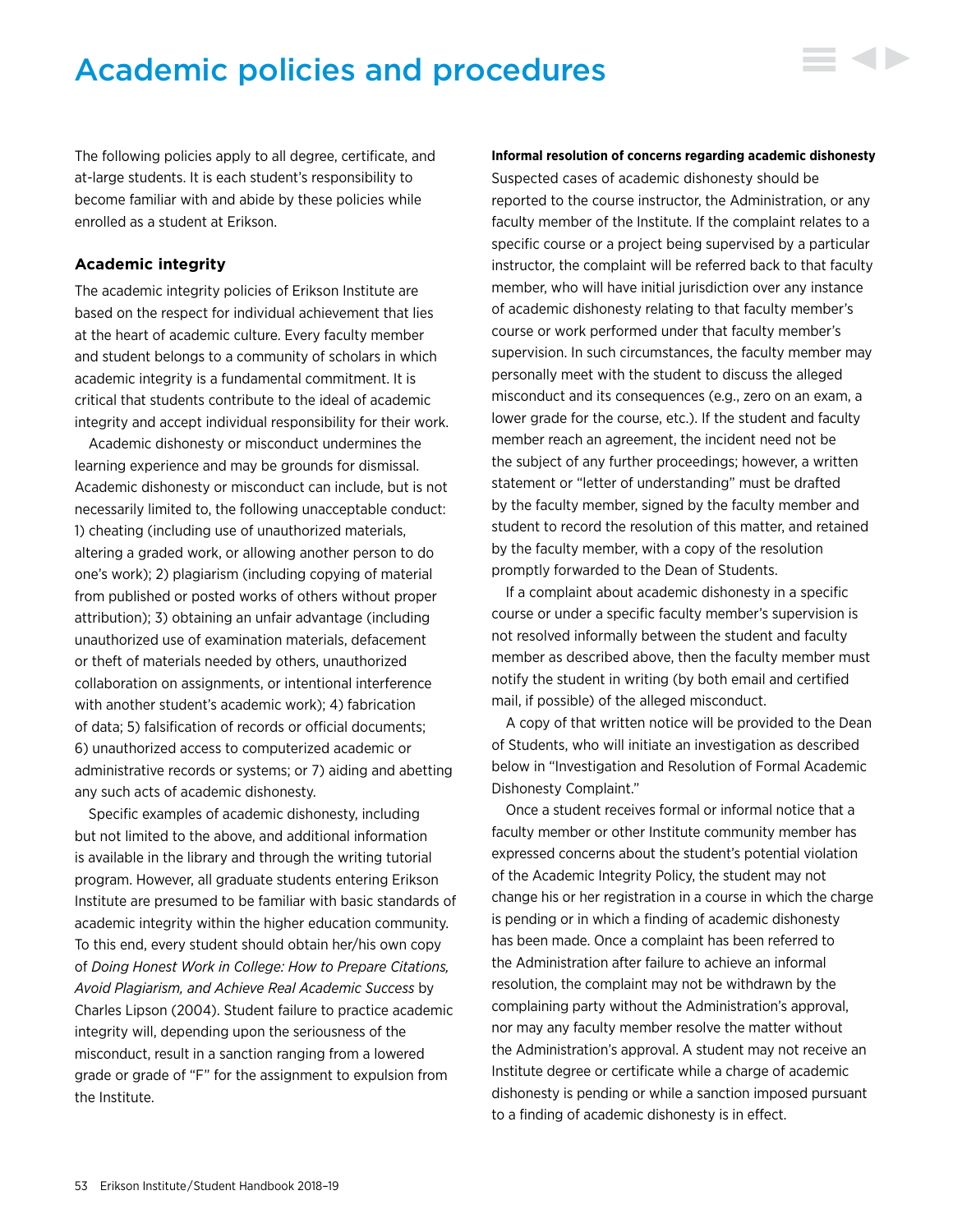The Institute has the authority to pursue an investigation of alleged academic dishonesty and enter a finding of violation or sanctions (including rescission of a degree or certificate) against a student or former student, notwithstanding that student's having already withdrawn or transferred from the institution or graduated with a degree or certificate.

### **Other concerns about academic dishonesty**

In certain circumstances, a student may suspect another student or Institute representative of academic dishonesty, or an Institute representative other than a student's course instructor may develop such concerns about a student. In such circumstances, that suspicion should be reported or complaint made to the faculty member teaching the particular course at issue or to the Dean of Students. If any faculty member becomes aware of such a suspicion or complaint relating to a course other than one being taught by that faculty member, this information should also be reported to the Dean of Students. Once such a complaint or concern reaches the Dean of Students, the Dean will attempt to resolve the matter informally if no informal resolution has yet been attempted, using a process similar to the Informal Resolution process noted above; if such a resolution cannot be achieved, the Dean will then institute an Investigation and Resolution as set forth below.

The Institute reserves the right to modify the procedures set forth below for investigation, resolution, and appeal of academic dishonesty complaints, as appropriate to the particular case, upon notice to the complaining/reporting party and to the student or other Institute representative who is the subject of the complaint.

## **Investigation and resolution of formal academic dishonesty complaint**

Where a complaint is referred by a faculty member to the Dean of Students for formal investigation, the procedure undertaken shall be as follows. The Dean of Students may conduct the investigation or designate another representative of the Institute to conduct such investigation, as the Dean deems appropriate. The Dean or designee shall then review the facts of the alleged incident, including statements made by the reporting individual, the accused individual, and supporting material. The accused individual and reporting individual shall both have the opportunity to meet separately with the investigating Dean or designee and provide written material or documents considered relevant to resolution of the complaint. The investigating

Dean or designee may, but need not, conduct interviews or undertake other investigation as suggested by the parties or as deemed appropriate, including seeking information from individuals outside the Institute about appropriate academic conduct or anything else relevant to investigation of the complaint. The investigating Dean of Students or designee has the discretion to limit or expand the scope of the investigation as deemed appropriate to dispose fully and fairly of the complaint. The investigating Dean or designee also has the discretion to confer with the Dean of Enrollment Management or any other Erikson Institute representative, as appropriate, in the course of such investigation or when considering a range of possible sanctions.

i d b

At the conclusion of the investigation, the Dean of Students or designee shall, subject to any applicable FERPA limitations, notify the reporting party and the accused party in writing about the investigator's conclusions as to 1) whether an academic integrity violation occurred and, if so, 2) the sanction to be placed upon the accused for the violation. In any investigation in which a violation is found regarding a student's conduct in a specific course or program, or in any investigation stemming from a faculty member's complaint about a student, the Dean of Students or designee should first confer with the appropriate faculty member about the proposed sanction. If an affected faculty member and the Dean of Students (or designee) cannot agree on an appropriate sanction, the Dean (or designee) shall make the final decision as to the appropriate sanction, but the faculty member shall have a right to appeal that determination as set forth in the "Appeal of Academic Dishonesty Determination" procedure set forth below.

Investigations conducted pursuant to this paragraph shall be maintained as confidential by all parties to the greatest extent reasonable, but the Institute reserves the right to investigate such matters fully and to disseminate information, both within and beyond the Institute, to the extent deemed necessary to reach a fair and appropriate resolution.

## **Appeal of academic dishonesty determination**

A student may appeal to the Institute a finding of academic dishonesty and/or the particular sanction assessed upon such finding by filing a written notice of appeal with the Senior Vice President for Academic Affairs/Dean of Faculty of Erikson Institute within 10 business days of the date that the student receives the written notification of resolution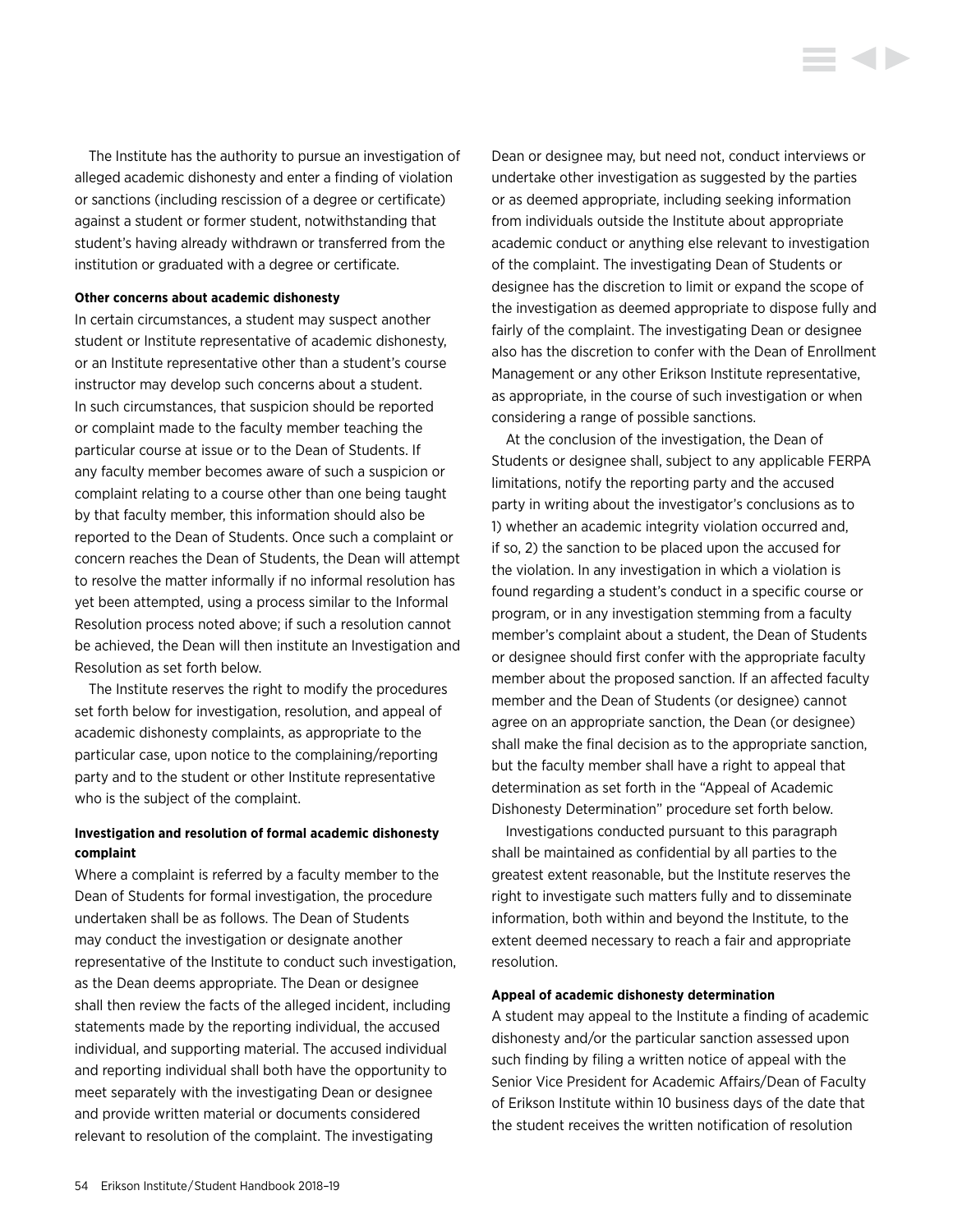described above. The student's written notice of appeal must state whether the student is appealing the finding of dishonesty, the sanction, or both, and must describe in detail the grounds for appeal. Such an appeal may be considered by the Senior Vice President for Academic Affairs/Dean of Faculty or the Senior Vice President's designee, who will evaluate the matter to the extent considered appropriate under the circumstances. Grounds for appeal will be limited to alleged errors in procedures, misinterpretation of policies, or a clear discrepancy between a finding of liability and the sanction assessed. An appeal is not an evidentiary hearing or a reconsideration of the evidence, and the Senior Vice President for Academic Affairs/Dean of Faculty or designee need not, but may, interview the parties and accept supplemental written submissions or documentation. The decision of the Senior Vice President for Academic Affairs/ Dean of Faculty or designee on an appeal shall be final.

Where an appeal is taken regarding a serious sanction such as a grade of "F," suspension or expulsion, the sanction may, but need not, be stayed by the Senior Vice President's office pending the resolution of the appeal; no degree, certificate, or honors shall be awarded during the pendency of an appeal.

Where a faculty member disagrees with an academic dishonesty decision or a sanction assessed with respect to a student's work in the faculty member's course or under the faculty member's supervision, the faculty member may file an appeal with the Senior Vice President for Academic Affairs/Dean of Faculty, and this appeal shall be subject to the same time and notice requirements applicable to a student filing an appeal as noted above. A faculty member's appeal shall be heard by the Senior Vice President for Academic Affairs/Dean of Faculty or designee using the same process and limited scope of review applicable to a student's appeal. The decision of the Senior Vice President for Academic Affairs/Dean of Faculty or designee regarding a faculty member's appeal shall also be final.

## **Academic grievance procedure**

Academic disputes can arise relating to alleged mistakes or inequities in grading; application of due dates and extensions for late work; imposition of additional requirements after the course has begun; and similar issues. With respect to any academic grievance or dispute other than one involving academic integrity, a student should use the following grievance procedure.

Where a student has questions or concerns about any requirement relating to a course or to any grading issue, the student should first attempt to resolve the problem directly with the instructor. If the issue is resolved informally between student and instructor, the matter ends and no formal record need be maintained.

If an academic grievance is not settled informally, or if the student wishes to pursue the matter formally, the student must file a written grievance with the Dean of Students within 10 business days after the issue for complaint has occurred. The Dean of Students (or designee) will consider the grievance within ten business days, determine whether it merits continued review, and dismiss it if it does not. The student grievant will be notified in writing if the Dean or designee determines that the grievance lacks merit, and this written decision is final.

If the Dean of Students or designee concludes upon initial review of the grievance that continued consideration is warranted, the Dean (or designee) shall then conduct an appropriate investigation, discussing the matter with the complaining student and with the instructor at issue, permitting both such parties to submit written materials if appropriate, and undertaking any other necessary investigation. The Dean of Students or designee may effect a negotiated resolution between the student and faculty member at this stage, which resolution should be written, signed by the student and faculty member, and retained by the office of the Dean of Students.

Upon conclusion of such an investigation without a negotiated resolution, the Dean of Students or designee shall determine whether the grievance has merit and whether any relief is warranted. If the Dean of Students or designee finds that the grievance lacks merit or that no changes to the challenged grade or course requirements are warranted, the Dean of Students or designee shall so notify the grievant and the affected faculty member in writing, with a copy of such resolution to be sent to the Senior Vice President for Academic Affairs/Dean of Faculty. In this situation, the decision of the Dean of Students (or designee) shall be final.

If the Dean of Students (or designee) determines, after investigation, that a student's academic grievance has merit and that a change in a grade or course requirement may be warranted, the Dean of Students (or designee) shall prepare a written recommendation for the consideration of the Senior Vice President for Academic Affairs/Dean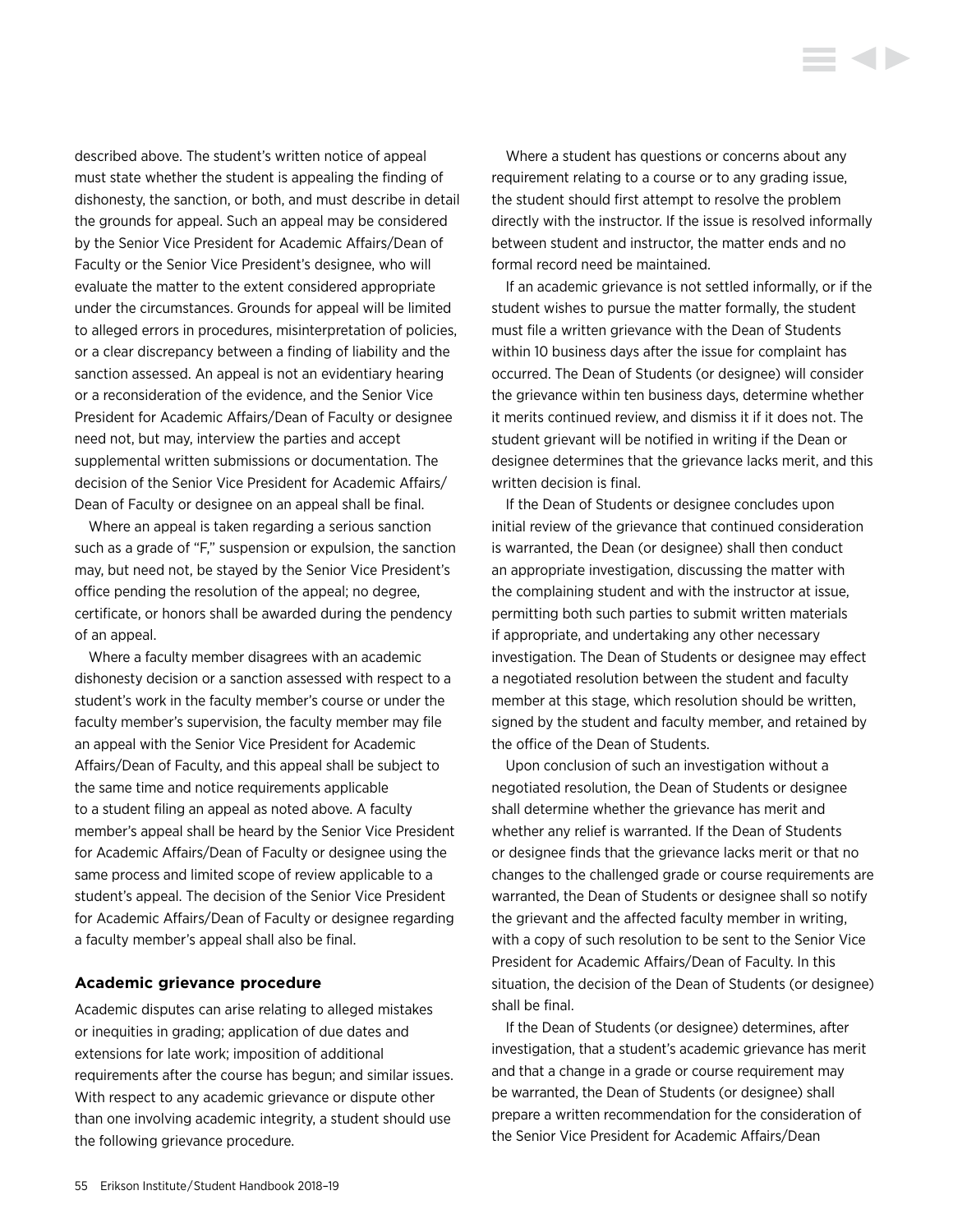<span id="page-56-0"></span>of Faculty. The Senior Vice President for Academic Affairs/ Dean of Faculty shall discuss the proposed recommendation with the student grievant, affected faculty member, and other members of the faculty or administration, as appropriate. The Senior Vice President for Academic Affairs/ Dean of Faculty may also investigate the grievance.

If investigation is deemed appropriate, the Senior Vice President for Academic Affairs/Dean of Faculty may ultimately accept, reject, or modify the recommended resolution. The Senior Vice President for Academic Affairs/ Dean of Faculty will notify the student grievant and the affected faculty member of the Senior Vice President for Academic Affairs/Dean of Faculty' decision upon the recommendation, which shall constitute the final decision on the grievance.

## **General grievance procedure applicable to other student grievances**

The Academic Grievance Procedure set forth above does not apply to any issues relating to academic integrity, student discipline, or denial of accommodation, which are governed by separate, specific procedures set forth in this Handbook. With respect to any other disputed decisions or conduct by Erikson representatives, however, a student is free to file a grievance under the above Academic Grievance Procedure section, and a modified version of the investigation and resolution process set forth above will be used to resolve the disputed issue. The Institute reserves the right to modify its Academic Grievance Procedure as appropriate to the specific nature of the grievance; for instance, depending upon the nature of the grievance or the identity of the Erikson representative whose conduct is being challenged, the above procedure might be changed, or a different decision maker designated, to allow for full and fair resolution of a particular grievance. The student grievant and any other parties to such a grievance will be notified if modifications to the Academic Grievance Procedure are implemented for any particular grievance.

Where a grievance includes issues covered under one or more of the Institute's applicable grievance procedures, the Institute will determine which such procedure will apply to the particular grievance and will notify the grievant and other parties to this effect. Any questions about how a grievance should be filed or how it will be processed should be directed to the Dean of Students or the Senior Vice President for Academic Affairs/Dean of Faculty.

#### **Handbook grievance and appeal procedures**

All of the grievance, appeal, and disciplinary procedures set forth in this Handbook are intended as fact finding and dispute resolution mechanisms and do not afford students any contractual rights. The Institute reserves the right to modify these procedures at any time and, where circumstances warrant in a particular case and at the Institute's discretion, to modify, combine, or fashion a new procedure to address a particular case or dispute fully and fairly.

**STARTING** 

## **Academic probation: new students**

Students admitted to a certificate program on academic probation will work closely with their program advisor over the course of the first two semesters of enrollment. They must receive a final grade of B or better in each course in the first two semesters. Students who do not meet these conditions will be dismissed from the certificate program.

Students admitted to a master's degree program on academic probation enter the three-year option of the Master of Science in Child Development or Master of Science in Early Childhood Education leading to initial early childhood teaching license. They will not be considered for admission to one of the concentrations until they have successfully fulfilled the conditions of their probation.

Master's degree students admitted on probation must meet the following conditions.

- 1. During the summer prior to their enrollment, they are required to successfully complete a free four-week writing tutorial, "Academic Writing Preparation," to give them a head start on the types of reading and writing they will encounter in the master's program. Attendance is mandatory. At the conclusion of this tutorial, the instructor, in consultation with the Dean of Students, will decide whether or not the student will be allowed to enroll in the degree program.
- 2. Students who do continue will take a reduced course load during their first year and work closely with a writing tutor who is familiar with the content of the courses. During the first semester, they will take CHLD C421 Social and Emotional Development I. They must complete all course assignments within the deadlines indicated by the instructor and course syllabus. They must receive a final grade of B or better. For assistance with course work and writing assignments, students may be required to meet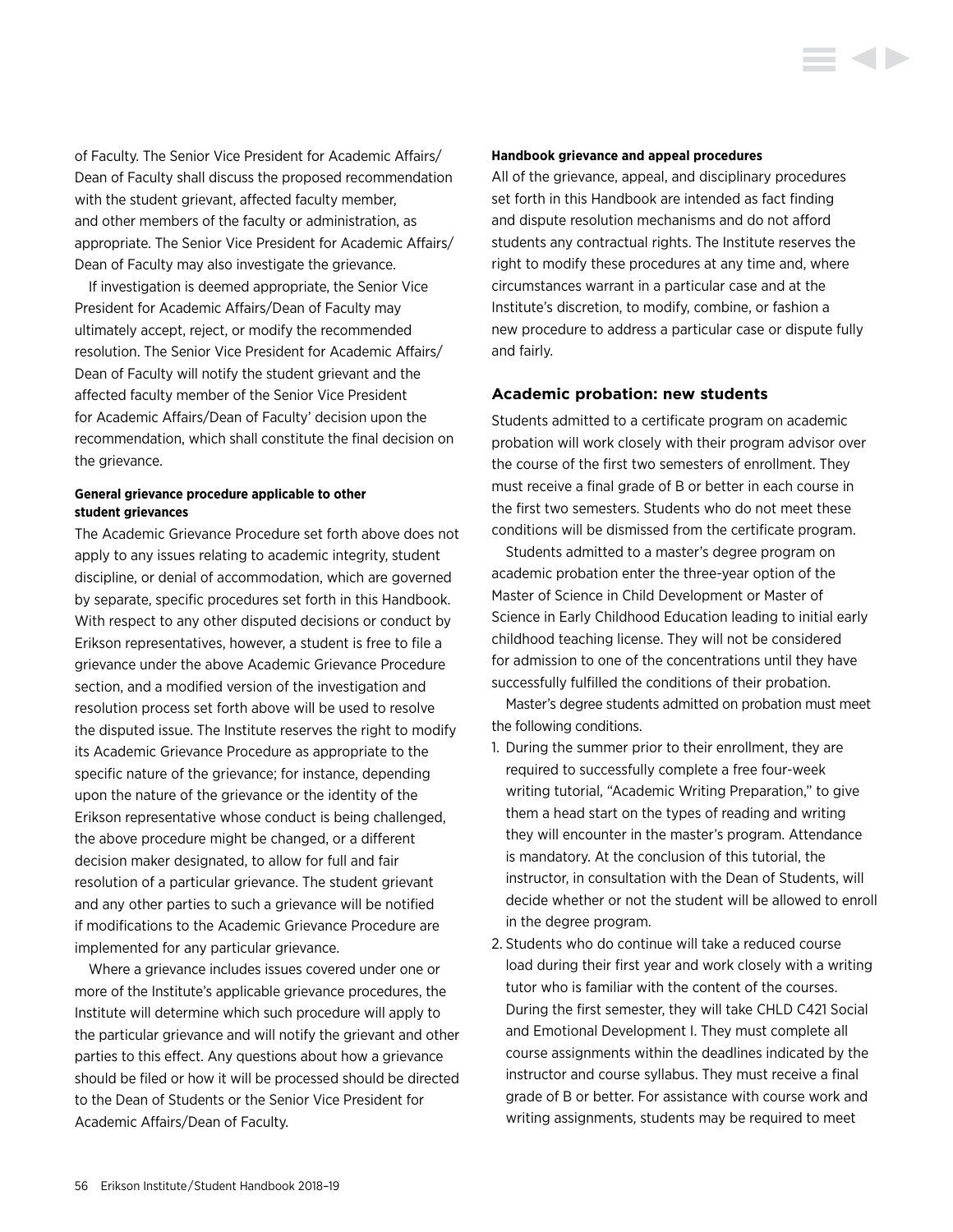weekly with their writing tutor throughout the semester. They may rewrite a paper only once. Students who do not meet these conditions will be dismissed from the degree program.

- 3. Upon successful completion of the first semester, the student's advisor and instructor will decide whether the student should register for one or two courses during spring semester. The spring courses are CHLD C422 Social and Emotional Development II: Early Adolescence through Adulthood and CHLD C432 Family and Culture. Teacher candidates will enroll in CHLD C432 Family and Culture and CHLD C425 Physical Growth and Development.
- 4.Upon successful completion of the first year, with a cumulative grade point average of B (3.0) or better and satisfactory performance in the writing tutorial, students will be removed from academic probation and may increase their course load during their second and third years, with the approval of their advisor. If needed, they may continue working with a writing tutor.

# **Academic probation and warning: continuing students**

- 1. Master's students who receive a second C+, C, or C− are issued an academic warning that they are in danger of academic dismissal.
- 2. Certificate students who receive a C+, C, or C− are issued an academic warning that they are in danger of academic dismissal.
- 3. Students who fail to maintain at least a 3.0 grade point average or who receive a D will be placed on academic probation.
- 4. Students placed on academic probation and their advisors will be notified by the Director, Registration and Student Records Office. Each student on probation is required to meet with her/his advisor before beginning course work for the following term. No student may continue on academic probation for more than one term (including the summer). In rare cases, the Dean of Enrollment Management may extend the period of academic probation for an additional term if it is determined that exiting academic probation within one term is not possible based on the program course sequence.
- 5. Failure to exit academic probation will result in dismissal from the program. This provision does not apply to students who fail to achieve a passing grade on the

comprehensive examination. [See page 58](#page-58-0) for policies regarding the comprehensive examination. Students on academic probation may not begin their internship until they have regained good academic standing.

- 6. Master's students receiving a third C+, C, or C−, a second D, or any combination of three grades of C+, C, C−, and D, or receiving a failing grade (F or FR) in any course will be dismissed from the program.
- 7. Certificate students receiving a second C+, C, or C−, a second D, or any combination of two grades of C+, C, C−, and D, or receiving a failing grade (F or FR) in any course will be dismissed from the program.
- 8. Students who have been dismissed from an academic program may seek an appeal of the decision by submitting a letter in writing outlining the reasons for requesting the appeal. This letter must be submitted within 10 working days of the date that the student receives the written notification of dismissal. The letter shall be addressed to the Dean of Faculty and Senior Vice President for Academic Affairs. Such an appeal may be considered by the Dean of Faculty or her designee, who will evaluate the matter to the extent considered appropriate under the circumstances. The decision of the Dean of Faculty or designee on an appeal shall be final.

## **Academic probation: exiting academic probation**

- For continuing students falling below a 3.0 GPA: within one term, the student must bring her/his cumulative GPA for all course work up to 3.0.
- For continuing students receiving a D grade in a course: the student must repeat the course the next time it is offered. Students who are prevented from exiting academic probation because the needed course is not offered during the following term will have their probation extended until the end of the term in which the course is next scheduled.

# **Attendance policy and classroom decorum**

## **Attendance policy (on-campus)**

As part of your preparation to graduate as a well-informed and reflective professional, our goal at Erikson is to give you the best possible opportunity to master course content and participate fully in the learning process. To this end, the time you spend in class is an essential component of your learning. You are expected to attend all classes. In the event that you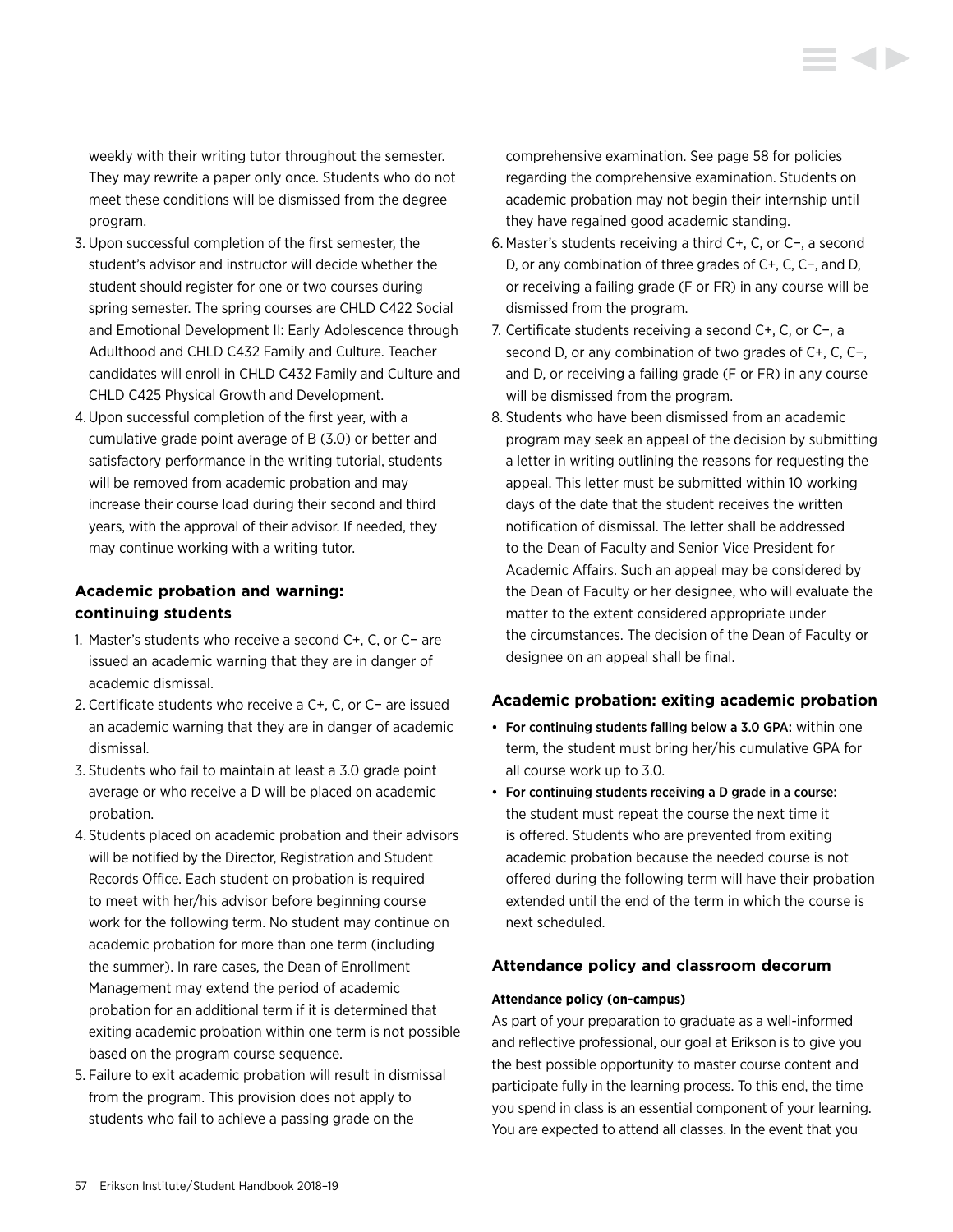<span id="page-58-0"></span>must be absent, you are expected to inform the instructor in advance and to ask someone to take notes for you. You may also arrange in advance to have the missed class recorded by contacting Tech Help at [techhelp@erikson.edu](mailto:techhelp%40erikson.edu?subject=).

For 15 week courses, each missed class will negatively impact your potential earned points for the course. Three missed classes will result in an automatic administrative withdrawal from the course.

For 10 or 12 week courses, one missed class will negatively impact your potential earned points. Two missed classes will result in an automatic administrative withdrawal from the course.

For students seeking a potential exception due to an approved accommodation, please see the Need for a Special Accommodation section below.

Students who are requesting an exception on the basis of religion should inform the instructor by the end of the first week of class.

Course instructors have discretion to implement a more conservative attendance policy. Students should review the attendance policy on all course syllabi.

## **Attendance policy (online)**

As part of your preparation to graduate as a well-informed, reflective, child development professional, our goal at Erikson is to give you the best possible opportunity to master course content and participate fully in the learning process. To this end, we see the time you spend in class discussions and learning activities as an essential component of your learning. You are expected to participate in all required discussions and activities. In the event that you must be absent, you are expected to inform the instructor in advance and to make up for the missing work in whichever ways the instructor requires.

For all modules, each missed or late discussion post and/ or activity will negatively impact your potential earned points. For 15 week courses, failure to participate and fully complete course requirements for two modules within the designated time frame will lower your final grade. Failure to participate and fully complete course requirements for three modules within the designated time frame will result in an automatic administrative withdrawal from the course.

For 12 week courses, failure to participate and fully complete course requirements for one module within the designated time frame will lower your final grade. Failure to participate and fully complete course requirements within

the designated time frame for two modules will result in an automatic administrative withdrawal from the course.

For students seeking a potential exception due to an approved accommodation, please see the Need for a Special Accommodations section below.

Students who are requesting an exception on the basis of religion should inform the instructor by the end of the first week of class.

Course instructors have discretion to implement a more conservative attendance policy. Students should review the attendance policy on all course syllabi.

## **Additional information on attendance**

For students in the field placement, internship or action research phase of their degree or certificate program, attendance at weekly integrative/supervision seminars is mandatory. The seminar is designed to bridge the gap between the academic program and the practice component. It provides an opportunity for students to share experiences and to question, probe and analyze problems and issues of both a theoretical and a practical nature. Students whose attendance is likely to be impacted by a documented disability or chronic situation should contact Colette Davison, Dean of Students and coordinator of disability services to discuss. Students who are requesting an exception on the basis of religion should inform the instructor by the end of the first week of class.

Additionally, students are expected to refrain from behavior and/or activities in the classroom that can be disruptive to the educational process. Examples of such behavior include, but are not limited to, the following: conducting personal business; working on assignments for other courses; text/IM messaging; and using personal devices for activities unrelated to the class. For a fuller description of expectations for all students please [see the](#page-84-0)  [technical standards on page 84.](#page-84-0)

#### **Comprehensive examination**

The comprehensive examination, a four-hour, written examination that covers major content areas in child development and early education, is one of the culminating requirements of the master's degree programs.

You must have satisfactorily completed all of your Erikson course requirements excluding your final semester of internship, tutorial (if applicable), and seminar before you will be allowed to take the comprehensive exam. You may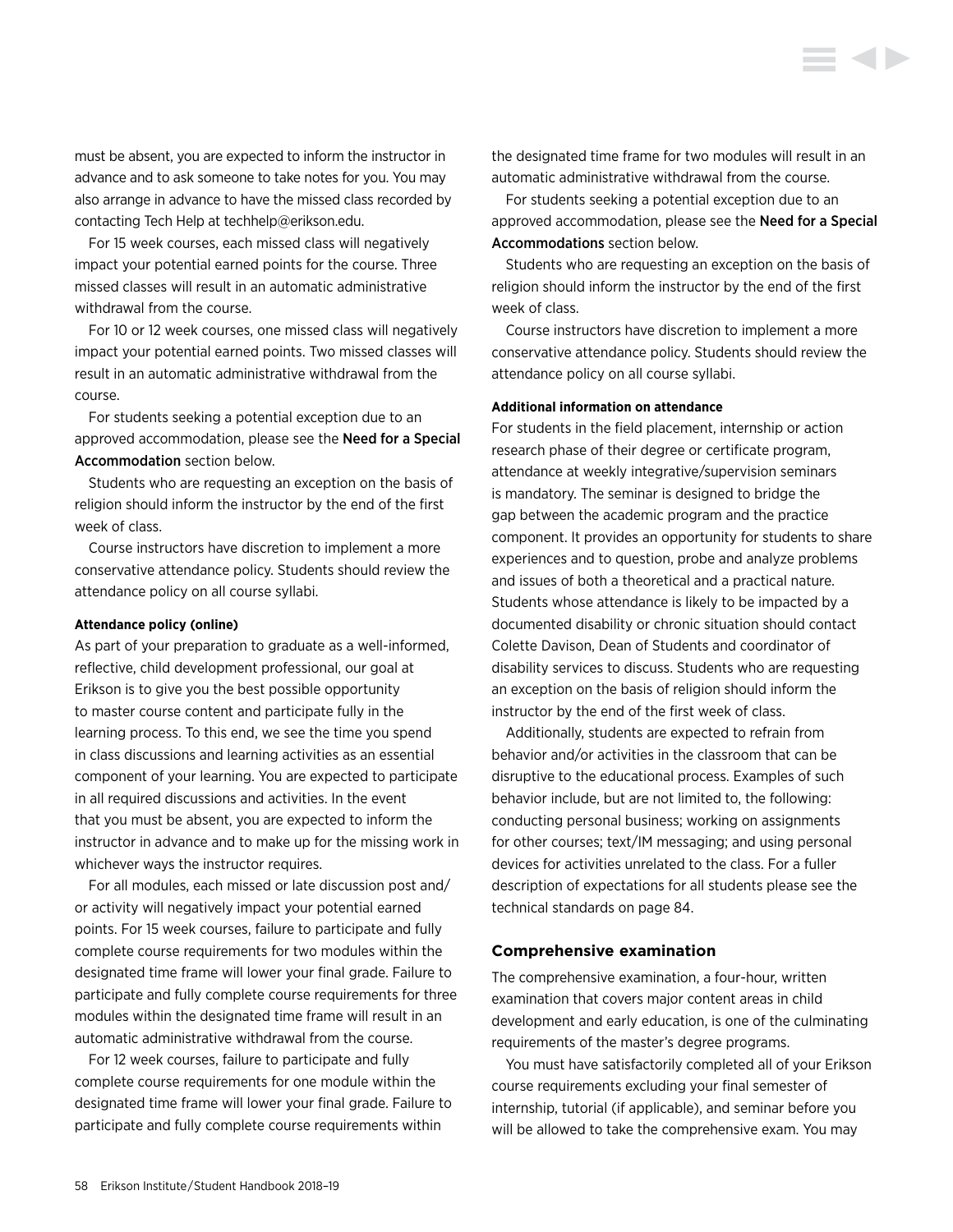petition your advisor to take the spring comprehensive exam if during your final spring semester you are registered for one academic course, e.g., Social and Historical Perspectives, or are registered for a concentration course over the summer. All tuition and fees must be paid in order to register for comprehensive exam. All academic grades, including final grades for outstanding "Incomplete" grades, must be submitted to the Registration and Student Records Office four weeks before the date of the examination. Students who plan to take the exam in June must have all their work completed by the end of the school year in May. All library materials must be returned before the examination results will be recorded for graduation. The comprehensive exam must be taken within a year of completing course and internship/action research requirements. If for any reason this is not possible, the student should request a meeting with the Dean of Students to discuss their situation.

The questions on the comprehensive examination cover the entire core academic program. Copies of past examinations and resources for preparing for the comp exam are available in the Comp Resources section of the Academic Success Center site on my.erikson, and you are encouraged to review them. You are also encouraged to join a study group to prepare for the exam. Faculty are available to meet with students to give advice. It is the student's responsibility to ask for this assistance. If you are a student who is requesting accommodations for taking the comp exam based on a documented disability, please contact the Dean of Students and coordinator of disability services to discuss your request.

Comprehensive examination results shall be reported as pass or fail. If a student fails the exam, she/he will meet with her/his advisor to devise a plan for preparing to retake it. When the advisor and the student agree that the plan has been completed, the advisor will give approval for a second attempt. If a student fails a second time, a small committee including the academic advisor, the program director or a designated faculty member, and the Dean of Students will meet prior to a third attempt. The committee may review the student's academic history; including transcripts, reflection and practice points, and previous comprehensive exams to determine if any reasonable accommodations are warranted for a third attempt. If deemed by the committee as warranted, the nature of the accommodation will be determined with input from the student.

If a student fails on the third attempt, she/he may petition to take the comprehensive exam for a fourth time by submitting a formal written request to the Dean of Students. Students repeating the exam must do so within one year of the previous attempt.

For more information on the comprehensive examination, [see page 11](#page-11-0).

## **Conferral of degrees and certificates**

Erikson has four official degree/certificate conferral dates each year. Dates for 2018–19 are September 14, December 14, May 10, and June 29. Master's degree students who plan to graduate must complete and submit an application for master's degree conferral, along with the \$175 degree conferral application fee, no later than February 14, 2019. Applications for master's degree conferral are available on *my.erikson.edu*. Certificate students do not have to submit an application for conferral of the certificate of completion.

To receive your degree or certificate, you must have fulfilled all program requirements, including passing the comprehensive examination for master's degree students. All tuition and fees must be paid and all library materials returned before a student can be approved for graduation.

## **Continuous enrollment policy**

Erikson Institute students are required to be registered for every semester during the academic year (Fall, Spring, and Summer), unless no courses are required of a student for a given term per their program plan or if the student is on an approved leave of absence. A student who is not registered for any two consecutive terms will be administratively withdrawn from her or his program by the Registration and Student Records Office. She or he will be subject to the readmission policy [\(see page 78](#page-78-0)). Students who have completed all course requirements and are pending completion of the comprehensive examination or culminating requirements for their degree conferral will not be subject to this policy.

## **Copyright protection for work created by others**

Erikson Institute respects the intellectual property rights of others, including yours. We take great care to ensure that our use of copyrighted materials in Erikson courses and other areas conforms to copyright law. We expect you to do so as well. It is your responsibility to make a good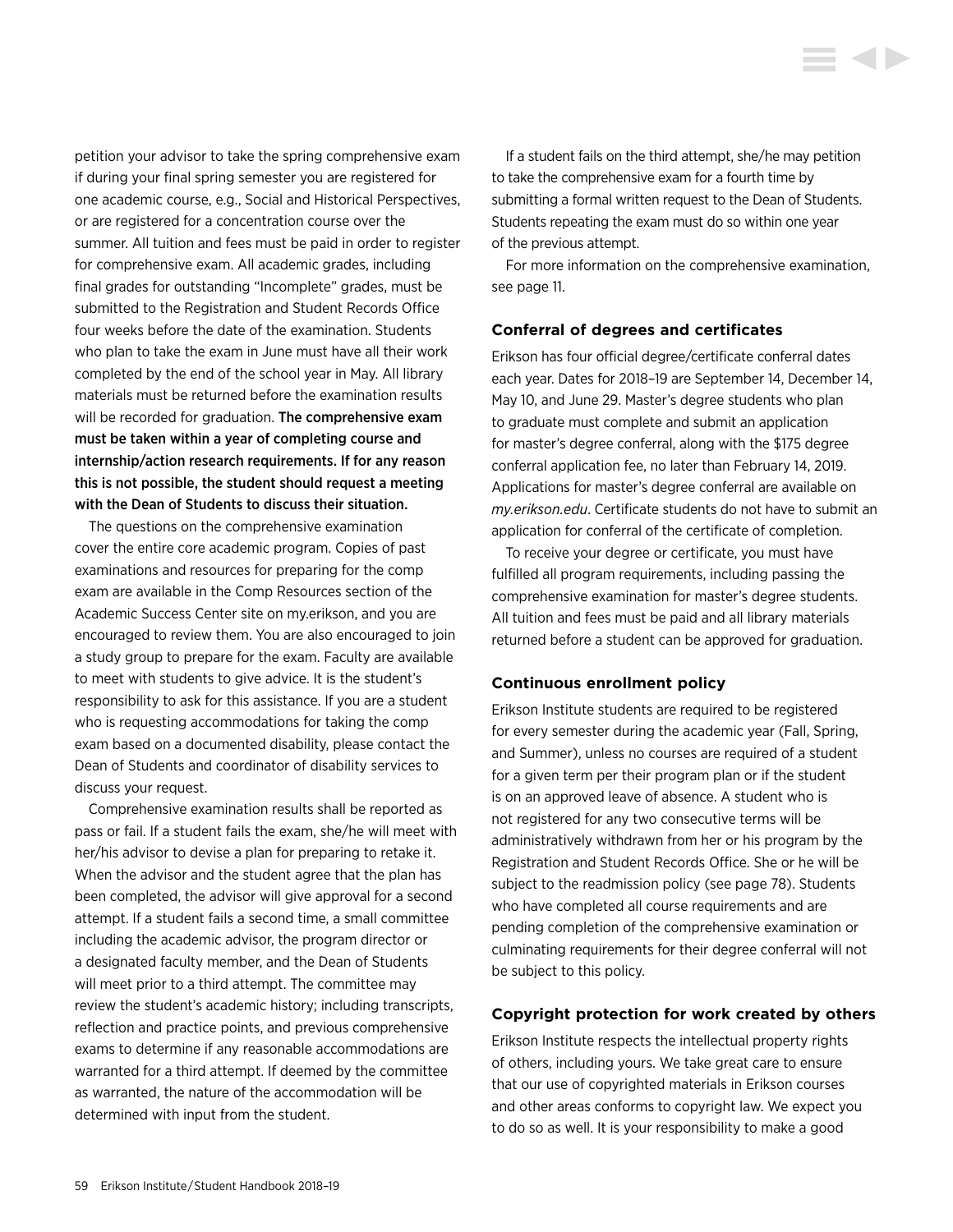faith determination that your use of copyrighted materials complies with U.S. Copyright Law (*[www.copyright.gov/](http://www.copyright.gov/title17/) [title17/](http://www.copyright.gov/title17/)*) and Erikson's Intellectual Property Policy, available on the Academics homepage on *my.erikson.edu*.

You should familiarize yourself with sections of the Intellectual Property Policy that are particularly relevant to students. Please take time to review Part I, "Use of Copyrighted Material of Others" (pages 1–11) to ensure that you use such materials correctly. The policy covers "fair use" in many different situations, including use of copyrighted materials available on the Internet. Under Part II, "Ownership of Intellectual Property," you will want to look at "Work Created by Students," page 17. Given the complexity of copyright law, we encourage you to err on the side of caution. If you have any questions regarding appropriate use of copyrighted materials, please don't hesitate to contact the library staff, who are your best resource.

### **Penalties for Copyright Violations**

Users who violate policies regarding the use of copyrighted materials may be subject to disciplinary actions, including dismissal from the Institute and legal penalties.

Under federal law, a person found to have infringed upon a copyrighted work may be liable for actual damages and lost profits attributable to the infringement, and statutory damages from \$200 up to \$150,000. The copyright owner also has the right to permanently enjoin an infringer from further infringing activities, and the infringing copies and equipment used in the infringement can be impounded and destroyed. If a copyright owner hired an attorney to enforce his or her rights, the infringer of a work may also be liable for the attorney's fees as well as court costs. Finally, criminal penalties may also be assessed against the infringer and could include jail time depending upon the nature of the violation. For more information on penalties for violation of federal copyright laws, see *[www.copyright.gov/](www.copyright.gov/title17/92chap5.html) [title17/92chap5.html](www.copyright.gov/title17/92chap5.html).*

# **Copyright protection for work created by students**

Erikson Institute's intellectual property policy seeks to encourage the a) creation of original scholarship, including online work and electronic media, b) development of educational materials, applications and products, and

c) dissemination of Erikson's work throughout the profession and the academic community, with such work identified with Erikson Institute.

Erikson students shall own copyrights in the papers, theses, dissertations, and other scholarly works they produce while at Erikson, except in the following circumstances:

- 1. Scholarly work authored by a faculty member with assistance from a student shall be owned by the Erikson faculty member;
- 2. Erikson owns any student work that constitutes or is part of a sponsored work as defined in the Institute's intellectual property policy;
- 3. Erikson owns any work for which Erikson has obtained a written transfer of copyright from the student and Erikson owns any student works created as part of the student's employment at Erikson.

#### **Erikson rights regarding student-owned work**

- 1. Erikson has an interest in using certain student-owned works for academic purposes (e.g., grading), and in maintaining copies of student work for administrative and disciplinary purposes. As a condition of enrollment, Erikson students grant Erikson the irrevocable, perpetual right to use and retain all copies of student work for these purposes.
- 2. Student works that constitute notes of classroom lectures or exercises shall not be used by the student for commercial purposes.

The full text of the Institute's Intellectual Property Policy is available on the Academics home page on *my.erikson.edu*.

## **Course and end-of-year evaluations**

At the end of each semester, you will complete a course evaluation for each of your courses. At the end of the academic year, you will complete a more comprehensive evaluation of your overall experience with Erikson's academic programs and support services. Evaluation results are taken into account by faculty and staff as they review the curriculum and various services for students.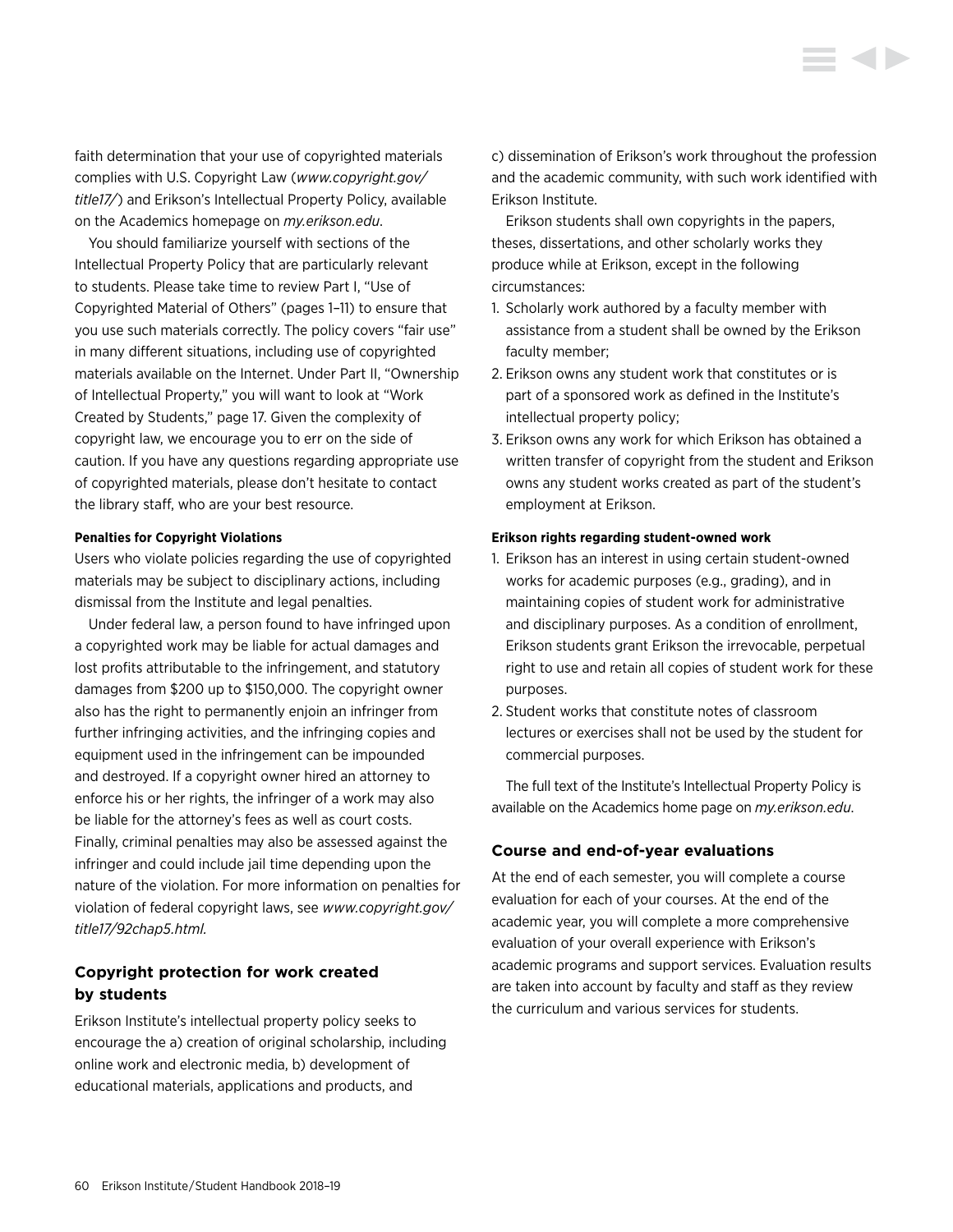## **Credit hour policy**

Erikson Institute awards credits for degree and certificate program courses based on the semester hour unit. The number of credits assigned to Erikson degree and certificate program courses is a function of the depth and breadth of subject matter deemed appropriate by program faculty to achieve the outcomes of the respective program, and approved through the faculty curriculum review process. The Institute's credit hour policy is intended to ensure consistency in assigning credit hours to courses and to comply with national, state and accreditation agencies.

Each unit of credit is understood to represent a *minimum* of three hours of actual work per week for the *typical* student during a 15 week semester, or a *minimum* of 4.5 hours of actual work per week during the 10 week summer term.

For lecture and seminar courses, an average of one hour per week is typically allotted to faculty led instruction (i.e. lecture and/or discussions) for each unit of credit awarded. Courses will be designed and expectations established so that the typical student will need to study and/or engage in an average of two hours of out of classroom activity for every hour of faculty led instruction in order to achieve the intended learning outcomes. Out of classroom activities include, but are not limited to:

- Reading assigned texts;
- Viewing recorded lectures;
- Completing assignments;
- Completing online modules;
- Participating in synchronous or asynchronous discussion with other students;
- Taking exams;
- Conducting field observations; and/or
- Collaborating on group projects

The Institute's credit hour policy for online and hybrid courses is consistent with the standards for courses offered through face-to-face instruction, although some or all of course content and faculty-student interaction occurs through one or more forms of distance education.

For master's level internship, student teaching, action research and field placement courses, one credit is awarded for a minimum of 5 hours of work per week in a supervised

setting over the course of the term for master's program courses. For internship and action research courses in the certificate programs, one credit is award for a minimum of 3 hours of work per week in a supervised setting over the course of the term.

For research practicum and independent study courses, the scope of the study or research will be established to require the typical student to work an average of 45 hours per credit earned.

## **Freedom of inquiry**

At Erikson, students are encouraged to engage in free discussion, inquiry, and expression. Student academic performance is evaluated solely on academic achievement, including adherence to the traditional canons of scholarly honesty and integrity, and not on unrelated opinions and conduct.

## **Good academic standing**

Students are to maintain an overall grade point average that will result in a GPA of not less than B (3.0) upon completion of all program requirements. No more than two grades of C+, C, or C− may be counted towards master's degree requirements. No more than one grade of C+, C, or C− may be counted towards certificate program requirements. No grade of grade of D may be counted toward the degree or certificate requirements, nor does a D grade fulfill a course requirement. Such grades, however, will be calculated in the GPA, unless the course is repeated in a future semester. For more information on repeated courses, [see page 78](#page-78-0). No student will be awarded a diploma or receive a graduate certificate with less than a cumulative 3.0 grade point average for all Erikson courses. Students receiving a failing grade in a course, including a grade of FR which is recorded because of failure to complete the required coursework by the appropriate deadline, are automatically dismissed from the program.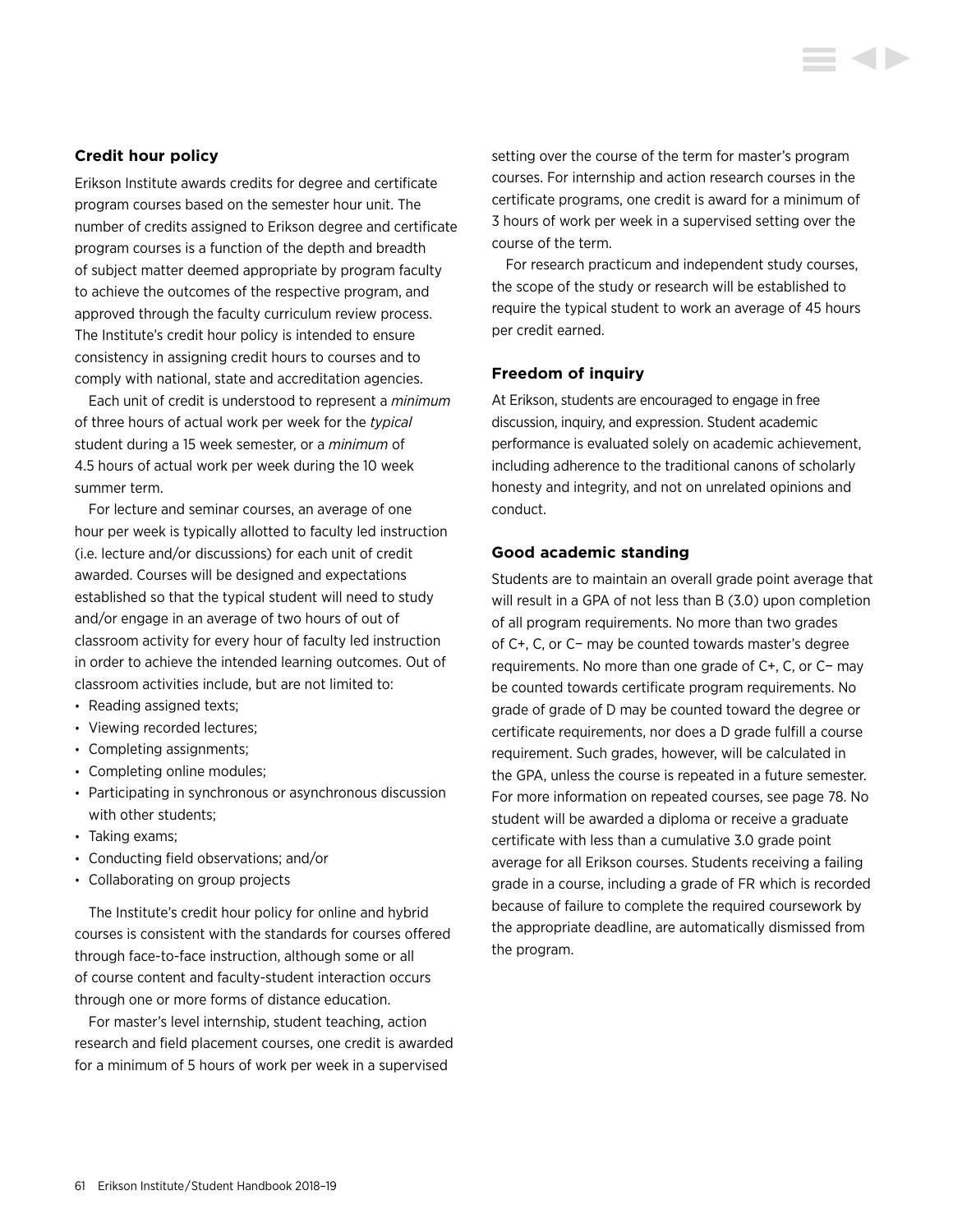## **Grading system**

Erikson Institute is on a 4 point grading system. The unit of credit is the semester hour. The following grade notations are used in calculating the Grade Point Average (GPA=the quotient of total quality points divided by total hours attempted).

#### **Grades included in GPA**

| Grade | <b>Quality points</b> | <b>Definition</b>   |
|-------|-----------------------|---------------------|
| A+, A | 4.00                  | Excellent           |
| $A-$  | 3.67                  | Very good           |
| B+    | 3.33                  | Good                |
| B     | 3.00                  | Above Average       |
| B-    | 2.67                  | Average             |
| $C+$  | 2.33                  | Fair                |
| C     | 2.00                  | Acceptable          |
| $C-$  | 1.67                  | Passing             |
| D     | 1.00                  | Unacceptable        |
| F     | 0.00                  | Fail                |
| FR.   | 0.00                  | Failure by rule     |
| ΝG    | 0.00                  | No grade submitted* |
| WF    | 0.00                  | Withdrawal, fail    |

## **Grades not included in GPA**

| Grade          | <b>Definition</b> |
|----------------|-------------------|
| AU             | Audited           |
| $\overline{1}$ | Incomplete*       |
| W              | Withdrawal        |
| <b>CR</b>      | Credit            |
| <b>NC</b>      | No credit         |
| <b>NOP</b>     | Not passed        |
| <b>WIP</b>     | Work in progress  |
| P              | Pass              |

*\*Grades of I (Incomplete) and NG (No Grade Submitted) will be permanently changed to a grade of FR (Failure by Rule) if course requirements are not met by the deadline published in the academic calendar.* 

## **Internships**

The following information is specific to students enrolled in the on-campus Master of Science degree programs. Students enrolled in the PhD program or certificate programs that require an internship or field placement receive information about their respective program's internship requirements, policies, and procedures through the program director. Students enrolled in the online MS in Early Childhood

Education program complete a two-semester action research project instead of an internship. MSW students should refer to the MSW Handbook for information on field placement.

Organizations serving as internship sites make a significant investment in Erikson students. In return, you and the Institute both have an obligation to fulfill the terms of the internship agreement. You will be expected to work the hours agreed upon, respect the organization's goals and procedures, and adhere to a code of professional ethics and confidentiality. In addition, you will be expected to adhere to the student responsibilities that apply to all students of Erikson Institute and that are discussed in more details in the ["Student Rights and Responsibilities" section, page 81](#page-81-0).

Prior to beginning an internship, each student will be required to undergo and successfully complete a namebased background check. The existence of a conviction in an applicant's record does not necessarily mean that he or she will be dismissed from the programs or that the student will be unable to complete the internship requirement. Each case is evaluated individually on its facts and not all convictions or disciplinary actions are considered disqualifying to the course of study at the Institute. Some internship sites require fingerprint background checks and other prerequisites, and the responsibility for obtaining and paying for that belongs to the student. Students must have a minimum 3.0 grade point average and have successfully completed all child development core courses before beginning internship.

Students typically have one internship placement for the entire academic year. We strive to help students find internships that reflect their interests and career goals. Students in one of the concentration tracks, however, may have specific requirements concerning previous experience, the type of internship, setting, and number of hours per week. Hours and specific commitments vary. Contact time, supervisory conferences, and group meetings are arranged by the student, his/her Erikson advisor, the field director, the field liaison, and the internship supervisor.

You are expected to work a minimum of 15 hours per week. Some internship placements require prior experience, for which advanced planning is needed.

#### **Internship placement at student's employment site**

Students are discouraged from pursuing an internship where they are employed. The purpose of field education is for the student to be a true learner, to be exposed to various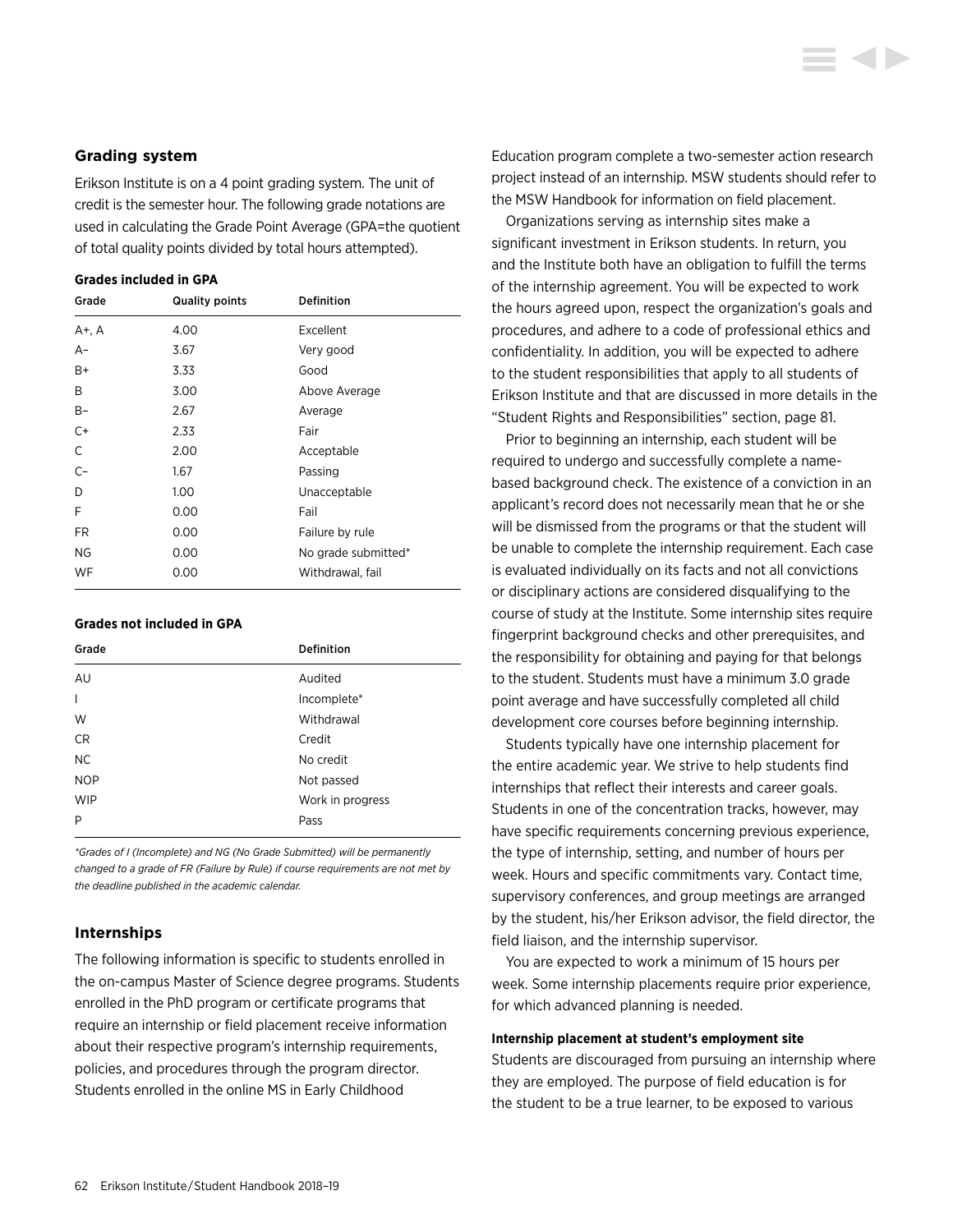practice opportunities and populations, and to get the broadest possible experience. Often the boundary between student and employee can become blurred, and the learning can become secondary.

If students want to pursue the possibility of an internship at their place of employment, they must begin the process by notifying the field director and their program director of their intention at least six months prior to the scheduled beginning of the internship. The student's program director, in consultation with the field director, will determine whether the activities performed as a student differ sufficiently from his/her job responsibilities, that the internship supervision is distinct from the employment supervision, and that the internship supervisor can provide reflective supervision and oversee the student's learning goals. For an approved placement at a place of employment, there may be an additional requirement of a written project, depending on the nature of the field learning experience and the student's learning needs.

There is no guarantee that the placement will be approved. In the case where it is not approved, the student will be responsible for completing an alternative approved placement.

The following policies are in place to ensure that the student's learning is the priority:

- 1. The student must have been employed by the agency for at least 1 year prior to the request.
- 2. The field learning experiences must occur in a different unit or division, and must be separate and distinct from any activities currently performed for pay. The internship assignments must be relevant to the student's learning goals.
- 3. It is strongly preferred that a separate supervisor is assigned to be the student's internship supervisor. If this is impossible, a separate hour must be used weekly for the sole purpose of internship supervision.
- 4. The program director, the field director or his/her designate will conduct a site visit prior to the student beginning field work to establish clear boundaries in roles of the student/employee, clarify learning opportunities, and distinguish work to be done as an employee and tasks to be undertaken for internship.

5. Once all of the material is reviewed, the program director, in consultation with the field director, makes the decision in regard to whether the placement is appropriate for new learning for the student. If approved, the internship supervisor needs to demonstrate throughout the year that the commitment to student learning is maintained.

## **Internship orientation**

Erikson holds two mandatory internship orientations. The first orientation (in February) provides an overview of the requirements for an internship and a listing of potential sites. You will be asked to complete a questionnaire identifying the type of internship you would like. Working closely with your program director and/or the Field Education and Career Services Office, you will apply to the internship site over the spring and summer.

The second orientation (in late August), a 2-day workshop, Field 101, prepares you for the challenges of field education and reviews the particulars of the integrative seminars, placements, and learning agreement. The learning agreement is to be filled out by you, your advisor, and your internship supervisor and will establish general and specific learning goals on which your performance will be evaluated.

## **Internship evaluation**

Your internship supervisor will complete a detailed evaluation twice during your internship, in fall and spring. You will also complete a self-evaluation at the same time and discuss the results with your internship supervisor and your advisor. All evaluations are included in your file. If you disagree with the evaluation, you may write a formal reply that will also be placed in your file. At the end of your internship, you will also write an evaluation of your experience to help future students in selecting their placements.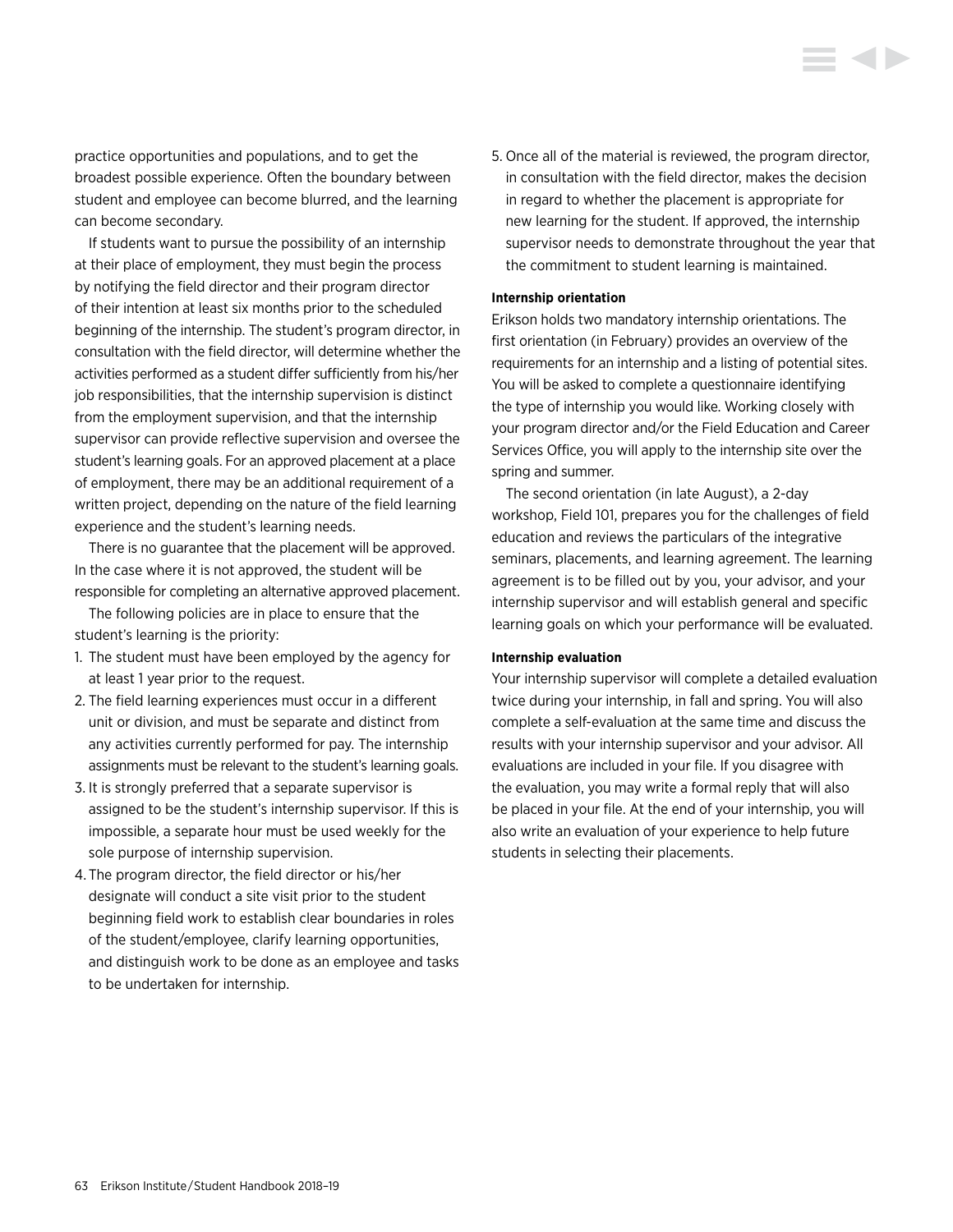# General campus policies and procedures

## **Building access information**

The operating hours for the building during the regular academic term are as follows:

| Monday-Thursday | 8 a.m.–8 p.m.   |
|-----------------|-----------------|
| Fridav          | 8 a.m. - 5 p.m. |

The operating hours for the building during the semester break periods is 8 a.m.–5 p.m., Monday–Friday and closed on Saturdays. For safety and security purposes, the building is kept locked at all other times.

Students are issued a photo ID/access card which is used to check-in at the building. All students must swipe their photo ID/access card at the main lobby security desk located on the first floor in order to enter the building. Student photo ID/access cards must be returned to Erikson upon withdrawal from the Institute or completion of the degree/certificate program. If lost, the replacement cost for each card is \$50. Guests and visitors can gain access to the building by checking in and presenting a valid photo ID at the main lobby security desk on the first floor.

## **Concealed carry policy**

#### **Purpose**

Erikson is committed to providing a safe and secure environment for its community and guests.

In support of this commitment, Erikson will establish restrictions on carrying firearms or weapons on the Erikson campus in accordance with the 2013 Illinois Firearm Concealed Carry Act, Section 65.

#### **Scope**

This policy applies to all employees, students, visitors and individuals conducting business on the Erikson campus. Campus includes, but is not limited to, the LaSalle Street campus and field placement sites whether owned, leased or controlled by Erikson, where Erikson programs, activities and classes are held.

#### **Policy**

Erikson maintains a Firearms and Weapons Free Campus. No person covered by this policy, regardless of whether that person has a valid federal or state license to possess a firearm or weapon, is authorized to possess a firearm or weapon while engaged in Erikson related business or activities.

#### **Exceptions**

The provisions of this policy do not apply to the possession of firearms or weapons on the Erikson campus, or at any Erikson sponsored activity if the firearm or weapon is carried by a full-time law enforcement officer required to carry a firearm or weapon as a condition of his or her employment, the firearm or weapon is carried by an enforcement officer from an external agency conducting official business at Erikson or any other exception that is deemed necessary as determined by the Chief Facilities Officer. The exceptions to the prohibitions of concealed carry do not apply to off-duty law enforcement officers on campus including off-duty law enforcement officers attending classes as students.

## **Enforcement**

Any of the aforementioned individuals who violate this policy, which means he or she is found to have carried a firearm or weapon onto the Erikson campus knowingly or is found to have carried a firearm or weapon under circumstances in which the individual should have known that he or she was in possession of a firearm or weapon will face the following disciplinary actions:

- Employees may be subject to discipline up to and including immediate termination;
- Students may be subject to discipline up to and including immediate expulsion;
- Individuals visiting or conducting business on the Erikson campus may be banned and/or referred to an external law enforcement agency, which may lead to arrest and prosecution.

Erikson's Facilities and Enrollment Departments, in consultation with other relevant departments and executive management, shall be responsible for the development and distribution of information regarding this policy to the Erikson campus community; shall be responsible for the development and promulgation of procedures and protocols for confiscation of weapons; shall promulgate policies and procedures to be used in determining whether any exceptions to this policy are necessary and shall be responsible for determining the clear and conspicuous posting of signage at all entrances stating that concealed firearms are prohibited. Signs shall be in accordance with the design approved by the Illinois State Police.

The Chief Facilities Officer and Dean of Enrollment Management shall be the designees of the President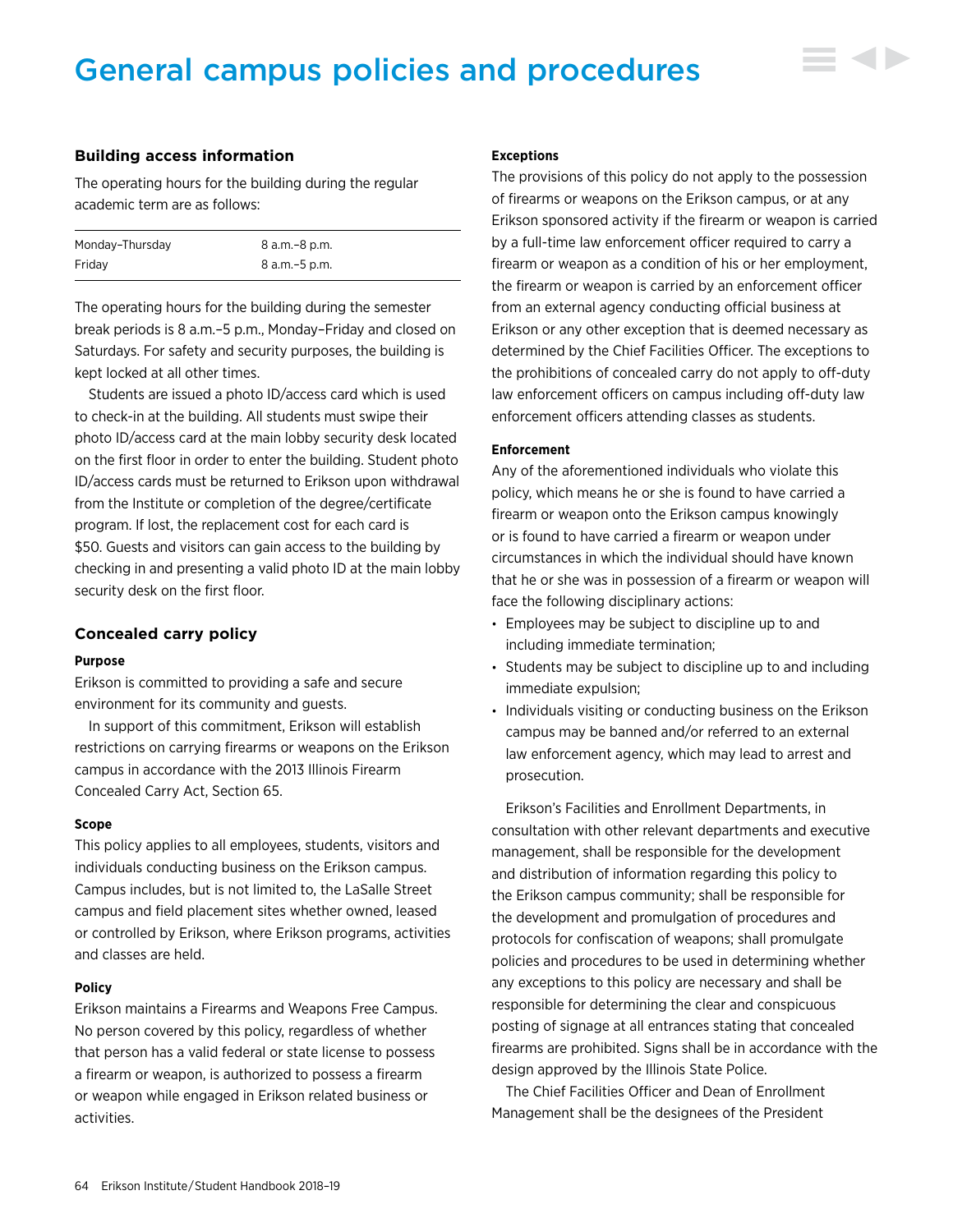of Erikson responsible for reporting any employee, student or visitor who is determined to pose a clear and present danger to the Chicago Police Department and the Illinois State Police.

## **Definitions**

- A. "firearm" is defined as: loaded or unloaded handgun. A "handgun" is defined as any device which is designed to expel a projectile or projectiles by the action of an explosion, expansion of gas, or escape of gas that is designed to be held and fired by the use of a single hand.
- B. "weapon" is defined as: Any device, whether loaded or unloaded, that shoots a bullet, pellet, flare or any other projectile including those powered by CO2. This includes, but is not limited to, machine guns, rifles, shotguns, handguns or other firearm, BB/pellet gun, spring gun, paint ball gun, flare gun, stun gun, taser or dart gun and any ammunition for any such device. Any replica of the foregoing is also prohibited. Any explosive device including, but not limited to, firecrackers and black powder. Any device that is designed or traditionally used to inflict harm including, but not limited to, bows and arrows, any knife with a blade longer than three inches, hunting knife, fixed blade knife, throwing knives, dagger, razor or other cutting instrument the blade of which is exposed.

## **Discrimination and harassment, including sexual harassment**

All Erikson students have the right to learn and work in a positive environment free of discrimination or harassment, either verbal or physical, that is based on race, religion, color, age, sex, sexual orientation, gender, gender identity, gender expression, national origin, citizenship, marital or parental status, military discharge status, physical or mental disability, or any other protected status or characteristic. An example of "discrimination" would be different treatment of two similarly situated students on the basis of their different races. An example of racial "harassment" would be a pattern of belittling remarks made about a person's racial origins or of joking based upon stereotypes about a particular race, gender, or religion. Both discrimination and harassment are violations of the civil rights laws and are absolutely prohibited at Erikson Institute.

In keeping with this commitment, we will not tolerate discrimination against or harassment of students by anyone, including any faculty member, staff member, fellow student, vendor, trustee, or employee of Erikson. The Institute also strictly prohibits discrimination against or harassment of other Erikson representatives by students. Such conduct, or any interference with the investigation of an alleged incident, or retaliation will result in disciplinary action, possibly up to and including dismissal of students and termination of employees.

Title IX of the Education Amendment of 1972 prohibits discrimination on the basis of sex in any federally funded education program or activity. Erikson Institute has a Title IX policy that expressly prohibits discrimination on the basis of sex, sexual orientation, gender, and/or gender identity in any Institute program or activity consistent with Title IX of the Educational Amendments of 1972 and other applicable state and federal laws. Sexual misconduct, including sexual harassment, non-consensual sexual intercourse and/ or contact, exploitation, harassment, and interpersonal violence such as stalking, dating violence and/or domestic violence are forms of sex discrimination that deny or limit a community member's ability to participate in Erikson Institute's programs or activities. Every student must avoid conduct that reasonably could be interpreted as discrimination or harassment under this policy, even if such conduct was not intended to be offensive. Like every representative of Erikson, a student is expected and encouraged to inform fellow students or others whenever conduct is unwelcome, offensive or in poor taste. Only through such open communication can we maintain the type of learning environment and workplace where everyone has an equal opportunity to flourish.

Erikson Institute provides educational, preventative and training programs regarding sex, sexual orientation, gender and gender identity-based discrimination; encourages the reporting of any incident that might violate this policy; provides timely services to those who have been affected by discrimination; and utilizes prompt and equitable methods of investigation and resolution to stop discrimination, remedy any harm, and prevent recurrence. Violations of this Policy may result in the imposition of sanctions including, but not limited to termination, dismissal, or expulsion.

This Policy applies to all members of Erikson Institute community, including students, faculty, staff, administrators, board members, contractors, vendors, and visitors, regardless of their sex, sexual orientation, gender or gender identity. The Policy applies to on-campus and off campus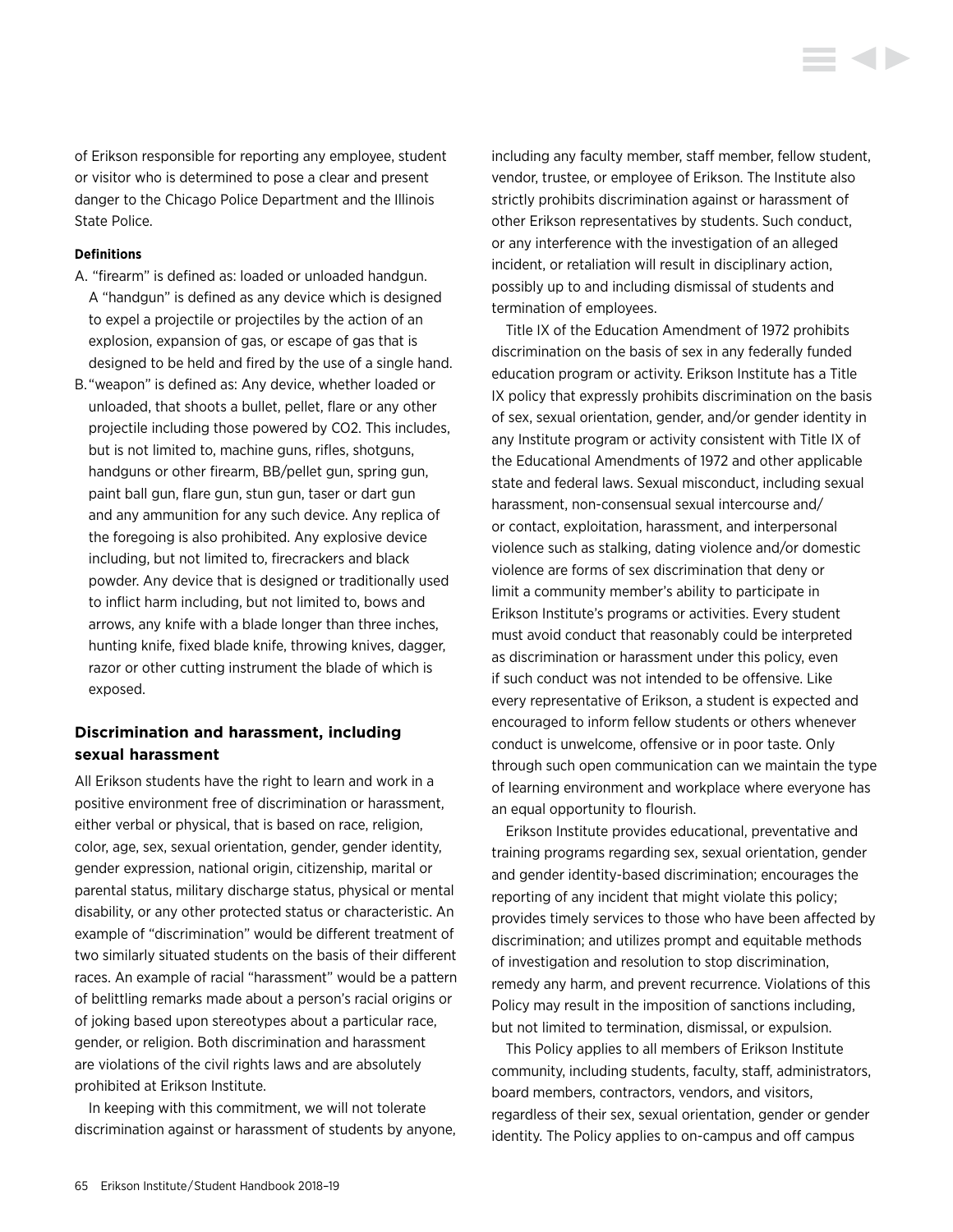conduct, including online or electronic conduct, when the off campus conduct: (i) occurs during an Institute sponsored employment or education activity or program; (ii) adversely impacts the education or employment of a member of the Erikson Institute community; or (iii) otherwise threatens the health and/or safety of a member of the Erikson Institute community.

Any of the prohibited conduct set forth in this Policy can occur between strangers or acquaintances, individuals involved in intimate or sexual relationships, individuals of any sex or gender identity, and/or individuals of the same or different sexes or gender identities. In addition, some of the prohibited misconduct also violates the criminal laws of the State of Illinois.

Sex discrimination is adverse treatment of an individual based on sex or gender, rather than individual merit. Sex discrimination encompasses sexual misconduct, as defined below, but also includes other discriminatory behavior that does not constitute sexual misconduct.

## **Sexual Misconduct**

Sexual misconduct is a broad term that encompasses sexual harassment, non-consensual sexual intercourse or contact, sexual exploitation, domestic violence, dating violence, and stalking.

The following offenses are considered "sexual misconduct" and prohibited by Erikson Institute.

"Sexual Harassment." Sexual harassment is unwelcome conduct of a sexual nature, including unwelcome sexual advances, requests for sexual favors, and other verbal, nonverbal, graphic or physical conduct of a sexual nature, without regard to whether the parties are of the same or different gender when:

- Submission to such conduct is either explicitly or implicitly a term or condition of an individual's employment or status in a course, program or Institute-sponsored activity, or is used as the basis for employment or educational decisions affecting that individual (also referred to as "quid pro quo"); or
- Such conduct is sufficiently severe, pervasive, or persistent that it has the purpose or effect of unreasonably interfering with an individual's educational experience or working conditions (also referred to as "hostile environment").

"Gender-Based Harassment." Gender-based harassment includes acts of verbal, nonverbal, or physical aggression, intimidation, or hostility based on gender, sex or sexstereotyping, even if those acts do not involve conduct of a sexual nature. Use of the term "sexual harassment" throughout this policy includes gender-based harassment/ misconduct.

"Sexual Orientation-Based/Gender Identity-Based Harassment." Sexual orientation-based harassment includes verbal, non-verbal and physical acts of aggression, intimidation, or hostility based on an individual's actual or perceived heterosexuality, homosexuality, bisexuality, or transsexuality/ gender identity. Use of the term "sexual harassment" throughout this policy includes sexual orientation-based and gender identity-based harassment/misconduct.

"Non-Consensual Sexual Intercourse (or attempts to commit the same)." Non-consensual sexual intercourse is any penetration of the sex organs, anus, or mouth of another person when affirmative consent is not present or force is used. This includes penetration or intrusion, however slight, by an object or any part of the body, specifically including cunnilingus, fellatio, vaginal intercourse, and anal intercourse.

"Non-Consensual Sexual Contact (or attempt to commit the same)." Non-consensual sexual contact is the intentional touching or fondling a person's genitals, breasts, thighs, groin, or buttocks, or any other contact of a sexual nature (including by bodily fluids), when consent is not present or force is used. This includes contact done directly, through clothing, or with an object. It also includes causing or inducing a person, when consent is not present, to similarly touch, fondle, or contact oneself or someone.

"Sexual Exploitation." Sexual exploitation occurs when a person takes non-consensual or abusive sexual advantage of another for his/her own benefit, or to benefit anyone other than the one being exploited, and that behavior does not otherwise constitute one of the other sexual misconduct offenses in this policy. Examples of sexual exploitation include, but are not limited to, invasion of sexual privacy, prostituting another person, non-consensual photographing, video or audio-taping of sexual activity, non-consensual showing or sharing of otherwise consensual images, engaging in voyeurism, knowingly transmitting a sexually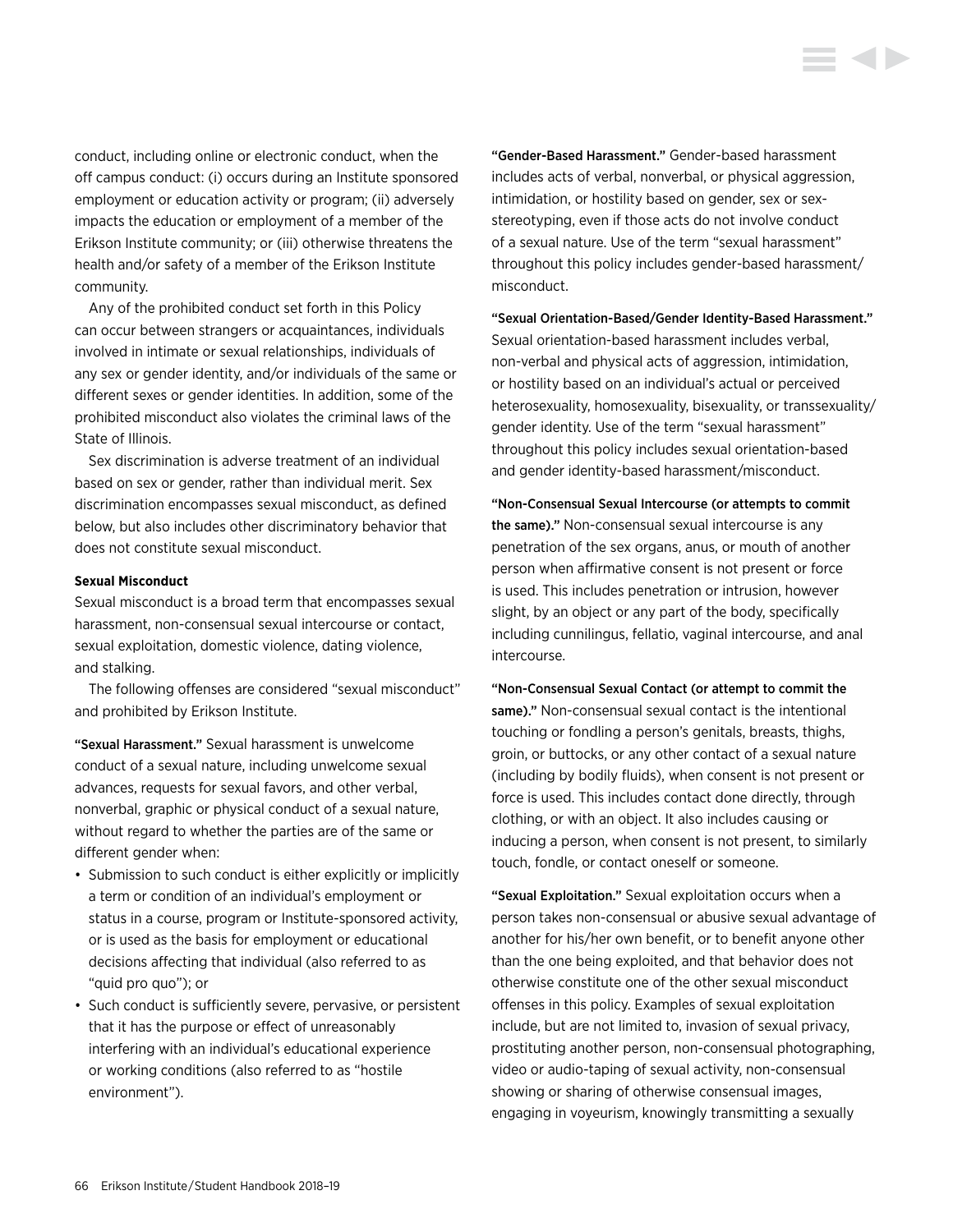transmitted infection (STI) to another without disclosing STI status, exposing one's genitals in non-consensual circumstances, and inducing another to expose their genitals. Sexually-based stalking and/or bullying may also be forms of sexual exploitation.

"Dating Violence." Dating violence is violence or the threat of violence by another person with whom the individual is or has been in a social relationship of a romantic or intimate nature. The existence of such a relationship shall be determined based on a consideration of the following factors: the length of the relationship, the type of relationship, and the frequency of interaction between the persons involved in the relationship. Dating violence does not include acts covered under the definition of domestic violence below.

"Domestic Violence." Domestic violence is violence committed or threatened to commit by a current or former spouse or intimate partner of the individual, by someone with whom the individual shares a child in common, by someone who is cohabitating with or has cohabitated with the individual as a spouse or intimate partner, by someone similarly situated to a spouse of the individual under the domestic or family violence laws of the jurisdiction in which the violence occurred, or any other person against an adult or youth who is protected from that person's acts under the domestic or family violence laws of the jurisdiction in which the violence occurred.

"Stalking." Stalking is a course of conduct directed at a specific person that would cause a reasonable person to fear for their safety (or the safety of a third person) or suffer substantial emotional distress. For purposes of this definition, course of conduct means two or more acts, including, but not limited to, acts in which the stalker directly, indirectly, or through third parties, by any action, method, device, or means follows, monitors, observes, surveils, threatens, or communicates to or about, a person, or interferes with a person's property.

#### **Reporting options and resources**

There are various reporting options and resources available to Erikson Institute community. Erikson Institute encourages those who believe they may have experienced sexual discrimination/misconduct to talk to one or more of the below individuals or agencies.

Confidential Sources. The following resources are available to discuss incidents of misconduct in confidence, and will only report to Erikson Institute that an incident occurred without revealing any personally identifying information. Disclosures to these entities *will not* trigger an Institute investigation into an incident. Faculty, staff and students wishing to obtain confidential assistance without making a report to Erikson Institute may do so by speaking with one of the following confidential sources:

| <b>Student Assistance Program</b>                       | 1-888-628-4824 |
|---------------------------------------------------------|----------------|
| (Please mention Erikson Institute/Group Number 5065872) |                |

The following off-campus organizations also provide confidential assistance and additional resources and will not make any report to Erikson Institute:

| <b>Chicago Rape Crisis Hotline</b>          | 888-293-2080        |
|---------------------------------------------|---------------------|
| National Sexual Assault                     | 800-656-HOPE (4673) |
| Telephone Hotline                           |                     |
| State of Illinois Domestic Violence Hotline | 877-863-6338        |

Reporting to Erikson Institute. Erikson Institute strongly encourages individuals to report incidents of sexual discrimination/misconduct to the Title IX Coordinator or other Institute employee. With the exception of the confidential resources identified directly above, all other Institute employees who receive a report of sexual discrimination/misconduct are required to report all the details of an incident (including the identities of both the complainant and alleged respondent) to the Title IX Coordinator. Upon receiving notice of an alleged violation of this Policy, Erikson Institute shall provide the Complainant with a separate written document listing the Complainant's available rights and options.

The following resources may be contacted to initiate an investigation into an incident of sexual discrimination/ misconduct:

| <b>Title IX Coordinator</b>          |                                    |  |
|--------------------------------------|------------------------------------|--|
| Patricia Lawson                      | plawson@erikson.edu, 312-893-7120  |  |
| Dean of Students                     |                                    |  |
| Colette Davison                      | cdavison@erikson.edu, 312-893-7173 |  |
| <b>Chief Human Resources Officer</b> |                                    |  |
| David Wilson                         | dwilson@erikson.edu, 312-893-7200  |  |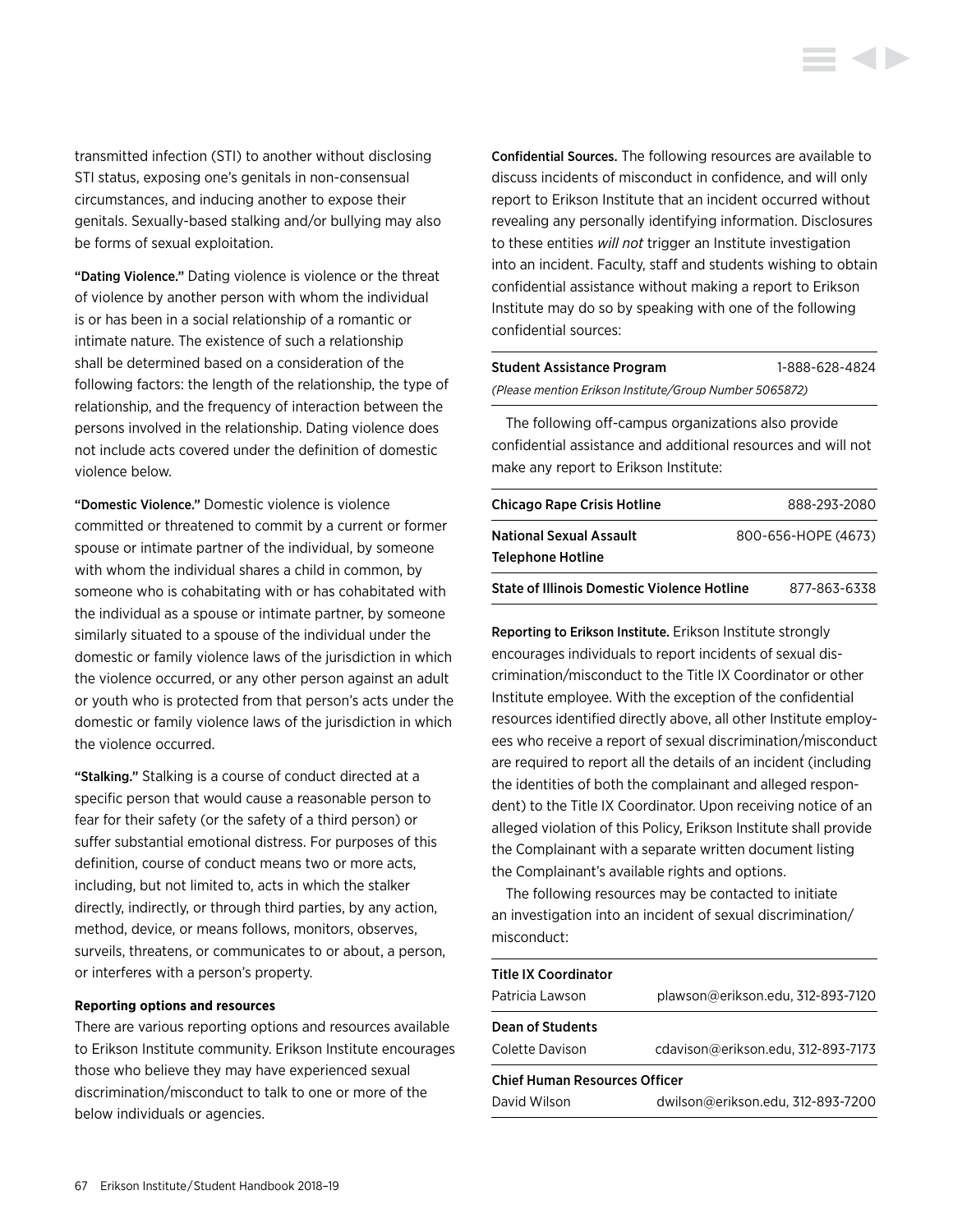Whether or not an individual who has experienced sexual misconduct decides to report an incident to Erikson Institute or the local Police Department, individuals are encouraged to seek immediate medical attention in order to treat physical injuries, test for and treat sexually transmitted infections and pregnancy, and access emergency contraception (if requested).

Under Illinois law, medical personnel are required to alert police when it reasonably appears that the individual requesting the treatment has received an injury sustained as a victim of a criminal offense, including sexual violence. However, it is the individual's choice as to whether he or she wants to speak to the police.

Erikson Institute provides a prompt, fair, and impartial institutional resolution to allegations of violations of this Policy. Erikson Institute's process is completely separate from the police and courts. Upon receipt of a report or complaint of a violation of this Policy, the Title IX Coordinator shall review the allegations and determine an appropriate course of action. In addition, the Title IX Coordinator or designee will provide prompt and appropriate interim measures to support and protect the Complainant and Respondent and prevent any further acts of misconduct, harassment or retaliation prior to the final resolution of the complaint.

For a copy of the full Title IX policy, contact Patricia Lawson, the Vice-President for Finance and Operations/CFO and Title IX Coordinator at [plawson@erikson.edu](mailto:plawson%40erikson.edu?subject=) or go to *[www.erikson.edu/consumer-information](http://www.erikson.edu/consumer-information)* and click on Health & Safety.

Any student who has made a complaint about discrimination, harassment, or retaliation and who is not satisfied with the outcome of the investigation of such complaint may initiate a grievance by using the General [Grievance Procedure set forth on page 56.](#page-56-0)

Prohibition on retaliation: There will be no retaliation or reprisals against any employee or student who submits a complaint, reports an incident witnessed, supports a complaining witness, or participates in any way in the investigation of a discrimination or harassment claim. For instance, a faculty member would be prohibited from making any adverse academic decision or taking any other adverse action against a student because the student complained or cooperated in good faith with an investigation of alleged conduct prohibited by this policy. Any acts of retaliation will be considered a violation of this policy and corrective action will be taken immediately.

## **Emergency procedures**

In the event of an emergency, dial 911 from any telephone inside Erikson Institute. Emergency response personnel will be able to identify the exact location of the phone from which the call was made. If possible, please notify the security desk by dialing '0' after calling 911, so they can direct emergency response personnel to the individual(s) requiring assistance and alert Erikson staff.

In the event of a fire, everyone is required to use the stairwells located by the classrooms and elevators.

More extensive emergency procedures are posted on *my.erikson.edu*. For additional information, see "Campus safety and security," page 86.

Procedures for reporting criminal actions: If you believe yourself to be the victim of a crime or to have knowledge of a crime, you should immediately report to one of the security authorities identified below. They will assist you to report the incident to the proper authorities. A security officer is on duty in the ground floor lobby during normal business hours and during evenings and weekends when classes or other public events are scheduled. The security officer may be contacted in an emergency by dialing extension 0 on any phone in the Erikson Institute building or by calling (312) 755-2250. You may also reach the Institute operator during daytime business hours by pressing "0" on any internal phone. Each of Erikson's elevators has an emergency call button, which is monitored 24/7 by Simplex, Inc. Calls made to the monitoring service are routed to security personnel.

You can also report criminal activities or other emergencies directly to the Chicago Police Department by dialing 911 from any phone in the building. The phone system is designed so that the police can identify the caller's exact location within the building. We encourage you to contact Erikson's security officer in addition to calling 911 so that he can direct the emergency response team to the desired location as quickly as possible. The security officer can also provide assistance in reporting criminal activity to the police. Non-emergencies can be reported to the Chicago Police Department by dialing 311.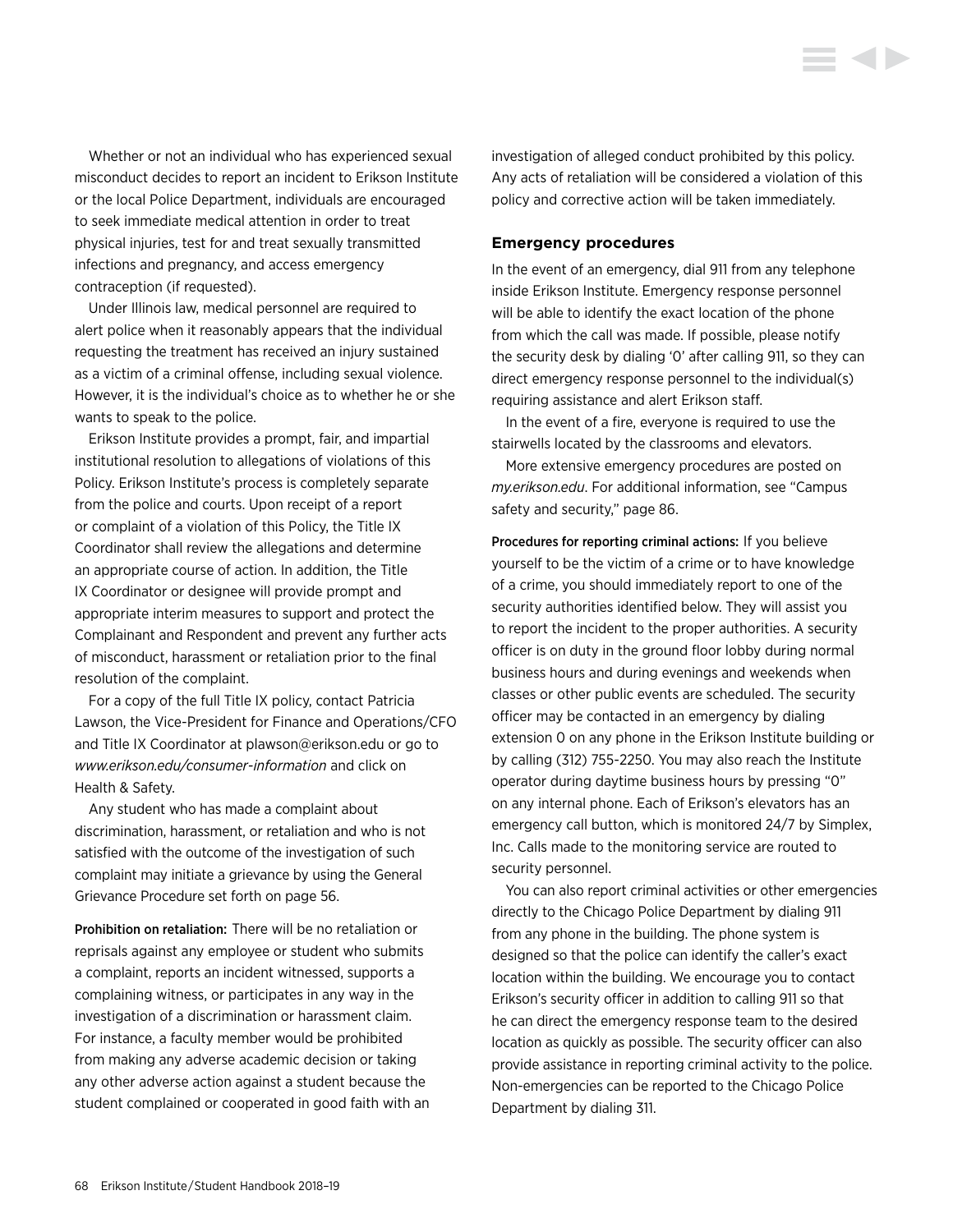The following table summarizes the contact information for security authorities to whom you can report a crime:

| Security authority                                  | Location                             | <b>Number</b>    |
|-----------------------------------------------------|--------------------------------------|------------------|
| Security officer                                    | Ground floor lobby                   | $\left( \right)$ |
| Chief HR and Facilities Officer                     | 3rd floor, Office 325 (312) 893-7200 |                  |
| Dean of Students                                    | 4th floor. Office 414                | (312) 893-7173   |
| VP for Finance and<br>Operations/CFO                | 4th floor, Office 410                | (312) 893-7120   |
| Dean of Enrollment Management 3rd floor, Office 319 |                                      | (312) 893-7145   |
| Police Department, non-emergency                    |                                      | 311              |
| Police Department, emergency                        |                                      | 911              |

## **Gender neutral restrooms**

In keeping with Erikson's commitment to a safe and inclusive environment for all students, staff, and visitors to our campus, two multi-stall, gender-neutral bathrooms are available to provide options that are consistent with each person's gender identification and expression. The genderneutral restrooms can be found on the second and third floor.

## **Information technology telecommunication networks and information resources**

#### **Purpose**

Erikson provides its staff, students, and guests with a wide array of information technology and resources. As with all Institute assets, our campus-wide telecommunications, including phones, voice-mail, computer network, workstations, laptops, servers, software, printers, mobile devices, and collaboration tools, are intended for authorized business and academic use. Members of the Erikson community are expected to use these resources in a responsible, professional way. Users shall use these resources in a manner that is honest and ethical and in accordance with the standards for honest and ethical behavior outlined in Erikson's Human Resources Policy Manual. The following guidelines will help users understand their responsibility to protect the integrity of these resources, to properly use and protect information, and to respect the rights and privacy of other users. The rules apply equally to users who connect their own devices to Erikson's network.

## **Policy guidelines**

The purpose of Erikson's computer network and information resources is to support its mission of teaching, research, clinical service, and community engagement.

- 1. Access—Users must refrain from seeking to gain unauthorized access to information resources or enabling unauthorized access by others. Inappropriate uses include, but are not limited to:
	- Sharing your username and passwords and permitting other individuals to access your accounts;
	- Accessing another user's files or directories without authorization; Attempting to capture or crack passwords or encryption to access another user's accounts or network files;
	- Intercepting or monitoring any network communication not explicitly intended for you without authorization;
	- Impersonating another individual in communication (e.g., forged email, texts, IMs, social media postings);
	- Restricting or denying access to the system by legitimate users.

2.Usage—Use of Erikson's information resources must comply with Institute policies and legal obligations, including licenses and contracts, and all federal and state laws. Inappropriate uses include, but are not limited to:

- Using Erikson's resources for private financial gain (e.g., running a private business);
- Using Erikson's resources to conduct partisan political activities (e.g., lobbying or campaigning) where prohibited by federal, state, or other applicable laws;
- Copying and using Institute purchased/leased software contrary to the provisions of the contract;
- Consuming an unauthorized, disproportionate share of networking resources;
- Downloading, viewing, or transmitting fraudulent, harassing, pornographic, or threatening messages or materials or materials containing ethnic slurs, racial epithets, or other content that may be construed as harassment or disparagement of others based on their race, color, religion, national or ethnic origin, gender, gender identity, gender expression, sexual orientation, marital status, age, disability, veteran status, or any other status protected by federal, state, or local laws;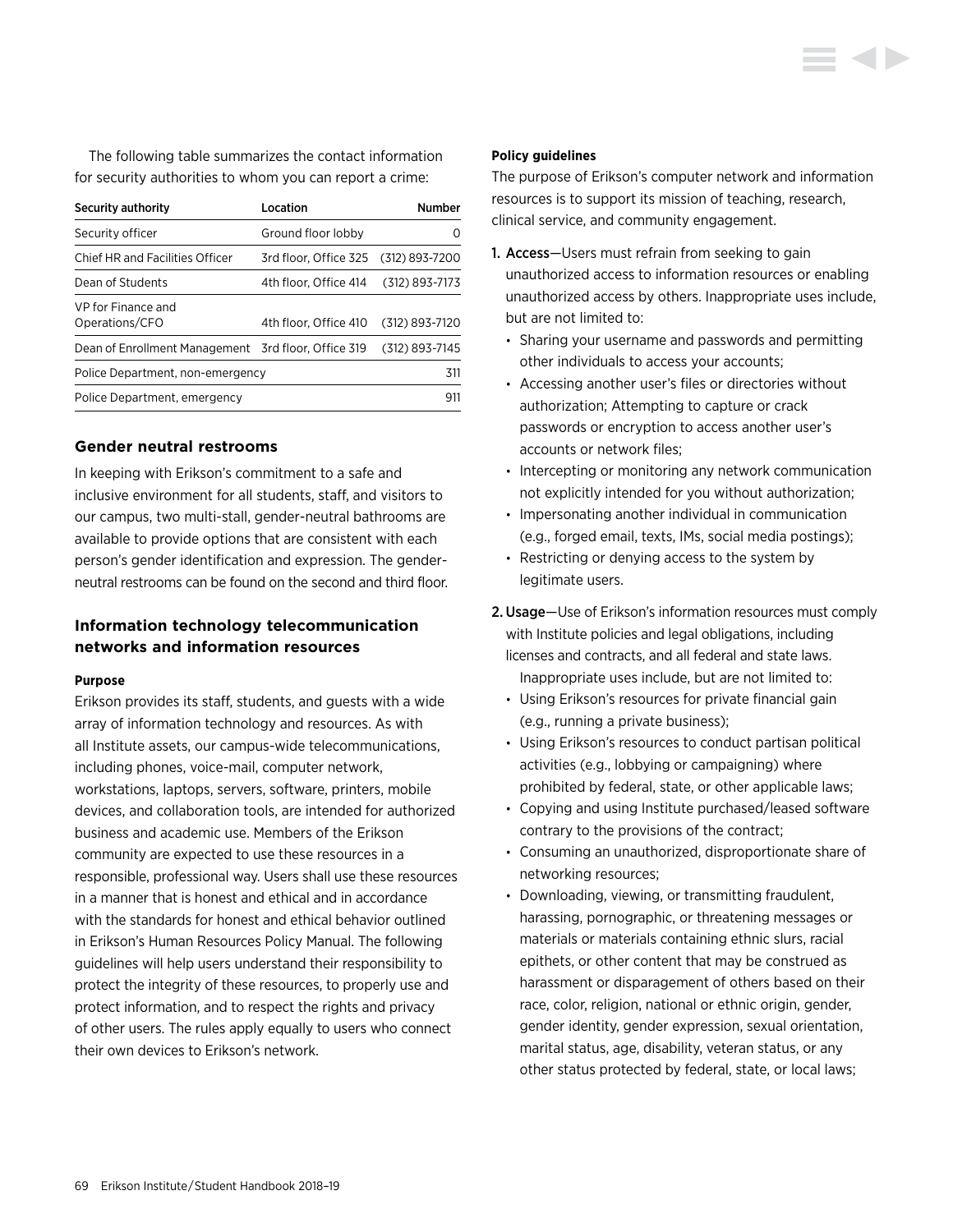- Using copyrighted or licensed digital resources without appropriate permission and/or attribution (e.g., journals, movies, music, software, games, data, etc.). (See Erikson's Intellectual Property Policy and the Peer-to-Peer File-Sharing policy for more information);
- Violating the terms of use of online media forums, including social networking websites, mailing lists, chat rooms, and blogs.

Please note that Erikson acknowledges that there may be a legitimate academic or scholarly reason for downloading, viewing or transmitting certain content that in most other contexts would be violative of this policy. If such circumstances arise, please use appropriate discretion in processing such materials.

- 3. Integrity and security of information—Users must respect and protect the integrity of information and information resources and preserve the rights and privacy of individuals. Inappropriate activities include, but are not limited to:
	- Deploying software programs that secretly collect information about individual users;
	- Destroying or altering data or programs belonging to other users;
	- Storing, sending or otherwise processing sensitive personal information about individuals without express authorization and proper security protections or in violation of applicable law. Examples of such information include: financial information, social security numbers, driver's license numbers, state ID numbers, and health information;
	- Transmitting sensitive or proprietary information to unauthorized persons or organizations;
	- Sending unsolicited messages without authorization to a large number of recipients, including staff and students;
	- Transmitting confidential, personally-identifiable information, or information otherwise protected by law, over the network without proper safeguards, which in some instances, such as in the case of transmitting sensitive personal information, may require encryption.

"Personally identifiably information" means information that is identifiable to an individual or reasonably identifiable to a specific device.

- 4.Personal use of Institute-owned networks and information resources—Erikson acknowledges that a certain amount of incidental personal use of Instituteowned information resources may occur. Erikson further acknowledges that a certain amount of such use on personally-owned devices on Erikson network resources may also occur. As a general rule, Erikson does not object to such periodic incidental use so long as it is:
	- Reasonable and limited;
	- Does not interfere with academic commitments;
	- Does not adversely affect or burden Erikson's information systems, the academic environment generally, or other users.

# 5. Erikson's right to access information resources for legal and Institute purposes—Users should have no expectation of privacy when using Erikson's telecommunication networks and information resources for any form of activity, including but not limited to email (personal and business), messaging, accessing the Internet, or engaging in social media. Erikson may monitor communications and other activities taking place on its information systems and reserves the right at its discretion to access, and in some circumstances disclose to third parties, any records, messages, or communications sent, received, or stored on its information systems, without the knowledge and consent of the users who have custody of them, subject to applicable law. Examples of circumstances in which representatives of the Institute may need to access and/ or disclose electronic or other records to third parties (including paper records) include:

- In response to investigations, subpoenas, or lawsuits. Erikson may be required by law to provide electronic or other records, or information related to those records, to third parties;
- In connection with Erikson's own investigations;
- To ensure the proper functioning of the Institute;
- To protect the safety of individuals or the Erikson community;
- To provide, maintain, or improve services; and, in that connection Erikson may also permit reasonable access to data by third-party service providers.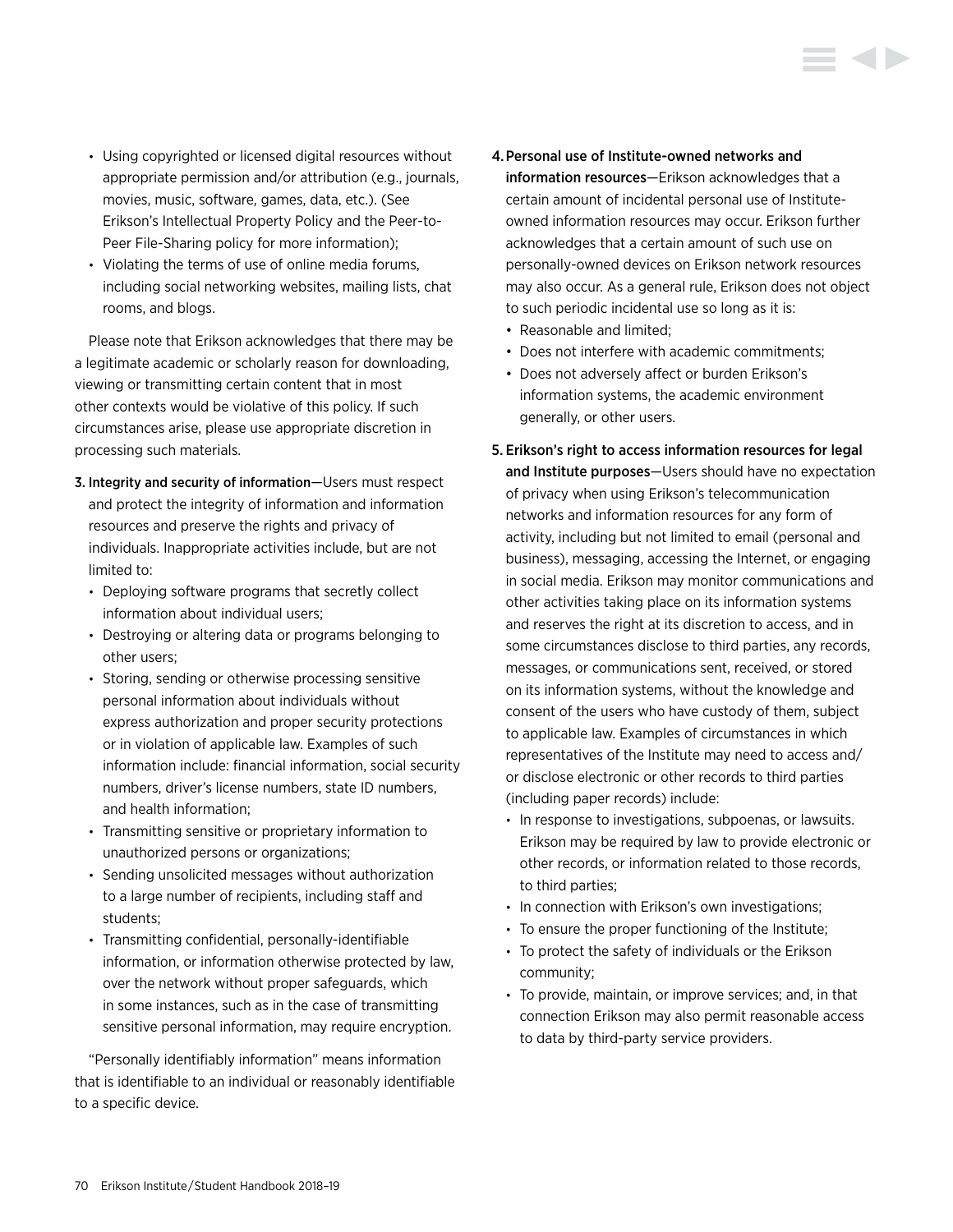#### **Procedures**

## *Reporting concerns about or possible misuse of information resources*

Users should report any system defects and concerns with system security to the Information Technology staff. If you receive "spam" or unsolicited email, you can forward it to SPAM REPORTING so that it can be blocked in future. To report suspected misuse of Erikson's computer telecommunications resources, users should follow the procedures outlined in the Whistleblower Policy.

#### *Consequences of misuse of information resources*

Inappropriate use of these resources may result in loss of access and disciplinary action, up to and including termination or dismissal or, in some cases, in civil or criminal prosecution.

## **Peer-to-Peer File-Sharing Policy**

Peer-to-peer file-sharing software applications are defined as programs that allow computers to share content in the form of music, movies, games, computer files, or software over a local network and the Internet without accessing a centralized distribution server or set of servers. Erikson prohibits the use of peer-to-peer applications on its networks or IT resources to transmit or exchange any videos, music, software, images, or other copyright-protected content, unless the user has valid, written authorization to access and/or distribute such content. Any use of the IT resources in violation of this policy will be subject to discipline or sanctions in keeping with the applicable provisions of IT policies and other Erikson rules and policies. To avoid the risk of copyright infringement, as well as possible exposure to viruses, unexpected material, or spyware, users should obtain materials through the many authorized Internet services that legitimately distribute copyrighted works online, whether music, ebooks, or motion pictures. For a list of authorized services, please contact the library staff.

Erikson expects that any use of its network and IT resources will be consistent with Erikson's policies and compliant with applicable laws. Be aware that Erikson is required by the Department of Education and the 2008 Higher Education Opportunity Act to use a variety of technology-based methods to monitor and combat unauthorized use of its network and IT resources to distribute copyrighted materials in violation of the copyright owner's rights. Erikson is under no obligation to protect a user from

a complaint or action arising from any violation, or alleged violation, of the law, including infringement of any intellectual property rights due to use of peer-to-peer, or any other type of "file-sharing," software applications. Users should understand that the fact that material is accessible through the Internet does not mean that accessing and distributing such material is authorized by copyright-holders. Even when users pay for that access, they do not necessarily acquire the right to distribute the material to others.

## **Privacy policy**

This notice describes the Privacy Statement of Erikson Institute ("Erikson", "we" or "our"), a U.S. non-profit organization. Erikson is committed to protecting your privacy when you visit our website by restricting the use of collected information. This privacy policy outlines how we collect information when you visit our site and how we use that information. You will not be required to submit personally identifiable information, but if you choose to do so, you are accepting and consent to the practices described in this Privacy Statement.

Our business changes constantly, and our Privacy Statement and Terms of Use will change, also. Your continued use of our website following the posting of any amendment shall indicate your acceptance of the revised Privacy Statement.

#### **1. Information we collect**

Anonymous information: Our website automatically captures limited, non-personally identifiable information that your browser makes available. This information may include your internet protocol (IP) address, browser type, computer operating system, time and date you visit, the pages you access, and the address of the page that directed you to our site. We use this data to understand patterns of site activity and to improve the site, so it is more useful for you. This information is not linked in any way to your personal information. Although we cannot guarantee impenetrability of our servers, we have established reasonable physical, electronic, and procedural safeguards for all of the information we collect online.

Personal information: We do not collect personally identifiable information from you unless you supply it voluntarily. The types of personally identifiable information that you may be prompted to consider providing includes, but is not limited to, your name,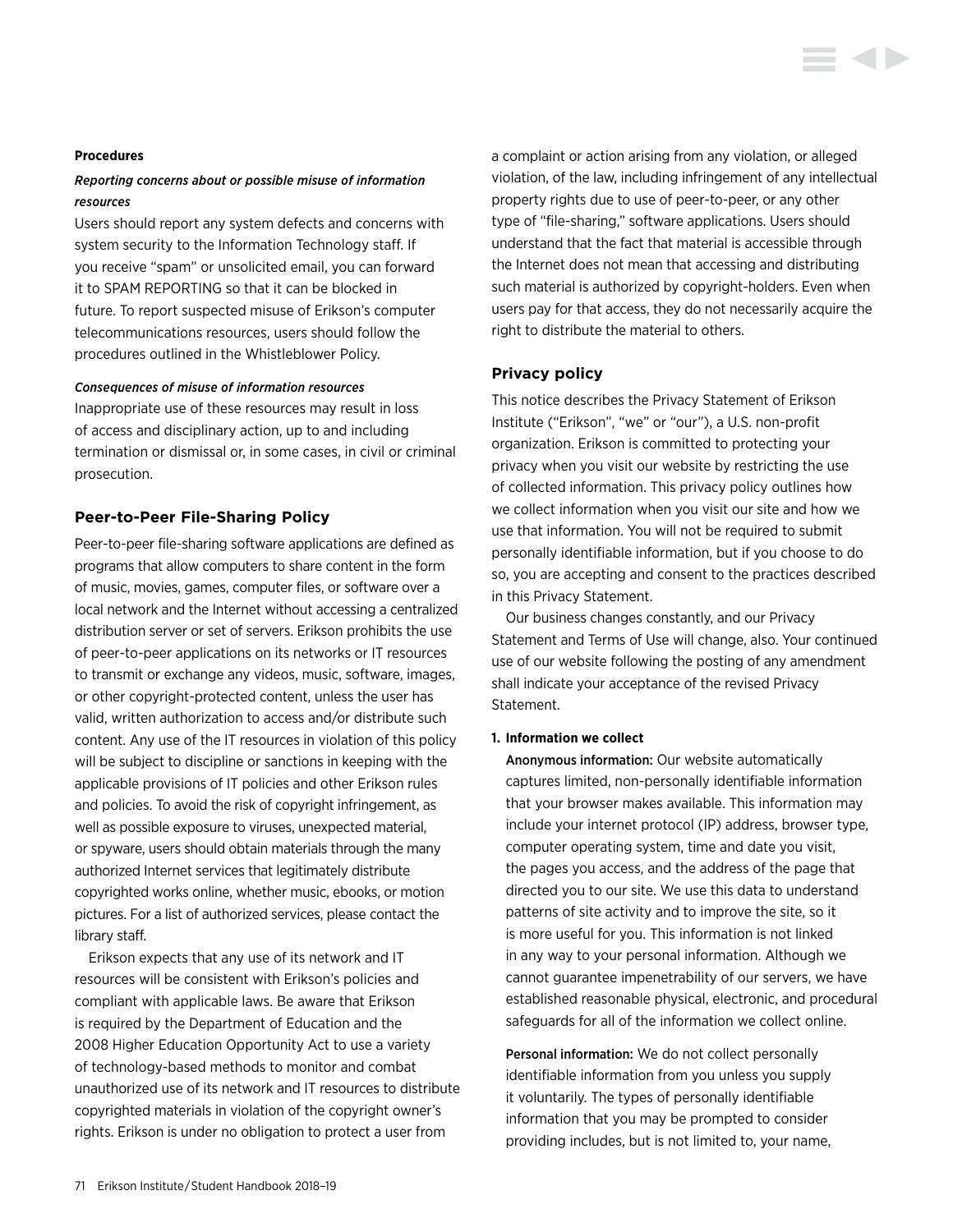mailing address, email address, telephone number, ethnic background, gender, marital status, GRE scores, program interests, date of birth, Social Security number, visa classification, armed forces affiliation, credit card number, citizenship, language spoken, academic experience, work experience, financial information, or other information relevant to an application for admission, request for information, or a transaction. If you reside in the European Union, upon providing your personally identifiable information to Erikson, you will be indicating your explicit consent that the personally identifiable information you have provided may be transferred to, processed, and stored in the United States, in accordance with this policy.

In accordance with the General Data Protection Regulations (GDPR), Erikson will respond to reasonable requests for access to information held about a data subject (identified natural person who is the subject of personal data); rectify information held about a data subject pursuant to a valid request; communicate corrections of personal data to third parties who have received the data; allow a data subject to revoke consent for a particular processing activity; to honor valid requests to restrict the processing of data if requested by a data subject; respond to valid requests for erasure of data held about a data subject; honor requests from a data subject to have their personal data transferred directly to another controller; if technically feasible, and respond to valid requests for erasure of data held about a data subject.

We request personally identifiable information only when necessary to provide a service or to complete a transaction. Examples include subscribing to electronic newsletters or listservs; membership accounts requiring login; completing online surveys; requesting program information; applying for admission to an academic program; registering and paying for events or courses; or making a donation.

Disclosure Regarding Google Display Advertising: We have implemented Google Analytics features based on Display Advertising (e.g., Remarketing, Google Display Network Impression Reporting, the Doubleclick Campaign Manager integration, or Google Analytics Demographics and Interest Reporting).

We use remarketing with Google Adwords and analytics to display content-specific advertisements to visitors who have previously visited our site when those visitors go to other websites that have the Google Display Network

implemented. We and other third-party vendors, including Google, use first-party cookies (such as the Google Analytics cookies) and third-party cookies (such as the DoubleClick cookie) together to report how your ad impressions, other uses of ad services, and interactions with these ad impressions and ad services are related to visits to our site.

Google Analytics does not store any visitor specific data, and we will not use visitor-specific data in any way related to Google Analytics, Google Adwords, and Remarketing. We use aggregated behavioral information to refine our marketing efforts.

At any time, you may choose to opt-out of Google Analytics tracking with the Google Analytics opt-out browser add-on. You can also opt-out of Google Analytics for Display Advertising and customize Google Display Network ads using the Ads Settings.

#### **2. What we do with the personal information we collect**

Through our website, some visitors can access chat rooms, forums, and message boards. Please remember that any information that is disclosed in these areas becomes public information, and you should exercise caution when deciding to disclose your personal information.

We will not sell, trade, or otherwise transfer to third parties your personally identifiable information, except that we may share this data with subsidiaries, affiliates, and vendors we retain to provide services necessary to our operations. Such third parties could include, but are not limited to, website hosting companies, mail delivery service companies, payment processors, and institutional research companies. We also reserve the right to release personally identifiable information (i) when we are under legal compulsion to do so (e.g., we have received a subpoena) or we otherwise believe that the law requires us to do so; (ii) when we believe it is necessary to protect and/or enforce the rights, property interests, or safety of Erikson, our users or others; or (iii) as we deem necessary to resolve disputes, troubleshoot problems, prevent fraud, and otherwise enforce the Privacy Statement and our Websites Terms of Use. Additionally, in the event that Erikson is merged with or becomes part of another organization, or in the event that Erikson is sold or it sells all or substantially all of its assets or is otherwise reorganized, the information you provide will be one of the transferred assets to the acquiring or reorganized entity.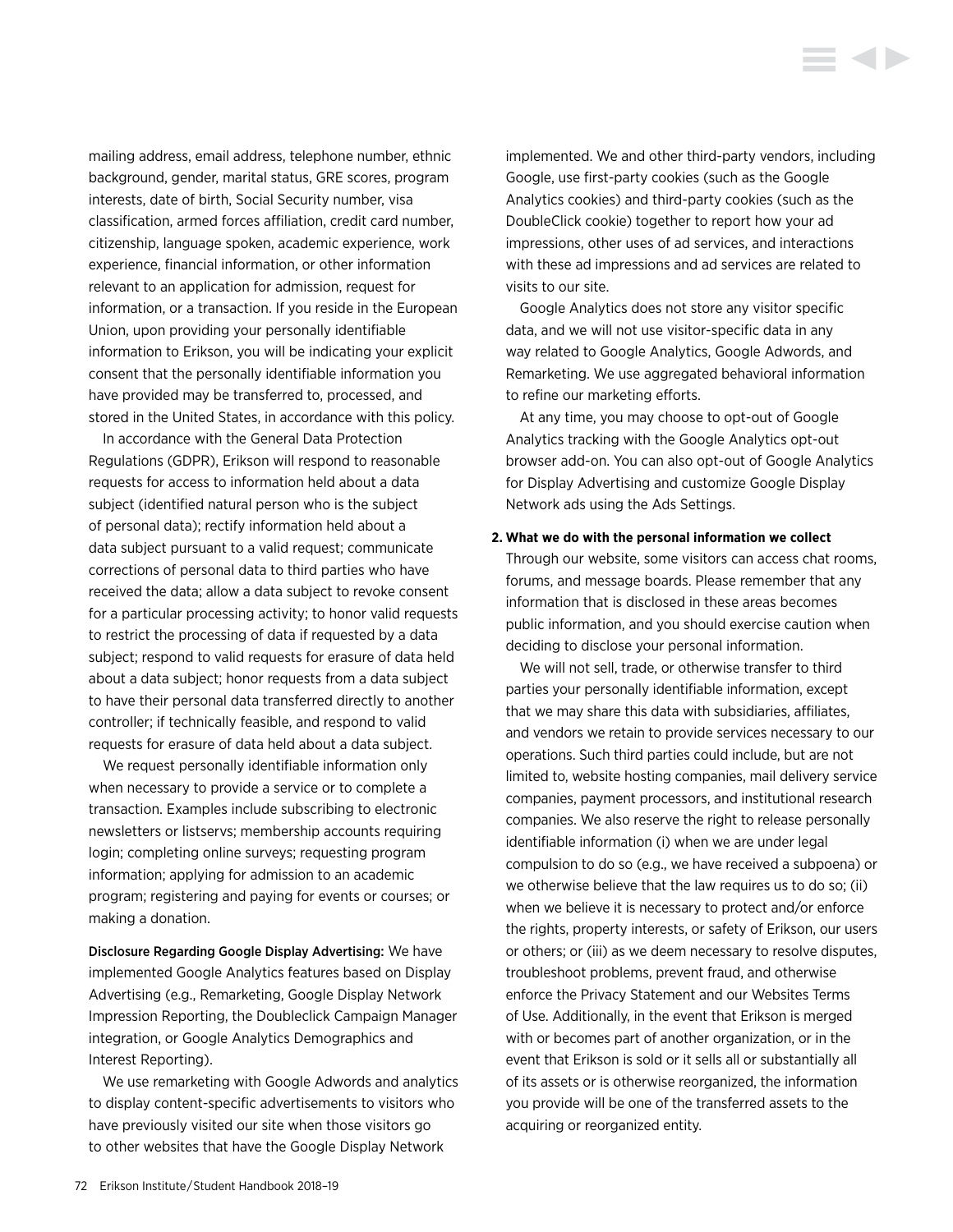### **3. Opt-out rights**

Student directory information: Aside from directory information that may be disclosed under the Family Educational Rights and Privacy Act (FERPA), we will not post personally identifiable information about students or graduates without prior permission or as otherwise set out herein. Students who wish to withhold the disclosure of some or all directory information should notify the Registration and Student Records office by October 1 of the academic year concerned.

Alumni directory information: Personal and professional contact information for alumni is collected through various methods and is published online in a searchable, passwordprotected alumni directory. We restrict directory access to alumni and persons connected to the Erikson community and use all appropriate technology to prevent misuse of the data by unauthorized parties. Alumni can request that their contact information be withheld from the directory by contacting us at [alumniservices@erikson.edu](mailto:alumniservices%40erikson.edu?subject=).

Email and direct mail: You can opt out of receiving future promotional electronic mailings from us by following the unsubscribe procedures indicated in each mailing. You can opt out of receiving printed promotional mail in the future as well by contacting us at [unsubscribe@erikson.edu.](mailto:unsubscribe%40erikson.edu?subject=)

Cookies: We use cookies to keep track of and enhance certain user activities on our website, such as logging into your account, accessing your courses or your grades, and other user-specific features. You may block or restrict cookies on your computer or purge them from your browser by adjusting your web browser preferences. You should consult the operating instructions that apply to your browser for instructions on how to configure your browser setting to meet your preferences.

However, because cookies allow you to take advantage of some features or functions of our websites, we recommend that you leave them turned on. For example, EriksonOnline uses Blackboard Learn™, which requires the acceptance of a cookie by your browser to access information in the courses. If you block or otherwise reject our cookies, you will not be able to use this feature.

#### **4.How you can access and update your personal information**

If you have a My.Erikson account, you may access and update your information by clicking on Personal Info. Additionally, you may contact the Associate Registrar at [registrar@erikson.edu](mailto:registrar%40erikson.edu?subject=) to request updates to your personal information.

#### **5. What about links to other websites?**

This statement applies only to Erikson websites. Our websites may contain links to third party sites. We are not responsible for the content or policies of such sites and recommend that you check the third-party privacy statements posted on their websites.

## **6. How do I ask questions and provide feedback regarding privacy?**

We welcome your questions, comments and concerns about privacy. Erikson is committed to the resolution of concerns or complaints about your privacy and our collection or use of your personally identifiable information. If you have any questions regarding this privacy statement or how we protect your personal data, please contact us at:

Erikson Institute ATTN: Privacy Practices 451 North LaSalle Street Chicago, Illinois 60654-4510 or [webprivacy@erikson.edu](mailto:webprivacy%40erikson.edu?subject=)

## **Smoking policy**

Smoking is not permitted anywhere inside the building. Per City of Chicago ordinance, smoking is not allowed within 25 feet of any building entrance.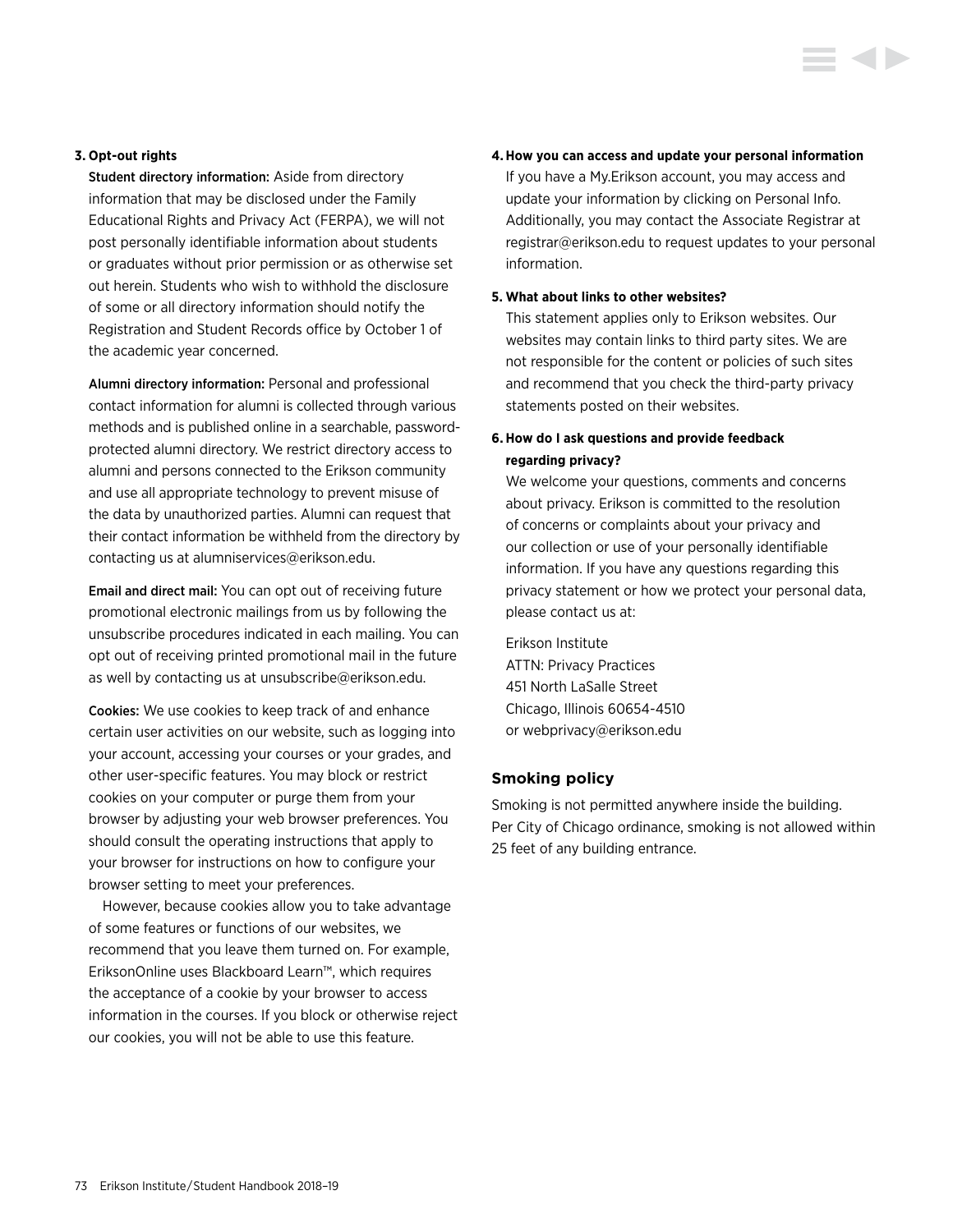# <span id="page-74-0"></span>Registration/student records policies and procedures

## **Academic records**

The official record and transcripts for students are kept in the Registration and Student Records Office. Students are responsible for notifying the Registration and Student Records Office of any changes to their name and contact information by submitting change of name, address, phone number or email, etc., to Registration and Student Records, in writing, with appropriate supporting documentation for name changes (court order, marriage license, or dissolution decree). Name changes apply to permanent student files (but not their contents) and computer records; mentions of your previous name as it appears throughout your narrative evaluations, which are part of your official transcript record, are not changed.

## **Add/drop procedures**

The official add/drop period for each term is published in the academic calendar. Students may add or drop courses through *my.erikson.edu* during this period. If needed, a revised tuition statement will be issued and you will be informed of any changes in your eligibility for financial aid.

### **Registering for a course after the add/drop period**

Students who wish to register for a course after the add/ drop period must submit a Course Add/Drop Request Form, available through *my.erikson.edu,* to the Registration and Student Records Office. In some cases students may be asked to seek written approval from the course instructor before a Course Add/Drop Request Form will be considered. If approved, you will be informed of any adjustment to your tuition statement, and a \$100 late fee will be added to your account. A revised tuition statement will be issued and you will be informed of any changes in your eligibility for financial aid. It is your responsibility to make up any missed course work.

### **Withdrawal from a course after the add/drop period**

Students who wish to withdraw from a course after the add/drop period must submit a Course Add/Drop Request Form, available through *my.erikson.edu,* to the Registration and Student Records Office. Your request to withdraw from a course will be considered official on the date you submit the completed Course Add/Drop Request Form to the Registration and Student Records Office.

Once you have withdrawn from the course(s), you will be informed of any adjustment to your tuition statement for the term. Students who withdraw from a course after the end of the add/drop period may be eligible for a refund according to the Institute's Tuition Refund Policy ([see page 93](#page-93-0)). The official date of your request will determine the amount of tuition that will be refunded to you, in accordance with the refund policy. A revised statement will be issued and you will also be informed of any changes to your eligibility for financial aid. If you are eligible to receive a refund of tuition, Erikson will issue a check to your current address within three weeks from the date we receive the Course Add/Drop Request Form.

▘▟▶

Students who withdraw from a course up to four weeks before the end of the term will receive a grade of W, withdrawal. Students who withdraw from a course during the last four weeks of the term will receive a grade of WF, withdrawal, fail. No student will be eligible to withdraw from a course while an issue regarding the student's possible academic dishonesty or other misconduct is pending with respect to that course.

## **Audited courses**

Students wishing to audit a course must officially register for the course and submit a written request form to the Registration and Student Records Office. A course that is audited does not count as hours attempted, and therefore is not included in the calculation of a student's GPA, full- or part-time status, or progress toward degree or certificate completion. Auditors are not required to complete course assignments, including examinations and term papers. Class attendance is required, and auditors have a right to participate in class discussions. A grade of AU indicates satisfactory attendance; students who do not meet the attendance requirement will receive a grade of W. Tuition for audited courses will be two-thirds the tuition charged for courses taken for academic credit.

## **Change of address**

Erikson Institute can be notified of a change of address by submitting through *my.erikson.edu*. Be sure to include any change in phone number and external email. Students are responsible for notifying Erikson Institute of any change in contact information. Returned mail because of incorrect address, including billing, is the responsibility of the student.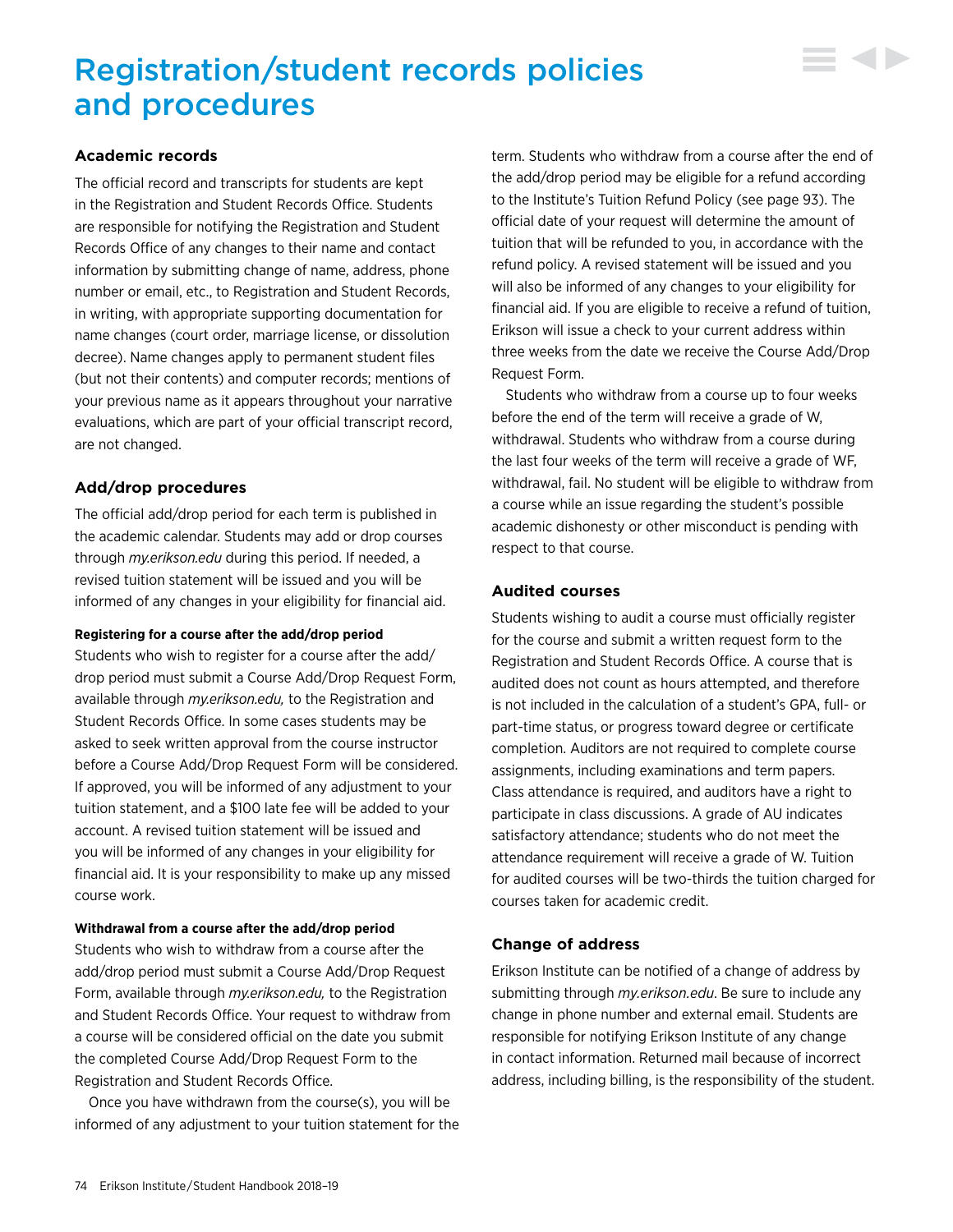## **Changing programs or cohorts**

Students who wish to change their academic program must take the following steps:

- 1. Review the general requirements and information about your intended new program, available in the Handbook or on Erikson's web site. If you are interested in the teacher certification program, please read pages 1–8 of the Handbook for Teacher Education Candidates available from *my.erikson.edu.*
- 2. Obtain a copy of your Erikson transcript showing completed coursework and courses in progress.
- 3. Meet with your faculty advisor regarding your interest in the new program.
- 4.Make an appointment with the director of the program you are interested in changing to assess the appropriateness of the transfer, review the degree requirements of the new program, and develop a new program plan.

You must then submit a Change of Program Request form, with your advisor's and the new program director's signatures of approval, to the Registration and Student Records Office. You will be notified once your request has been approved, as well as of any changes in your tuition and financial aid. You may also be assigned a new advisor.

In order to maintain the integrity of the master's cohort model, cohort changes are generally not allowed. Students who have extenuating circumstances and wish to change their cohort must first meet with their faculty advisor to discuss the request. The Dean of Enrollment Management will make the final decision on the request.

## **Course substitution**

On occasion, students may wish to develop a special project in lieu of a course requirement. Approval of the course instructor is required and must be obtained prior to the beginning of the semester in which the course is offered. A proposal for a course substitution must be submitted in writing and approved by the Registration and Student Records office. Students are still responsible for the material presented in the course. Contact your advisor and the course instructor if you have any questions.

## **Holds on registration**

A hold may be placed on a student's registration for a variety of reasons, including but not limited to:

- Failure to pay tuition bills by specified deadlines
- Failure to submit complete immunization record
- Incompletes from prior term course work
- Incompletes exceeding the allowable number for the current year
- Unpaid library fines

Students who have a hold on registration:

- Will not be allowed to attend classes
- Cannot access course materials on EriksonOnline
- Cannot use library resources
- Cannot register for future semesters
- Will not have current year financial aid (loans and scholarships) disbursed to them
- Will not be eligible to receive an official transcript or diploma, if applicable.

It is the student's responsibility to take immediate steps to resolve any holds on their registration. Students who fail to do so by the end of the published add/drop period will incur a late registration fee of \$100 per class. Please be aware that instructors may bar late registrants from their classes, resulting in delayed completion of degree requirements and extended time to degree completion.

### **Immunization records**

All degree and certificate students enrolled at Erikson for 3 or more credits are required by the State of Illinois to complete an Immunization Record form. Forms are available from the Registration and Student Records Office. When completed, the forms should be returned to the Registration and Student Records Office.

All students doing fieldwork/internships in licensed centers must have health forms completed and on file indicating the results of the tuberculin skin test or chest x-ray and general findings on communicable diseases and physical and emotional conditions (Section I, A and Section II, A and B of the "Medical Report on an Adult or Child in a Licensed Child Care Facility"). It is the student's responsibility to comply with any additional health-related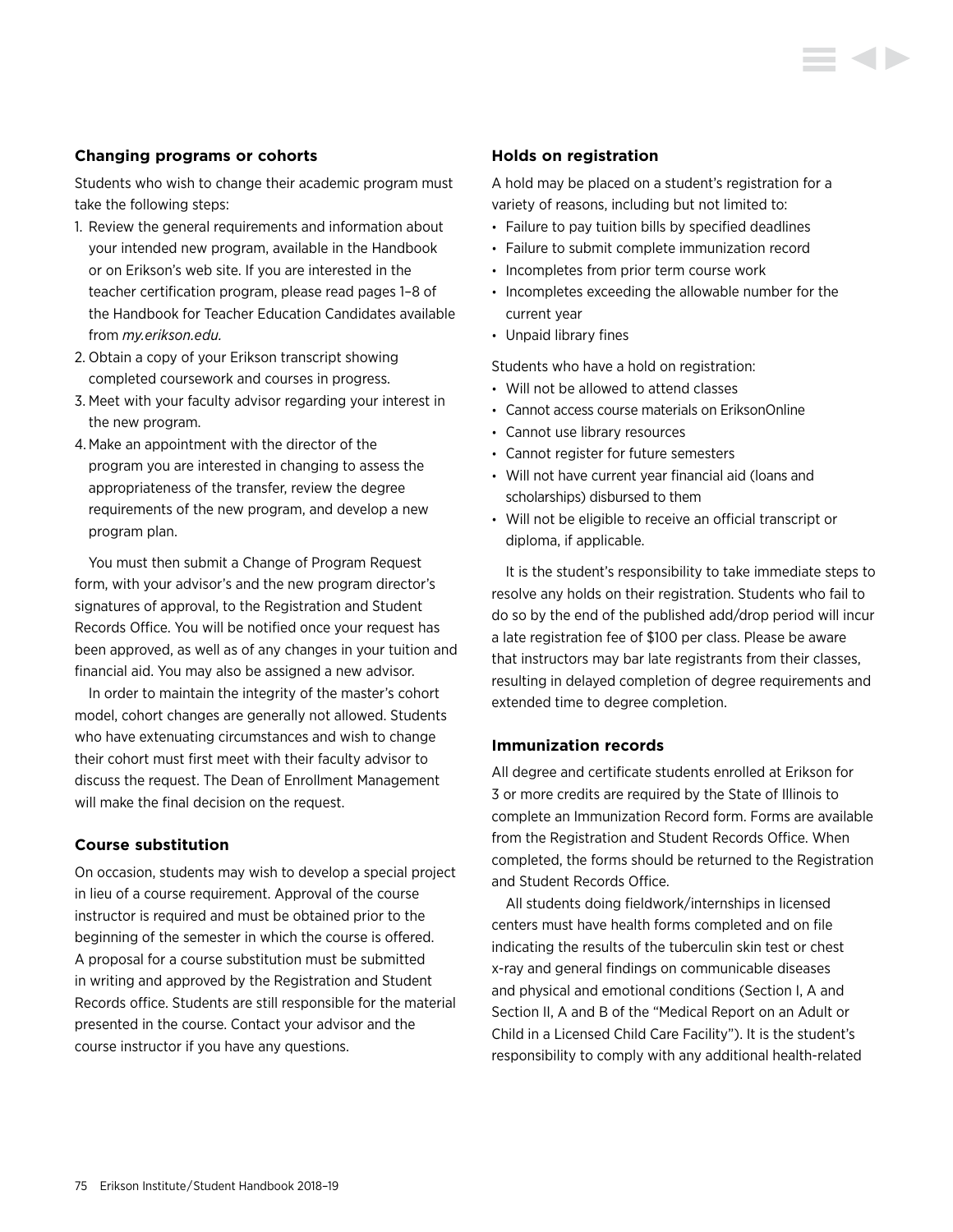

## **Incomplete policy**

All course work is due the last day of class unless otherwise stated on the individual course syllabus. If you anticipate that you will not meet the deadline, you should arrange to take an incomplete in the course prior to the last day of class. Students must have completed a majority of the required coursework AND have attended class on a regular basis in order to be eligible and approved for a grade of I (Incomplete).

Incompletes are considered an exception, not a rule. Granting an incomplete for submission of the completed work, is totally at the discretion of the faculty instructor(s), and there is no guarantee that granting one will be seen as being in the student's best interest.

To request an incomplete, students submit an Incomplete Request form, which is available from *my.erikson.edu*. The student and their instructor will discuss a deadline for the completion of course requirements and the instructor will then make the final decision about the due date for any work. The deadline can be any date after the end of the semester but no later than the first day of the following semester:

| For fall term courses   | January 7 |
|-------------------------|-----------|
| For spring term courses | May 13    |
| For summer term courses | August 26 |

All incomplete requests must be approved in writing by your instructor(s) and the form must be turned in to the Assistant Director, Registration and Student Records, no later than the last day of class. The Incomplete Request is not officially accepted until it is reviewed and approved by the Assistant Director, Registration and Student Records.

A student who does not complete a course, fails to turn in an Incomplete Request form by the last day of class, and is not given a grade by the instructor, will receive a grade of NG, no grade submitted. Grades of I and NG become an FR,

failure by rule, if the student has not complete the course requirements by the first day of the following semester. There is a maximum number of incompletes you may carry at any one time. It is determined by the program option you are following:

| Two-year master's degree program   |   |  |
|------------------------------------|---|--|
| First year                         | 2 |  |
| Second year                        |   |  |
| Three-year master's degree program |   |  |
| First and second year              |   |  |
| Third year                         |   |  |
| Certificate programs               |   |  |
| First year                         |   |  |
| Second year                        |   |  |

The Registration and Student Records Office will not approve an additional request without serious extenuating circumstances.

Please note: Students with incompletes will not be allowed to do an internship. Students may request a leave of absence or be required by the faculty to take a leave of absence to complete incomplete courses.

#### **Incompletes for internship/field**

Incompletes from a prior academic year (excluding summer semester) may not be carried into the next academic year.

Please note: Students with incompletes will not be allowed to do an internship. Students may request a leave of absence or be required by the faculty to take a leave of absence to complete incomplete courses.

#### **Independent study**

It is possible that you may have interests that go beyond the material covered in the classes or that you may want to pursue questions raised in the course of study. This can be pursued through an independent study course (C498 Independent Study) at additional cost. All independent study projects must be arranged with a faculty member and approved by the Senior Vice President for Academic Affairs/Dean of Faculty.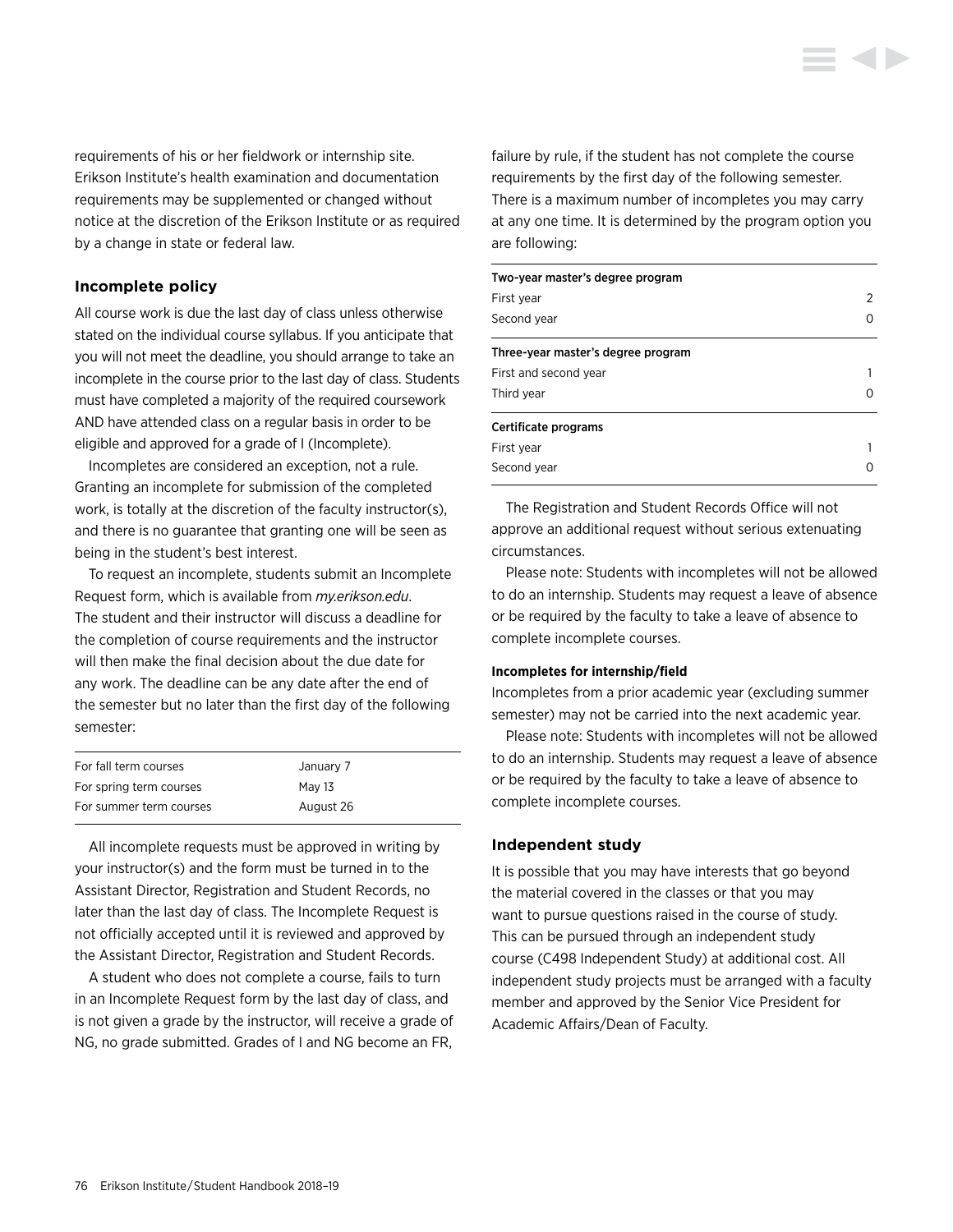#### **Leave of absence**

Master's degree and certificate students may, in special circumstances, request a temporary leave of absence from Erikson and resume studies at a specified later term. In order to be eligible for a leave of absence, students must have a minimum grade point average of 2.67 (B–), be in good academic standing, good standing with student accounts, and if applicable, have any other Institute holds cleared before the leave may be approved. The length of a leave of absence can vary from one semester to an entire academic year. If you decide to request a leave of absence from Erikson, you must take the following steps:

- 1. Meet with your faculty advisor to discuss your decision to take a leave of absence to ensure that you are making the best decision and to discuss the implications. Given the sequential nature of the Erikson curriculum, your advisor will work with you to determine the best date for your return. This will be driven in part by the best sequencing of your course work.
- 2. If you are receiving financial aid, you must also meet with the Dean of Enrollment Management to discuss the impact of this decision on your financial responsibilities (for example, balance due and loan repayment obligations).

If after these discussions you do decide to take a leave, you must immediately complete the Leave of Absence Request form and secure your advisor's signature. Forms are available from *my.erikson.edu*. Your leave will not be considered official until the Registration and Student Records Office receives the completed Leave of Absence Request form.

Please note: It is in your best interests to notify us of your decision to take a leave of absence as soon as possible. The date of your official leave will determine the amount of tuition that may be refunded to you. (See Erikson's Refund Policy, page 85). Reasons for the leave of absence will be considered on a case-by-case basis and may influence the amount of the refund.

If you are eligible to receive a refund of tuition, Erikson will issue a check to your current address within three weeks from the date we receive the Leave of Absence Request form.

If you fail to register for a term without taking an official leave of absence, we will assume that you have unofficially withdrawn from Erikson. In order to return to Erikson, you would need to reapply.

If you have taken a leave of absence from Erikson, you must notify us in writing of your intended return three months in advance, to ensure that you are notified of priority registration and other important information during your leave. It is your responsibility to re-apply for financial aid by the deadlines for your intended return. Contact the Dean of Enrollment Management for appropriate guidelines.

Erikson Institute welcomes requests to re-enroll after a leave of absence and, in all but unusual cases, such requests will be granted. The Institute reserves the right to deny or defer enrollment in unusual circumstances. In determining whether a student may re-enroll, the Institute may consider the student's academic status when last enrolled, activities and conduct while away from the Institute, potential for successful completion of the student's program, and the ability of the Institute to support the student academically or financially, as well as other relevant factors. The decision of the Senior Vice President for Academic Affairs/Dean of Faculty is final with respect to re-enrollment.

If you wish to extend your leave of absence beyond the approved date, you must apply in writing three months prior to your scheduled return date. The Registration and Student Records Office will decide whether to approve an extension or require that you reapply at a later date. If you do not return at the agreed upon time and do not request an extension, we will assume that you have withdrawn from the Institute.

## **Official Institute communications**

Erikson Institute, recognizing the increasing need for electronic communication with students, has established email as an official means of communication with its students. In order to ensure consistent and effective communication, an official Erikson email address is required for all students. Erikson will send official communications to the Erikson email account, which is uniquely assigned to each student upon official matriculation at the Institute.

Erikson Institute expects that every student will receive email at her or his Erikson email account and will read email on a frequent and consistent basis. A student's failure to receive and read Institute communications in a timely manner does not absolve that student from knowing and complying with the content of such communications. All use of email is expected to be consistent with other Erikson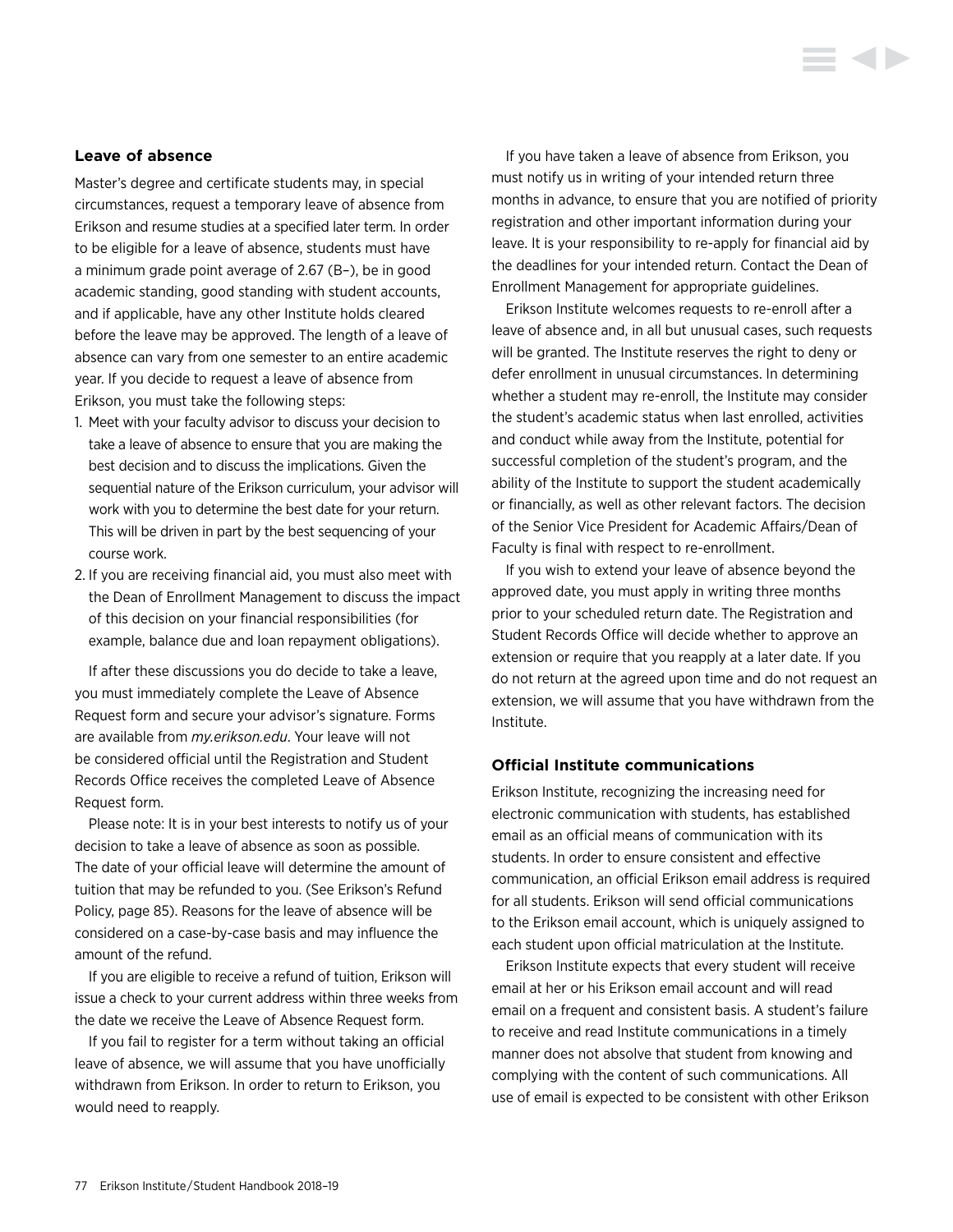Institute policies including the "Information Technology Telecommunication Networks and Information Resources."

Information concerning emergencies or school closing is published through the following ways:

- *my.erikson.edu*
- the Erikson Institute homepage at *<www.erikson.edu>*
- the main telephone number, (312) 755-2250
- Erikson email accounts
- text message via the Emergency Notification System

## **Readmission**

Students who have withdrawn from Erikson or exceeded the term of their leave of absence must reapply for admission if they wish to resume their studies at a later time. The admission committee will determine whether or not to readmit a candidate. Readmitted students are subject to all new degree requirements in effect at the time of readmission.

## **Registration**

New and continuing students are required to register for courses during the priority registration period before the beginning of each term in which they are taking courses, doing an internship, or otherwise engaging in graduate study. Only registered students have access to Institute resources, including electronic course materials and syllabi. Students are responsible for registering in a timely manner. Registration information will be provided to students well in advance of registration deadlines.

## **Repeated courses**

Occasionally students may be required to repeat a course due to poor performance, low cumulative grade point average, or failure to complete an Incomplete in a timely manner. All attempted courses appear on the student's official academic transcript, and repeated courses are assigned an "R" notation to indicate that the course has been repeated. Only the grade earned in the most recent repeated course is used in the calculation of the grade point average.

Students who are required to repeat a course must pay the full cost of tuition for the course. Students will not receive Erikson need-based grants or scholarship funds for repeated courses. Federal and alternative loans may be available for students who are eligible for the loan programs.

## **Review of records**

The Family Educational Rights and Privacy Act (FERPA) affords any individual who is or has been a student at Erikson Institute certain rights with respect to their educational records. "Education records" are records maintained by the Institute via documents, computer files, or other materials that contain information directly related to a student.

A student's rights under FERPA include:

1. The right to limit or allow access to personally identifiable information contained in the student's education records. FERPA authorizes disclosure of what is considered directory information for all student records without consent if no modifications to access are made.

#### *Directory Information*

Directory information includes name, telephone, email, degree or certificate program, class, participation in activities, dates of attendances, degrees and awards received, photograph, and the most recent previous educational agency or institution attended. An annual notification of FERPA policies shall be made available to students and shall include the types of education records and information designated by Erikson Institute as directory information.

 Directory information may be released to the following person(s) or for the following reason(s) without consent:

- School officials who has a legitimate educational interest if the official needs to review an education record in order to fulfill his or her professional responsibility;
- Other schools to which a student is transferring;
- Specified officials for audit or evaluation purposes;
- Appropriate parties in connection with financial aid to a student;
- Organizations conducting certain studies for or on behalf of the school;
- Accrediting organizations;
- To comply with a judicial order or lawfully issued subpoena;
- To military recruiters under the Solomon Act;
- Appropriate officials in cases of health and safety emergencies; and
- State and local authorities, within a juvenile justice system, pursuant to specific State law.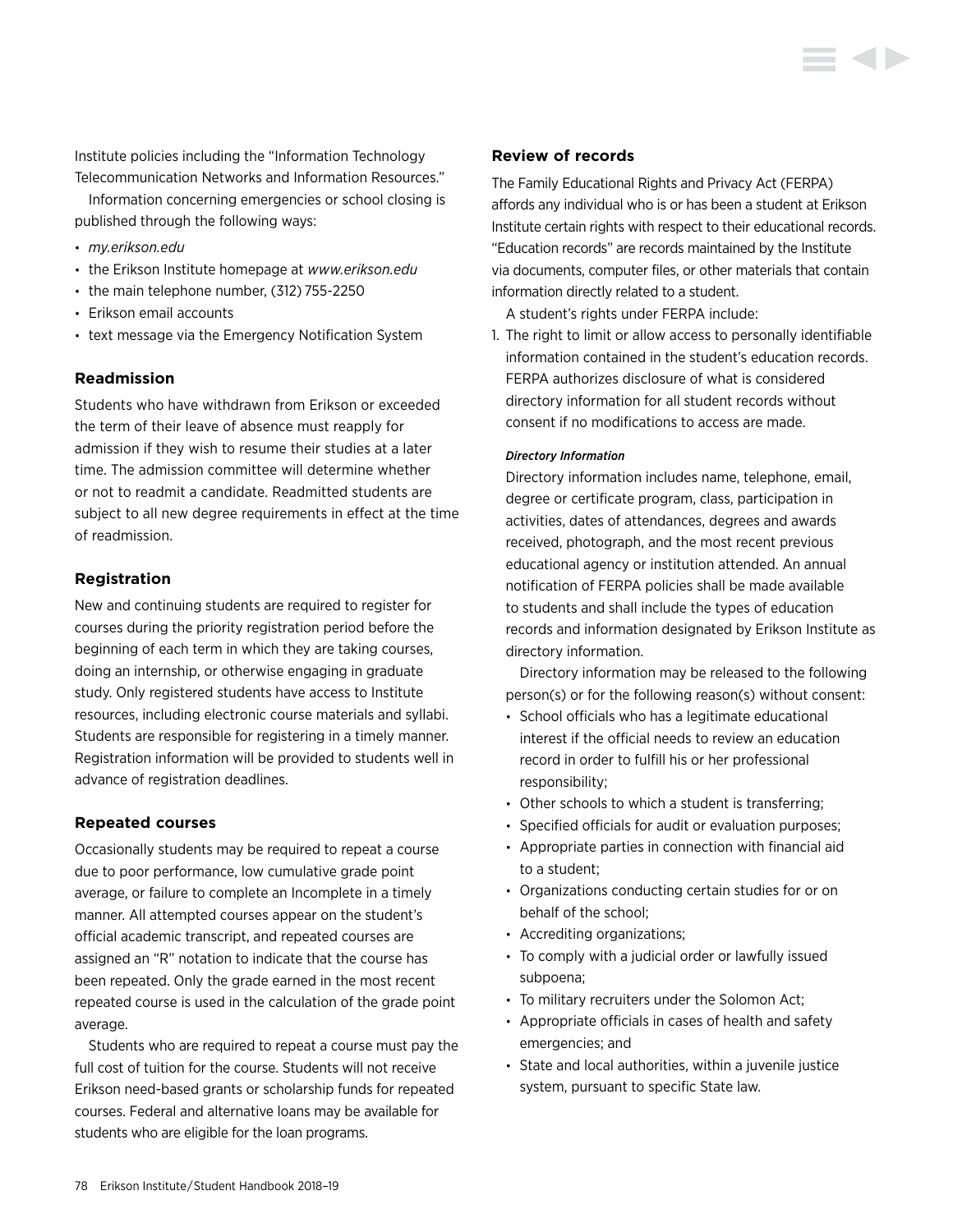Any student who does not desire inclusion of some or all of directory information in the Institute Directories or other dissemination of the information by the Institute should notify the Registration and Student Records Office in writing no later than October 1 of each academic year concerned. Students may not prohibit the verification of attendance or of the awarding or lack of awarding of a degree or certificate, nor may they prohibit Erikson school officials from gaining access to information used in a professional capacity.

### *Allowing Access*

Educational records, excluding directory information, are only accessible to third-parties with the written permission of the student, with the exception of Erikson school officials. However, the following documents are not educational records for the purposes of FERPA:

- Records kept in the possession of the maker that are used only as a personal memory aid and not accessible to any other person;
- Employment records related solely to a student's capacity as an employee of the Institute, except where a current student is employed based on student status (e.g., work-study, graduate assistantship, etc.);
- Records maintained for compliance with local law enforcement;
- Medical and mental health records made, maintained, or used by professionals in connection with the treatment of a student that are available only to persons providing treatment; and
- Records with information about an individual created after she/he is no longer a student at the Institute.
- 2. The right to inspect and review the student's education records.

 Students should submit to the Dean of Enrollment Management a written request that identifies the record(s) they wish to inspect. The appropriate official will make arrangements within 45 days of the receipt of request for access and notify the student of the time and place where the records may be inspected. If the official to whom the request was submitted does not maintain the records, the student will be advised of the correct official to whom the request should be addressed. Copies of any records

or portions of records may be provided to the student on request for a fee that covers the Institute's costs of copying.

 Note: Letters of recommendation written for students' files prior to January 1, 1975, will remain confidential, and under no circumstances will be revealed to students. Students may have access to letters written after January 1, 1975, unless they have signed a waiver of their right to read confidential recommendations

3. The right to request the amendment of the student's education record(s) if believed to be inaccurate or misleading.

 A student may ask Erikson Institute to amend a record that she/he believes is inaccurate or misleading. The student should write to the Erikson Institute official responsible for the record, clearly identify the part of the record she/he wants changed, and specify why it is inaccurate or misleading.

 If Erikson Institute decides not to amend the record as requested by the student, the student will be notified of the decision and advised of his or her right to a hearing regarding the request for amendment. Additional information regarding the hearing procedures will be provided to the student when notified of the right to a hearing.

 Notwithstanding the outcome of such a hearing, if the student wishes to insert a written explanation respecting the content of the disputed record into the record, such written explanation will be accepted and included in the record.

4. The right to file a formal complaint with the U.S. Department of Education concerning alleged failures by Erikson Institute in FERPA compliance.

 Complaints regarding alleged FERPA violations should be addressed to:

Family Policy Compliance Office U.S. Department of Education 400 Maryland Avenue, SW Washington, DC 20202-4605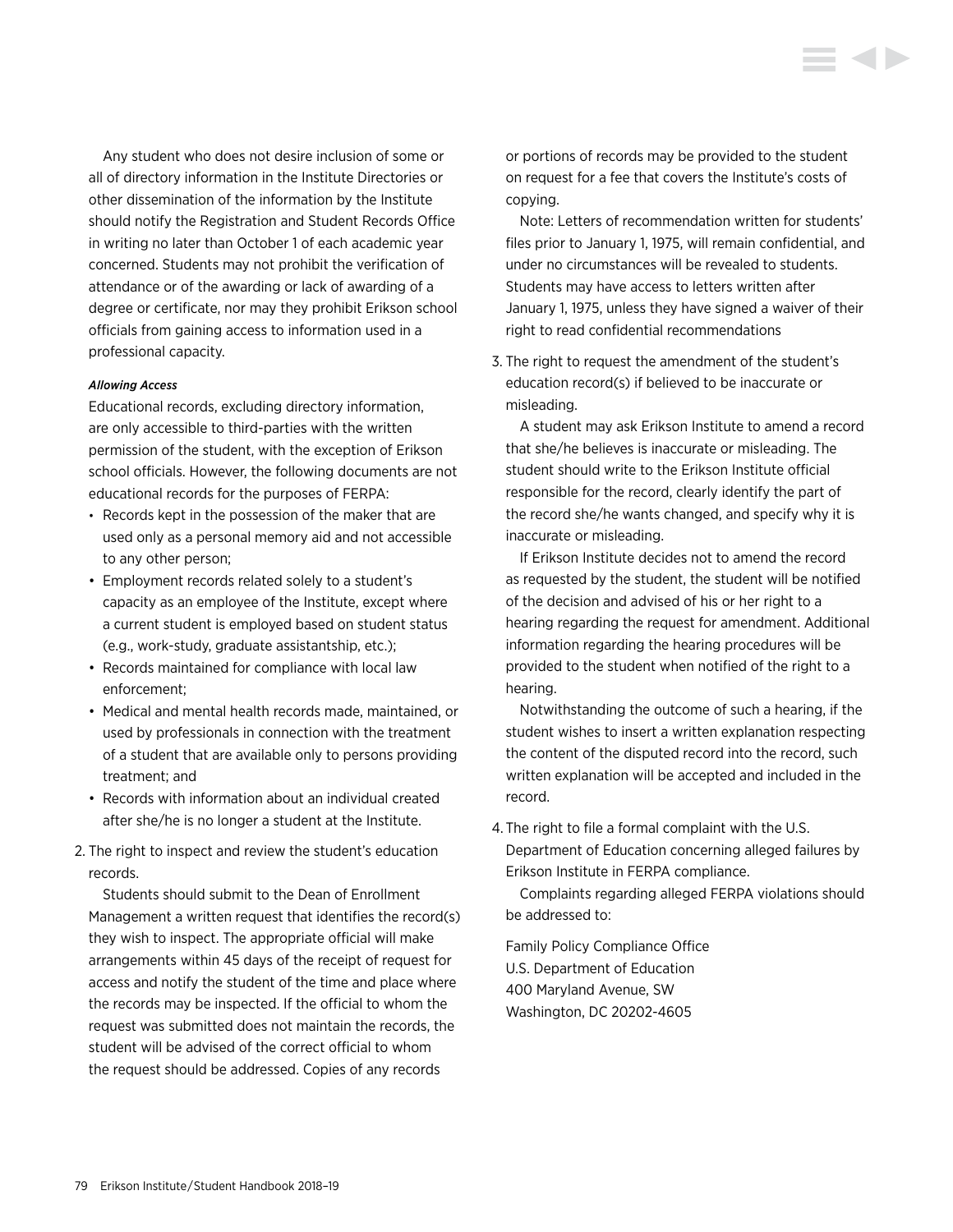## **Transcript requests**

An official academic transcript is issued only upon written approval of the student. Transcript requests are handled through Parchment at *<www.parchment.com>*. A registration process is required at the initial request time. During that process, you will be asked for enrollment status, date of birth, last four digits of the social security number, student ID number, email address, and electronic signature to keep on file for current and future requests. A username and login is created at registration, which you will use for any future requests. All requests will require the address/addresses to which the transcripts should be sent, whether through mail or e-mail. The fee is \$7 for each electronic transcript and \$12 for each paper transcript mailed through Parchment. More information about the transcript request process is available at *<www.erikson.edu/registration>*. Please allow two to four business days for electronic official transcripts and seven to ten business days for sealed paper official transcripts.

In instances of emergency, requests may also be made at the Registration and Student Records Office. Any request done at Erikson will be considered a "rush transcript" and assessed a rush fee of \$12 per transcript. Transcripts are processed at the time of request and are given directly to the requestor. Rush transcripts will not be mailed, as those requests must be made through Parchment.

Please note that Erikson will not issue transcripts to students who have a financial or other type of "hold" on their accounts. Erikson does not provide photocopies of student transcripts from previous institutions.

## **Transfer credit**

With the exception of jointly recognized courses in the MS/MJ dual degree program and the MS Children's Law and Policy concentration it is expected that all work for the degree and certificate programs will be completed at Erikson. Transfer credit is not accepted for previous graduate level work. Erikson will, however, consider accepting a maximum of 6 credits for comparable courses. Transfer of credits from institutions will be considered on a case-by-case basis and will require a full evaluation of the course syllabus for which transfer credit is requested. Approved transfer credits are recorded on the student's official Erikson transcript, but are not calculated in the cumulative grade point average.

#### **Withdrawing from Erikson**

If you decide to withdraw from Erikson, you must take the following steps:

- 1. Meet with your faculty advisor to discuss your decision to withdraw, to ensure that you are making the best decision and to discuss possible alternatives.
- 2. If you are receiving financial aid, you must meet with the Dean of Enrollment Management to discuss the impact of this decision on your financial responsibilities (for example, balance due and loan repayment obligations)

If after these discussions you do decide to withdraw, you must complete the electronic withdrawal form located on *my.erikson/registration* and records/withdrawal\_leave of absence/electronic withdrawal form. Upon completion, the Registration and Student Records will be notified of your intent to withdrawal and process your request effect the date of submission. Your withdrawal will not be considered official until you have completed the aforementioned process. Alternatively, if you are unable to complete the electronic withdrawal form, you may submit your request in writing to [registration@erikson.edu.](mailto:registration%40erikson.edu?subject=)

Please note it is in your best interest to notify us of your decision to withdraw as soon as possible. Students withdrawing from courses are subject to the withdrawal dates posted on the academic calendar. [\(See Add/drop procedures,](#page-74-0)  [page 74\).](#page-74-0) The date of your official withdrawal will also determine the amount of tuition that may be refunded to you. ([See Erikson's Tuition Refund Policy, page 93\)](#page-93-0).

If you are eligible to receive a refund of tuition, Erikson will issue a check to your current address within three weeks from the date we receive the written notification of intent to withdraw.

If you stop attending classes and fail to complete courses without officially withdrawing from Erikson or requesting a leave of absence, you will receive a grade of WF or "Withdrawal, Fail" in the courses you failed to complete. Your status will be changed to "withdrawn, unofficial." This may jeopardize your chance of readmission at a later time, if you wish to resume your studies.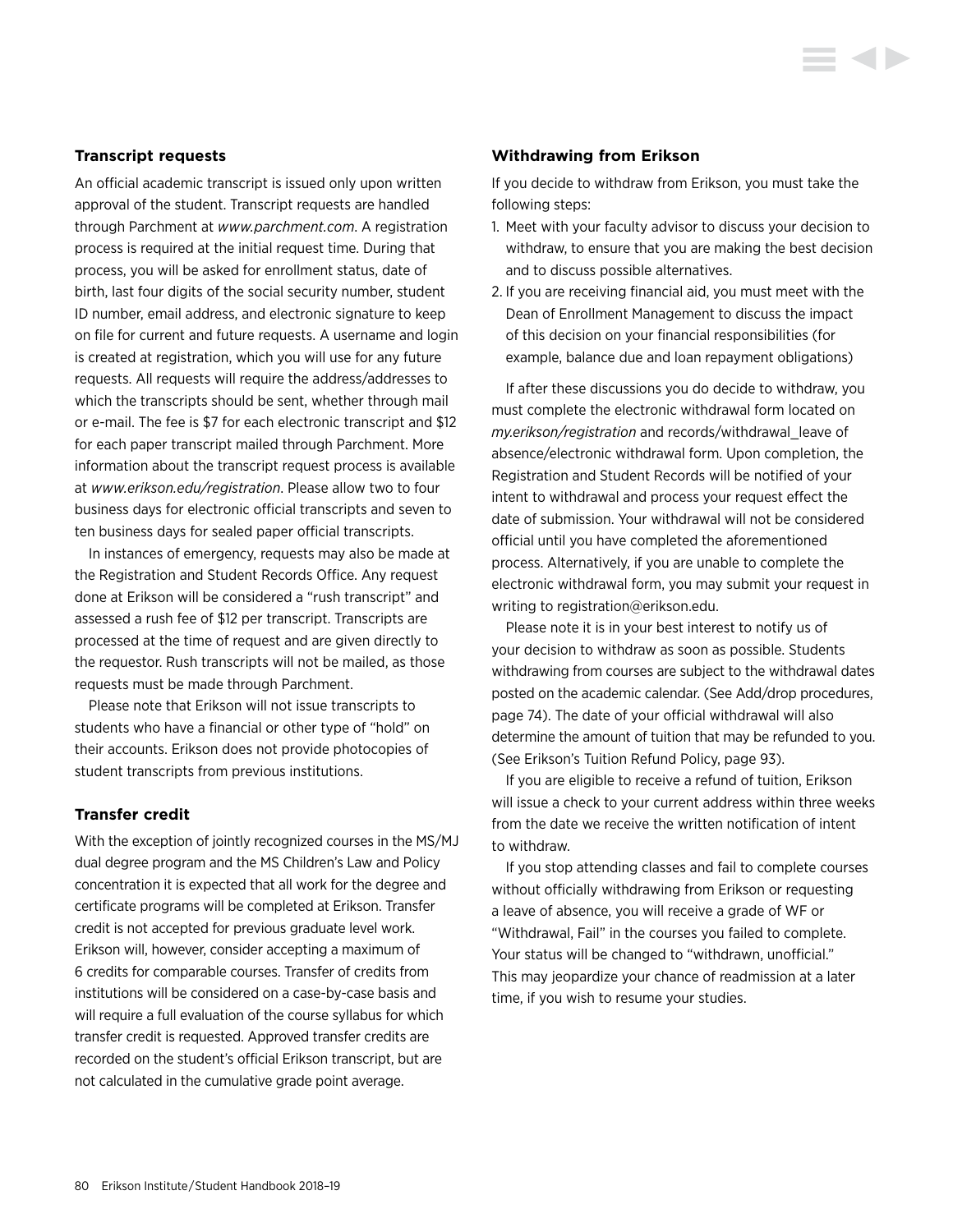# Student rights and responsibilities



At Erikson Institute, students are encouraged to engage in free discussion, inquiry, and expression. Student academic performance is evaluated solely on academic achievement, including adherence to the traditional canons of scholarly honesty and integrity, and not on unrelated opinions or conduct. Erikson's coursework and field experience are in keeping with our mission to prepare professionals who are ready to serve a diverse range of children, families, and communities. To this end, students are expected to fully engage with all required course content, including readings, activities and assignments. If a student should find any of the course content particularly sensitive or evocative and wishes to talk with someone, they should contact their course instructor, program director, or the dean of students for additional support.

It is Erikson's policy to provide an educational environment free of sexual harassment or other discrimination. Erikson fully supports the rights and opportunities of its students to seek and obtain an education without subjugation to sexual harassment or discrimination of any kind. All employees, faculty, supervisors and students are required to uphold the Institute's policy.

## Responsibilities

Each student is responsible for the following:

## **General**

1. When you matriculate at Erikson, you agree to comply with all policies and procedures that apply to students as described in this Handbook and other sources, including but not limited to course syllabi, my.erikson, EriksonOnline, emails, mailing, etc. You also agree to fulfill all understandings and agreements with the student services offices and faculty. If you have questions or concerns, ask the appropriate faculty member or staff person. It is also your responsibility to understand and abide by the academic integrity policies of the Institute and all basic tenets of academic integrity within the higher education community, as well as all other policies and rules set forth in this Handbook and in other procedures adopted by the Institute from time to time.

- 2. Students who believe they have followed directions, have met deadlines, and who still have a grievance with one or more student services offices, should contact the Dean of Enrollment Management, who will act as a facilitator in resolving the problem.
- 3. Students who believe they have followed directions, have met deadlines, and who still have a grievance with one or more instructors, should contact the Dean of Students, who will act as a facilitator in resolving the problem.
- 4. Keep copies of all transactions, records, and receipts. These copies will verify transactions in the event a document has been misplaced or if there is a disagreement.
- 5. Each student is responsible for checking her/his mailbox and the Institute email at regular intervals.

## **Finance**

- 1. If applying for financial aid, follow the written procedures issued by the Financial Aid Office and submit the necessary materials as early as possible.
- 2. Pay tuition and fees in full by the end of the add/drop period or develop a payment plan before the beginning of the academic year. If you have made no financial arrangements, you will be asked to withdraw from class(es).
- 3. Meet all payment deadlines. If you do not, you incur substantial finance charges until a satisfactory payment plan is arranged and maintained. Further payment delay will result in being asked to withdraw from current class(es) and being unable to obtain transcripts, diplomas, or certificates as well as incurring legal fees.

## **Registration**

- 1. Confirm your degree requirements and schedule by reviewing this Handbook, degree planning worksheets, and by consulting your advisor. These materials contain most of the information needed to facilitate smooth planning.
- 2. Register for classes during the published priority registration period.
- 3. Complete drops, adds, and changes of class by the published deadlines.
- 4. For exceptions, make an appointment to see your advisor. Students unsure about who advises them should contact the Registration and Student Records Office.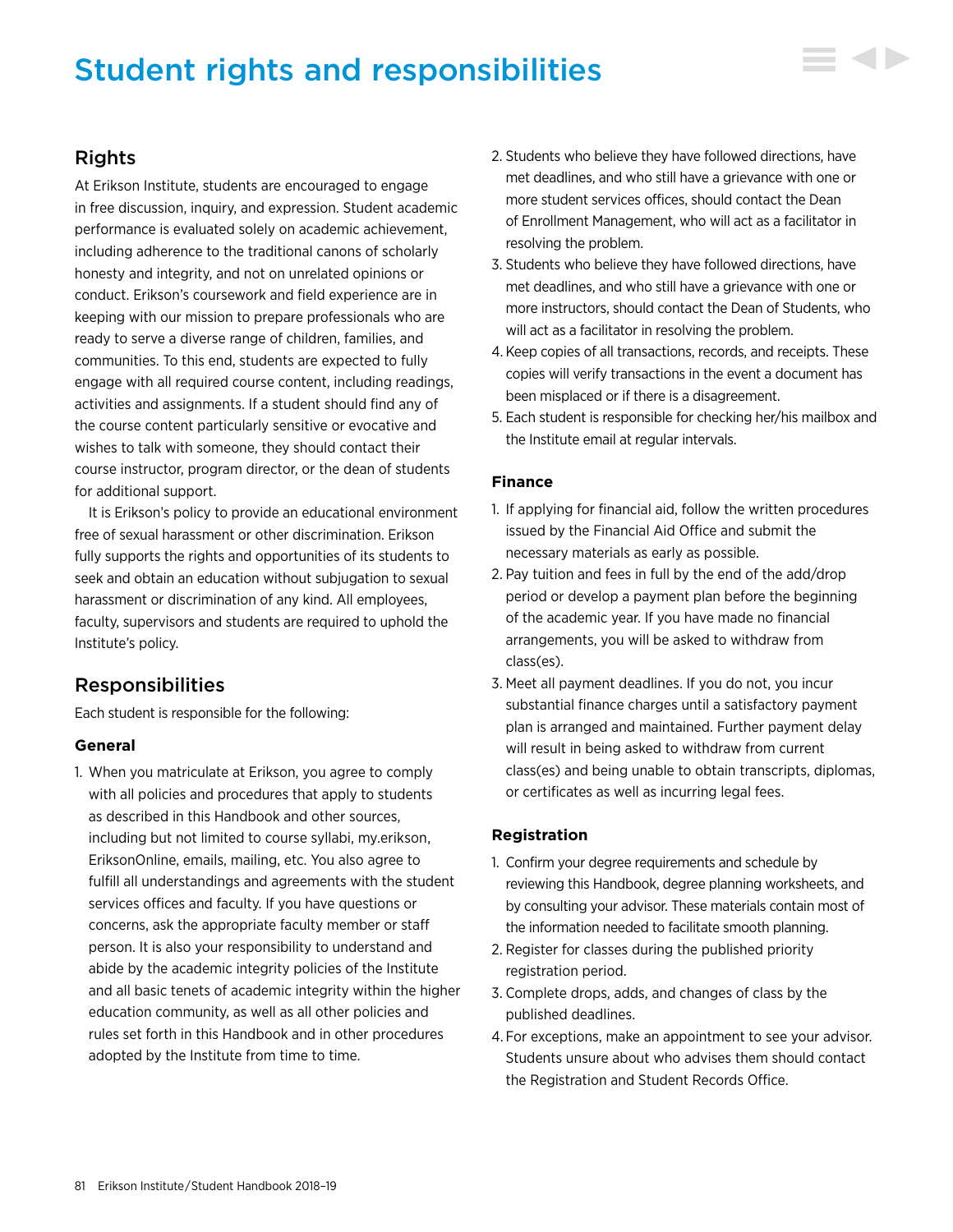## **Student conduct**

- 1. Erikson's anti-bias commitment applies to all areas of discrimination, including those based on race, color, religion, national origin, sex, sexual orientation, gender, marital status, age, disability, or veteran status. Respect is expected to be shown toward persons in all categories, both generally, and as individuals. It is each student's responsibility to approach interactions and diversity openly, and to act from one's centered, adult compassionate self.
- 2. Students are expected to conduct themselves in a manner compatible with the Institute's function as an educational institution. Behavior that is disruptive and/or interferes with the educational process is disrespectful of the rights of others and is not acceptable and, if continued, may result in discipline as summarized in paragraph 4 below, up to and including dismissal from the program.
- 3. Erikson Institute adheres to the laws of the State of Illinois and the federal government with respect to its substance abuse policy. The use, possession, or distribution of illegal drugs by students or employees is prohibited. The consumption or possession of alcoholic beverages for all students and employees under the age of 21 is strictly forbidden. Alcohol is prohibited from being on-campus at any time except during special events and in such instances is only to be consumed by those over the age of 21 in designated areas.
- 4. Erikson Institute reserves the right to address the following student conduct as disciplinary matters: failure to attend classes regularly, make satisfactory progress toward a degree, or neglect of academic work or requirements; violation of the rules of Erikson Institute; lying to an officer of the Institute; cheating, plagiarism, forgery, or other forms of academic dishonesty; theft of or damage to property of the Institute or others; violation of Erikson Institute computer policy; possession of stolen goods; physical violence (including assault and sexual assault), discrimination, intimidation, harassment or disorderly conduct; violation of law (including unlawful use or possession of controlled substances, firearms, or hazardous materials); and other conduct that departs from generally accepted standards of integrity, professional conduct, and ethical behavior, whether committed on or off campus. Depending upon the circumstances of the offense, discipline can include,

but is not limited to, some or all of the following actions: admonition, probation, requirement of adherence to a conduct contract, requirement to take a leave of absence or withdraw, dismissal, and expulsion.

**KID** 

#### **Student disciplinary process**

Complaints relating to potential student misconduct, other than in situations raising issues of academic integrity and discrimination on the basis of sex under Title IX of the Education Amendment of 1972, shall generally be handled using the procedures set forth below. Where circumstances raise a combination of issues that might be addressed under one or more procedures, or where the unique facts of a dispute warrant, the Institute reserves the right to modify or combine procedures, or fashion a new procedure, to address a particular case fully and fairly.

Reports or complaints about alleged student misconduct or violation of Institute rules should be made in the first instance to the Dean of Students and/or the Dean of Enrollment Management. The Dean of Students and Dean of Enrollment Management shall make a threshold determination whether the circumstances warrant investigation. Criminal misconduct may also be reported to the appropriate civil authorities. In such circumstances, the Institute may proceed with its own disciplinary process or, in its discretion, stay internal proceedings pending outside investigation.

If the Dean of Students and/or Dean of Enrollment Management threshold evaluation indicates that a violation of Institute rules or standards may have occurred, the accused student will be interviewed, at which time he or she is informed of the investigation, questioned regarding the allegations, and asked to discuss his or her alleged involvement. On the basis of this interview and any other initial investigation considered appropriate by the Institute, the Dean of Students and/or Dean of Enrollment Management shall make an initial determination whether the Institute's disciplinary standards appear to have been violated. If the Dean of Students and/or Dean of Enrollment Management determines at any time that no misconduct appears to have occurred, the matter shall be closed.

If the Dean of Students and/or Dean of Enrollment Management believes after initial investigation that misconduct has occurred, the Deans will discuss this initial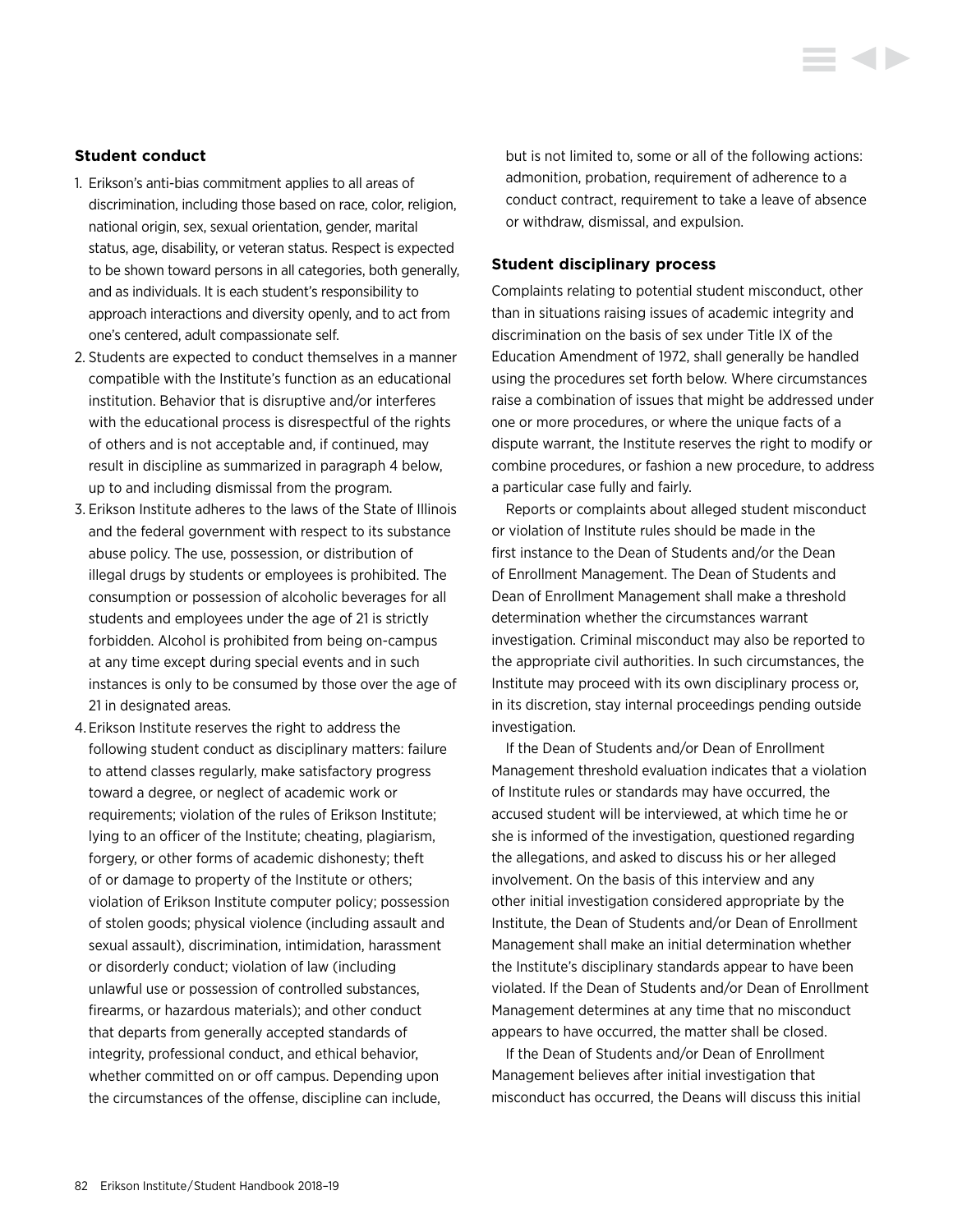conclusion with the student. If there is no disagreement as to the facts or the appropriate sanction, the matter shall be resolved by a written agreement, signed by both the Deans and student, stating the agreed facts and sanction, with a copy of the agreement to be maintained by the Institute. Such an agreement shall constitute the final decision upon the misconduct allegation.

If the Dean of Students and/or Dean of Enrollment Management believes after initial investigation that misconduct has occurred but the student disagrees with either this conclusion or the proposed sanction, the Dean of Students and/or Dean of Enrollment Management shall prepare a memorandum summarizing the results of the initial investigation, discussions to date with the student, and sanction being proposed. This memorandum shall be delivered to the Senior Vice President for Academic Affairs/Dean of Faculty or delegate for further proceedings. Depending upon the circumstances of the allegation, the Senior Vice President for Academic Affairs/Dean of Faculty or delegate shall implement either an administrative or committee review process, the choice of which shall be made at the discretion of the Senior Vice President for Academic Affairs/Dean of Faculty or delegate.

If an administrative review is chosen, that review shall be delegated to a member of the Institute administration (other than the Dean of Students and/or Dean of Enrollment Management) or to an outside investigator chosen by the Institute. The administrative investigator shall investigate the circumstances of the complaint by interviewing the student, the complainant (if any), and witnesses, as well as by reviewing documents and conducting other investigation deemed appropriate. The student shall be afforded an opportunity to meet with the administrative investigator and supply written materials and documents justifying the student's position. This administrative review is a factfinding and dispute resolution process, not an evidentiary hearing, and no witness or party to the complaint has the right to personally confront other witnesses/parties or to question them directly. Attorney involvement in interviews or in the administrative investigative process may, but need not, be permitted at the discretion of the Institute. After concluding the administrative investigation, the administrative investigator shall prepare a written recommendation discussing the alleged misconduct and

sanction proposed by the Dean of Students and/or Dean of Enrollment Management and the facts that the investigator has found. This recommendation shall be made to the Senior Vice President for Academic Affairs/Dean of Faculty or delegate for final resolution of the matter. The decision of the Senior Vice President for Academic Affairs/Dean of Faculty or delegate is final.

**KID** 

If a committee review is chosen, the Institute, through its Senior Vice President for Academic Affairs/Dean of Faculty or delegate, shall appoint an *ad hoc* committee of three members to investigate the complaint. The committee members should include Institute faculty members or administrators and may, but need not, include a current student; one of the committee members should be designated by the Institute as chair. The committee should investigate the circumstances of the complaint by interviewing the student, any complainant, and witnesses, as well as by reviewing documents and conducting other investigation deemed appropriate. The accused student shall be afforded an opportunity to meet with the committee and supply written materials and documents justifying the student's position. The committee review contemplated is a fact-finding and dispute resolution process, not an evidentiary hearing, and no witness or party to the complaint has the right to personally confront other witnesses/parties or to question them directly. Attorney involvement in committee interviews or the investigative process may, but need not, be permitted at the discretion of the Institute. After concluding the investigation, the committee shall prepare a written recommendation discussing the alleged misconduct and sanction originally proposed by the Dean of Students and/or Dean of Enrollment Management and the facts that the committee has found; this recommendation shall be made to the Senior Vice President for Academic Affairs/Dean of Faculty or delegate for final resolution of the matter. The decision of the Senior Vice President for Academic Affairs/Dean of Faculty is final.

At any point during the disciplinary process, the process may be ended by agreement of the student and Institute, with any such resolution to be memorialized in a written agreement signed by the student and Institute.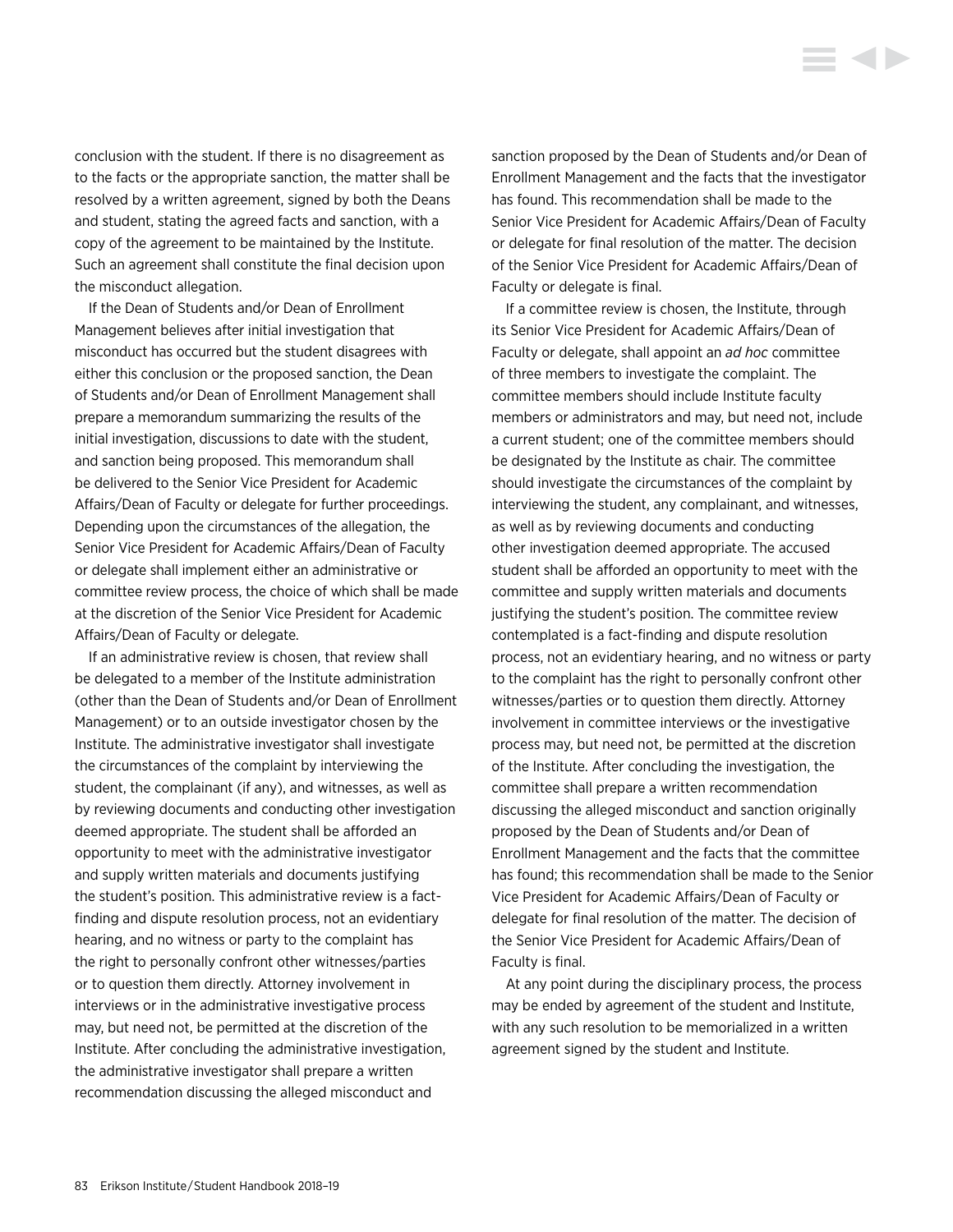## **Technical standards**

#### **Introduction**

Earning a degree in Child Development from Erikson requires mastery and demonstration of a coherent body of knowledge and skills. This includes demonstrated adherence to technical standards that outline competencies that students are required to meet in order to satisfy the overall academic and practice requirements of their program: Erikson's programs are designed to prepare students for professional practice with a diverse range of children, families and communities that may also include advocacy, policy work, and research, and to this end, students are required to demonstrate essential qualities and capacities necessary to achieve the knowledge, skills, competencies and dispositions required for those roles.

Throughout their program, students are expected to progress with increasing independence, particularly during their field experience year, so that by the time of program completion they are prepared for competent and independent practice at an entry level. To this end, the expectations and abilities listed below must be met by all students admitted to internships, with or without reasonable accommodations. In the event that a student is unable to meet the Technical Standards, with or without reasonable accommodations, Erikson reserves the right to do one of the following:

- steer the student toward a particular type of internship experience that would meet their learning needs
- deem that the student cannot proceed to internship until they have successfully worked with faculty and staff to develop and follow through on a plan to help them meet the standards
- remove the student from an internship that they have already begun
- terminate the student from the program, consistent with policies articulated in the Student Handbook and Field Manual.

#### **Personal, interpersonal, and behavioral attributes**

Student demonstrates ability to:

- relate to children and families, fellow students, faculty and staff, and other service providers with honesty, integrity, and dedication and in a non-discriminatory manner.
- examine and deliberate effectively about the social and ethical questions that define a child development specialist's role and to reason critically about these questions.
- identify personal reactions and responses, recognize multiple points of view, and integrate these appropriately into their practice.
- collaborate well with others on joint projects (e.g., effectively accept and provide input).
- utilize conflict resolution skills / successfully negotiate conflicting attitudes and opinions
- manage appropriate use of technology in professional and classroom settings
- communicate and represent self appropriately and professionally on social media

#### **Communication**

Student demonstrates:

- efficient, respectful, effective, accurate and timely communication using a range of communication media as appropriate to the purpose and audience, for example in-person meetings, telephone, letters/memos, email, web-conferencing
- appropriate use of and response to non-verbal communications, including facial expression, body language, and affect

## **Observation**

Student demonstrates ability to:

- gather accurate information with awareness of the sociocultural context and the student's own cultural beliefs and biases
- integrate and synthesize information from multiple observations and/or modalities
- apply observations to inform conclusions / actions

#### **Motor/physical skills**

Student demonstrates:

• sufficient motor function / physical strength and skills to execute physical functions and actions pertinent to the occupation with or without accommodations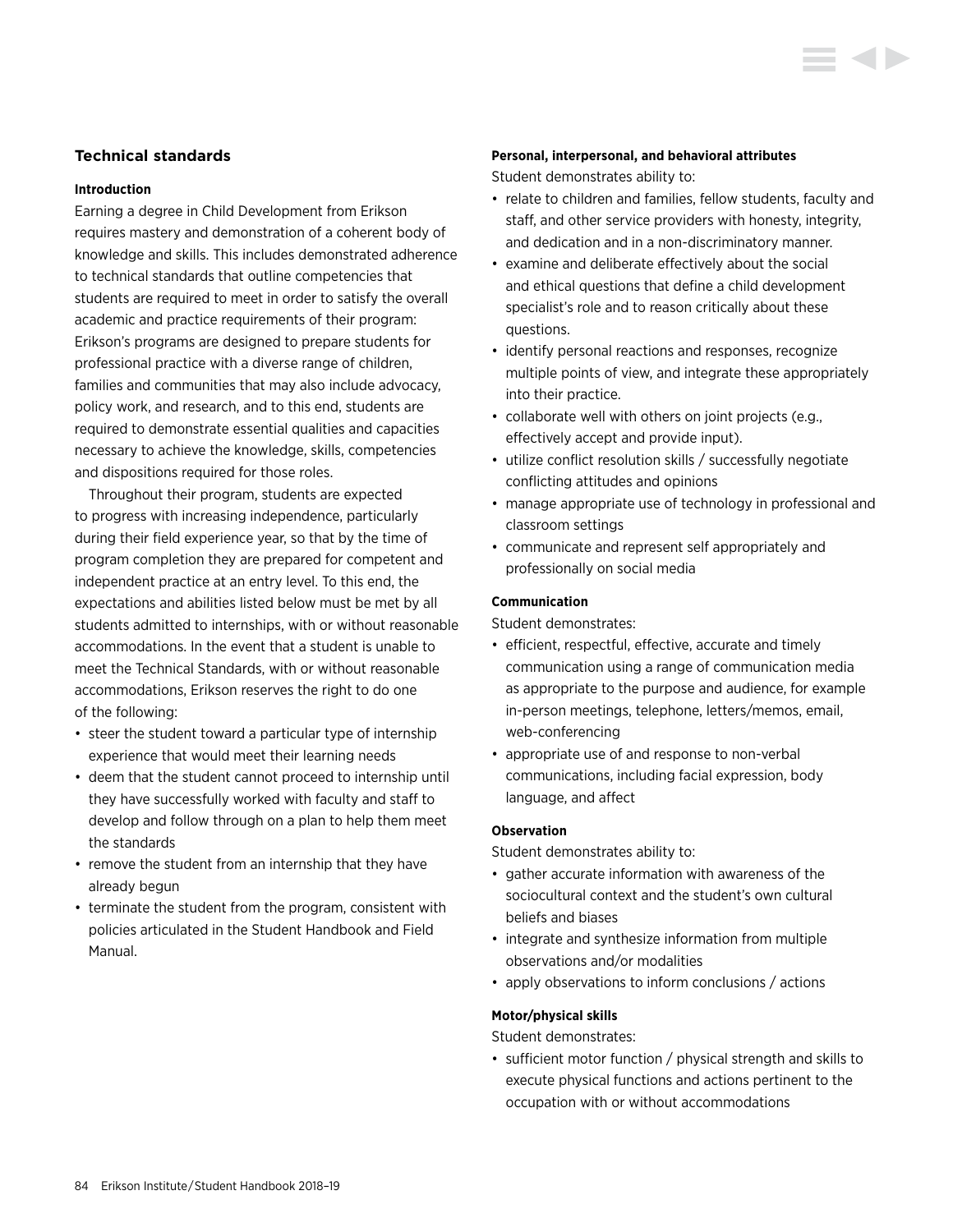## **Intellectual-conceptual, integrative, and evaluative abilities (executive functioning)**

Student demonstrates:

- capacity to organize time and materials, prioritize tasks, perform several tasks at once, and readily adapt to changing situations
- prompt attention to and completion of all responsibilities attendant to the occupation
- flexibility and sound judgment under stress (complete work on time, maintain concentration during distracting situations, maintain professional and personal composure, and respond appropriately to urgent and emergent situations
- ability to undertake effective research to build on professional expertise and inform decision making
- ability to synthesize complex information
- ability to evaluate effectiveness of professional interventions.
- ability to accurately follow course syllabi, assignment directions and any actions plan(s) developed by faculty, deans, administrators, or supervisors

The student also demonstrates capacity to:

- integrate constructive criticism received in on- and offcampus learning settings
- correctly evaluate the limits of their own competence and seek help from an appropriate source
- seek and effectively use help for medical and emotional problems that interfere with scholastic and/or professional performance

## **Flexibility/adaptability**

Student demonstrates:

- ability to adapt to changing situations in the short / immediate, medium and long term
- flexibility and ability to function confidently and competently in the face of uncertainties
- capacity to show openness to new ideas, and willingness and ability to modify beliefs and practices as they relate to the professional area

## **Professionalism**

Student demonstrates ability to:

- project an image of professionalism
- arrive on time for professional commitments, including classes and field experiences
- meet deadlines for course assignments and program requirements; a pattern of repeated absences, lateness, and failure to meet deadlines in courses or fieldwork is not acceptable
- demonstrate good attendance, integrity, honesty, conscientiousness in classes and when engaged in any professional work / encounters
- be free of the influence of illegal drugs and alcoholic beverages in classes and when engaged in any professional work / encounters
- demonstrate appropriate personal hygiene habits
- dress appropriately and in a manner befitting the profession
- seek assistance and follow supervision in a timely manner, and accept and respond appropriately to constructive review of their work from supervisors
- reflect on professional practice and accept constructive feedback in a professional manner, in addition to demonstrating the ability to act upon reasonable criticism.
- proactively provide constructive feedback to students, faculty and others as appropriate

The student also demonstrates:

- honesty and integrity by being truthful about background, experiences, and qualifications; doing their own work; giving credit for the ideas of others; and providing proper citation of source materials
- ability to interact courteously, fairly and professionally with others and in accordance with Erikson's Non Discrimination Policy [link here to policy] and Discrimination and Harassment, including Sexual Harassment Policy [link]
- ability to understand the perspectives of others in the context of teaching, counseling, administration, etc. and the ability to separate personal and professional issues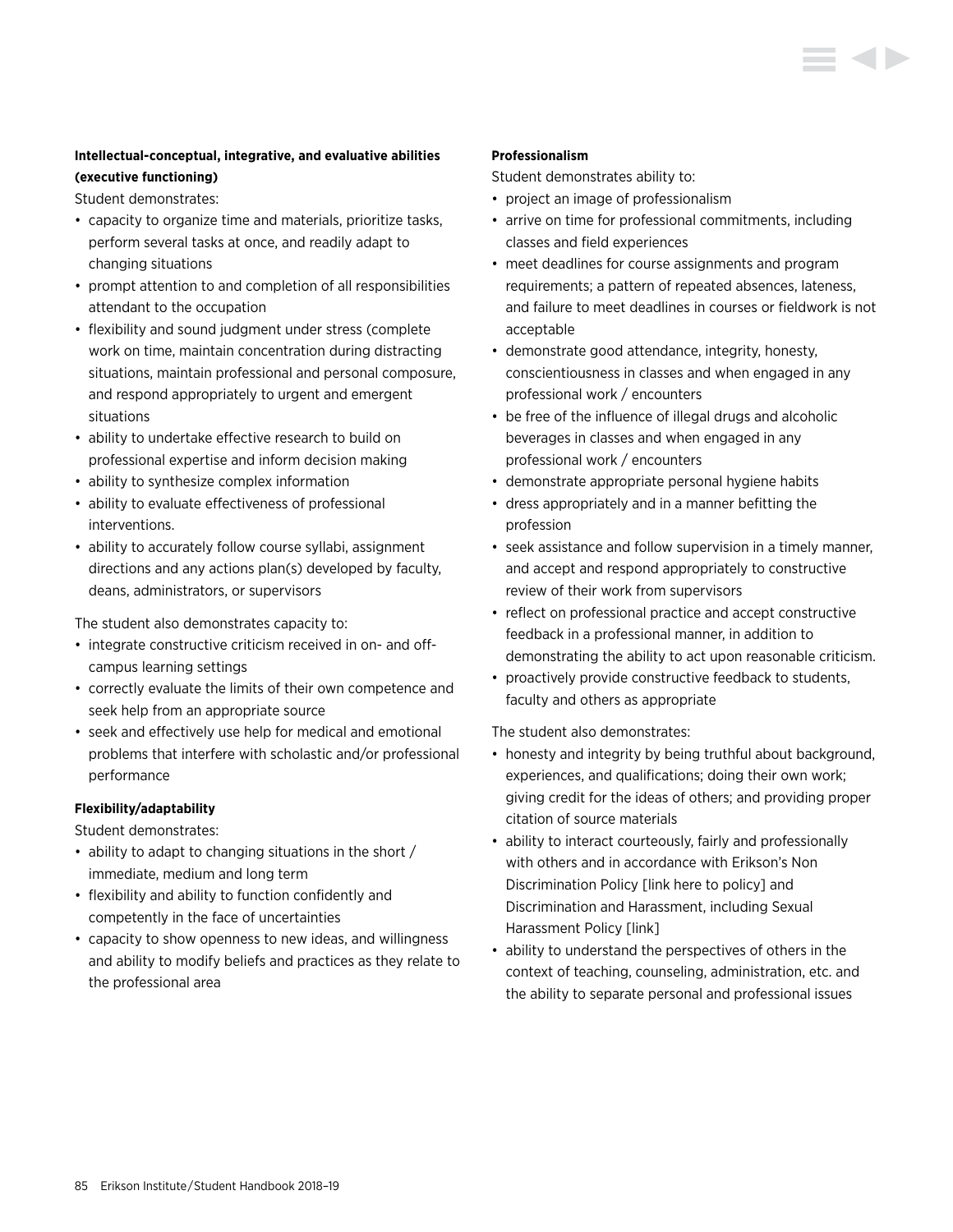#### **Accommodations and technical standards**

Erikson will not discriminate against qualified individuals with disabilities who apply for admission to the professional/graduate program and will provide reasonable accommodations to qualified individuals with disabilities. A reasonable accommodation is one that does not require substantial program modification or lower academic standards. Reasonable accommodations can be provided in relation to academic requirements and to technical standards. Erikson facilitates the implementation of reasonable accommodations, including resources and services, for applicants with disabilities, chronic medical conditions, a temporary disability or pregnancy complications resulting in difficulties with accessing learning opportunities.

Should an applicant or admitted student have or develop a condition that places them in the position of not being able to meet a technical standard and no reasonable accommodation can be identified that will enable the student to complete the program and pursue professional practice, the candidate may be denied admission or dismissed from the program.

Students are asked to verify that they understand and can meet the technical standards established by a program or that they believe that, with certain reasonable accommodations, they can meet the standards.

Any student with a disability (or a student who develops a disability) and who needs an accommodation should contact Colette Davison, Dean of Students and Coordinator of Disability Services at [cdavison@erikson.edu](mailto:cdavison%40erikson.edu?subject=) for further information.

#### **If a student's ability to meet the technical standards changes**

If a student's ability to meet the standards changes while enrolled in the program, a meeting with the student, program director, field director, and coordinator of disability services may be held to determine the best course of action. The coordinator of disability services can advise the student on appropriate documentation if the student believes that they could meet the program's technical standards with accommodation(s). If the stated condition is a qualified disability, the coordinator of disability service will confer with the student to determine reasonable accommodations which do not jeopardize personal safety, or result in a fundamental alteration of the educational experience to which the technical standards apply (including field placement, coursework, observations and assessment activities deemed essential to graduation).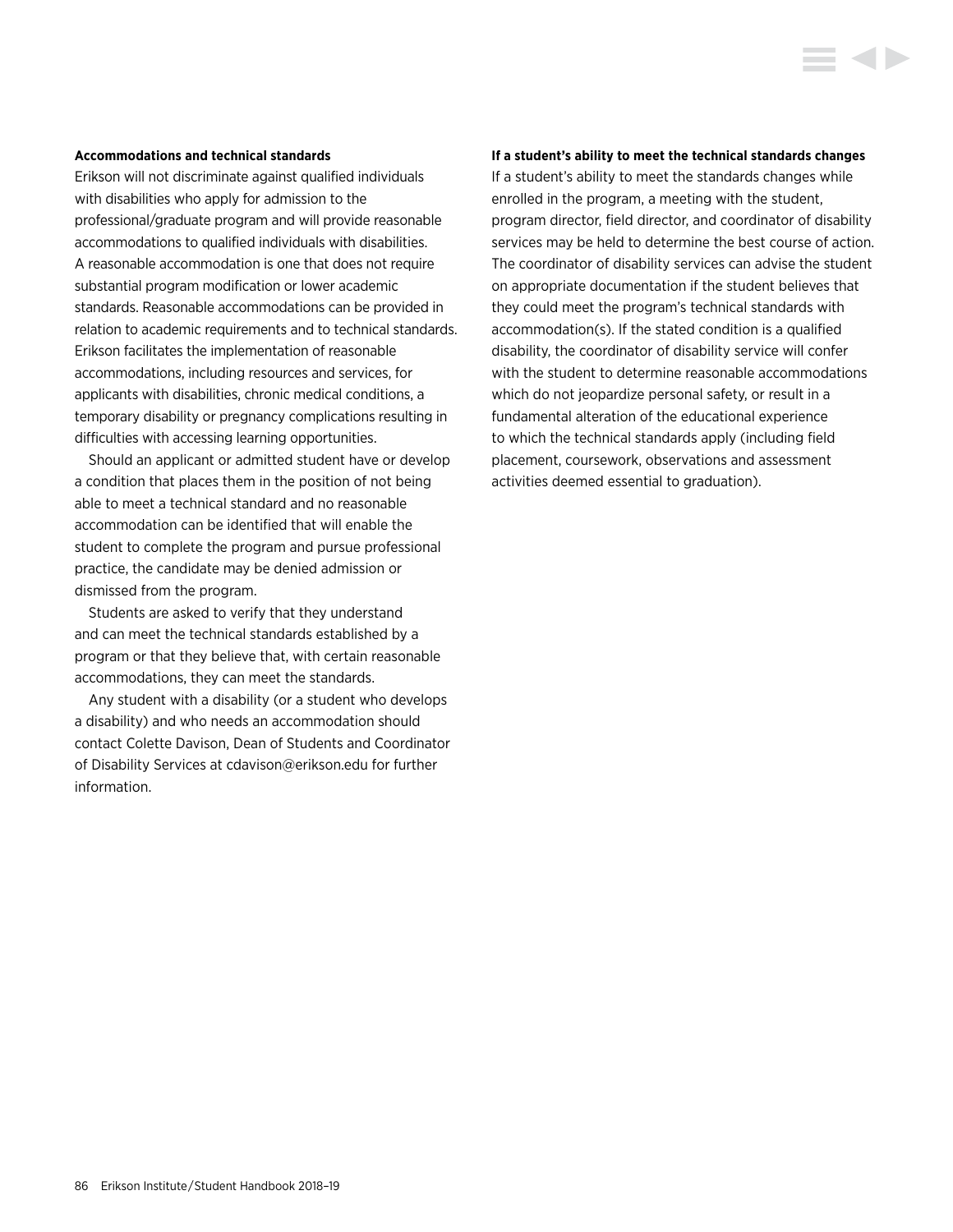# Financial aid

Erikson participates in the William D. Ford Direct Loan (Direct Loan) program through the U.S. Department of Education, which provides need-based and non-needbased student loans. Students must meet the Department of Education's eligibility requirements in order to receive student loans. Erikson also offers need-based grants as well as a limited number of competitive scholarships and fellowships. Financial aid, including scholarships and grants, is not automatically renewable—students must reapply each year.

## Financial Aid Award Eligibility

## **Master's degree programs**

Students enrolled in Erikson's master's degree programs may be eligible for one or a combination of the following forms of financial aid:

- Inspiration Scholarship
- Cari B. Sacks Scholarship
- Irving B. Harris Scholarship
- Barbara T. Bowman Scholarship
- Barbara Bowman Fellowship in Early Education and Social Justice
- Pelino Family Scholarship
- Anne Searle Bent Scholarship
- Edward Neisser Memorial Scholarship
- Partnership for Quality Childcare Scholarship
- Erikson need-based grant
- TEACH Grant (for students enrolled in the MS in Early Childhood Education leading to initial early childhood teaching license and bilingual/ESL endorsement)
- Federal Direct Subsidized Loan
- Federal Direct Graduate PLUS Loan
- Alternative loans available through private lenders

To be considered for any of the above financial aid award programs, with the exception of the Federal Stafford unsubsidized loans, students are required to submit the following forms:

- 1. Free Application for Federal Student Aid (FAFSA). Erikson's school code is G35103.
- 2. Anticipated Credit Hours Form

## **Graduate certificate programs**

Student enrolled in Erikson's certificate programs may be eligible for one or a combination of the following forms of financial aid:

- Erikson Infant Specialist/Infant Mental Health scholarships
- Pelino Family Scholarships
- Federal Direct Unsubsidized Loan
- Federal Direct Graduate PLUS Loan
- Alternative loans available through private lenders

The respective certificate program faculty awards scholarships for the certificate programs. To be considered for the loan programs, with the exception of the Federal Stafford unsubsidized loans, students are required to submit the following forms:

- 1. Free Application for Federal Student Aid (FAFSA). Erikson's school code is **G35103.**
- 2. Anticipated Credit Hours Form

## **Federal Direct Stafford Loans**

Stafford Unsubsidized Loans (non-need based): Stafford unsubsidized loans accrue interest upon disbursement of the loan and students are responsible for paying the interest on the loan while enrolled. Students may opt to defer interest payments during the period of enrollment by adding the accrued interest to the loan principal (also known as capitalization of interest). Please note that capitalization generally results in more interest paid over the life of the loan. Stafford unsubsidized loans are available to eligible borrowers regardless of financial need. Eligible borrowers are graduate students who are enrolled at least half-time (3 credits). The annual loan limit on Stafford unsubsidized loans is \$20,500 for students enrolled in the master's and graduate certificate programs. The interest rate on Stafford Unsubsidized loans disbursed July 1, 2017–June 30, 2018 is a fixed 6.00%.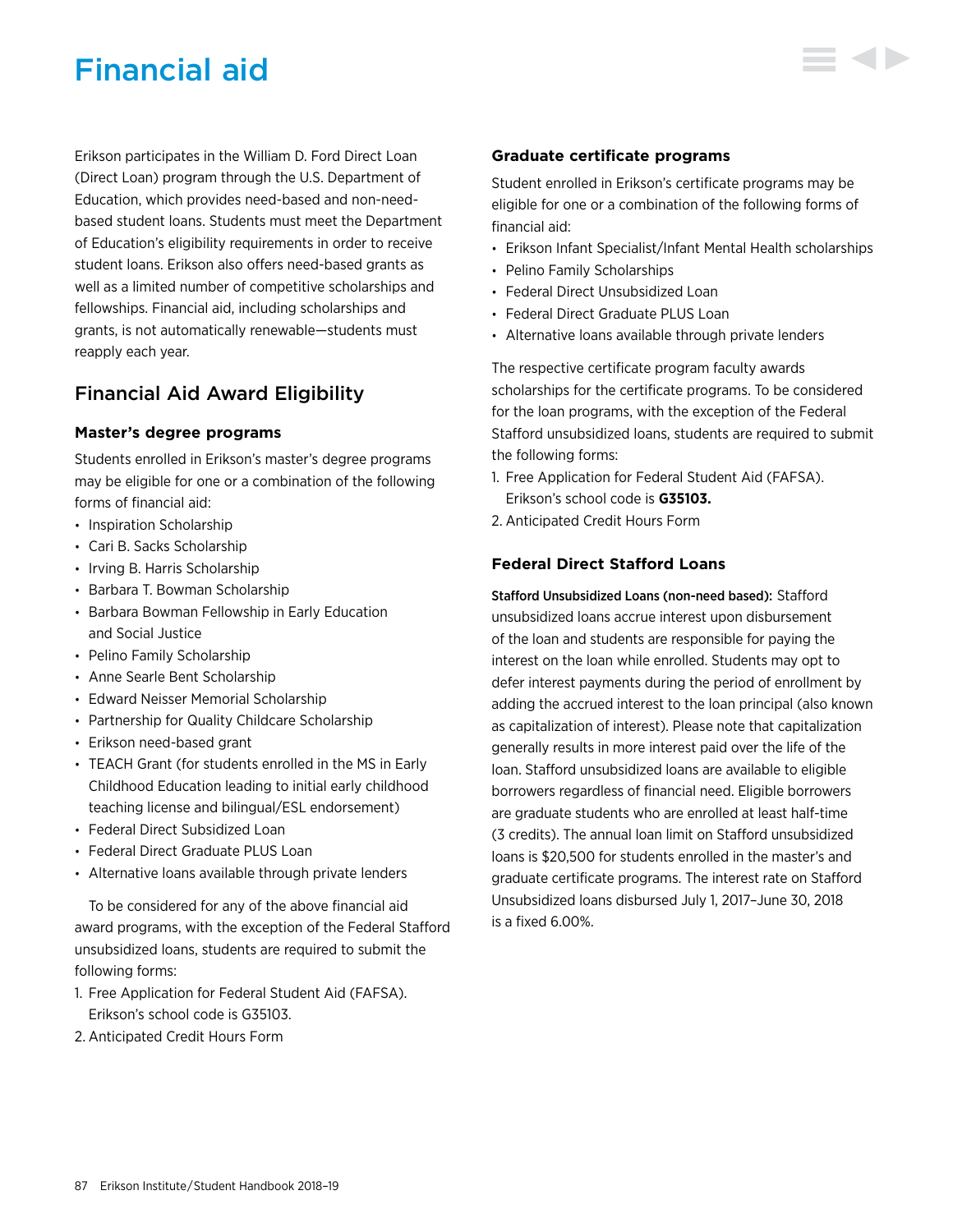## **Graduate PLUS Loan**

This federal loan program was authorized as part of the Deficit Reduction Act of 2005. Repayment on Graduate PLUS loans begins 60 days following the disbursement of the loan; however, students enrolled at least half-time (3 credits) are eligible for deferment. Interest begins to accrue upon disbursement. Graduate PLUS loans are available to eligible borrowers with financial need based upon their FAFSA information. The maximum award amount is the difference between the total cost of education minus all financial aid for which the student is eligible. Borrowers must pass a simple credit check. The interest rate on Direct Graduate PLUS loans disbursed July 1, 2017–June 30, 2018 is a fixed 7.00%.

## **Master Promissory Note (MPN)**

To receive Stafford unsubsidized and/or Graduate PLUS loan funds, students must complete a Master Promissory Note (MPN). Students who receive Stafford and Graduate PLUS loans must complete a separate MPN for each program. Erikson utilizes multi-year MPN's which means that you have to complete the promissory note only once. No federal loan funds will be disbursed without a completed and approved MPN.

#### **Loan counseling**

All students who accept a federal student loan must complete loan entrance counseling before receiving loan funds and loan exit counseling before leaving Erikson. Failure to complete exit counseling will result in a hold on the student's account, which will prevent the student from receiving her/his transcripts, diploma, and/or certificate of completion.

## **Teacher Education Assistance for College and Higher Education (TEACH) Grant**

The TEACH Grant program provides up to \$4,000.00 per year, for up to two years (maximum \$8,000) in grants to teacher candidates who:

- 1. are enrolled in the MS in Early Childhood Education leading to early childhood teaching license and bilingual/ESL endorsement;
- 2. plan to teach full-time in high-need subject areas; and
- 3. plan to teach at schools that serve students from low-income families.

Note: You may access the U.S. Department of Education's list of schools serving low income students and the directory of high-need subject areas through the TEACH Grant page in the Student Services section of *my.erikson.edu*.

TEACH Grant recipients agree to teach for at least four years within eight years of finishing their degree program and to teach high-need subjects in designated schools that serve low-income students. If you do not complete the four-year teaching obligation, your grant will convert to an unsubsidized loan, which you will have to repay with interest calculated back to the date the funds were disbursed.

TEACH Grant recipients must sign a TEACH Grant Agreement to Serve (service agreement) and complete a loan counseling session for each financial aid award year that the award is disbursed. When you sign the service agreement, you are agreeing to the repay the grant as a Federal Unsubsidized Stafford loan, with interest accrued from the date the grant funds were first disbursed, if you do not complete the teaching service requirement. Once a TEACH Grant is converted to a loan, it cannot be converted back to a grant.

You may request cancellation of all or part of your TEACH Grant award. If you request cancellation before the first day of the payment period or within 14 days after your TEACH Grant has been disbursed to your Erikson student account, Erikson will return the funds and they will not be converted to a Federal Unsubsidized Stafford loan.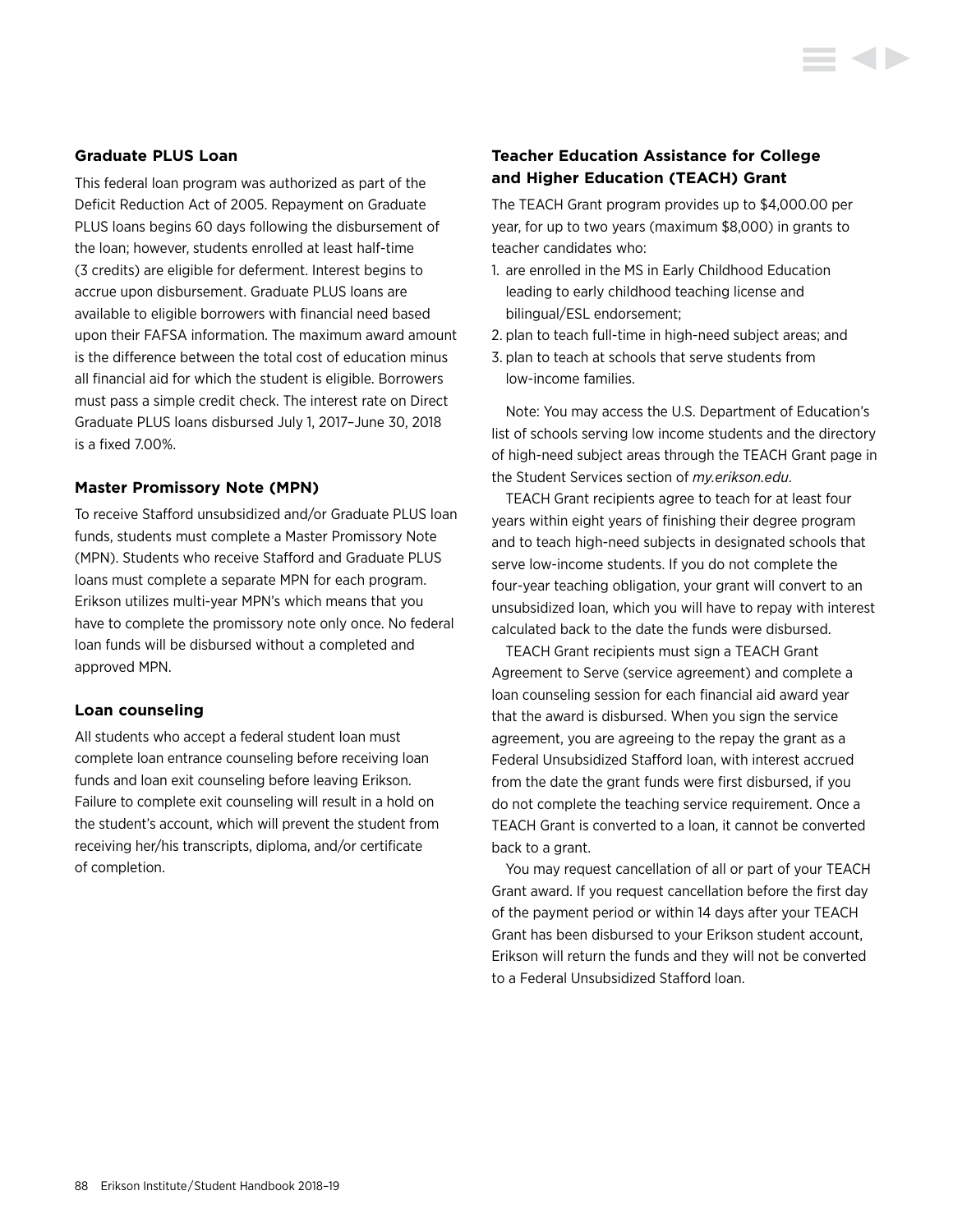TEACH Grant awards are disbursed in equal amounts over two or three terms, with the maximum \$4,000 award divided by the appropriate number of terms. The maximum award for each respective term is calculated based on the following:

| <b>Registered credits</b>                  | Amount of award |
|--------------------------------------------|-----------------|
| Full-time (6 or more credits)              | 100%            |
| 3/ <sub>4</sub> -time (4.5–5.5 credits)    | 75%             |
| $\frac{1}{2}$ -time (3–4 credits)          | 50%             |
| Less than $\frac{1}{2}$ -time (<3 credits) | 25%             |

To be eligible for a TEACH Grant, you must:

- Be a U.S. citizen or eligible non-citizen
- Be enrolled in or plan to enroll in the MS in Early Childhood Education leading to initial teaching license and bilingual/ESL endorsement
- Maintain a minimum cumulative grade point average of 3.25
- Complete TEACH Grant counseling and sign a TEACH Grant Agreement to Serve each year at *<www.teach-ats.ed.gov>*
- Complete the FAFSA although you do not have to demonstrate financial need to be eligible

## **Award notification**

Students who have completed all financial aid application materials will receive an award notification through the online financial aid portal detailing their eligibility for needbased grants, scholarships, and/or loan assistance. You will be notified in writing of any changes in your financial aid eligibility due to a change in enrollment status.

Financial aid is available for summer term if the student is enrolled at least half-time. Summer term is considered the first term of the academic year for financial aid purposes; therefore, students who wish to receive financial aid for the summer term must complete financial aid application materials for the following academic year (i.e. forms for 2018–19 to receive aid for summer 2018).

## **Disbursement of financial aid**

Scholarships and grants are applied directly to tuition accounts at the beginning of each term. Scholarship and grants awards are based on an assumption about the number of credit hours the student will take each term and may be adjusted if the student enrolls for a different number of credit hours.

Student loans are disbursed at the beginning of each term, assuming all necessary paperwork and entrance counseling have been completed. The loan funds will be applied first to any outstanding tuition and/or fees not covered by scholarships, grants, or other resources. If the loan funds are in excess of the current term's tuition and fee charges, you will receive a refund check from Erikson Institute within 14 days of the loan funds being applied to your tuition account.

You may refuse a loan disbursement within 14 days by notifying the Financial Aid Office in writing. The loan funds will be returned to the Department of Education.

If you wish to change the amount of financial aid you have accepted, you must notify the Financial Aid Office in writing of the changes you wish to make.

## **Return of Title IV funds**

If you withdraw from Erikson Institute during an academic term and have received a federal student loan or TEACH Grant for that term, you may be required to return a portion of the disbursed funds to Erikson Institute or to the Department of Education as required by federal regulation. This policy is separate and distinct from Erikson's tuition refund policy, which may also apply.

## **Return of Tuition Assistance**

Military Tuition Assistance (TA) is awarded to a student under the assumption that the student will attend school for the entire period for which the assistance is awarded. When a student withdraws, the student may no longer be eligible for the full amount of TA funds originally awarded. To comply with the new Department of Defense policy, Erikson Institute will return any unearned TA funds on a prorate basis through at least the 60% portion of the period for which the funds were provided. TA funds are earned proportionally during an enrollment period, with unearned funds returned based upon when a student stops attending.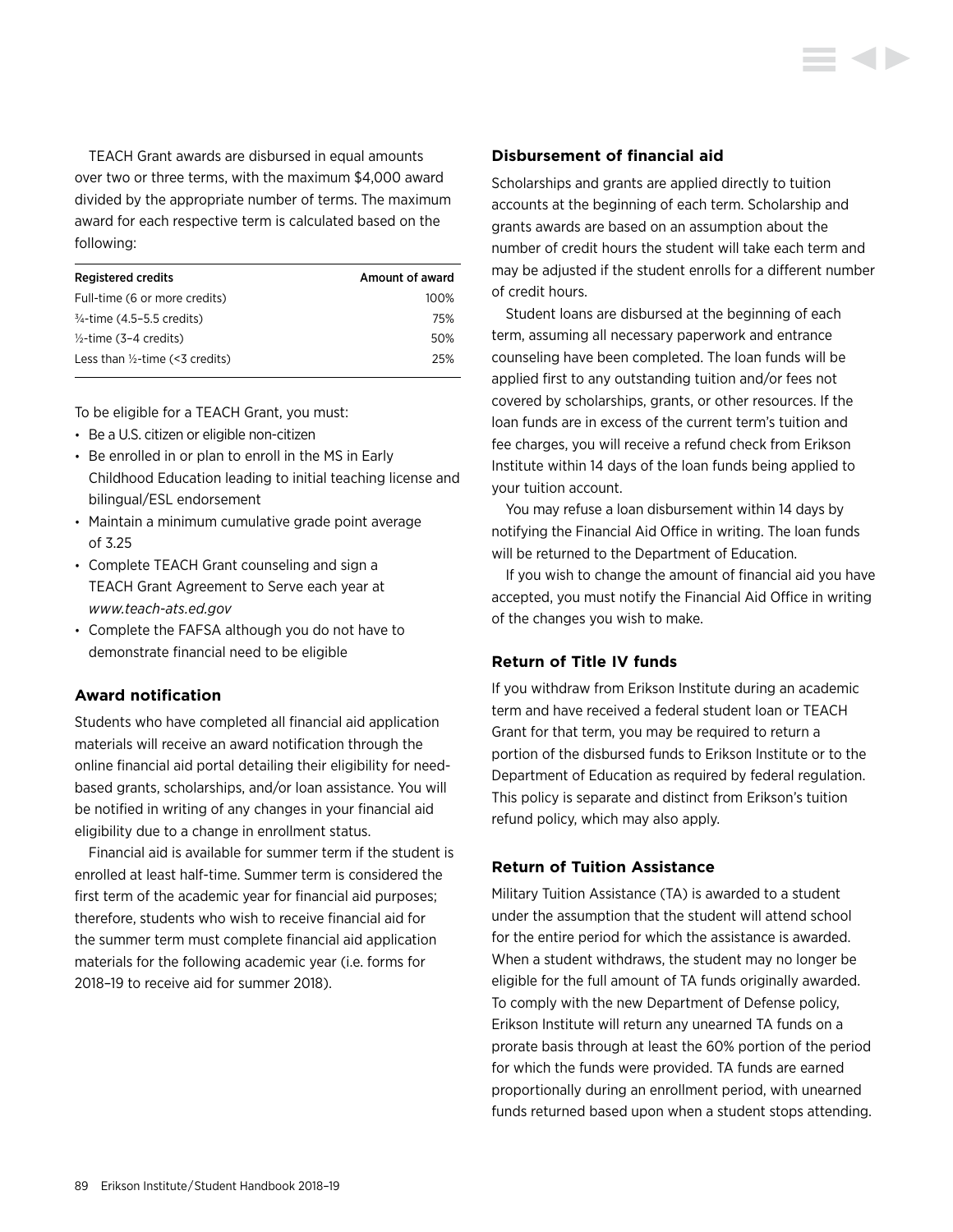## **Return of Erikson fellowships, scholarships and need-based grants**

Funding for Erikson's fellowship, scholarship and needbased grant programs is provided by the generous gifts of donors and Erikson supporters. The Institute takes seriously its responsibility to conscientiously award and monitor its limited fellowship, scholarship and need-based grant funds. Students who withdraw from a course or all courses, regardless of the circumstances of the withdrawal, are required to pay back 100 percent of the Erikson fellowship, scholarship or need-based grant award for the term. The funds may be re-awarded for future enrollment in the courses, contingent upon the student retaining her/his eligibility for the specific award program.

## **Satisfactory academic progress**

To be eligible for Title IV financial aid, a student must make satisfactory academic progress (SAP) toward completion of a degree or certificate as follows:

#### 1. Grade Point Average requirement

To graduate, all master's students are required to have a cumulative grade point average (GPA) of at least 3.0 with no more than two C+, C, or C− grades. Certificate program students are required to have a cumulative grade point average of at least 3.0 with no more than one C+, C, or C− grade, and a grade of B or better in internship courses.

A student's cumulative GPA is defined as the total quality points earned (refer to Erikson's grading system details in the Student Handbook for quality points earned for grades included in GPA calculations) divided by total hours attempted.

*Incomplete, Withdrawal, and missing grades:* Grades of I (Incomplete), W (Withdrawal) and missing grades are not included in the calculation of the GPA. Grades of WF (Withdrawal, fail) and NG (No grade submitted) are included in the calculation of the GPA and earn 0 quality points, therefore negatively impacting Satisfactory Academic Progress evaluations.

*Repeated Courses:* Only the grade earned in the most recent repeated course is used in the calculation of the GPA.

*Transfer credits:* Erikson rarely accepts transfer credits from another institution, and in such cases transfer credits are recorded and calculated in the GPA.

To ensure that this requirement will be met, students must achieve the minimum cumulative grade point averages below according to the student's program length:

|                    |                   | By the end of |            |  |
|--------------------|-------------------|---------------|------------|--|
| Program option     | <b>First year</b> | Second year   | Third year |  |
| Master's           |                   |               |            |  |
| 2-year student     | 3.0               | 3.0           | na         |  |
| 3-year student     | 2.5               | 3.0           | 3.0        |  |
| 4-year student     | 2.5               | 3.0           | 3.0        |  |
| <b>Certificate</b> | 3.0               | 3.0           | na         |  |

#### 2. Credit hour completion requirement

Students must make progress toward completion of the degree by satisfactorily completing a minimum number of credit hours per academic year as follows:

|                       |            | By the end of |                   |             |
|-----------------------|------------|---------------|-------------------|-------------|
| <b>Program option</b> | First vear | Second year   | <b>Third vear</b> | Fourth year |
| Master's              |            |               |                   |             |
| 2-year student        | 18         | 38            | na                | na          |
| 3-year student        | 9          | 18            | 38                | na          |
| 4-year student        | 9          | 18            | 28                | 38          |
| <b>Certificate</b>    | 6          | 18            | na                | na          |

If a student changes program options, she/he is required to have completed the minimum number of credit hours for the program in which she/he was enrolled at the end of the period that is being monitored.

Erikson Institute rarely accepts transfer credits from another institution, and in such cases transfer credits are counted toward the credit hour completion requirement. If a student repeats a course, both enrollments are calculated in the credit hour completion rate. If a student withdraws from a course after the add/drop period, the student will receive a grade of 'W' or 'WF' depending on the date of withdrawal. Grades of 'W' and 'WF' are considered an unsuccessful attempt in the credit hour completion rate. If a student has a grade of 'I' or 'NG', the grades are considered an unsuccessful attempt in the credit hour completion rate until the course has been successfully completed and a final passing grade has been posted.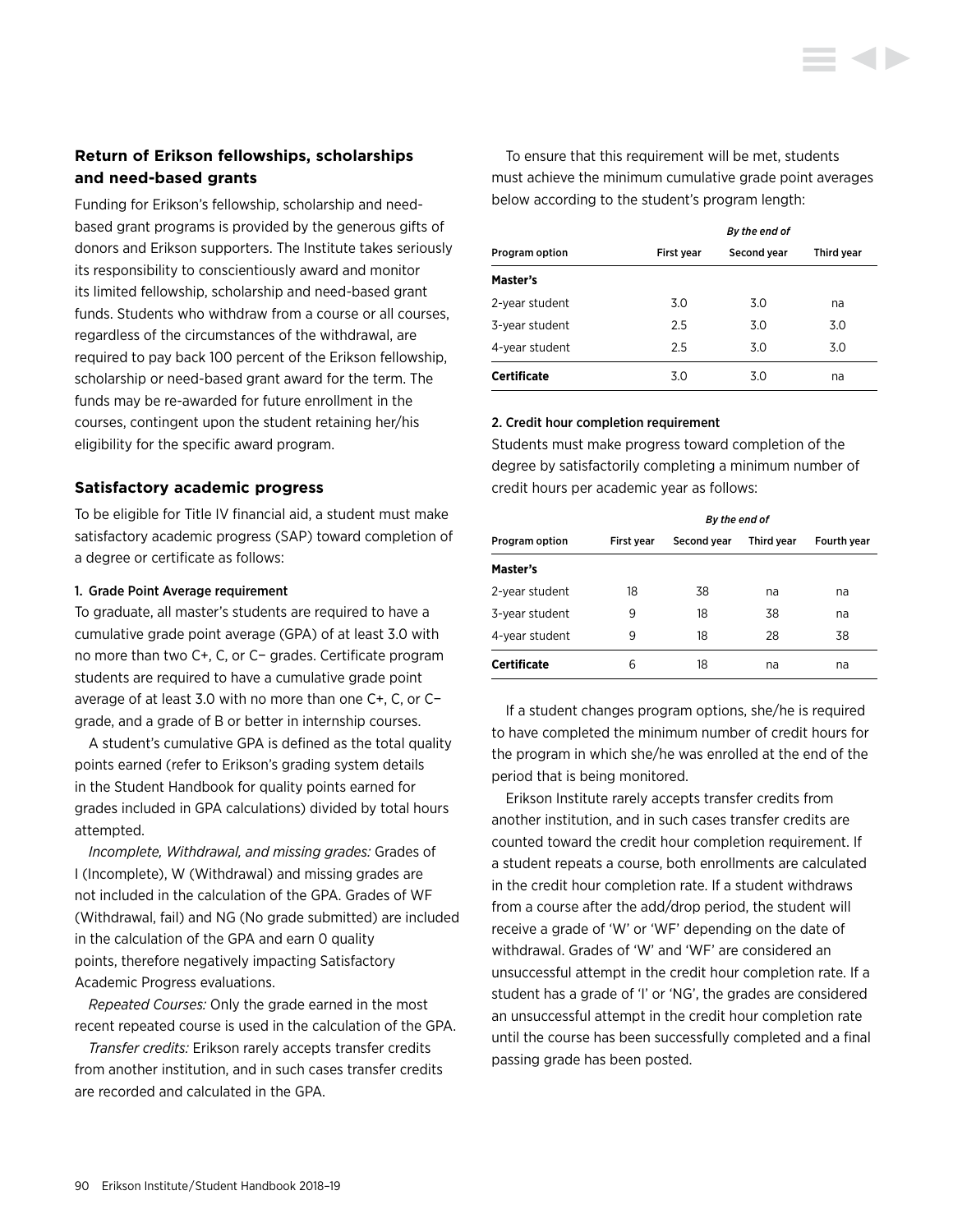### 3. Maximum time frame for program completion

Students must complete the master's degree program within five years of entering the program. Certificate programs must be completed within three years.

## 4. Schedule for monitoring progress

Each Title IV aid recipient's progress relative to credit hours earned, cumulative grade point average and maximum time frame for program completion will be monitored once per academic year at the end of the summer term.

## 5. Denial of financial aid

Students who do not meet the minimum standards for satisfactory academic progress will be notified in writing and will be ineligible for Title IV financial aid for subsequent enrollment periods, even if the student is allowed to register for classes.

## 6. Regaining eligibility

If a student is denied Title IV assistance because she/he has not maintained satisfactory academic progress, courses must be taken at the student's expense until the student's progress meets all requirements of this policy.

## 7. Repeated course work

If a student retakes a previously *failed* course, the repeated course will be included in the student's Title IV enrollment status and Title IV funds will be available to pay for the repeated course. If a student retakes a previously *passed* course, one repetition of the repeated course will be included in the student's Title IV enrollment status and Title IV funds will be available to pay for the repeated course.

All repeated courses affect financial aid satisfactory academic progress calculations. A repeated course along with the original attempt must be counted as attempted credits.

### 8. Appeals

If a student has experienced unusual circumstances that have negatively affected his or her academic progress, a written appeal may be submitted to the Dean of Enrollment Management. The appeals process is reserved for situations outside the student's control, such as family catastrophe, illness, and other special circumstances. In order for the appeal to be considered, a student must submit information regarding why she/he failed to make satisfactory academic progress and what has changed in the student's situation that would allow the student to demonstrate satisfactory academic progress at the next evaluation.

Appeals will only be approved if the SAP review committee determines that:

- the student will be able to meet SAP standards after the subsequent payment period; or
- an academic plan is developed with the student and the faculty advisor that, if followed, will ensure that the student is able to meet SAP standards by a specific point in time.

If an appeal is granted, the student will be placed on financial aid probation for the specified period and will have her/his Title IV financial aid eligibility reinstated.

## **In-school loan deferment**

If you have federal student loans from prior years, you may be eligible to defer repayment of those loans if you are enrolled for at least 3 credits at Erikson. We work with National Student Clearinghouse to automatically notify your lenders of your enrollment status. If you wish to request a deferment, you should contact your lender to request a deferment form and submit the form to the Registration and Student Records Office for certification.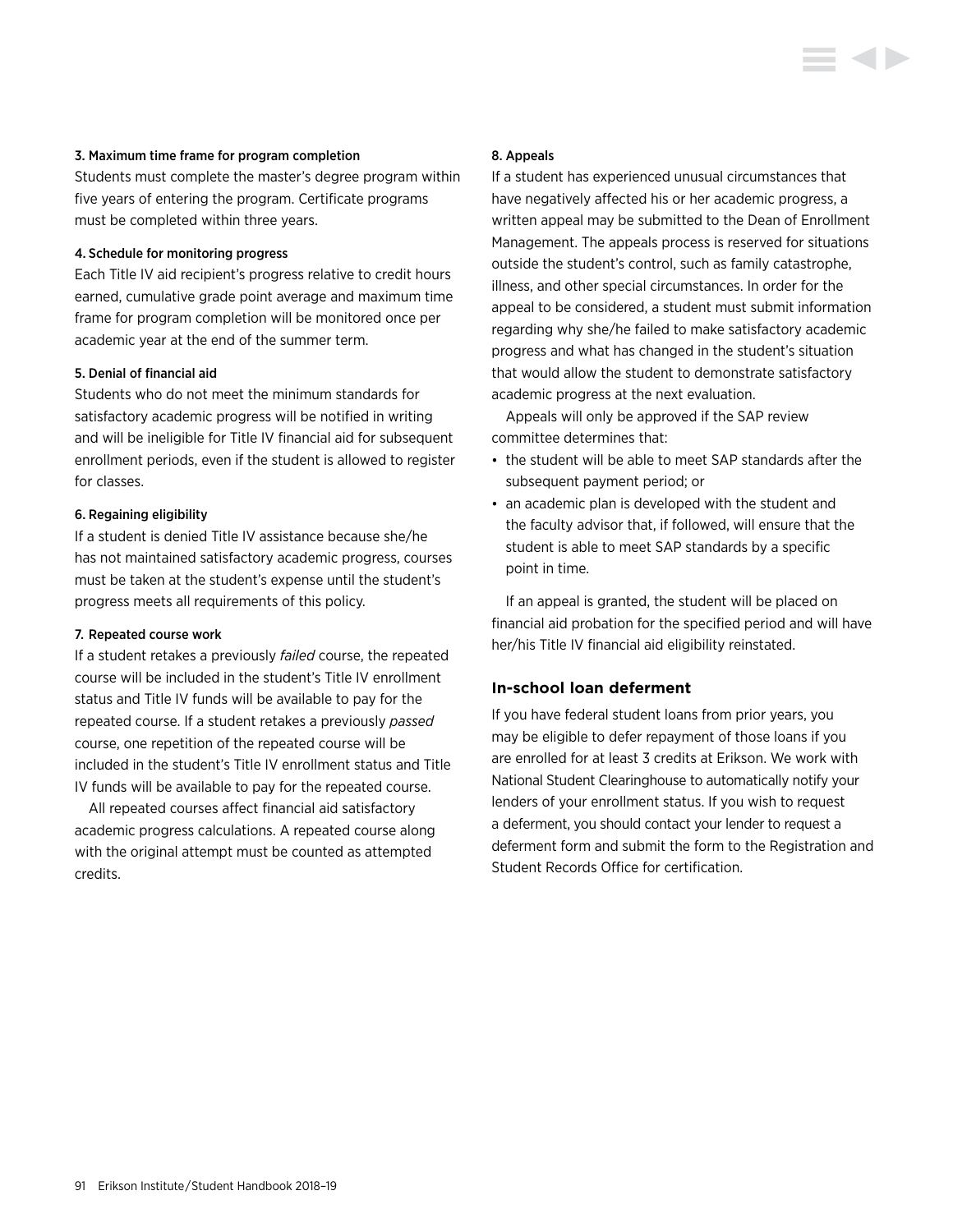# Student financial accounts



## **Tuition**

Erikson degree and certificate students are charged by the credit hour. The credit hour cost is \$1,060 for Summer 2018, Fall 2018, and Spring 2019.

## **Fees**

Degree and certificate students are responsible for the following fees.

#### *One time fees*

| Matriculation fee (non-refundable)   |       |
|--------------------------------------|-------|
| PhD and Master's                     | \$200 |
| Certificate                          | \$150 |
| Due with enrollment into the program |       |
| Application for degree conferral fee |       |
| Master's                             | \$175 |
| Due with graduation application      |       |

#### *Recurring fees*

#### Assessment course fees

*Students registered for the assessment courses below will incur* 

| the following additional fee |      |
|------------------------------|------|
| SPED S412                    | \$10 |
| EDUC T461                    | \$10 |
| <b>INF 1492</b>              | \$10 |
| <b>INF 1392</b>              | \$15 |
| <b>INF 1374</b>              | \$7  |
|                              |      |

#### *Other fees*

| Late registration    | \$100 per course |
|----------------------|------------------|
| Tuition payment plan | \$15 per term    |

#### **Making payments**

Unless otherwise noted, tuition is due on the last day of the add/drop period for each term. Online credit card payments can be made through *my.erikson.edu*. Payments may also be mailed to:

Erikson Institute Attn: Tuition Payment 451 N LaSalle St Chicago, IL 60654-4510

If by the end of the add/drop period a student has failed to pay in full, submit a payment plan with fee and first payment, or submit all necessary paperwork to receive a Department of Education loan, she/he will incur a \$100 late payment fee. Failure to make payment within three weeks of a late fee being applied may result in being de-registered from classes. If a student makes payment in full after being de-registered, the faculty will review the case before she/he will be allowed to re-enroll and return to class.

Erikson Institute accepts any of the following: personal checks, money orders, Discover, MasterCard, or Visa. There will be a \$25 fee for all returned checks. If a student incurs two insufficient funds fees, personal checks will no longer be accepted from that student and future payments must be made with a certified or cashier's check.

## **Payment plans**

Students have the option of enrolling in a payment plan. The fee for this service is \$15 per semester. Payment plan worksheets are available through *my.erikson.edu*. Signed worksheets and first payment are due on the last day of the add/drop period for the given term. Thereafter, payments are due on the 15th of the month with the last payment due before the end of classes. Payment plans are an excellent alternative for students who cannot afford to pay an entire semester's tuition at once or do not want to take out student loans. However, it is very important that students analyze their financial situation before agreeing to make monthly payments. Students will incur a \$25 late fee for each late payment.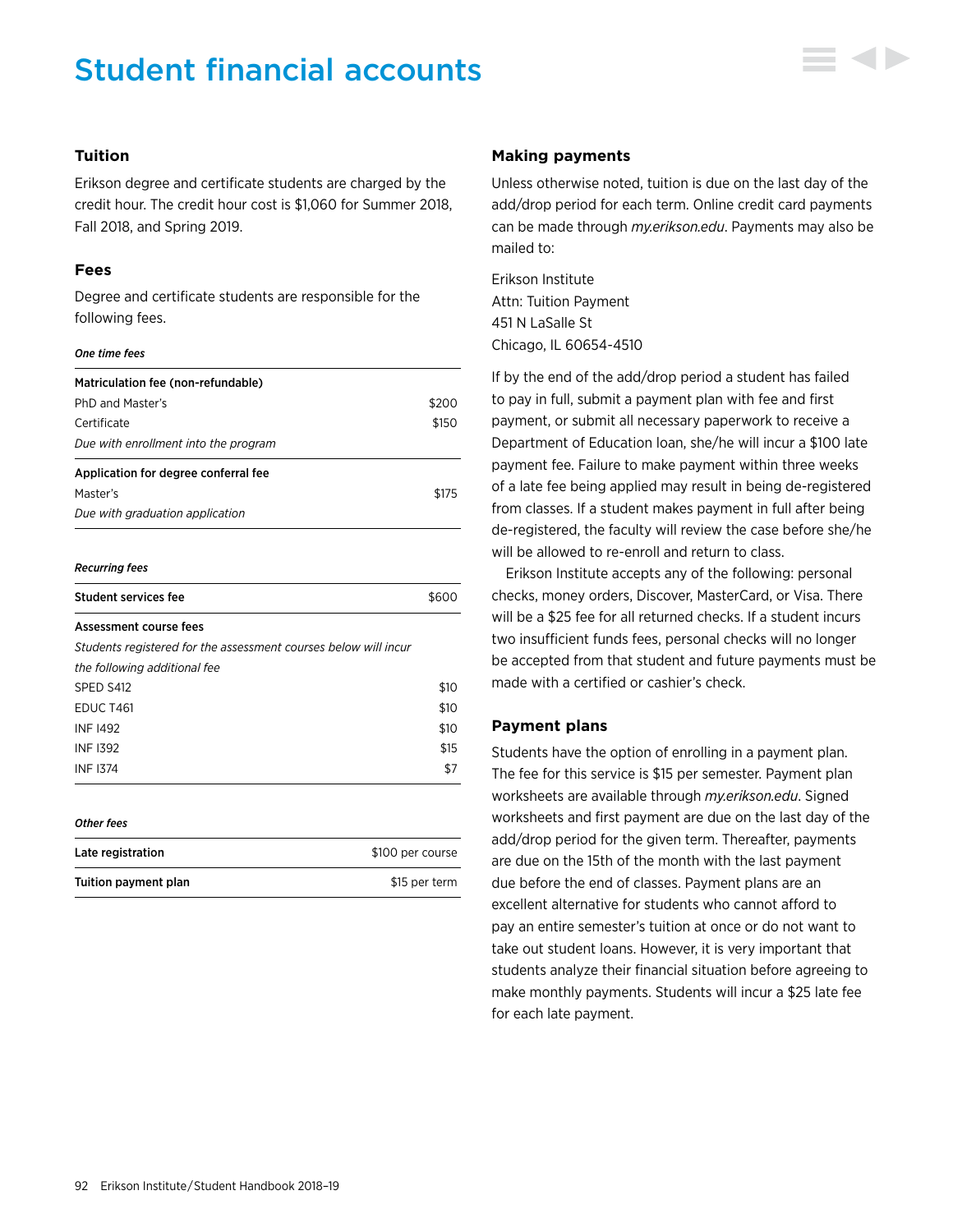## <span id="page-93-0"></span>**Employer payments**

If an employer is reimbursing a student directly for tuition, the student is responsible for all Erikson tuition costs, which are due on the last day of the add/drop period for the term. If an employer is paying Erikson directly for a student's tuition, the student is responsible for providing the Financial Analyst with a typed statement on business stationery stating what portion of the tuition is covered and when Erikson Institute will receive payment. This statement and any uncovered portion of tuition are due on the last day of the add/drop period for the term.

## **Collections**

Erikson Institute makes every attempt to assist students with financing their education. In instances where an account becomes delinquent, Erikson Institute will send the student's account to a collection agency. Students are responsible for any and all legal fees or collection agency fees related to their delinquent accounts. To avoid this, we encourage students to pay on time and notify the Financial Analyst immediately if she/he is unable to make a payment due to extenuating circumstances so other arrangements can be made.

### **Tuition refund policy**

Students who withdraw from classes may be entitled to a refund of a portion of tuition according to the policy and refund schedule described below. Only tuition may be refunded; all fees will be due as charged regardless of when refund requests are submitted. In order to obtain a refund, students must officially withdraw from classes through the Registration and Student Records Office. Students must officially withdraw from a class or classes for which they seek a refund; the Institute does not automatically withdraw students from classes even if a student fails to attend the class. Refunds will be calculated based on the date the required paperwork was submitted to the Registration and Student Records Office, not on the last day of class attended. Therefore, it is imperative that students see

the Registration and Student Records Office immediately upon dropping a class, dropping the program, or changing programs. Meeting with your advisor does not constitute meeting with the Registration and Student Records Office. Refunds will be calculated according to the following schedule:

| <b>Effective Date of Withdrawal</b> | Percentage of Refund |
|-------------------------------------|----------------------|
| End of add/drop period              | 100%                 |
| Second week of term                 | 75%                  |
| Third week of term                  | 50%                  |
| Fourth week of term                 | 25%                  |
| Fifth week of term or later         | 0%                   |

If a student withdraws and is on a payment plan, the balance of the tuition becomes due immediately. The Institute will not grant a refund if a student withdraws or is forced to withdraw from a course for disciplinary reasons, including violation of the Institute's academic dishonesty policy.

### **Release of financial information**

It is Erikson Institute's policy not to release any financial information to any third party. If you would like a third party to have access to your financial information, please provide the Financial Analyst with written permission. Your written permission must clearly designate each third party to whom you wish to permit release of your financial information. The Institute will honor your written permission for the remainder of the academic year in which you submit the request. If you wish to grant permission for access to your financial information for a subsequent academic year, you must submit an additional written request for the subsequent year. You may withdraw permission at any time by submitting a request for withdrawal in writing to the Financial Analyst, who will make every effort revoke the permission as soon as possible but may require until the end of the academic year to do so.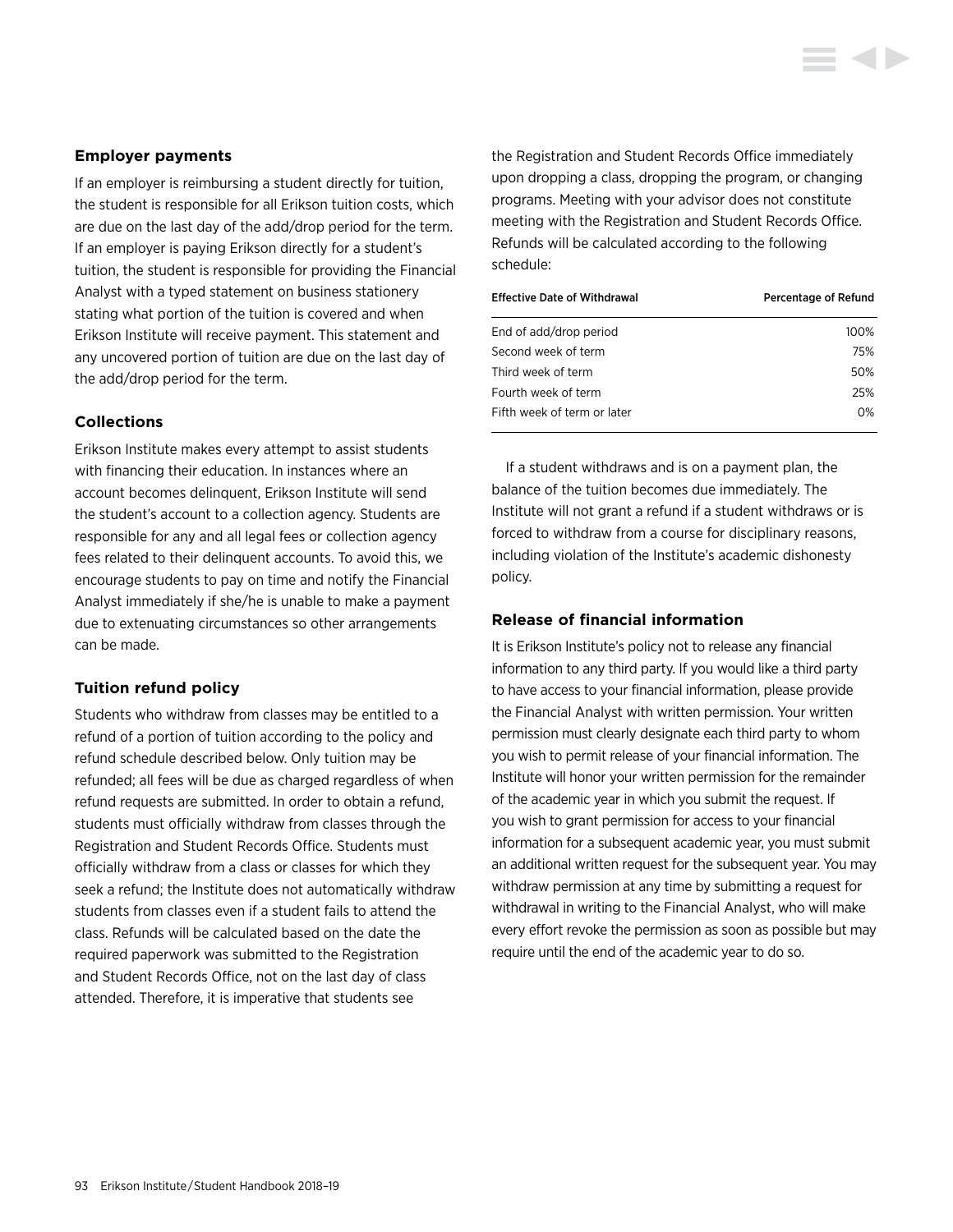## Student resources

## **Academic Success Center**

Becoming a competent writer is a critical component of professional development, and writing is an integral part of students' academic work at Erikson. Students enter Erikson's degree programs with different levels of experience with academic writing. The Academic Success Center (ASC) provides writing and study skill support for all on campus and online master's students.

The Center consists of four components:

- 1. The ASC web site (*[asc.erikson.edu](http://asc.erikson.edu)*);
- 2. An on-campus writing center in the library;
- 3. An online support option via [asc@erikson.edu](mailto:asc%40erikson.edu?subject=);
- 4. The Pick Writing Program, which provides individual and group support to students, including tutor-led peer study groups; and
- 5. A Summer Writing Course, offered both on-campus and online.

All students are encouraged to review the Learning Tools site on my.erikson to explore different kinds of technology support for reading and writing, including Read & Write Gold. ASC and Library staff are available to help students navigate this site.

The academic needs of all incoming students will be informally assessed on the basis of their written application, academic transcripts, letters of recommendation, and interview with a faculty member. Based on this information, the admissions committee may make a recommendation that the student attend individual or group writing support sessions during the academic year.

All incoming students will also be asked to complete a writing assessment once their application and decisionmaking process is completed. This will further help us ascertain whether or not the student could benefit from academic support. In the case that a student may need additional support, they will be contacted through the Academic Success Center (ASC) to give them more information about services available, including a 4-week Summer Writing Course.

In the summer course, students will be introduced to, or have an opportunity to review, graduate-level reading and writing expectations in the mater's program. The summer writing course is also available to all incoming and continuing master's students regardless of whether they've been given a recommendation to take the course. Students who are taking the class are asked to make a commitment to attend all sessions.

Students who are assigned to an individual tutor will work with that person throughout their first semester and possibly throughout their first academic year. Tutor meetings are generally one-on-one and sessions typically last one hour.

All writing tutors are equipped to support students with the process of graduate level academic writing, which includes: building overall competence and skill, developing confidence in their capacity to write successfully, active reading/annotating, outlining, writing drafts and reflecting. [See page 45](#page-45-0) for course descriptions.

#### **Advising**

#### **Faculty Advising**

All students will work closely with a faculty advisor throughout their course of study. Group advising, in the form of monthly seminars, is provided to first year master's degree students and three year students in their second year. Individual advising is provided to certificate and PhD students. Masters degree students entering their internship year, with the exception of Teacher Education students, will have group supervision with their adviser in their Integrative or Supervision Seminar. Child Life and Teacher education students, because of the specialized requirements of their programs, will also have individual advising.

#### **Enrollment Management Support**

The Enrollment Management offices, as well as many other Erikson staff, also work closely with students to ensure that their needs are met.

#### **Campus safety and security**

Erikson Institute is committed to promoting the safety of all members of its campus community, including staff, students, and visitors. Toward this end, we post information related to campus safety and security on the campus portal, my.erikson (click on "Campus Safety and Security") and on the Erikson website (see "Consumer Information," *[www.erikson.edu/consumer-information](http://www.erikson.edu/consumer-information)*. You will find four documents related to safety and security.

The *Annual Security Report* includes information concerning current policies and procedures for campus security in compliance with the Clery Act of 1998, as amended. These policies and procedures cover important topics such as reporting criminal activity, responding to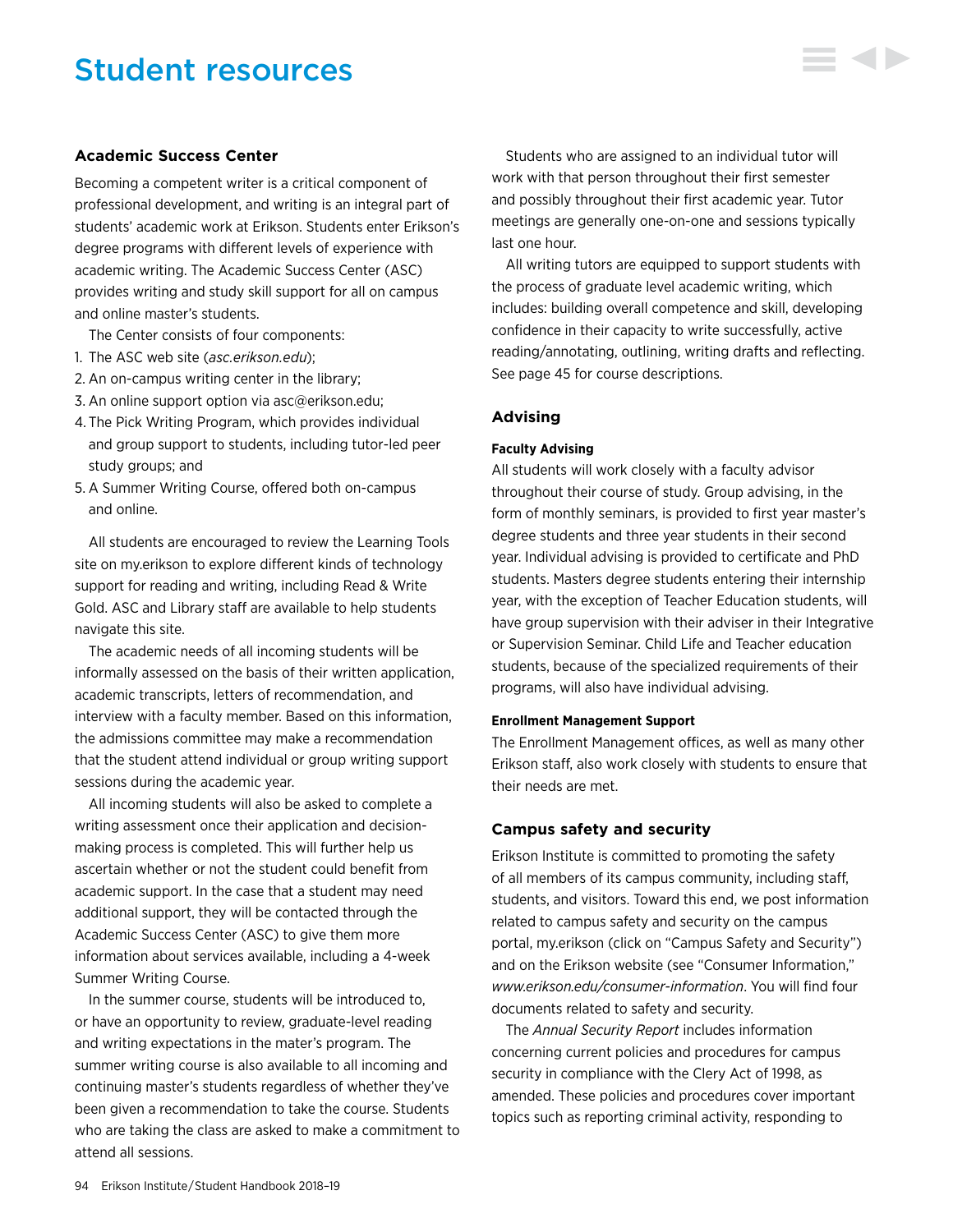emergencies, and communicating potential threats to the safety of the campus community. It describes procedures related to access to campus and security awareness. It also includes policies and procedures regarding harassment, including sexual harassment and the use of alcoholic beverages and controlled substances. The report presents crime statistics for the preceding three calendar years. We also provide consumer information about community resources related to promoting the safety of individuals, including resources for drug and alcohol abuse prevention.

The *Fire and Life Safety Manual* describes emergency procedures related to life/safety events, such as fire, bomb threats, severe weather, nuclear threats, evacuations, and other serious events.

The *Emergency Procedures Quick Reference* provides a one-page summary of the emergency procedures described in the *Fire and Life Safety Manual.* It also includes floor plans for floors two, three, and four, showing evacuation routes.

*Tips on Public Safety* offers practical advice on how to avoid becoming a victim of crime.

#### **Career services**

The Field Education and Career Services Office assists students with finding part- or full-time employment in the field and internship placements. Erikson maintains an electronic database of career resources on *my.erikson.edu*, including job postings that we receive from organizations seeking to employ social workers, teachers, and child development professionals. There are also resources and tips about the search for jobs. In addition, Erikson has an extensive network of alumni and professional contacts, whom students can contact as they seek jobs. Networking events are held at various times during the academic year.

#### **Computer and Internet access at Erikson**

The computer lab is located on the 3rd floor near the student lounge, seminar rooms and classrooms. During regular term, lab hours are 8:30 a.m. until 8:00 p.m. Staff members are available to assist students during the hours of 8:30 a.m. until 6:00 p. m. Most computers are Windows based and students have access to network printers.

In addition to the computer lab, workstations in the Edward Neisser Library are available to students during the Library's operating hours.

Network resources include full access to the Internet via a secure network, as well as online library services, printing, career resources, and online course areas.

Students requiring tutoring in computer skills and online resources should refer to the section on the library.

User IDs and passwords are obtained from the Information Technology department.

#### **CTA U-Pass**

Erikson Institute participates in the University Pass (U-Pass) program through the Chicago Transit Authority (CTA), which offers eligible students a discounted pass for unlimited rides on all CTA buses and trains. The U-Pass is offered on a semester-by-semester basis. Each student will be issued a Ventra U-Pass card. Students enrolled for five or more credit hours during fall or spring semesters, or four or more credit hours during summer term, are eligible for a U-Pass for that semester/term. Please note: For Erikson students to be eligible for the U-Pass, all eligible students during a given semester will be charged for a U-Pass (approximately \$130/semester), whether or not they utilize the pass. If a student who was eligible at the beginning of a semester subsequently drops below the required credit hours during the add/drop period, the student's U-Pass will be deactivated and the fee may be refunded on a prorated basis. The U-Pass includes the student' s name, picture, and school name, and is not transferable. Additional information about the U-Pass program is available on the CTA web site at *<www.transitchicago.com/upass>*.

Lost or stolen U-Pass card: You may apply for a replacement U-Pass by contacting the Registration and Student Records Office that serves as Erikson's U-Pass Coordinator. You will need to present your Erikson student ID and pay the \$50 replacement fee. A replacement U-Pass will be issued and sent to Erikson within 5–7 business days. CTA will replace lost or stolen U-Pass cards only once per academic term. Upon receipt of the replacement card, you will be notified via email to pick up the U-Pass.

Defective, damaged or demagnetized U-Pass card: If the CTA fare equipment on a bus can not read a U-Pass, the bus operator should allow you to complete the ride for free. At CTA rail stations, present the defective U-Pass card to the customer assistant to have it inspected. To replace a defective U-Pass,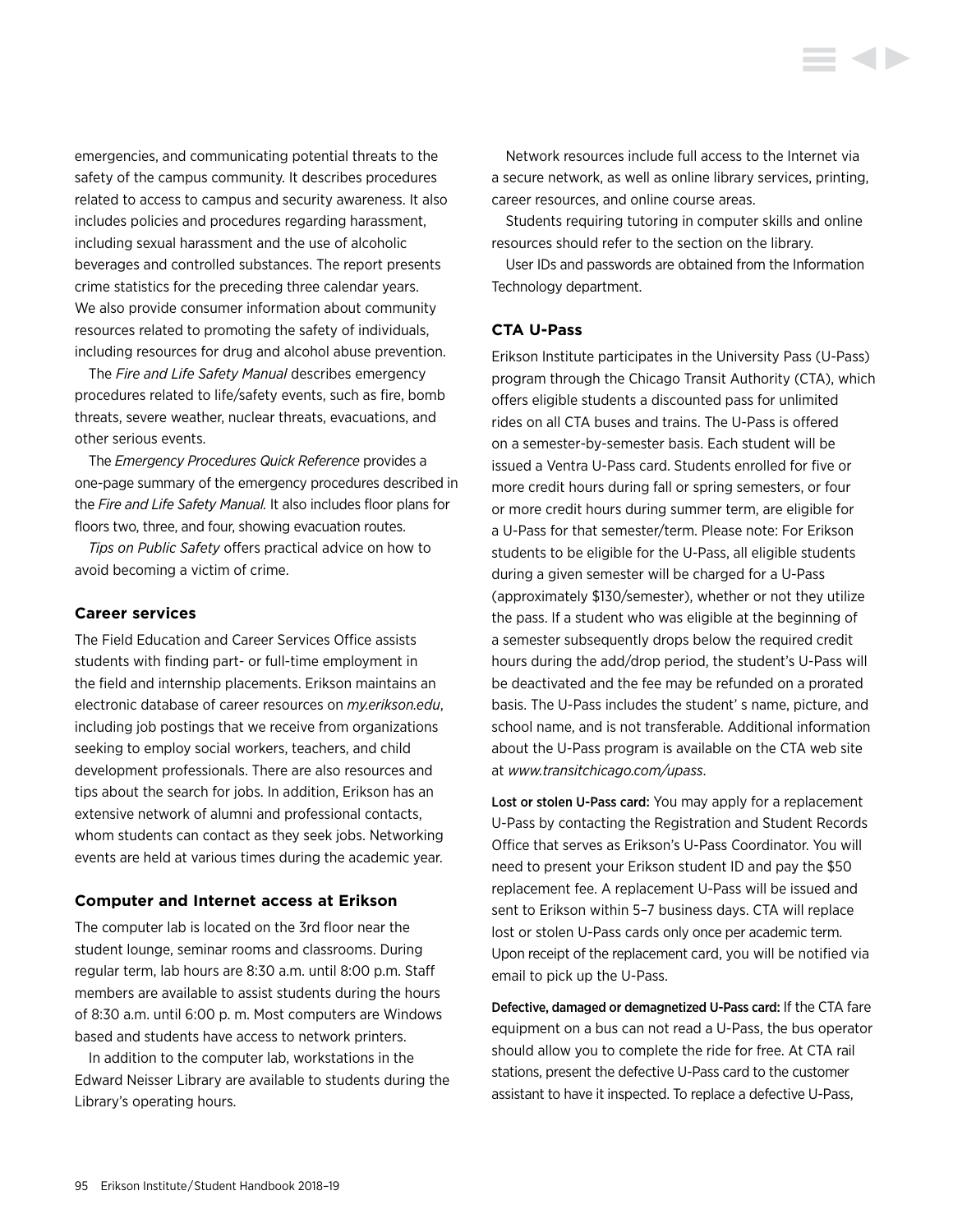go to Ventra Customer Service at 165 N. Jefferson St., Chicago, IL, to get a form stating that the card is defective and a 7-day pass. Bring the defective card and form to the Registration and Student Records Office, who will order a replacement card for you. The first replacement is free, though any future replacements for defective cards will have a fee. A replacement U-Pass will be sent to Erikson within 5–7 business days. Upon receipt of the replacement card, you will be notified via email to pick up the pass.

Fraudulent Use of U-Pass: Any U-Pass presented by a person other than the student whose name and photograph appears on it will be confiscated, and the person may be subject to arrest. Fraudulent cards will be confiscated and a replacement card will not be issued for one year after the date of misuse. Students should carry their student ID with them at all times when they are planning to use the CTA U-Pass.

U-Pass Customer Service: Visit *<www.ventrachicago.com>* or call (877) 669-8368 Monday–Friday from 8 a.m.–4:30 p.m. for any questions about Ventra U-Pass.

CTA General Offices: Chicago Transit Authority 567 W. Lake Street, 2nd floor Chicago, IL 60661

You can also visit *<www.transitchicago.com/upass>*

## **Health insurance**

Erikson Institute does not have a student health center, and at the same time the roll out of the Patient Protection and Affordable Care Act has significantly changed the health insurance and healthcare landscape, particularly for student health insurance plans.

In accordance with Section 1501 of the Affordable Care Act, all Erikson students will be expected to have health insurance coverage and be in compliance of all applicable federal laws.

Students may already be covered by private insurance either through their employers or through a spouse or family member. If you are a student who is not currently covered

by private insurance, you will have the ability to utilize the new Illinois online Health Marketplace, GetCoveredIllinois, to select an insurance plan that best meets your needs. You are encouraged to begin to review your health insurance options and become familiar with the information provided on *<www.getcoveredillinois.gov>*. The online Marketplace is designed to walk consumers through the health care information and enrollment process in a few simple steps, but if you have difficulty navigating the website, you may seek out the assistance of a free Healthcare Navigator. You can find a list of trained Navigators in your area on *<www.getcoveredillinois.gov>*. In addition, Erikson will offer an on-campus enrollment session with trained Navigators from GetCoveredIllinois prior to the start of the Fall term.

International students who are in F-1 status are subject to the health insurance requirement as a condition of their F-1 status. Students with F-1 and other non-immigrant visas who are maintaining legal status in the U.S. are eligible to enroll in insurance through the marketplace. However, nonimmigrant students are not eligible for Medicaid unless they have been in the U.S. for five years. Per F-1 student regulations, comparable policies must cover the full period of enrollment and must cover a minimum of US \$50,000 for accident or illness, and at least US \$7,500 for repatriation, and US \$10,000 for medical evacuation. International students are encouraged to contact Michel Frendian, Dean of Enrollment Management prior to choosing another health insurance plan in order to make sure that the plan meets these requirements.

For additional information, please refer to the following resources:

- To get up-to-date information on coverage in Illinois: *[www.getcoveredillinois.gov](http://www.getcoveredillinois.gov)*
- To get up-to-date information on the Patient Protection and Affordable Care Act, or to explore coverage options in a state other than Illinois: *[www.healthcare.gov](http://www.healthcare.gov)*
- To find a Healthcare Navigator who can assist you in the enrollment process: *[www.getcoveredillinois.gov/get-help](http://www.getcoveredillinois.gov/get-help)*
- To find specific fact sheets for young adults, women, veterans, and Medicaid recipients: *[www.getcoveredillinois.](http://www.getcoveredillinois.gov/fact-sheets) [gov/fact-sheets](http://www.getcoveredillinois.gov/fact-sheets)*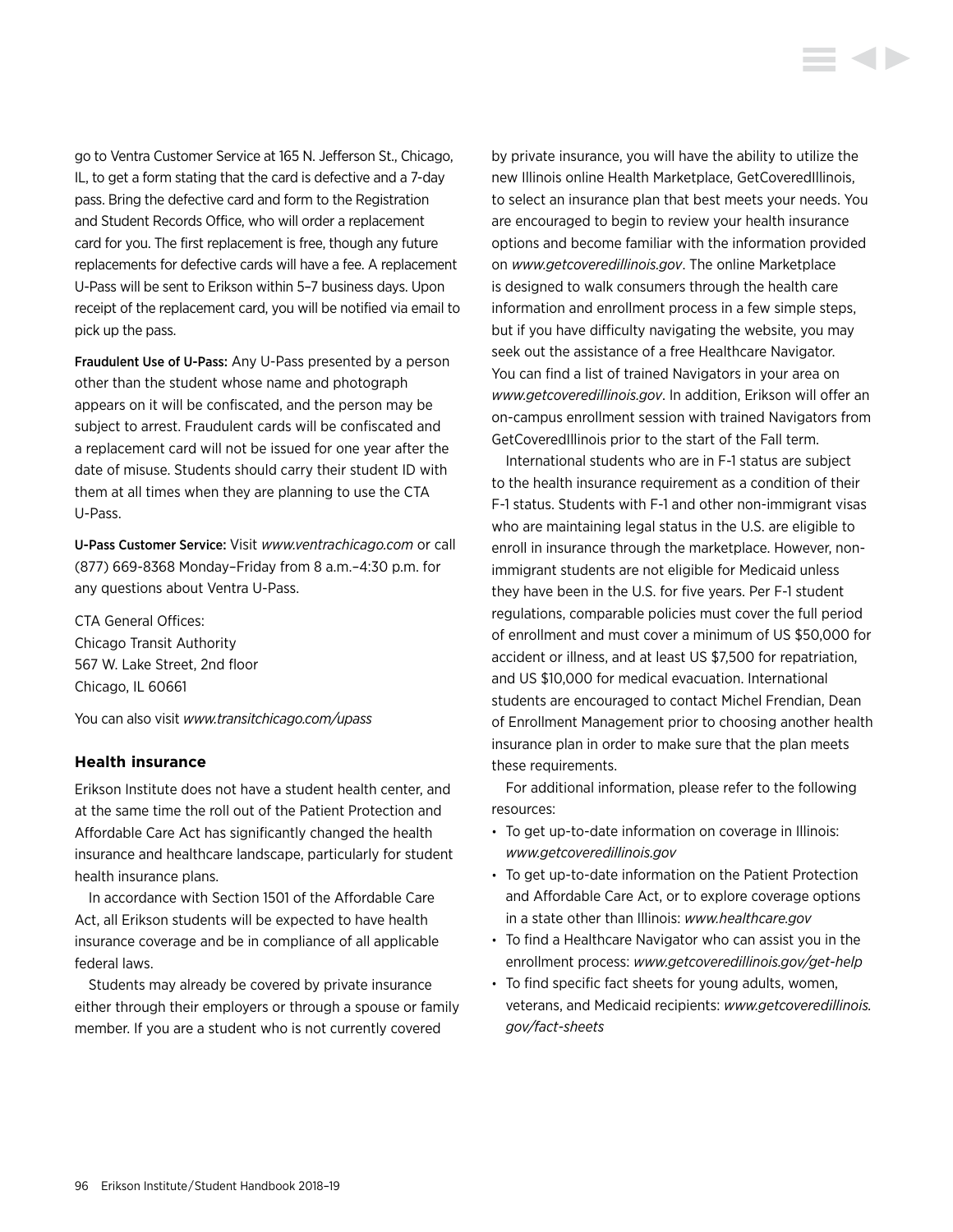## **International Student Services**

Erikson has approval from the Department of Homeland Security to enroll non-immigrant international students in its degree programs. The Dean of Enrollment Management serves as the international student advisor to all F-1 students from the time they are offered admission to Erikson through completion of the degree program, as well as the Optional Practical Training period if applicable. F-1 students participate in a special international student orientation meeting before the start of their program at Erikson. This orientation is separate and distinct from the general orientation programs for international students.

Given the complicated and constantly changing nature of immigration regulations, F-1 students are encouraged to meet with the international student advisor regularly. Typical issues that require consultation or authorization from the international student advisor include, but are not limited to, the following:

- Travel authorization signatures for travel outside the United States
- Extension of degree program
- Change of degree program
- CPT authorization for students beginning their internship
- Application to receive authorization for Optional Practical Training following the completion of the degree program
- International student health insurance
- Enrollment verification documents needed for loans, visa renewals, etc.
- Application to change non-immigrant status
- Updating of contact information in the SEVIS database

## **Library**

The Edward Neisser Library provides multifaceted information services that support the education, information, research, and service programs of Erikson Institute. Its specialized collection is a valuable resource. Information about journals, assessment kits and other materials can be found at *<library.erikson.edu>*.

Students are allowed to check out circulating materials, as well as audio-visual equipment, laptops, and assessment kits. In the event of loss of or damage to library materials, the library will request that the Student Accounts Office place a hold on the student's account until such time as the materials are returned or replaced, or the library is reimbursed for their loss or damage. Such a hold will render the student unable to register for classes, receive transcripts, or access online resources.

Materials not available in the Edward Neisser Library can be requested from other libraries through the library's interlibrary loan system. The library regularly offers workshops aimed at assisting students to develop and expand their information seeking skills. Individual guidance is also provided as necessary.

#### **Library hours**

#### Regular hours

| 10 a.m. - 4 p.m. |
|------------------|
|                  |
| Hours vary       |
|                  |

### When classes are not in session

| Monday-Thursday | 9 a.m. – 5 p.m. |
|-----------------|-----------------|
| Friday          | 9 a.m. – 4 p.m. |

Hours are subject to change. Please check the library website for current hours. Unanticipated closures will be announced through email. For information or assistance, please contact the library staff at (312) 893-7210 or through email at [libraryhelp@erikson.edu](mailto:libraryhelp%40erikson.edu?subject=).

## **Lost and found**

The lost and found is located at the main lobby security desk on the first floor.

## **Multicultural student affairs**

Through its programs and services, Multicultural Student Affairs advocates for and supports Erikson's African American, Asian American, Latina/o, Native American, lesbian, gay, bisexual, transgender, and international students. It also partners with faculty and staff to create an inclusive environment that recognizes and values the contributions of students of color, LGBTQ, and international students at the Institute. The office sponsors a variety of social and educational programs for the Erikson community throughout the academic year to help enrich the students' Erikson experience.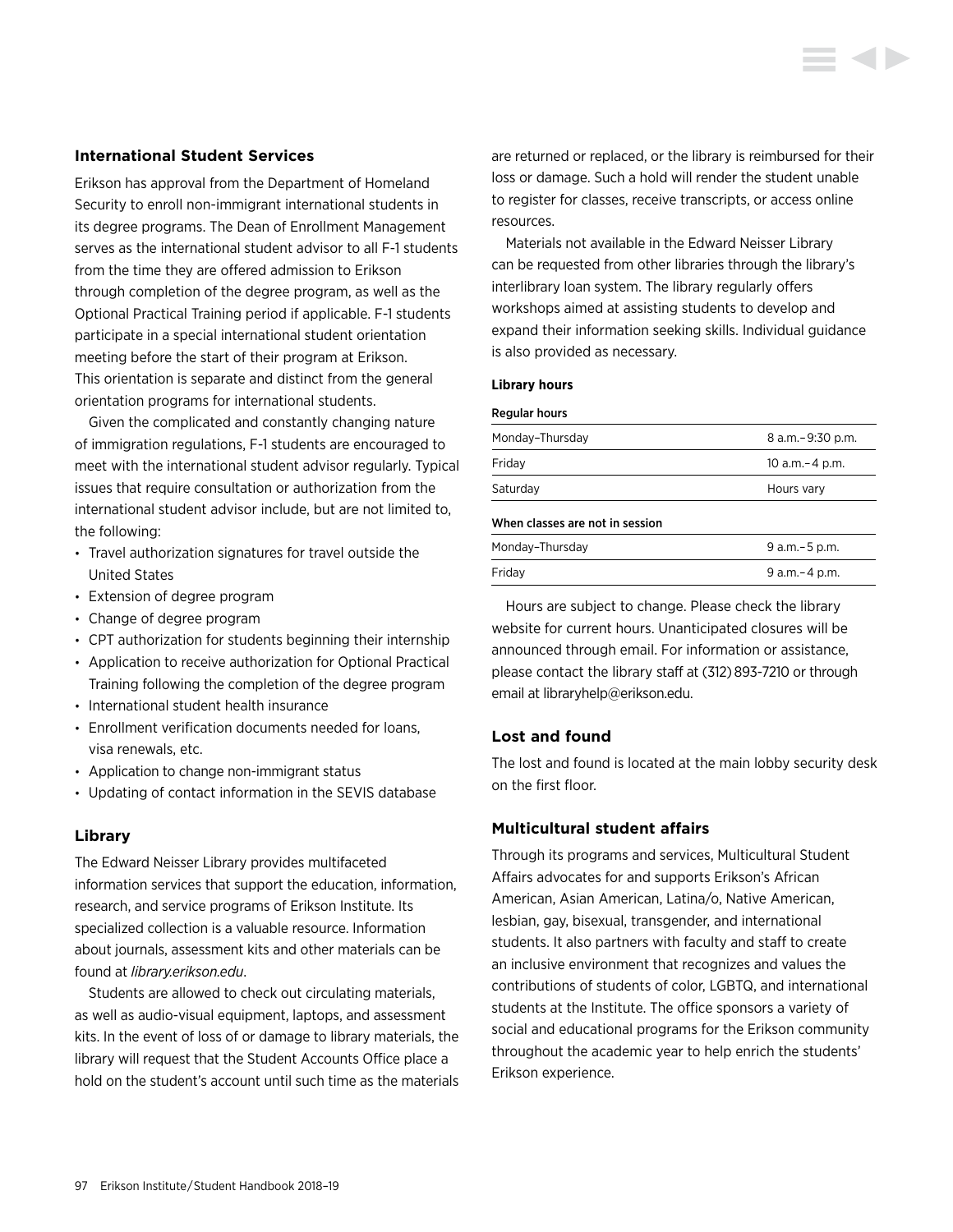## **Online resources**

Erikson has four important online services for student use: Erikson Library, Erikson webmail, My.Erikson and EriksonOnline. Each of these resources is available to students from any location with Internet access.

Erikson Library: The Edward Neisser Library subscribes to many resources that are available online through its website: *<library.erikson.edu>.* These include online subscriptions to scholarly journals, databases of journal articles, interlibrary loan, and electronic books. Students may access most of these resources from off-campus by using the same username and password used for Erikson webmail.

Erikson webmail: Students can access their Erikson email accounts at *<mail.erikson.edu>.*

My.Erikson: My.Erikson is the web-based campus portal that provides students access to their course schedule, academic records (grades, unofficial transcripts, degree audit worksheets, etc.), and a wide range of academic and student services such as online bill-payment, student discussion boards and career services information. My.Erikson can be accessed at *my.erikson.edu*.

EriksonOnline: EriksonOnline is the environment for online teaching and learning at Erikson. It provides students with remote access to course materials, online research and library resources, as well as communication and collaboration tools for each course at Erikson. Within each course site students are able to view, save and print course syllabi, assignments, readings, presentations and resources, view video clips, and listen to narrated presentations. Discussion areas allow students to communicate with the course instructor and other students enrolled in the respective course. Journals, blogs, wikis, course mail and online meetings are other tools for online teaching and learning in EriksonOnline. In addition, all Erikson students (on-campus and online) have access to the Academic Success Center, the Library and links to Student Services through EriksonOnline. The Academic Success Center includes information, resources, links, and contact information related to writing resources, writing support, and library services. EriksonOnline also provides a wide range of technical assistance resources and support services to online learners to encourage and enable successful online learning experiences and positive outcomes at Erikson. EriksonOnline can be accessed at *[erikson.blackboard.com.](http://erikson.blackboard.com)*

#### **Parking and transportation**

Discounted parking is available at four locations.

## **Jones Chicago**

| Location: | 220 W. Illinois St.: entrance on Illinois St.: |
|-----------|------------------------------------------------|
|           | 1.5 blocks from Erikson                        |
|           | Times/rates: $3-10$ p.m. only: $$6$            |

To purchase: Validations may be purchased online as follows:

- Go to *[cnp.clickandpark.com/facility/?search%5b](https://cnp.clickandpark.com/facility/?search%5bfacility_id%5d=831) [facility\\_id%5d=831](https://cnp.clickandpark.com/facility/?search%5bfacility_id%5d=831)*
- Choose service type = Validation (click Next)
- Enter Access Code = Erikson (click Update)
- Select the service and quantity (click Add to Cart)
- You may create an account or use "Guest" checkout
- Enter billing and payment info
- Your validation will be emailed to you
- You must purchase the parking validation prior to entering the garage
- Validations are good for 30 days

To redeem: The location to redeem the validation is by the exit lanes only. You must insert the original entry ticket in the exit lane and once the rates are displayed you can scan the validation. If you have exceeded the time, it will ask for an additional amount that you can pay with any major credit card

## **Greenway Self-Park** Location: 60 W. Kinzie St., entrance on Kinzie; 2 blocks from Erikson Times/rates: \$18 if you park before 3 p.m. and \$5 after 3 p.m., Monday through Saturday (no discount on Sunday). All rates are for up to 12 hours.

#### **MartParc Orleans**

| Location: | 437 N. Orleans St., entrances on Orleans and               |
|-----------|------------------------------------------------------------|
|           | Hubbard: 3.5 blocks from Erikson                           |
|           | Times/rates: \$14 if you enter before 3 p.m. (blue ticket) |
|           | and \$10 after 3 p.m. and on weekends (green               |
|           | ticket), for up to 12 hours.                               |
|           |                                                            |

|           | <b>MartParc Wells</b> (only weekdays after 3 p.m.) |
|-----------|----------------------------------------------------|
| Location: | 401 N. Wells St., entrances on Kinzie and          |

| Wells. 2.5 blocks from Erikson.                      |
|------------------------------------------------------|
| Times/rates: \$10 after 3 p.m. Discounted parking is |
| available only after 3 p.m., Monday through          |
| Friday. No discount is available on weekends.        |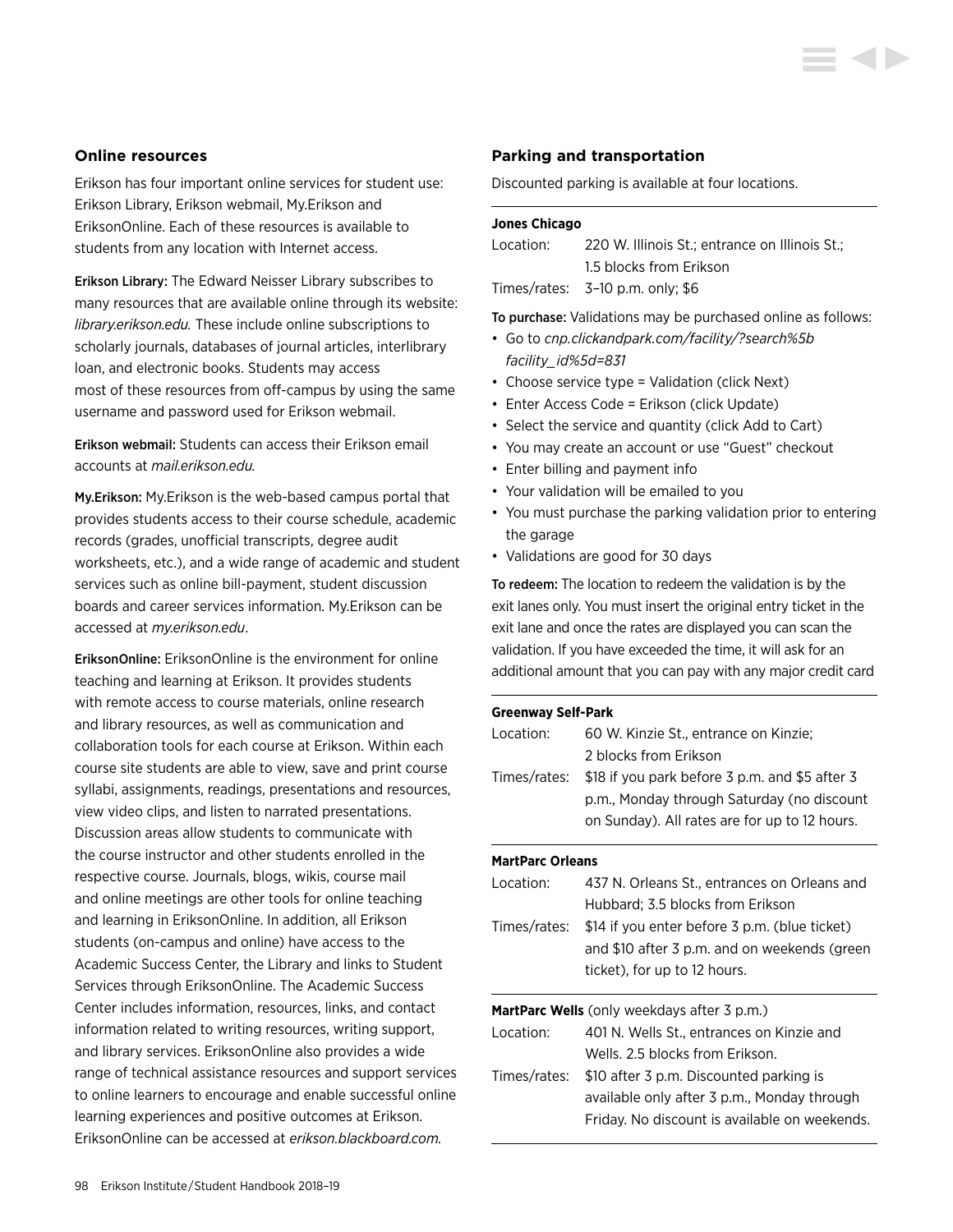Note: To receive discounted rates, request validation from the security desk in the main lobby. Please make sure to note the garage where you parked to receive the correct validation.

There is limited free and metered parking in the vicinity of the campus. Erikson Institute does not provide change for parking meters. Students who commute by car are encouraged to allow extra time to find parking.

The closest El stops to Erikson Institute is the Grand stop (State and Grand) on the Red Line and the Merchandise Mart stop (Kinzie and Wells) for the Brown and Purple Lines. You may also locate numerous bus stops near Erikson, please check *<www.transitchicago.com>.*

There are several Metra train stations within one mile of Erikson Institute. For Metra fare and schedules, contact the RTA at (312) 322-6777 or *<www.metrarail.com>.*

## **Printing and photocopying**

Three all-in-one printer/copier machines are available for student use. Two machines are located in the library and one in the computer lab. Money for copies can be added to your account on my.erikson. Each machine has the ability to photocopy, scan, print, collate, staple, and hole-punch

## **Student Committee**

The Student Committee is the primary vehicle at Erikson through which students organize their interests and provide input into modification of policies related to academic or student affairs. Open to any student interested, the Student Committee is advised by the Dean of Enrollment Management and a faculty member, both of whom are not only knowledgeable about institutional resources and procedures, but also advocate for students in accessing these resources in support of their interests. The Student Committee can be reached at [StudentCommittee@erikson.edu.](mailto:StudentCommittee%40erikson.edu?subject=)

## **Student ID cards**

Erikson Institute provides each student with a photo ID card. This card also serves as your library card as well as printer and building access card. Photos for ID cards are taken during your program orientation. If you are unable to attend orientation, please contact the security officer to schedule an appointment to have your ID picture taken.

## **Student mailboxes**

Mailboxes are provided for all students enrolled in one of the on-campus degree or certificate programs. Mailboxes are located in the Student Lounge on the 3rd floor. Students are expected to check their mailboxes on a regular basis, as they are utilized by Erikson faculty and staff as a means of communicating important information.

## **Students with disabilities**

#### **ADA policy**

Erikson Institute is committed to complying with the Americans with Disabilities Act, and the Rehabilitation Act of 1973, Section 504, which states: "No otherwise qualified person with a disability in the United States…shall, solely on the basis of disability, be denied access to, or the benefits of, or be subjected to discrimination under any program or activity provided by any institution receiving federal financial assistance." Erikson will also comply with other federal, state, and local laws regarding accommodations for any person with a disability. Erikson will neither discriminate against, nor decline to reasonably accommodate, a qualified student or staff member with a disability.

#### **Disability-related definitions**

Person with a disability: Someone with a physical or mental impairment that substantially limits one or more major life activities; who has a record of such an impairment; or who is regarded as having such an impairment. (Americans with Disabilities Act of 1990).

Major Life Activity: A function such as caring for one's self, performing manual tasks, walking, seeing, hearing, speaking, breathing, learning, and working.

Qualified person with a disability: A qualified person with a disability is an individual with a disability who, with reasonable accommodation, meets the essential eligibility requirements for participation in academic programs or activities provided by the Institute or who, with reasonable accommodation, can perform the essential functions of the job or task for which he or she has applied or been hired to perform.

Reasonable accommodation: In the case of students, a reasonable accommodation is a modification or adjustment to a course, program, service, or activity that enables a qualified student with a disability to obtain equal access.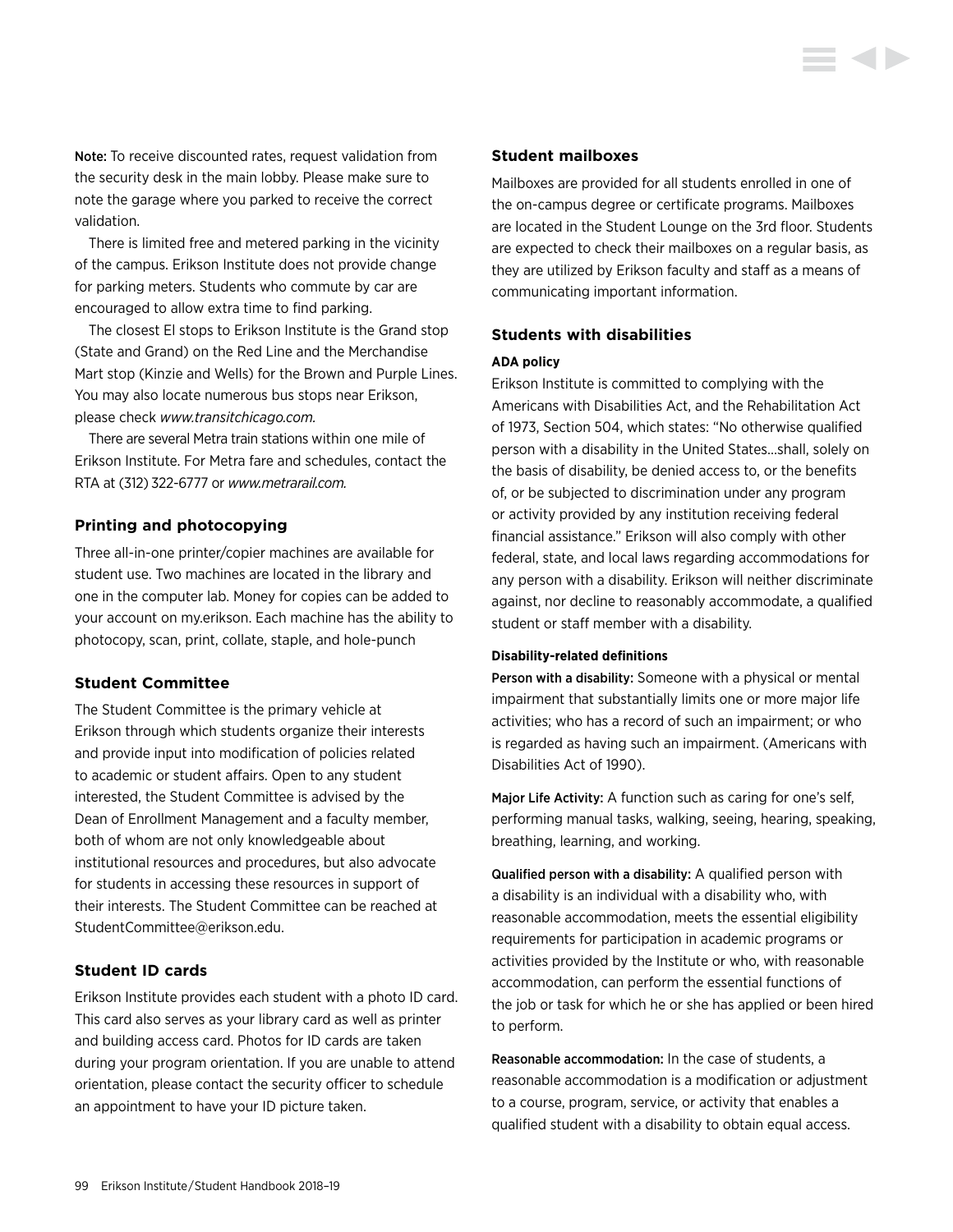"Equal access" means an opportunity to attain the same level of performance or to enjoy equal benefits and privileges as are available to a similarly situated student without a disability. Reasonable accommodations are individualized and flexible and are based on the nature of the disability and the academic environment. They provide equal access, not an unfair advantage. The ADA requires an institution of higher education to provide reasonable accommodation to a qualified individual with a documented disability, provided that the accommodation does not create undue hardship. An "undue hardship" refers to any accommodation that would be unduly costly, substantially disruptive, or that would fundamentally alter the nature of the program. Only the peripheral requirements of courses, programs, and activities are subject to modification to accommodate a disability. Essential elements of courses, programs, and activities must remain intact (Section 504 of the Vocational Rehabilitation Act and the Americans with Disabilities Act)

#### **Disability services coordinator**

Erikson's disability services coordinator is responsible for serving the needs of students with disabilities. The coordinator is Colette Davison, Dean of students, fourth floor, Room 414, (312) 893-7173 or [cdavison@erikson.edu](mailto:cdavison%40erikson.edu?subject=).

#### **ADA compliance committee**

The ADA compliance committee works to meet the needs of our students and staff with disabilities, inform the Institute of disability issues, and acquaint our faculty and staff with the available services and process for receiving services. This committee has two student-related goals: 1) to ensure that students with disabilities enjoy educational opportunities equal to those of their non-disabled peers; and 2) to increase access by students with disability to valued experiences, activities, and roles.

#### **Procedure for applying for accommodation**

Any student with a disability wishing to request an accommodation should begin the process as early as possible by contacting the disability services coordinator to arrange a meeting. The student should also download and complete the form for requesting accommodations available in the Student Services section of my.erikson. New students should initiate the process before the beginning of classes or early in the semester. Remember that it may take several weeks

to process a request for accommodation. Students seeking accommodation for the comprehensive examination should apply no later than the registration deadline for the exam.

Requests for accommodation will be considered on a case-by-case basis. What constitutes a "disability" or a "reasonable accommodation" may vary from individual to individual.

The Institute requires appropriate documentation of the disability and of the need for the requested accommodation. The coordinator will provide guidelines for appropriate documentation. In most cases, such documentation and/or assessments should be no more than three years old. In rare cases, additional documentation or second opinions may be requested. Students who already have documentation should send it to the disability services coordinator at the time they make the accommodation request. Referrals to diagnosticians may be obtained from the disability services coordinator.

The documentation should be original, signed, and on official letterhead from a certifying professional in the area of the student's disability. The documentation must address:

- Identification of the specific disability and functional limitation(s);
- Prognosis (permanent or temporary and, if temporary, the anticipated duration); and
- Recommendations for specific accommodations.

Once the appropriate documentation is received, the coordinator, in confidential consultation with consultants or faculty as appropriate, will review the documentation to clarify the existence and extent of the disability and the reasonableness of the requested accommodation. A student who does not have the documentation outlined in this section but who thinks that they may be eligible for accommodations under ADA, should contact the coordinator to discuss. The student and the coordinator will then meet and work together to determine appropriate accommodations. If modifications to the curriculum or academic matters are at issue, faculty may also become involved in these discussions.

Students who receive an accommodation for Erikson courses will be provided with a letter explaining all approved accommodations. It is the responsibility of the student to forward the letter to each instructor as soon as possible after receiving it. The letter does not disclose any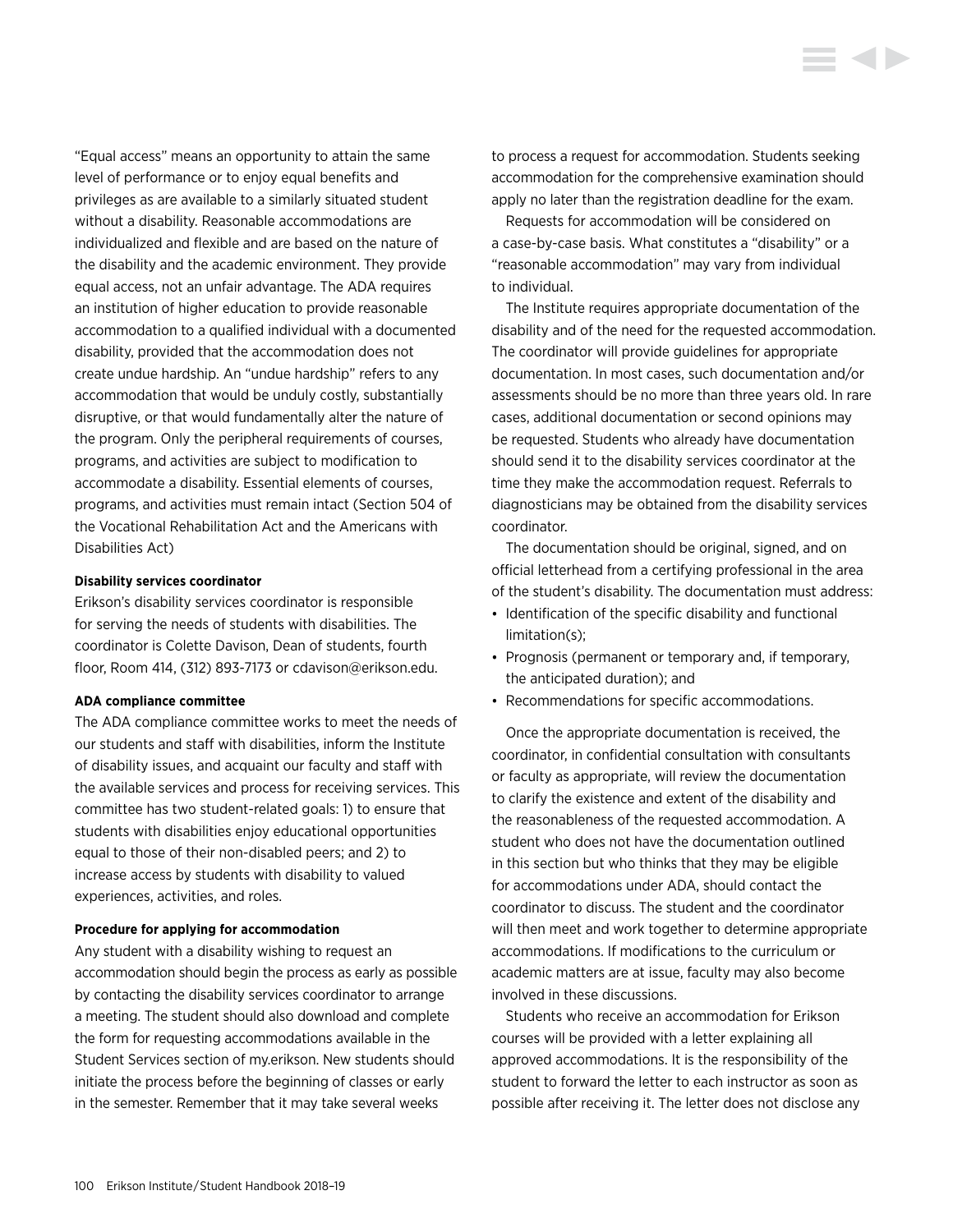information about the nature of the student's disability. That information is kept confidential. The student and the coordinator will maintain contact as appropriate for ongoing efforts to accommodate the student.

#### **Grievance procedure**

In rare instances, the Institute may not grant a student's request for the accommodation.

If a student believes that she or he has been discriminated against or denied a reasonable accommodation in violation of this policy, the student may file a written appeal, setting forth the circumstances of the grievance, to the Senior Vice President for Academic Affairs/Dean of Faculty, who will investigate the matter and resolve the appeal in his or her sole discretion.

A written appeal should be made within 45 days of notice of denial of the accommodation request. The student may request a conference with the Dean of Faculty, or the dean's designee, to discuss the appeal. The student may be assisted during such conference by an appropriate professional with knowledge of the student's disability, functional limitation(s), and/or the availability of appropriate accommodations. The dean will provide the student with a written copy of her/his determination within 45 days of the date of receipt of the written appeal.

#### **Accessibility of campus facilities**

Erikson Institute's campus is housed in a new facility, completed in August, 2008. The campus was designed to meet the stringent ADA and Illinois requirements for accessibility by persons with disabilities in effect at the time of the building's completion. The space was designed to comply with the following laws and guidelines:

- Americans with Disabilities Act (ADA) of 1990, as updated through 2004;
- Illinois Accessibility Code (IAC) of 1997;
- International Code Council/ANSI A117.1-2003, Accessible and Usable Buildings and Facilities (as referenced and amended by City of Chicago Building Code Chapter 18-11); and
- City of Chicago Building Code 2007, specifically Chapter 18-11.

As such, the entire campus is fully-accessible to the persons with disabilities. The entrance to the ground floor, which is at street level, includes an ADA standard manual door that opens automatically at the push of a button. The three upper floors are served by elevators; all bathrooms are equipped with ADA standard stalls in two designs; sinks and water fountains are at appropriate heights for persons in wheelchairs; hallways are wide and uncluttered; wayfinding signage is at an appropriate height for persons in wheelchairs and available in Braille for persons with visual impairment; classrooms, seminar rooms, and hallways are equipped with strobe lights to alert persons with hearing impairment of an emergency; and each floor has an area of rescue assistance for people who are unable to exit by stairs in an emergency. ADA accessible parking is available within two blocks of our front entrance.

## **Notice of the availability of services for students with disabilities**

The disability services coordinator contacts all students a month prior to the beginning of their course of studies at Erikson, reminding them of the availability of services and encouraging students with documented disabilities to set up an appointment to review their eligibility for accommodation. In addition, each course syllabus includes a prominent statement for students with disabilities in the "front matter." The coordinator meets with the faculty, enrollment management staff, academic success center staff, and tutors each September to review the process by which students with disabilities are approved for accommodations. Faculty are encouraged to refer any student who self-identifies as needing an accommodation to the coordinator. During the orientation to the comprehensive examination, faculty remind students that anyone needing accommodation for the exam should to request it no later than the deadline for registration. Policies and procedures for obtaining services are included in the *Handbook*, which is posted on the Erikson portal as well as public website.

#### **Management of student information**

The disability services coordinator receives and retains all inquiries and requests for accommodation, as well as the required documentation. To preserve student confidentiality, all information regarding requests for or delivery of reasonable accommodation is housed in a secure file cabinet in a locked office and/or on a password-protected computer. Access is restricted to the coordinator. Access by others to the information is on a "need to know" basis consistent with the requirements of HIPAA. Student files are retained for a period of three years following a student's exit from the Institute and then destroyed in a secure manner.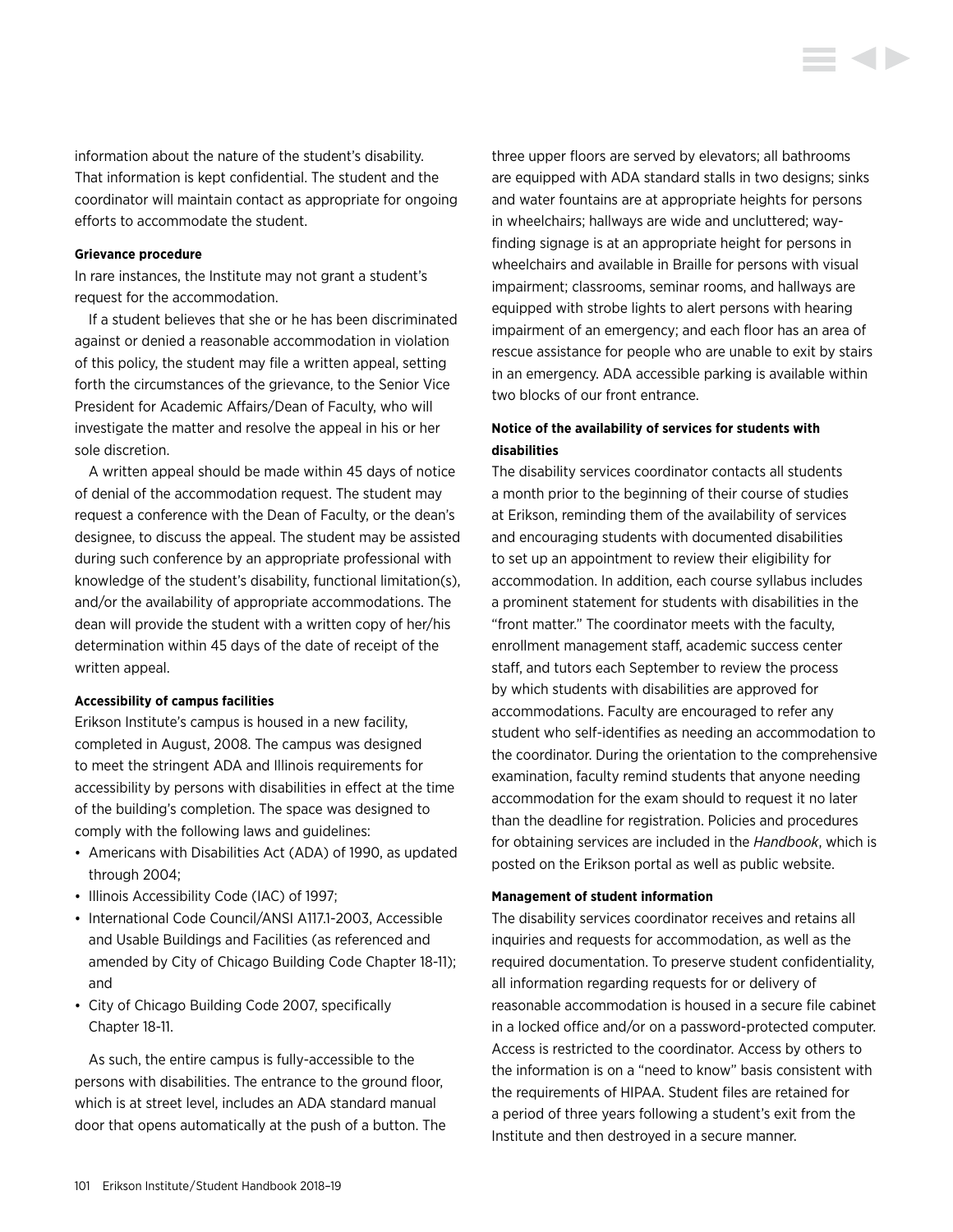# Student services directory

#### **Academic Success Center, Room 216**

Stripe Gandara [sgandara@erikson.edu](mailto:sgandara%40erikson.edu?subject=) (312) 893-7184

#### **Admission Office, Room 312 / 313 / 314**

Candace Williams [cwilliams@erikson.edu](mailto:cwilliams%40erikson.edu?subject=) (312) 893-7144

Valerie Williams [vwilliams@erikson.edu](mailto:vwilliams%40erikson.edu?subject=) (312) 893-7142

### **Computer Lab, Room 303**

Chip AuCoin [techhelp@erikson.edu](mailto:techhelp%40erikson.edu?subject=) (312) 893-7196

#### **Dean of Students, Room 414**

Colette Davison [cdavison@erikson.edu](mailto:cdavison%40erikson.edu?subject=) (312) 893-7173

## **Field Education and Career Services, Room 312 / 316**

Maggie Brett [mbrett@erikson.edu](mailto:mbrett%40erikson.edu?subject=) (312) 893-7221

Candace Williams [cwilliams@erikson.edu](mailto:cwilliams%40erikson.edu?subject=) (312) 893-7144

#### **Financial Aid, Room 311**

Alex Yang [ayang@erikson.edu](mailto:ayang%40erikson.edu?subject=) (312) 893-7154

## **International Student Services, Room 319** (312) 893-7145

[techhelp@erikson.edu](mailto:techhelp%40erikson.edu?subject=)

#### **Library, Room 210**

**IT Help**

Karen Janke [library@erikson.edu](mailto:library%40erikson.edu?subject=) (312) 893-7210

Brittany Jones [library@erikson.edu](mailto:library%40erikson.edu?subject=) (312) 893-7210

## **Multicultural Student Affairs, Room 314**

Valerie Williams [vwilliams@erikson.edu](mailto:vwilliams%40erikson.edu?subject=) (312) 893-7142

## **Registration and Student Records, Room 310 / 312**

David Arron Saenz [dsaenz@erikson.edu](mailto:dsaenz%40erikson.edu?subject=) (312) 893-7141

Stacy Branch [sbranch@erikson.edu](mailto:sbranch%40erikson.edu?subject=) (312) 893-7153

#### **Student Accounts, Room 457**

Bruce Myers [bmyers@erikson.edu](mailto:bmyers%40erikson.edu%20?subject=)  (312) 893-7122

#### **Students with Disabilities, Room 414**

Colette Davison [cdavison@erikson.edu](mailto:cdavison%40erikson.edu?subject=) (312) 893-7173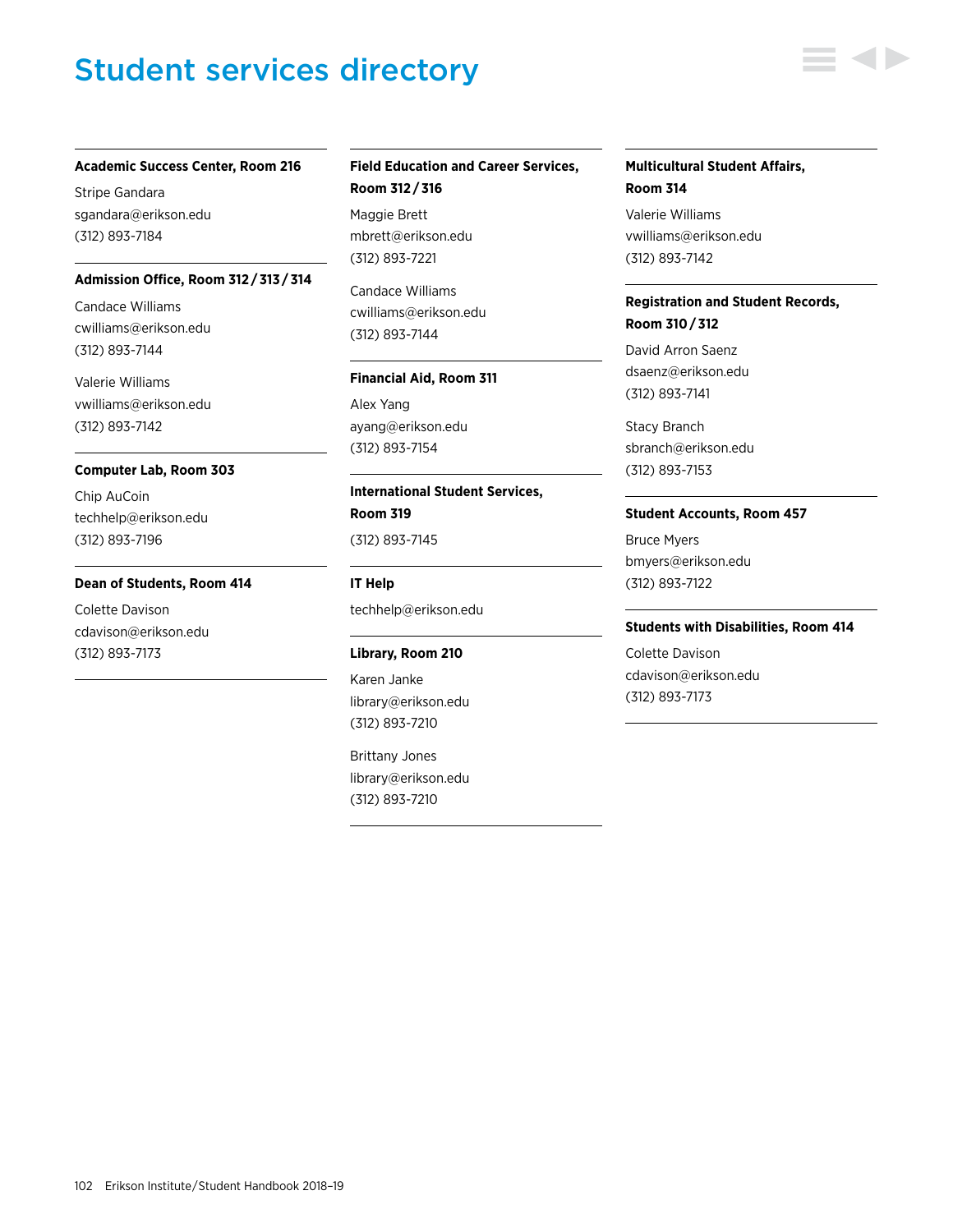# Faculty and staff

## **Faculty**

Jie-Qi Chen, PhD, Senior Vice President for Academic Affairs/Dean of Faculty Tonya Bibbs, PhD Barbara T. Bowman, MA Ashley Curry, PhD Pamela Epley, PhD Linda Gilkerson, PhD Laura Grandau, PhD Samina Hadi-Tabassum, EdD Nucha Isarowong, PhD Florence Kimondo, PhD Jon Korfmacher, PhD Alexis Lauricella, PhD Cassandra McKay-Jackson, PhD, LCSW Gillian Dowley McNamee, PhD Luisiana Melendez, PhD Amanda Moreno, PhD Mark Nagasawa, PhD

## **Senior Instructors**

Mary Hynes-Berry, PhD Rebeca Itzkowich, MA Mary Quest, MA Elizabeth Tertell, MEd

### **Instructors**

Theresa Atchley, MEd Jill Barbre, MEd LCSW Jennifer Kemp Berchtold, MS, CCLS, DT Margaret Brett, AM, LCSW Sandy Carrillo, MS Patricia Chamberlain, MS Charles Chang, MA Amy Clark, MA Terra Ellingson, MA Andria Goss, MS, MSW Melinda Gronen, MA, LCSW Rebecca Halperin, MS Carey Halsey, MS Robyn Hart, MEd Mary Claire Heffron, PhD Carri Hill, PhD Andrea Hohf, MSCD, LCSW Sherry Kaufman, JD Margaret Lane, MEd

Isabela Marchi, MEd, MS Mary Marovich, MEd Sarah Martinez, MEd, MA, LCPC Rebecca Mermelstein, PhD Christine Morrison, MS Catherine Murray, MSW, LCSW Patricia Perez, PhD Ruth Reinl, MSE Sara Robles, MEd Saskia Rombouts, MA Jennifer Rosinia, PhD Angela Searcy, MS Charlene Slezak, PsyD Sue Stolzer, PhD

## **Staff**

#### Office of the President

Geoffrey Nagle, PhD, President Michelle Jackson, Manager of Executive Affairs

#### Academic Programs

Jie-Qi Chen, PhD, Senior Vice President for Academic Affairs/Dean of Faculty Colette Davison, PhD, Dean of Students Rhonda Gillis, MA, Manager of Academic Affairs Chris Simons, BA, Faculty Coordinator

Center for Children and Families Maggie Abreu, AA, DFSS Administrative Assistant Sara Anderson, BA, Staff Clinician Stacey Austin, BA, Staff Clinician Erika Avila, MSW, CCF Satellite Center Program Director Michele Belanski, MSW, Staff Clinician Julianna Blanning, MS/MSW, Staff Clinician Susan Chen, MSW, Staff Clinician Lauren Cooper, MS, Transition Manager Aleida Jaimes Correa, BS, Disabilities Consultant Michelle Costello, MSW, Staff Clinician Lynette De Dios, MSW, Staff Clinician Monica Dirr, MSW, Staff Clinician Laura Fraint, PsyD, Staff Clinician

Fraeda Friedman, PhD, Disabilities Consultant Yvette Gonzalez, PhD, Clinical Psychologist Ruchira Gulati, MS, Staff Clinician Zachary Kulhan, BA, Administrative Coordinator Amy Labb, MA, Transition Case Manager Genice Lofton, BA, Inclusion Consultant Nicole Polash, MS, Disabilities Consultant Anne Powers, MEd, Coordinator of Intervention Services

Emma Retzlaff, BA, Billing Coordinator Jean Rounds, MSW, Staff Clinician Marcy Safyer, MSW, PhD, Director Marian Slahor, BA, Business Manager Elizabeth Stoltenberg, MS/MSW, Staff Clinician Cassandra Ward, MS, Staff Clinician

Frank Zator, BA, Patient Account Representative

### Communications

Brian Moore, BA, Director of Audience Engagement and Content Strategy Sheila Haennicke, MA LSW, Director of Marketing and Communications

## Distance Learning and Continuing Education

Chip Donohue, PhD, Dean of Distance Learning and Continuing Education Gabriele Frahm, BS, Instructional Designer Kristina Hansen, MS, Instructional **Designer** Jennifer Herdzina, MS, Program Manager Dorothy Jagonase, BS, Instructional Designer Tamara Kaldor, MS, Associate Director, TEC Center Michael Paulucci, MFA, Manager of Video and Multimedia Lester Shannon, BS, Program Manager Matthew Zaradich, BA, Assistant Director of Distance Learning and Continuing Education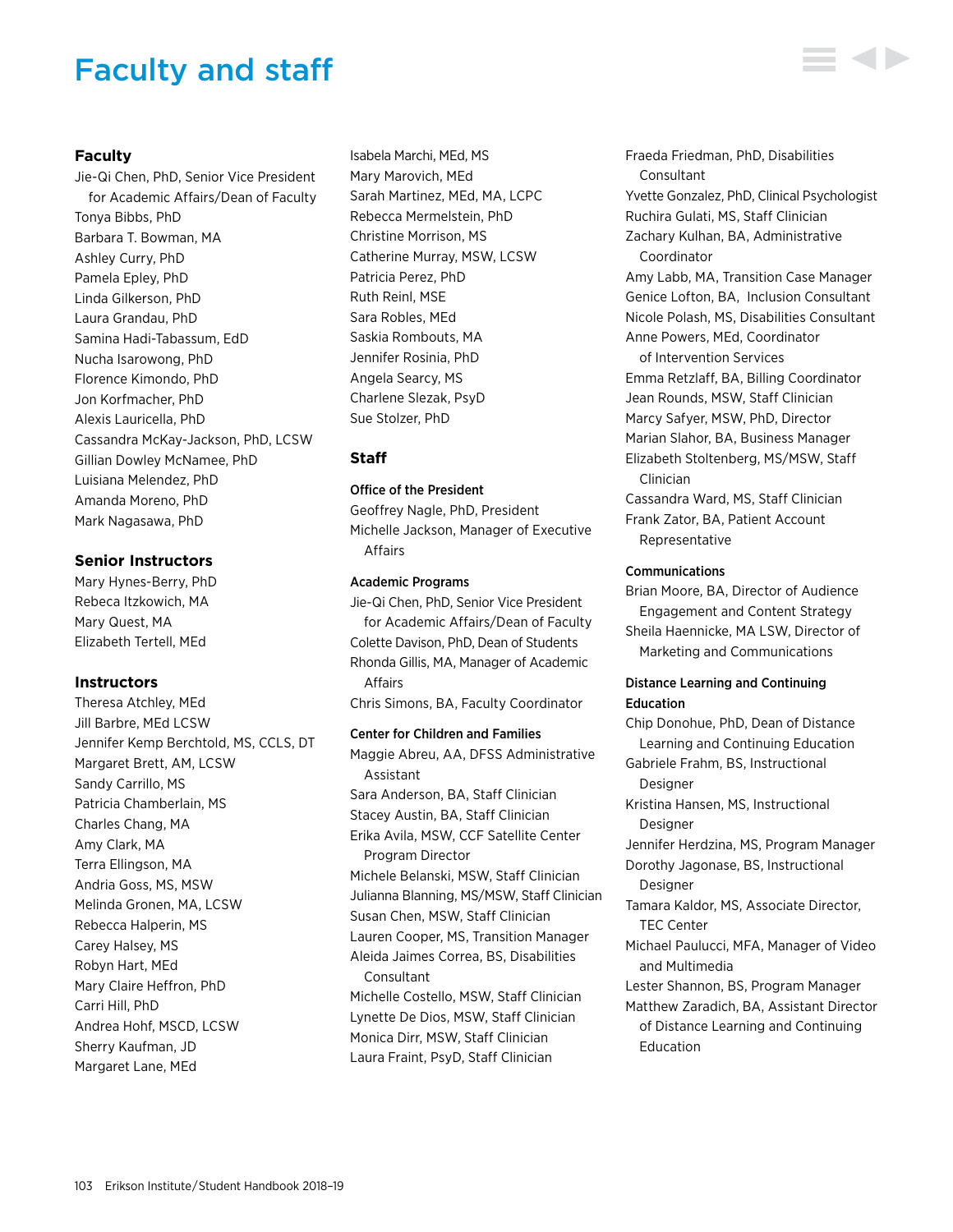#### Early Math Collaborative

- Jeanine Brownell, MS, Assistant Director of Programming Suzanne Budak, BS, Research Coordinator
- Lisa Ginet, EdD, Program Director Donna Johnson, MS, Assistant Director of School Support Services

Jennifer McCray, PhD, Principal Investigator Cody Meirick, MA, Program Manager Claudia Melgar, MEd, Research Analyst

Gala Pierce, MEd Administrative Coordinator

Erin Reid, PhD, Assistant Director of Research

#### Enrollment Management

Stacy Branch, BS, Assistant Director, Registration and Student Records Michel Frendian, EdM, Dean of Enrollment Management David Arron Saenz, MPA, Director, Registration and Student Records Candace Williams, MS, MSW, Associate Director, Admission and Career Services Valerie Williams, MEd, Associate Director, Admission and Multicultural Student Affairs

Alex Yang, MA, Associate Director, Financial Aid and Enrollment Services

#### Field Education and Career Services

Margaret Brett, AM, LCSW, Director of Field Education and Career Services Candace Williams, MS, MSW, Associate Director, Admission and Career Services

#### Finance

Jonathan Cabildo, MS, Senior Grants & Contracts Accountant David Dawodu, BS, Associate Director of Finance and Compliance Christine Frankhauser, BComm, Controller Myrna Guadarrama, BS, Senior Grant and Contract Accountant Patricia Lawson, BS, Vice President for Finance and Operations/CFO

Bruce Myers, Financial Analyst/Student Billing Coordinator

Sarah Roberson, MFA, Accounts Payable Coordinator

#### Fussy Baby

Catalina Ariza, MEd, Fussy Baby Home Visitor Hannah Jones-Lewis, MSW, Program Manager Michelle Lee, MEd, LPC, Infant Mental Health Specialist

Nancy Mork, MSW, Senior Infant Mental Health Specialist

Colton Mullinix, BA, Administrative Manager Tori Torrence, MSW, Field Trainer

Chang Vang, Administrative Coordinator

#### Herr Research Center

Laura Abbruzzese, MS Program Monitor Leanne Beaudoin-Ryan, PhD, Associate Director of Research Juliet Bromer, PhD, Assistant Research **Scientist** Saima Gowani, EdM, Project Director Patricia Molloy, MA, Project Manager Samara Morris, Administrative Assistant Cristina Pacione-Zayas, PhD, Director of Policy Jessica Ruiz, MS, Site Coordinator Penquaet Smith, BS, Manager, Illinois Early Childhood Fellows Program Lenoy Thottappilly, BS, Web Applications Developer Jaclyn Vasquez, MS, EDI Associate Director Veronica Vidal, BA, Associate Director Yinna Zhang, PhD, Project Director, China Initiative

#### Human Resources

David Wilson, BS, Chief Human Resources and Facilities Officer

#### Infant Studies

Jennifer Kemp, MS, Program Manager, Infant Studies Certificate Program Sarah Martinez, MEd, MA, LCPC, Master's Infant Concentration Coordinator and IMH Field Educator

#### Information Technology

Jonathan Frank, BA, Chief Information Security Officer

#### Institutional Advancement

Anna Akers-Pecht, BA, Coordinator, Annual Fund and Alumni Relations

Rebecca Beno, BA, Grant Writer and Prospect Research Coordinator

- Madeleine Holdsworth, MBA, Assistant Director, Data Systems and Donor Services
- Cheryl Mendelson, BA, Vice President for Institutional Advance
- Patricia Offer, BS, Director of Development and Alumni Relations
- Michelle Smith, Executive Assistant
- Anne Volz, BA, Director, Corporate and Foundation Relations and Grant Management

#### Institutional Research

Charles Chang, MA, Chief Research and Strategy Officer

#### Library

Karen Janke, MSLIS, Director, Edward Neisser Library Brittany Poku, MS, Circulation Desk Coordinator Diana Sykes, MS, Public Services Librarian

#### New Schools Project

Valencia Burney, MS, Professional Development Facilitator Linda Hamburg, MS, Professional Development Coordinator Anna Jerabek, MEd, Professional Development Facilitator Sue Mitra, EdD, Professional Development Coordinator Laura Mudd, MEd, Professional Development Facilitator Emma Rand, BFA, Project Coordinator Teresa Rivera, Project Coordinator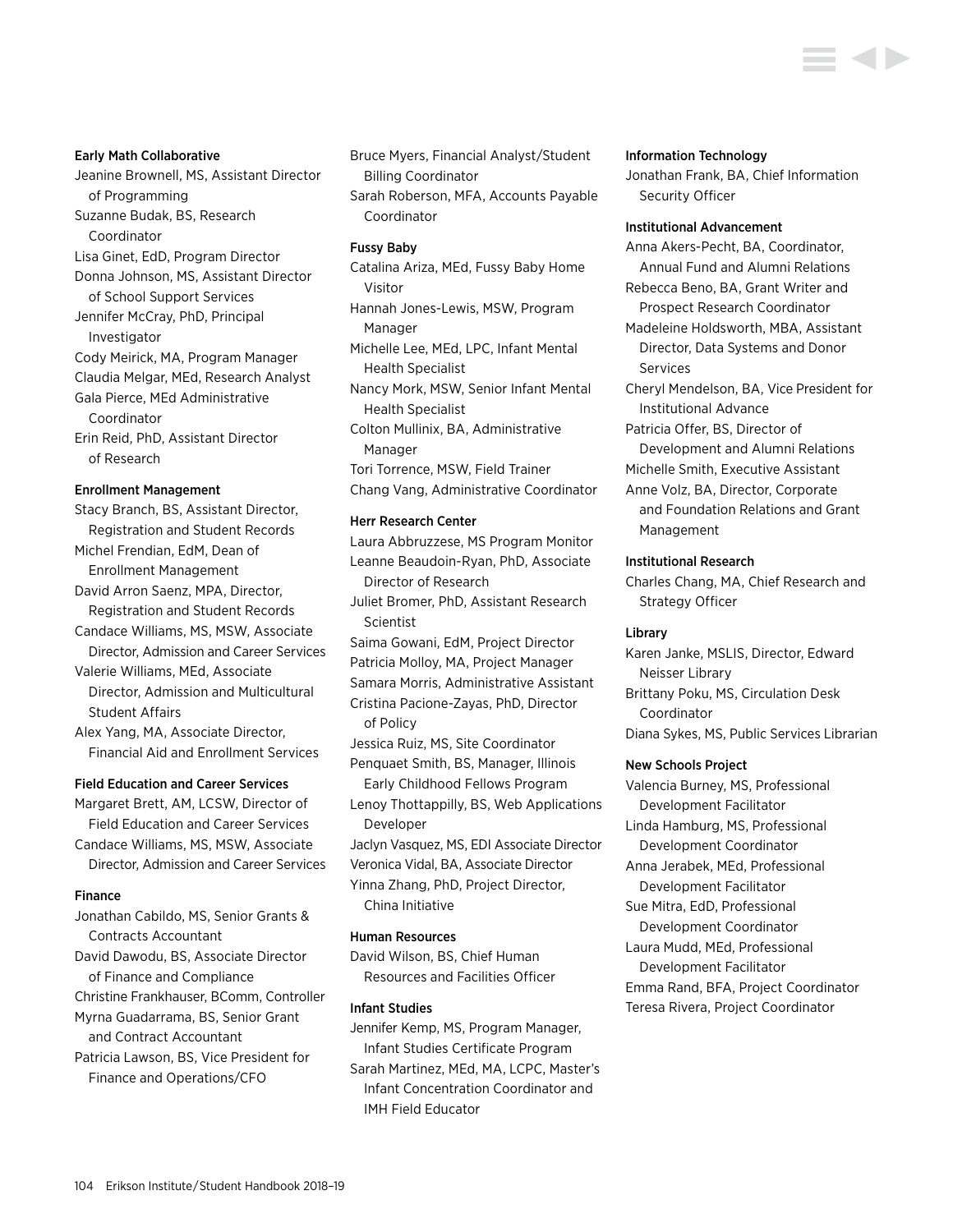## **Senior Research Associate**

Toby Herr, MEd

## **Research/Project Associates**

Calm Classroom K-2 Adenia Linker, MEd Maria Kontoudakis, MS Lisa Wartemberg, MSEd

Erikson/Illinois Department of Children and Family Services Project Kelsey Crick, BA Andria Goss, MS, MSW

## Erikson/Illinois State Board of Education Prevention Initiative Monitoring Project

Cristina Gonzalez del Riego, MS Kimberly Hanes, MS Rebecca Harles, EdM Margaret Reardon, BS Emily Reznicek, BS

Illinois Home Visiting Quality Monitoring Project Jennifer Baquedano, BS Helen Jacobsen, BS

## Project Match

Toby Herr, MEd Warrine Tidwell, BS

## **Writing tutors**

Stripe Gandara, PhD, Associate Director of Writing and Academic Support Keisha Campbell, MSW Diane Carasig, MS Jess Coon, MSW Amberle Dekker, MS Fernando Gonzalez, MSW Cristina Gonzalez del Riego, MS Maggie Koller, MS Vanessa Lee, MS Tara Lattanzi, MSW Shira Miller, MS Nicole Polash, MS Megan Sexton, MS Talin Tokat, MS